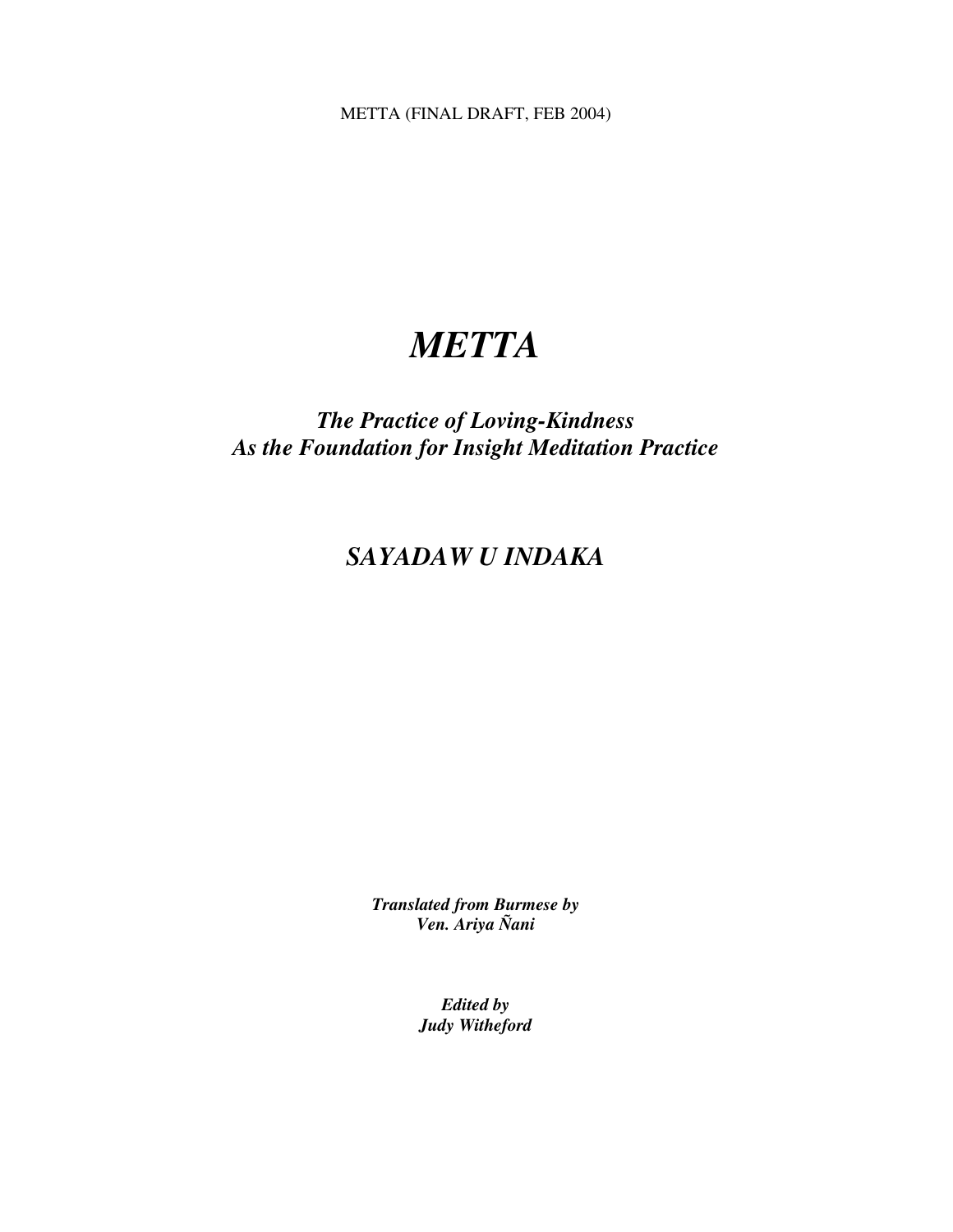### *Contents*

### *Foreword*

### *Metta – Part I*

| 1                    | A Special Day                                                     | $\mathbf{1}$            |
|----------------------|-------------------------------------------------------------------|-------------------------|
|                      | Navanga Sila                                                      | $\mathbf{1}$            |
|                      | <b>Metta Candy</b>                                                | $\mathbf{1}$            |
| $\boldsymbol{2}$     | <b>Practising Metta Meditation</b>                                | $\mathbf{2}$            |
| $\boldsymbol{\beta}$ | <b>The Spirit of Metta</b>                                        | $\overline{2}$          |
| 4                    | The Meaning of Metta Bhavana (Metta Meditation)                   | $\overline{2}$          |
| 5                    | <b>The Enemies of Metta</b>                                       | 3                       |
|                      | <b>The Near Enemy</b>                                             | $\overline{\mathbf{3}}$ |
|                      | <b>The Far Enemy</b>                                              | $\overline{4}$          |
| 6                    | <b>Methods of Practising Metta Meditation</b>                     | 5                       |
|                      | <b>Developing Metta without Jhana</b>                             | 5                       |
|                      | The Way to Practise Non-specific Metta                            | 6                       |
|                      | The Way to Practise Specific Metta                                | 7                       |
|                      | A Cautionary Note on the Practice of Metta                        | 8                       |
| 7                    | Developing Metta for the Attainment of the Jhanas                 | 9                       |
|                      | <b>Preliminary Preparations</b>                                   | 9                       |
|                      | <b>The Dangers of Dosa</b>                                        | 10                      |
|                      | The Qualities of Patience or Khanti                               | 10                      |
|                      | <b>Persons for Whom We Should Not Practise Metta</b>              | 11                      |
|                      | Persons for Whom We Should First Develop Metta                    | 12                      |
|                      | The Development of Metta in Stages                                | 13                      |
|                      | <b>Reflections to Overcome Dosa</b>                               | 14                      |
|                      | <b>Practising Patience as the Hermit Khantivadi</b>               | 15                      |
|                      | The Story of Dhammapala                                           | 16                      |
|                      | <b>Calming Dosa with Reflection and Analysis</b>                  | 17                      |
|                      | <b>Developing Metta without Discrimination</b>                    | 19                      |
|                      | From Odisa Metta to Anodisa Metta                                 | 19                      |
| 8                    | <b>The Benefits of Metta</b>                                      | 19                      |
| 9                    | <b>Entering the Shade of Metta to Find Freedom from Suffering</b> | 20                      |
|                      | The Story of Visakha Thera                                        | 21                      |
|                      | The Story of Roja Malla                                           | 22                      |
|                      | Mahagandhayon Sayadaw's Teaching of Metta                         | 23                      |
|                      | <b>Chanmyay Sayadaw's Teaching of Metta</b>                       | 25                      |
|                      | <b>Three Kinds of Love</b>                                        | 27                      |
|                      | The Wonderful Benefits of Metta Meditation                        | 28                      |
| 10                   | <b>Reaching Jhana with the Practice of Metta</b>                  | 28                      |
|                      | Jhana (Absorption)                                                | 29                      |
|                      | The Jhanas Attained by Practising Metta                           | 30                      |
|                      | <b>Upacara Samadhi and Appana Samadhi</b>                         | 30                      |
|                      | <b>The Power of Metta</b>                                         | 32                      |
|                      | The Story of Suvannasama                                          | 32                      |
|                      | Venerable U Sila's Metta                                          | 33                      |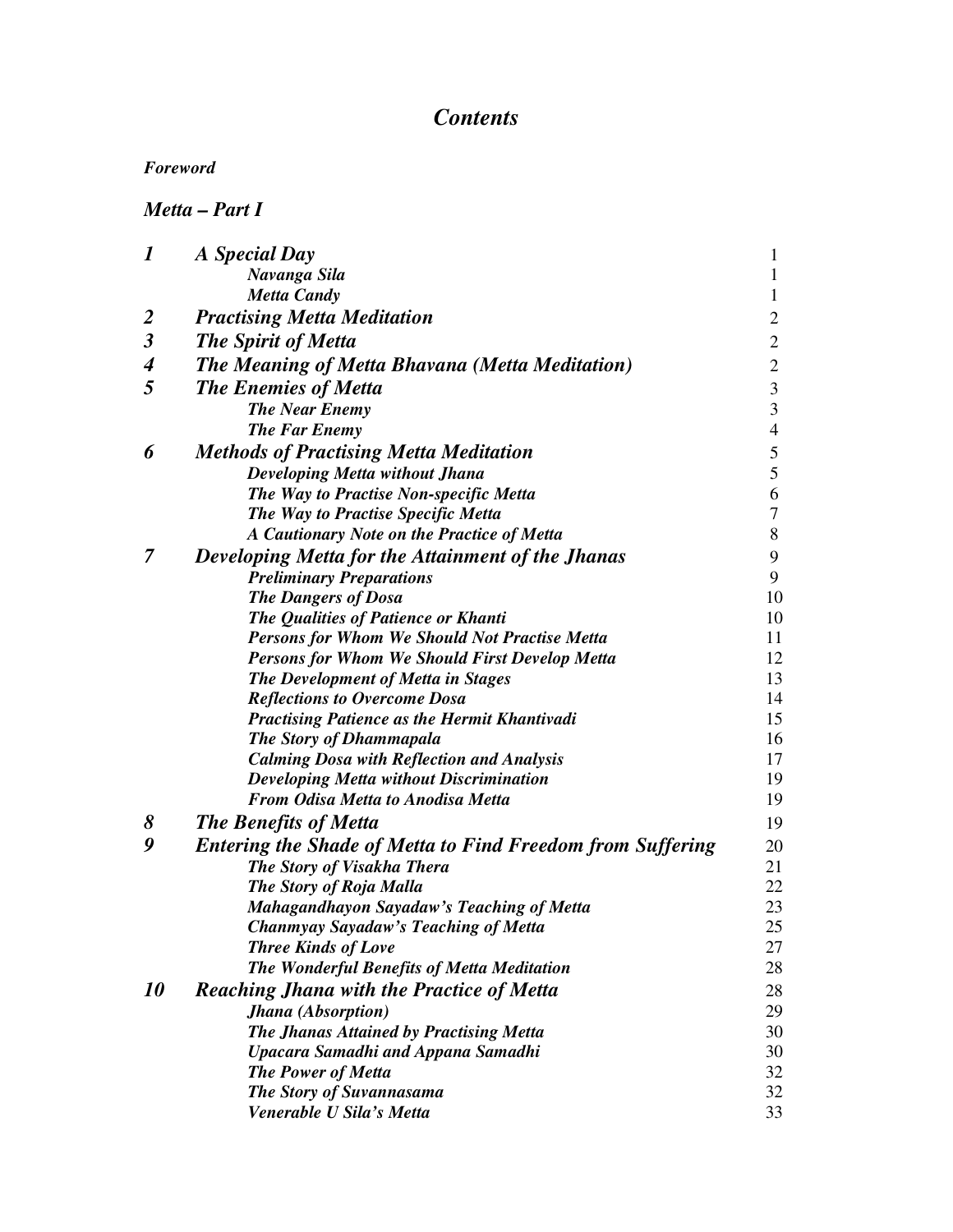### *Contents*

| <b>Feeling Refreshed with Metta</b> | 34 |
|-------------------------------------|----|
| <b>Overcoming Fear with Metta</b>   | 34 |

### *Metta – Part II*

| 11        | <b>How the Metta Sutta Came Into Existence</b>       | 35 |
|-----------|------------------------------------------------------|----|
| 12        | Sabbatthaka Kammatthana                              | 37 |
| 13        | <b>Only Metta</b>                                    | 37 |
| 14        | Sayadaw U Uttamassara                                | 38 |
| 15        | A Personal Experience of the Power of Metta          | 39 |
| 16        | <b>From Metta to Nibbana</b>                         | 41 |
| 17        | <b>From Metta to Vipassana</b>                       | 42 |
| 18        | <b>Sitting meditation</b>                            | 44 |
|           | <b>Observing or Noting</b>                           | 44 |
|           | <b>Instructions for People with Heart Problems</b>   | 45 |
|           | <b>The Appearance of Feelings or Vedana</b>          | 46 |
|           | <b>Observing Unpleasant Feelings (Dukkha Vedana)</b> | 46 |
|           | <b>Patience Leads to Nibbana</b>                     | 46 |
| 19        | <b>Walking Meditation</b>                            | 47 |
|           | Noting at the End of the Walking Path                | 47 |
|           | The Benefits of Walking Meditation                   | 48 |
|           | <b>The Purpose of Walking Meditation</b>             | 48 |
|           | <b>Observing Thoughts during Walking Meditation</b>  | 49 |
| 20        | <b>Observing Daily Activities</b>                    | 49 |
|           | The Importance of Observing Daily Activities         | 49 |
|           | <b>Bowing</b>                                        | 50 |
|           | <b>Observing and Noting Daily Activities</b>         | 50 |
|           | <b>Advice to Householders</b>                        | 51 |
|           | The Benefits of Observing Daily Activities           | 51 |
| <b>21</b> | <b>The Stages of Insight Knowledge</b>               | 52 |
| 22        | Metta Sutta in Pali                                  | 55 |
| 23        | Metta Sutta in English                               | 56 |
|           | Sayadaw U Indaka's Biography                         | 58 |
|           | <i><b>Appendix</b></i>                               |    |
|           | The Story of Uttara                                  | 61 |
|           | <b>The Story of Samavati</b>                         | 61 |
|           | <b>The Story of Maga</b>                             | 62 |
|           | <b>Glossary</b>                                      | 64 |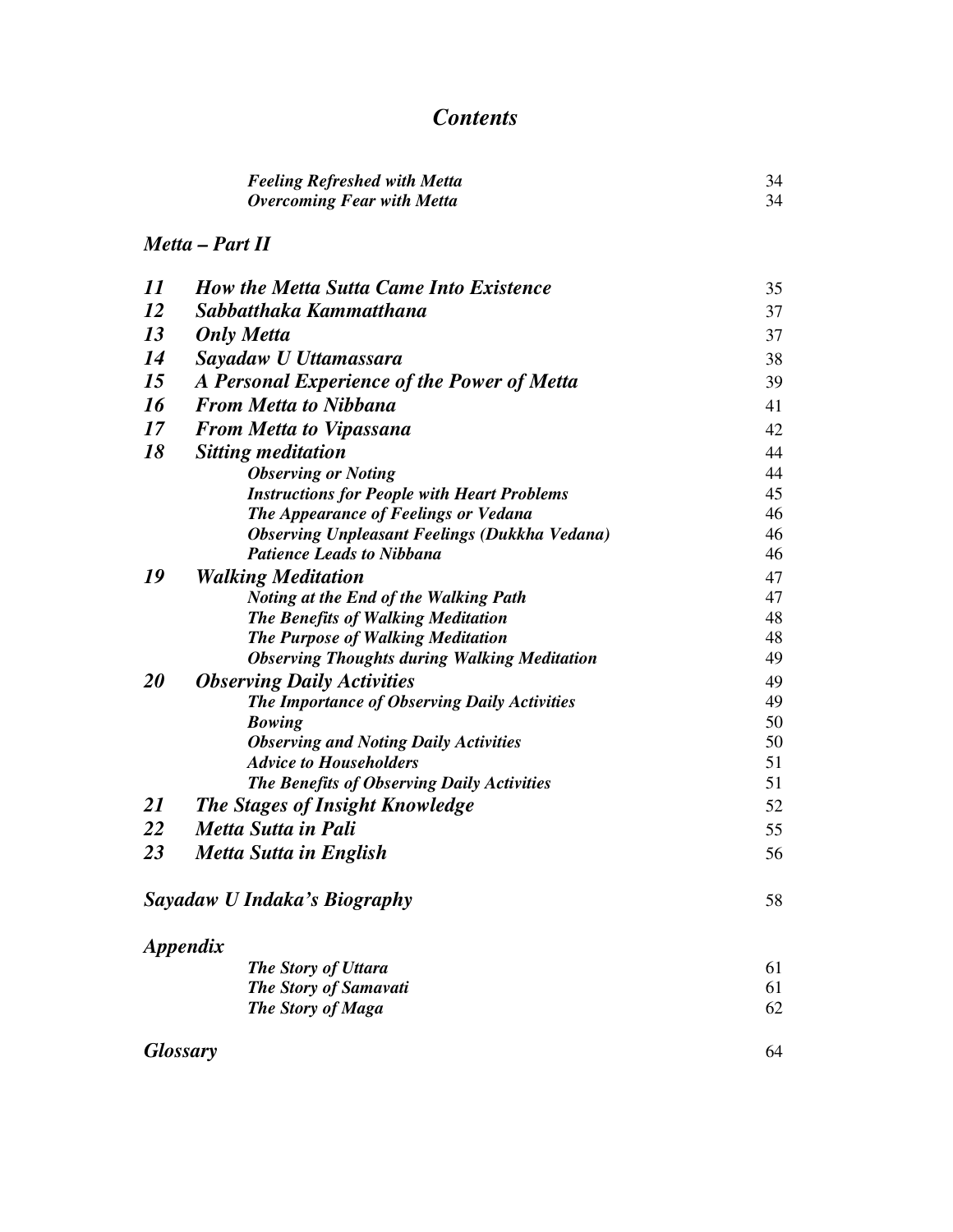### *Foreword*

On the occasion of Sayadaw U Indaka's fiftieth birthday, his book titled *'Metta'* was first published in Burmese. At that time, many foreign meditators were residing at Chanmyay Yeiktha Meditation Centre, Hmawbi where Sayadaw U Indaka is the resident abbot and meditation teacher. Many foreign meditators expressed an interest in reading about the practice of metta meditation; however, the book was inaccessible because it was unfortunately only available in Burmese. In order to make this book available to a larger audience, I was asked to translate it into English. I began to work on the translation with great enthusiasm but little experience translating books. However, I soon became aware of some of the problems that arise in translating a text into another language and cultural context. Throughout this work, I have tried to be faithful to the meaning and spirit of the original Burmese text, but some changes were necessary. First of all, it is important to state that the Burmese book is the transcription of two dhamma talks about metta that Sayadaw U Indaka gave to a group of Burmese meditators. Typically, a Burmese dhamma talk takes the form of questions and answers; this method ensures that the audience has clearly understood the main points. These short passages have been omitted, as they were unnecessary in the written form. In addition, Sayadaw U Indaka has enlarged the practical instructions for vipassana meditation in the English version. In a few places, some words of explanation have been included as the original meaning might not have been clear to western readers. Other terms which might be unfamiliar are listed in the glossary, so that the reader can look them up. The stories of Uttara, Samavati, and Maga have been included in the appendix since they are well known to Burmese practitioners but not to western readers.

I am greatly indebted to many of my dhamma friends. Without their help, this book would not have come into existence. The lions's share of the work goes to Judy Witheford (Daw Khemasiri), a Canadian meditator and English teacher, who did the editing. Ven. U Khemissara helped me clarify some passages and translate the Pali passages into English. Valuable advice and suggestions that improved the clarity of the text came from U Sitaramsi, U Vamsarakkhita, Sr. Jutima, U Soe Myint, Marjo, Lisa, and Patricia. I am also very grateful to my Burmese friend Mimmi (May Myint Oo) who was incredibly patient and answered all my questions when I was working on the rough translation.

It is my sincere wish that this book will contribute to a much deeper understanding of metta, the genuine wish for the well-being of all sentient beings. When the fires of anger and aversion are blazing in so many places in the world, it becomes especially important to sprinkle beings with the cool refreshing water of metta. It is my hope that all beings will be inspired to cultivate this quality of the heart and suffuse the world with the agreeable quality of loving-kindness. In addition to cultivating loving-kindness, may the practice of metta serve as a suitable foundation for the practice of vipassana meditation and lead meditators to the highest goal of the Buddhist teaching nibbana, the cessation of all suffering.

Ven. Ariya Ñani

Chanmyay Yeiktha Meditation Centre Hmawbi, Myanmar January 2004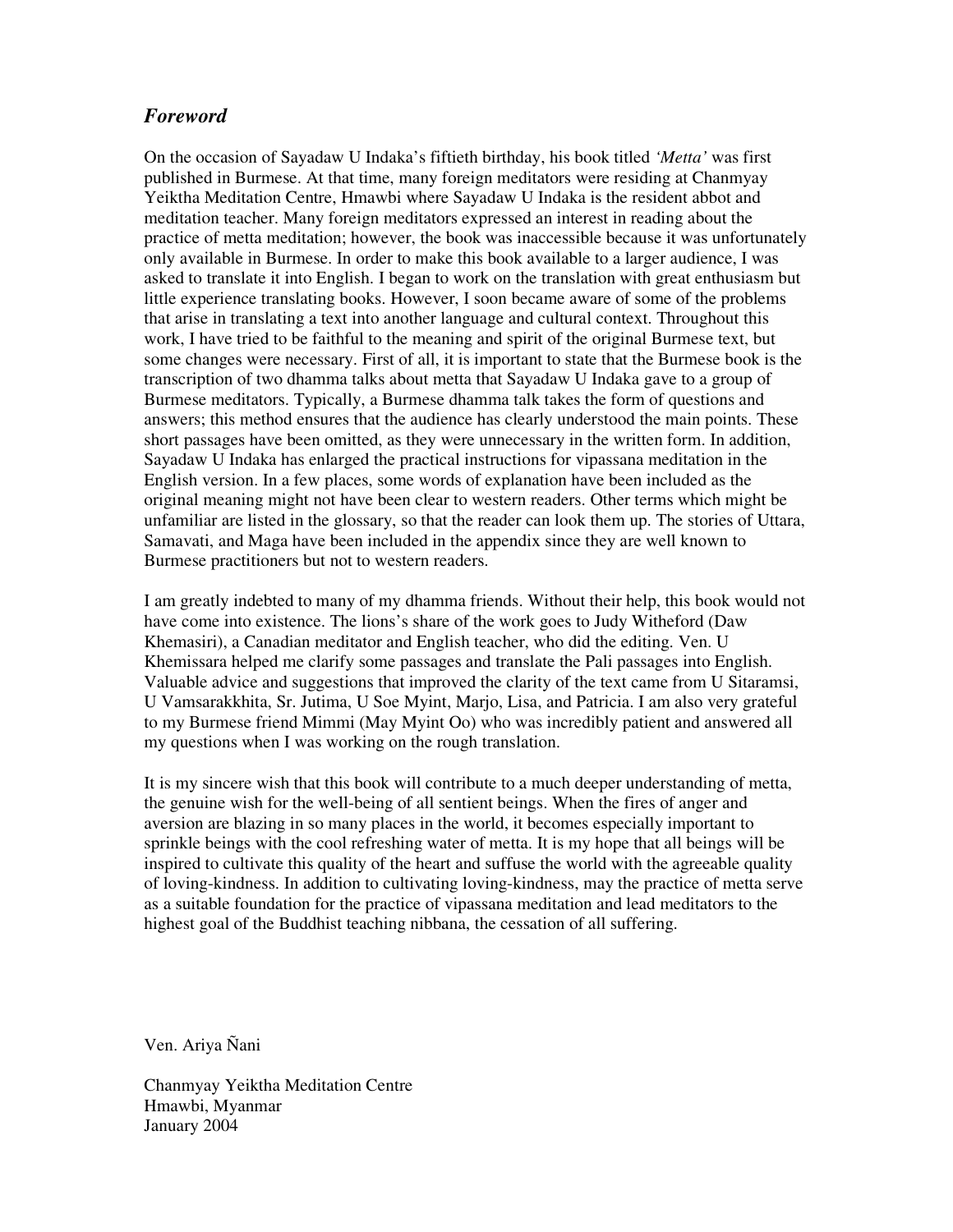## *METTA PART I*

### *A Special Day*

Today is Monday, September 3, 2001. According to the Burmese calendar, it is the full moon day (the 15<sup>th</sup> day of the waxing moon) of Wakaung in the year 1363. For Burmese Buddhists, it is a special day, but perhaps you don't know why this day is so important. This was the day when the Buddha first taught the Metta Sutta, and the earth was first showered with the sweet rain of metta. Before that, the earth had been thirsty and had suffered from eons of drought because it was devoid of metta. During this drought, the whole world was consumed by acrid smoke and the smothering flames and fires of anger and hatred. Beings living at that time were incapable of compassion and kindness. Showing no remorse, they waged war ceaselessly, attacking and killing each other in their hostilities. In their dealings with each other, they were not gracious or patient; instead, they bullied and manipulated each other to achieve their ends. It was at such a time that the Buddha showered the dry earth with the soothing refreshing rain of metta, so that the whole world became cool and peaceful. Beings awoke from their hatred and enmity and began to love and show kindness to each other. Later we will talk more about the Metta Sutta and how it came into existence, but now we will start with the basic teaching of metta.

#### *Navanga Sila*

At the time we took the precepts, I gave you nine precepts (navanga sila) instead of the eight precepts that yogis normally take. After taking the eight precepts, I added "Mettasahagatena cetasa sabbapanabhutesu pharitva viharanam samadiyami". In English this means, "I will live with a heart full of metta towards all living beings." The Navanguposatha Sutta of the Anguttara Nikaya says that suffusing the mind with metta and practising it as much as we can amounts to nine precepts (navanga sila). However, metta is not the same kind of precept as the other precepts which start with 'Panatipata', the precepts to refrain from killing, stealing and so forth. When we enrich the usual eight precepts (uposatha precepts) with the practice of metta, then this practice becomes more beneficial than just observing the usual eight precepts.

At the time of the Buddha, some virtuous people also kept nine precepts including metta. The Buddha taught these nine precepts especially for beings with an affinity for metta. Now you may wonder if only people who take the uposatha precepts by adding 'Mettasahagatena' can practise metta meditation. This is not the case; if we only take the eight precepts, we can still practise metta meditation because anyone can practise metta meditation. The more people practise metta meditation, the more likely it is that this earth will become a cool, peaceful and pleasant place. As we develop metta with phrases like 'May all beings be well; may all beings be happy and peaceful', we radiate metta. This is 'giving happiness and peace'. All human beings, all devas and all other living beings take delight in happiness and peace because all living beings live with this desire for happiness and peace. Don't you feel pleased when you can give other beings the happiness and peace that they are looking for? In the same way that children like people who give them some sweets, all living beings enjoy the company of people who give them metta, that is to say who bring them happiness and peace**.**

#### *Metta Candy*

In the town of Myeik (State of Tanintharyi, Myanmar), you can find Kantha Monastery where Kantha Sayadaw is the abbot. Sayadaw has a very good heart. He also has the titles of 'abhivamsa' and 'aggamahapandita', and he has a very generous nature. The minute he is given something in one place, he immediately offers it in another place. Whenever he has to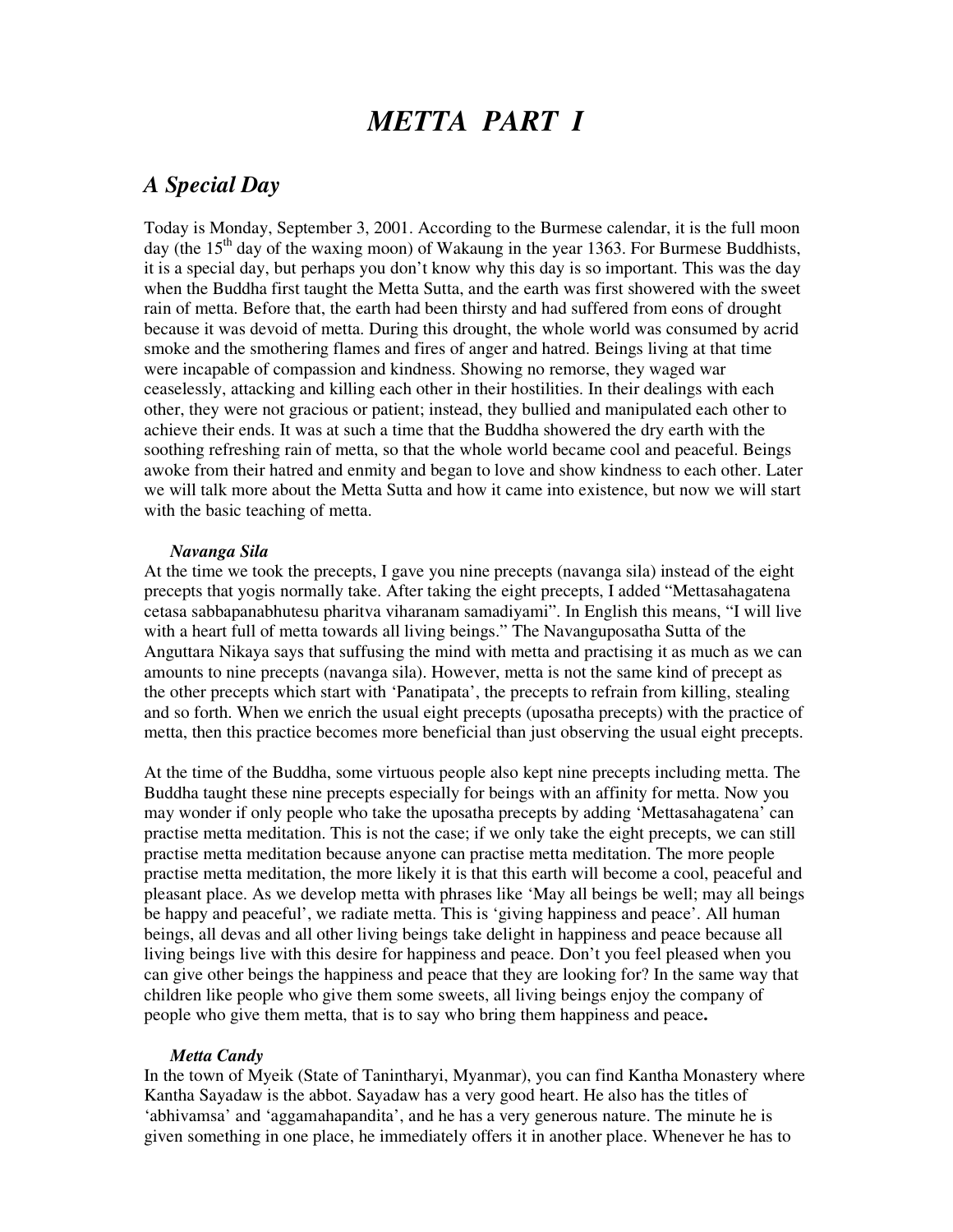go somewhere, he fills his shoulder bag with candies. When he arrives at his destination, he hands out candies to everybody. All the people who meet him and all the children who see him gather around him because he is loved and respected by everybody. There is nobody who does not know him. Sayadaw is very happy when he can give and offer things. Yogis, if you want to be loved and respected like Sayadaw then you should give and make offerings. You should hand out metta candies. Please make sure that you hand out as many as possible. Wouldn't it be wonderful if all living beings practised metta meditation, wishing for the happiness and peace of every sentient being?

### *Practising Metta Meditation*

For those of you who want to practise metta meditation, you should first understand the following points:

- 1. The spirit of metta
- 2. The meaning of metta bhavana (metta meditation)
- 3. The enemies of metta
- 4. Methods of practising metta
- 5. The benefits of metta meditation

First, you need to understand these points. By understanding these points clearly, your practice of metta meditation will progress well.

### *The Spirit of Metta*

- $\Box$  The spirit of metta is the wish for the welfare and happiness of all living beings. There is never a wish for anything that is not beneficial.
- In the spirit of metta, we always work for the benefit of other living beings. We never work to create unwholesome results or to inflict suffering.
- $\Box$  The spirit of metta is always and forever peaceful and cool; it never burns.
- $\Box$  The spirit of metta is always loving-kindness; it never turns to hatred.
- $\Box$  The spirit of metta is always soft, gentle and subtle; it is never rough and harsh.
- $\Box$  The spirit of metta is always clear and fresh; it never withers.
- The spirit of metta only sees and looks at the good side; it never sees and looks for faults.
- $\Box$  The spirit of metta is always forgiving; it is not oppressive or controlling.
- $\Box$  The spirit of metta is only concerned with helping; it is completely free from any destructive impulses.
- The spirit of metta works only for the benefit of others; it doesn' t work for our own benefit.
- $\Box$  The spirit of metta is free from entanglement; it is always accompanied by a spirit of independence.

### *The Meaning of Metta Bhavana (Metta Meditation)*

Bhavana means development or cultivation. Therefore, metta bhavana refers to the repeated cultivation of metta in our own hearts and minds to make it firm and strong. With the practice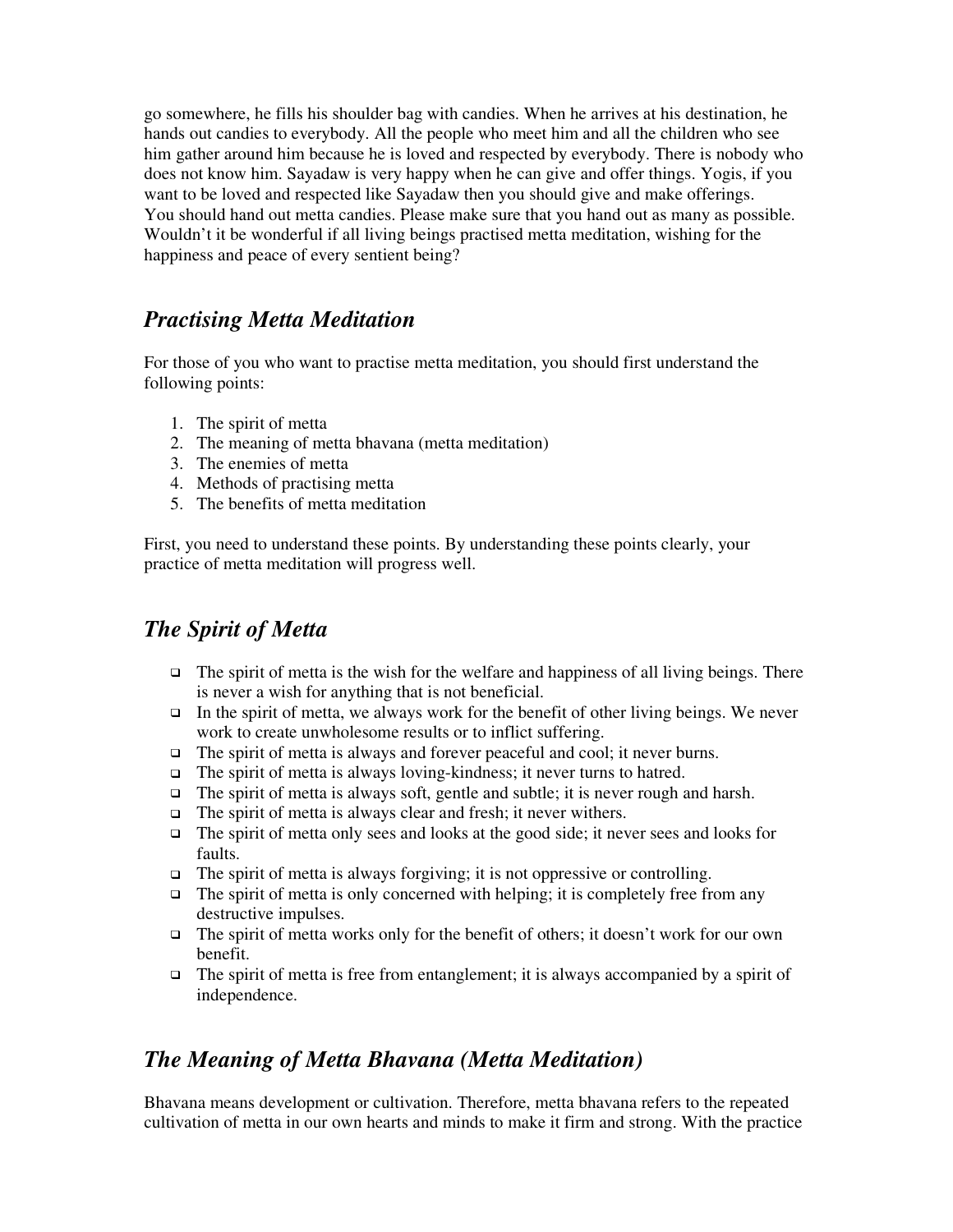of metta meditation, we have to develop a genuine wish for our own happiness and the happiness of others. When we develop metta for all beings by wishing them good health and happiness, then our hearts and minds will feel happy and peaceful. Because we are practising metta meditation, we experience this happiness and peace ourselves.

As we develop and strengthen the quality of metta in our hearts and minds by wishing all living beings good health and happiness, there is no more desire to hurt or create suffering for other living beings. This is mano-kamma metta or metta in mental actions. We also do not use any words that cause suffering or harm other living beings. This is vaci-kamma metta or metta in verbal actions. And we do not do anything that hurts or causes suffering to other living beings. This is kaya-kamma metta, metta in bodily actions. In this way, other living beings do not suffer because of us, and if they do not suffer, they are happy.

When we practise metta meditation and live in the tranquil shade of metta, this subtle happiness and peace is at first not very distinct or obvious. The serene and peaceful quality of metta is not always evident, so we may not understand the true value of metta. Only when we have to spend time with an angry person, do we come to appreciate and savour the serene taste of metta. Living in the shade of a person with metta, we feel serene and peaceful. When we have to live with an ill-tempered angry person, the heart burns with fear, and we may become anxious and begin to worry. Our thoughts run wild, and we start to wonder, " When will he start shouting at me? When will he beat or kill me? Will he beat me with a stick, hurt me with a knife, or pierce me with a weapon?" In the end, we may become so lost in fearful thoughts that we are terrified day and night. If we have to live with such an ill-tempered person, we might even find ourselves saying, " May he die quickly; may I also die quickly."

At such a time, we come to know and clearly understand the serene and peaceful quality of metta, which is radiated by the person who is developing metta. Then we fully understand the true value of metta. This is the benefit that can be experienced by a being to whom metta is radiated.

### *The Enemies of Metta*

In the world, when a person opposes us, puts obstacles in our way and destroys our possessions resulting in unhappiness and misery, we usually think of such a person as an enemy. It is the same with metta; any obstruction that comes into the field of metta and prevent its arising in our hearts and minds should also be viewed as the enemy of metta when it blocks or destroys metta. These are the two enemies of metta; love, lust or tanha is called the **near enemy,** and hate or dosa is called the **far enemy** of metta.

#### *The Near Enemy*

Why do you think that love, lust or tanha is the near enemy and hate or dosa is the far enemy of metta? Love, lust or tanha is the near enemy because these mind states can very easily creep into the heart of metta. And once any of these have entered the heart, it may suddenly become filled with lust without our knowledge. Lust is also a very good actor, so we might think it is metta. Hatred or dosa, however, has a much more difficult time entering the heart because we are immediately aware of its presence. This is why it is said in the scriptures that lust is the near enemy, and dosa is the far enemy. To state it even more precisely, metta is beneficial, and a mind full of metta sees the good side of things; whereas, tanha or lust has the illusion of being beneficial and pretends to see the positive aspect of things. In reality, a mind suffused with metta and a mind filled with lust are completely different in their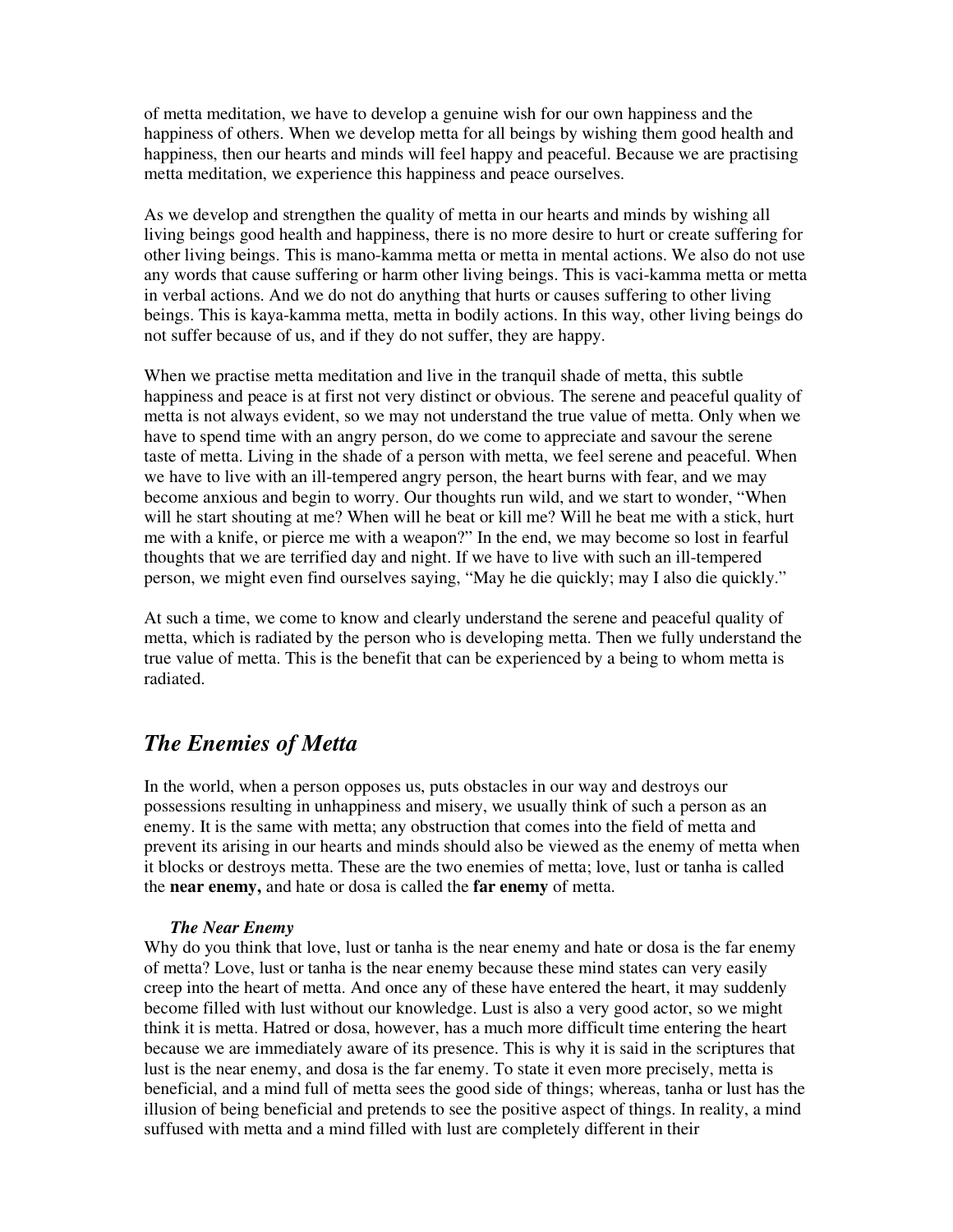characteristics. Metta is serene and peaceful; forgiveness comes easily, and clinging is not present. There is a natural desire to help and to be of service. On the other hand, lust burns with desire; it is oppressive and clinging. It is a destructive tendency.

I would like to illustrate the deceptive similarity of genuine metta and entangled love by referring to an incident that clearly demonstrates their difference. In a particular company, the manager was an extremely attractive woman. As her appearance was very beautiful, and she held a position of considerable influence and power, everybody in the company attached great importance to her. This was especially true in the case of the company president who was an elderly single man and the treasurer who was a younger man. Both of them tried in many different ways to help this manager become successful in her position. This was a difficult situation for everyone in the company because both the president's and treasurer's motivations and intentions were obvious although neither of them was really aware of his own situation. This state of affairs continued for some time until the beginning of the preparations for the manger's wedding to a very wealthy doctor. After hearing the news, the president continued to smile. He continued to take care of all business matters and even offered to help with the preparations for the wedding. He easily forgave her choice and accepted the situation. However, the treasurer could not eat or sleep anymore. His chest burned, and he drank alcohol excessively. When the wedding took place, he and some friends even attempted to ruin the ceremony, and they acted obnoxiously at the reception. This was an expression of the treasurer's inability to forgive the manager for her choice of a marriage partner.

When we look at this incident, which person had metta-love and which person's love was tainted by lust or tanha? Obviously, the president's love was real metta, but the treasurer's love was tainted by lust or tanha. However, wasn't it true that both of them had worked in order to help this manager? At first, they had both helped her, but later their motives were different. The president's mind was serene and peaceful as it was filled with pure metta. As the fair-minded company president, he treated his fellow-workers with respect and consideration. He always carried out all of his duties for this manager in a straightforward and fair way. As a result, he easily forgave the manager's choice. In contrast, the treasurer's metta was a pretense. Although he carried out his tasks and responsibilities happily at the beginning, later he no longer worked for her benefit. His mind was not peaceful anymore, and he lost his smile. He could not forgive her choice.

In this example, it's easy to see how love, lust or tanha can seem to be real metta to such a degree that it becomes difficult to understand that in fact they are not genuine metta. It is confusing and difficult to differentiate the two states because it has become common for ordinary people in Myanmar to use the word metta to mean love. Even well educated people need to be very careful, so that they can clearly and precisely understand these two different mental states. This is why love, lust or tanha is called the **near enemy** of metta.

#### *The Far Enemy*

The nature of metta is serene, peaceful, gentle, and forgiving, and there is a genuine willingness to help. On the other hand, the nature of dosa or anger and ill will is burning, harsh, confrontational, and unforgiving, and there is a desire to destroy. Thus, the natures of these two mental states are completely opposite. This is why the Buddha said that dosa is the **far enemy** of metta. Of the two enemies, the near enemy is much more dangerous in this world. You need to be much more afraid of the near enemy because it is so pervasive and can readily become an obstacle that leads to violence. The far enemy cannot so easily become an obstacle and lead to destruction because it is much more obvious. That is why we do not have to be as afraid of the far enemy as the near enemy. A person who is practising metta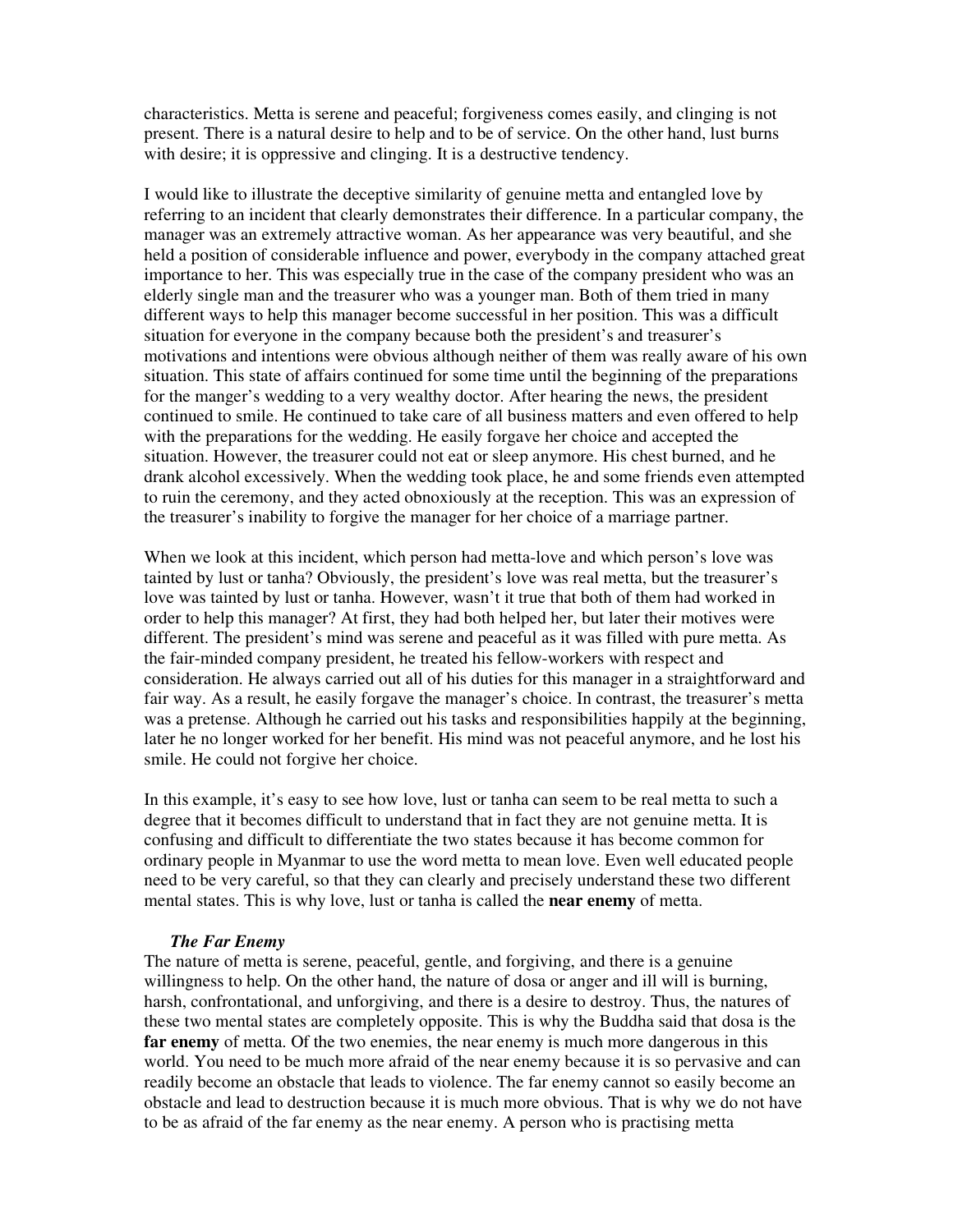meditation should not allow the near enemy of love or lust to enter the heart, nor should she/he allow the far enemy of dosa to enter the heart. It is important that we develop genuine and pure metta. We must be absolutely resolute and careful about this.

### *Methods of Practising Metta Meditation*

There are two ways to practise metta meditation:

- 1. Developing metta without jhana
- 2. Developing metta for the attainment of jhana

#### *Developing Metta without Jhana*

First, I will talk about the way to develop metta without jhana. When we practise metta meditation, we have to be careful that the meaning of the words we use is clear. We should use as few words as possible, and the phrases or sentences should be short. The reason for this is that short clear concise sentences will help to make metta powerful and strong. When we practise metta meditation, we need to have a real and genuine wish for the other person to be well, happy, and peaceful, so that our metta becomes vigorous and powerful. Developing this potent kind of metta is the essential aim; however, only when we really understand the words that we are using will our metta become powerful, and this is the essential purpose of this practice. If we do not understand the meaning of the words that we are using, then it will not be possible to develop such powerful metta. There is another thing to be aware of. If we use too many words or sentences, it will not be easy to develop strong potent metta because we will have to put a lot of effort into remembering and reciting these words. For yogis whose metta is not yet well developed, metta may sometimes become weak or even disappear altogether. And if the words are too seductive to fantasy, we might become entranced by the words themselves. This is why we should use only a few words and keep the sentences short.

For example, start with: May all beings be well, happy and peaceful.

When you want to add something else, gradually include the following phrases:

May all beings be free from physical suffering. May all beings be free from mental suffering. May all aspects of their lives be well accomplished.

When we are developing metta and concentration gets deeper, reciting the first phrase may seem to take quite long. As a result, our practice won't develop smoothly. Then we should reduce the phrase to 'May all beings be happy' and repeat this over and over again. In this way, the practice will proceed effortlessly again. This is the reason we should only use a few words.

A person who is practising metta should regard all beings in the same way a mother cares for her only child. When we mentally or verbally say 'all beings' then we should incline our mind towards all beings. It is not essential that a picture of all beings arises in our mind; it only matters that we incline our mind towards all beings. Also, it's not important to get a mental picture of the shape or form of the beings for whom we are developing metta. If we try to get a mental picture, then it may be very difficult to develop the quality of metta. At the beginning when concentration is still very weak, we may even find that metta completely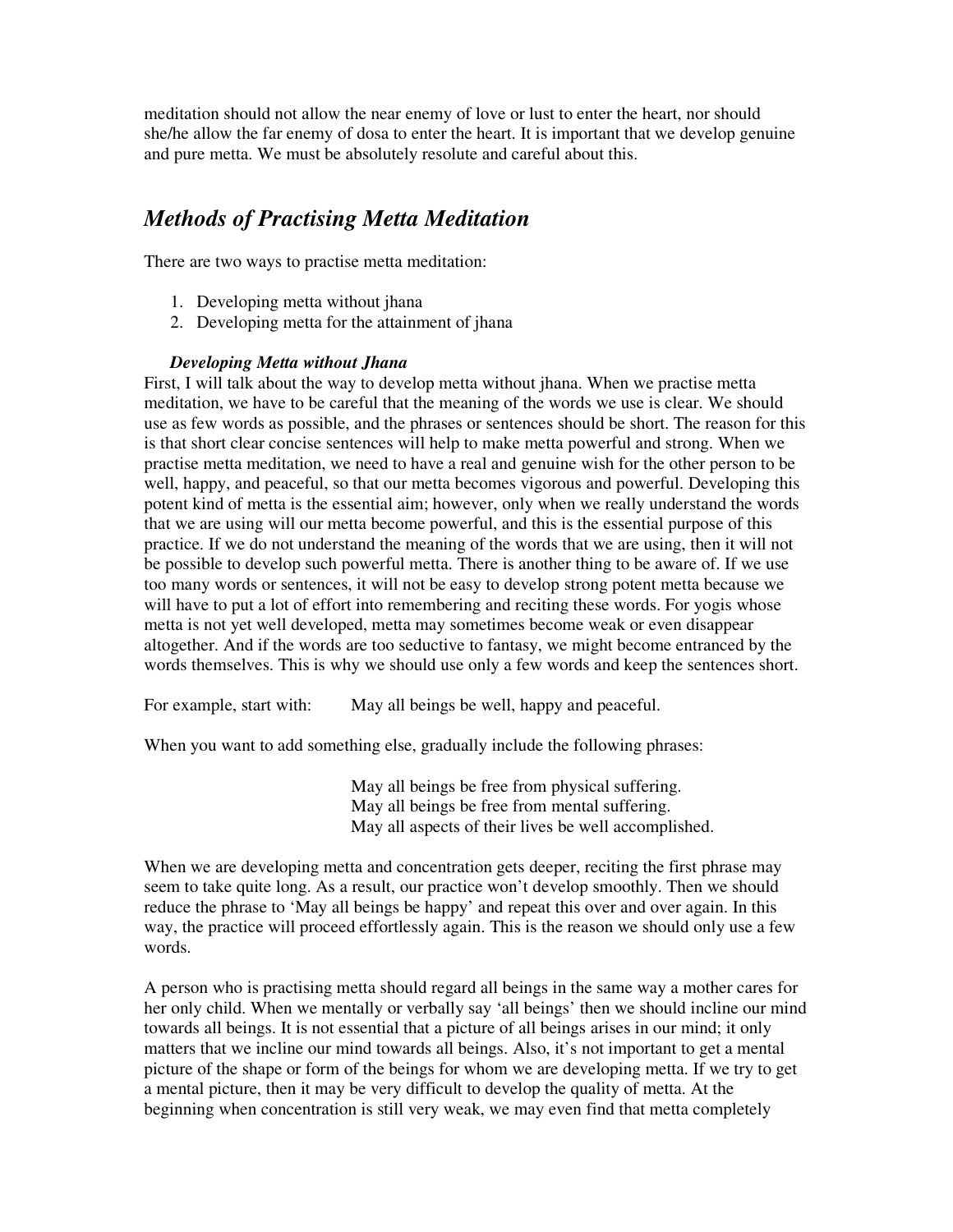disappears. When we are reciting 'May all beings be well, happy and peaceful', we need to make sure that our wish for their good health, happiness and peace is genuine and strong. 'May they be well' means that we wish all beings be free from physical danger and any kind of sickness. 'May they be happy and peaceful' means that we wish all living beings be free from mental suffering such as worry, grief, anger, depression, anxiety, longing, conceit, and jealousy. We wish them to be happy and peaceful. With this method of practising metta meditation, we have to repeat the phrases over and over again. It is especially useful to repeat these phrases aloud at the beginning of a sitting when concentration is not yet very strong, or when we feel very sleepy or have a mind filled with anger, worry, anxiety, or many thoughts. If we just repeat the phrases in our mind at such a time, the practice of metta meditation will not be effective. When we increase our effort by repeating the phrases aloud, then metta will be able to overpower mental states like anger, and our practice will proceed much better. This is why we should repeat the metta phrases aloud during the times the mind is troubled by anger and other difficult mental states.

#### *The Way to Practise Non-specific Metta (Anodisa Metta)*

In the Metta Sutta, the Buddha said that practitioners should practise metta meditation during every waking hour using one of the four different postures: walking, standing, sitting or lying down. Whenever we are practising metta and walking from one place to another, we should repeat the phrase, 'May all beings be well, happy and peaceful' . Also, when we are travelling on a train, on a plane or by car, we should develop metta. We should wish all the people on the plane happiness and peace. Developing metta in this way is very good. Whenever we meet, see or hear any living beings, we should develop metta. When we meet human beings, then we should develop metta towards them. When we meet animals, we should develop metta towards them. This is why we say: 'Seeing a concept, practise metta meditation. Seeing an absolute reality, practise vipassana meditation.'

We can also develop metta while we are standing, sitting, or lying. For whatever reason we may be standing, while standing we should practise metta meditation by repeating, 'May all beings be well, happy and peaceful.' For whatever reason we may be sitting, while sitting we can also practise metta meditation. When we are lying down, we should practise metta meditation. Also, when we are lying down to sleep, before actually falling asleep, we should practise metta meditation by silently repeating, 'May all beings be well, happy and peaceful' in our minds. In fact, it is much more pleasant falling asleep while practising metta meditation. Only when we fall asleep should we stop our metta meditation. Sleep is the time to rest for the metta practitioner. During our waking hours, we should always practise metta meditation.

We should practise metta meditation during all of our activities, such as eating our lunch or having a snack, drinking water or a cup of tea, taking a shower, washing our face, completing work in the house or office, and even buying or selling things at the market. We should do all these activities while developing metta. When we are sweeping, we can develop metta in our minds, 'May all beings be well, happy and peaceful', and let our arms do the sweeping. Whenever we have to do some work that does not involve the conceptual mind, we should do this work while developing metta. In the beginning of the practice, this might be somewhat difficult. However, when we have more experience with the practice, then it becomes easier to do this. This method of practising metta meditation towards all living beings without dividing them into different groups is called non-specific metta meditation (anodisa metta). Practising metta meditation like this is very meritorious. In the Okkha Sutta of the Nidana Vagga, Samyutta Nikaya, the Buddha said that the merit gained from practising metta meditation three times a day for three or four seconds (one time in the morning, one time at midday and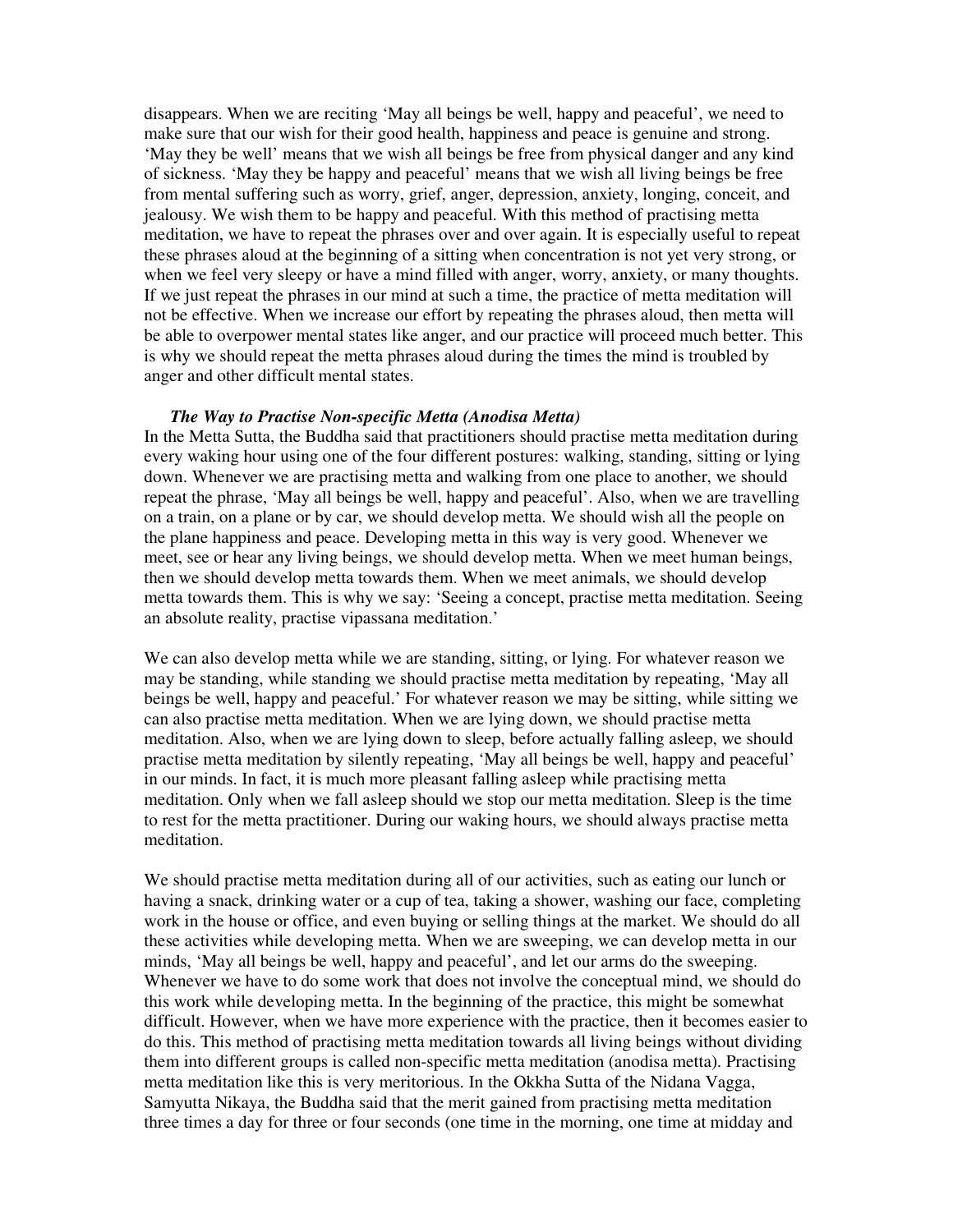one time in the evening) is far greater than the merit gained from offering one hundred pots of rice three times a day.

#### *The Way to Practise Specific Metta (Odisa Metta)*

If the person who is practising metta meditation is able to spend more time on metta, he/she can practise it in the ten directions. This is not difficult; just repeat the following phrases:

- 1. All living beings in the east
- May they be well, happy and peaceful. May they be free from physical suffering. May they be free from mental suffering. May all aspects of their lives be well accomplished.
- 2. All living being in the south-east May they be well, happy and peaceful. May they be free from physical suffering. May they be free from mental suffering. May all aspects of their lives be well accomplished.
- 3. All living beings in the south May they be well, happy and peaceful. May they be free from physical suffering. May they be free from mental suffering. May all aspects of their lives be well accomplished.
- 4. All living beings in the south-west May they be well, happy and peaceful. May they be free from physical suffering. May they be free from mental suffering. May all aspects of their lives be well accomplished.
- 5. All living beings in the west May they be well, happy and peaceful. May they be free from physical suffering. May they be free from mental suffering. May all aspects of their lives be well accomplished.
- 6. All living beings in the north-west May they be well, happy and peaceful. May they be free from physical suffering. May they be free from mental suffering. May all aspects of their lives be well accomplished.
- 7. All living beings in the north May they be well, happy and peaceful. May they be free from physical suffering. May they be free from mental suffering. May all aspects of their lives be well accomplished.
- 8. All living beings in the north-east May they be well, happy and peaceful. May they be free from physical suffering. May they be free from mental suffering. May all aspects of their lives be well accomplished.
- 9. All living beings in the upper direction May they be well, happy and peaceful. May they be free from physical suffering.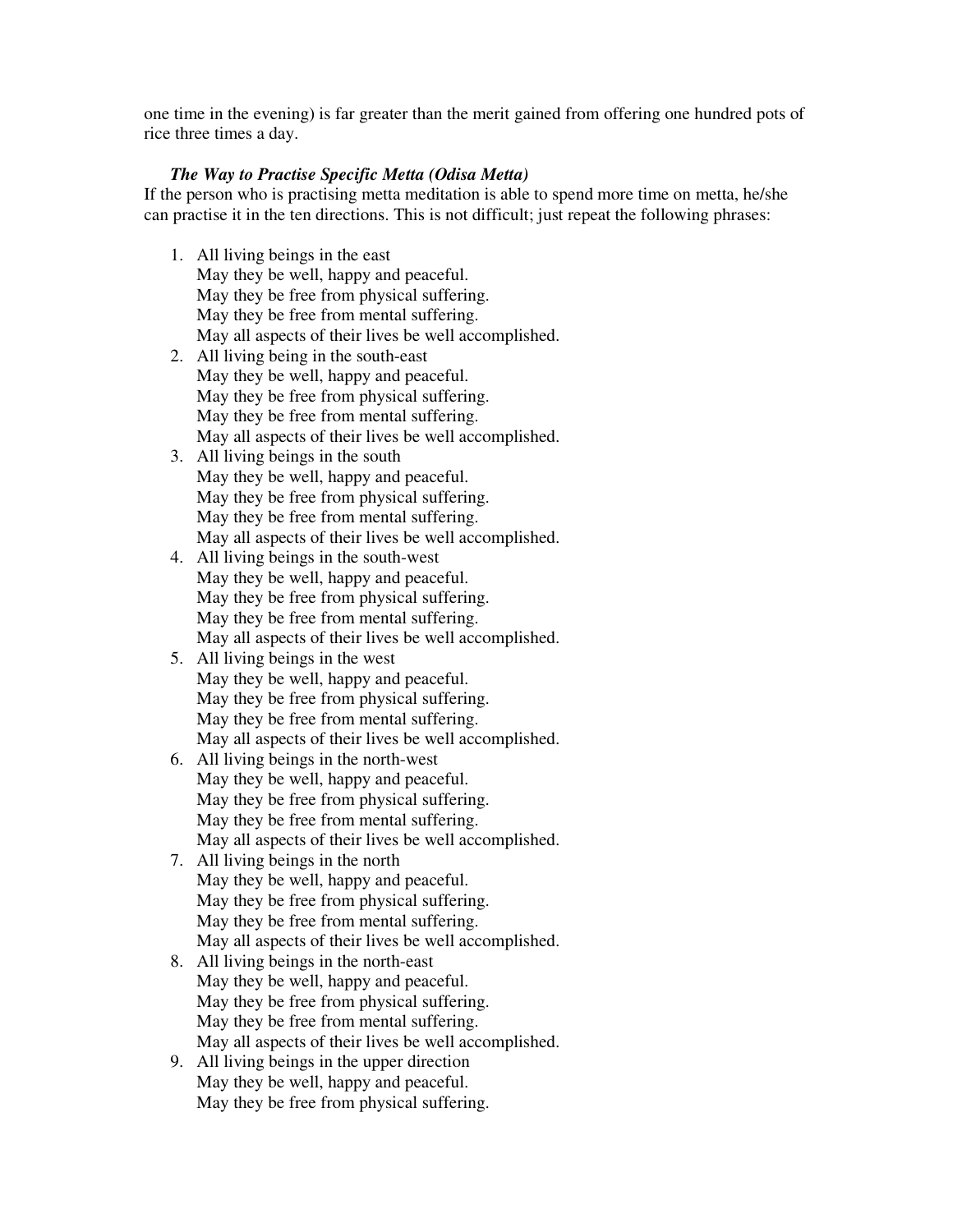May they be free from mental suffering. May all aspects of their lives be well accomplished.

10. All living beings in the direction below May they be well, happy and peaceful. May they be free from physical suffering. May they be free from mental suffering. May all aspects of their lives be well accomplished.

After we finish practising in the ten directions, we can continue the practice of metta meditation with the previous phrases, 'May all beings be well, happy and peaceful' . This method of practising metta comes from our benefactor Chanmyay Sayadaw (Sayadaw Ashin Janakabhivamsa).

#### *A Cautionary Note on the Practice of Metta*

When there is sufficient time, meditators should ideally develop metta in all the compass directions by beginning with the east and ending with above and below and then reversing the sequence beginning with above and below and ending with the eastern direction. When we develop metta towards all beings that live in the east, then we should be careful that we focus our minds on all beings living in the east. If we develop metta towards all beings that live in the southeast, then we should be careful that we focus and incline our minds towards all beings living in the southeast. We should be careful to focus our minds in the direction in which we are developing metta. This method divides the beings according to the direction in which they are living, and it is called specific metta meditation (odisa metta). Another way to practise metta is to categorize beings according to place or location.

- All living beings in this house May they be well, happy and peaceful. May they be free from physical suffering. May they be free from mental suffering. May all aspects of their lives be well accomplished.
- All living beings in this monastery May they be well, happy and peaceful. May they be free from physical suffering. May they be free from mental suffering. May all aspects of their lives be well accomplished.
- All living beings in this village May they be well, happy and peaceful. May they be free from physical suffering. May they be free from mental suffering. May all aspects of their lives be well accomplished.
- All living beings in this town May they be well, happy and peaceful. May they be free from physical suffering. May they be free from mental suffering. May all aspects of their lives be well accomplished.
- All living beings in this country May they be well, happy and peaceful. May they be free from physical suffering. May they be free from mental suffering. May all aspects of their lives be well accomplished.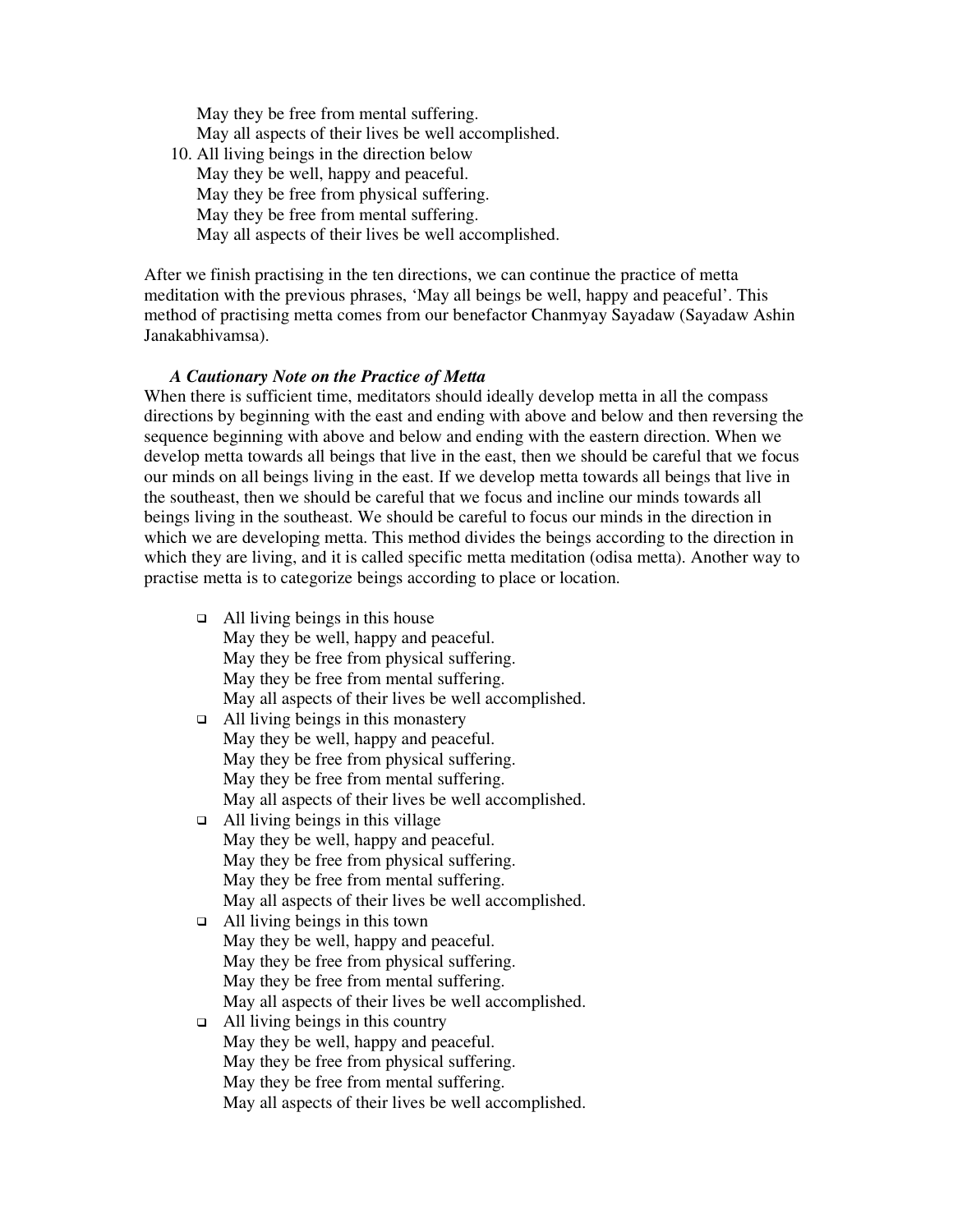All living beings in this world May they be well, happy and peaceful. May they be free from physical suffering. May they be free from mental suffering. May all aspects of their lives be well accomplished.

Whenever beings are divided using directions or places like this house, this monastery, this village, or this town, it is called specific metta meditation (odisa metta). Similarly, when beings are not divided into specific groups and metta is developed towards all living beings, it is called non-specific or general metta meditation (anodisa metta).

### *Developing Metta for the Attainment of the Jhanas*

For those of you who want to practise metta meditation to reach the jhanas you should:

- 1. Do the preliminary preparations before starting with metta meditation
- 2. Reflect on the dangers of dosa
- 3. Reflect on the qualities of patience (khanti)
- 4. Know precisely
	- whom you should not develop metta towards at the beginning of your practice - whom you should never develop metta towards
- 5. Know which person you should first develop metta towards
- 6. Know how to progress with your metta meditation

#### *Preliminary Preparations*

First of all, let's talk about the preliminary preparations.

Before starting your metta meditation, you should take a shower and wear clean comfortable clothing, so that your body and mind feel clean, pure and fresh. Then find a quiet place in the forest, on a hilltop, under the shade of a tree, or in a peaceful place. After sitting down, pay your respects to the Triple Gem, your parents and your teachers, and entrust your body to the Buddha. Then commit yourselves to either five or eight precepts, so that your moral conduct is pure. When you sit, your clothes should not be too tight. Loosen them if necessary, so that you are comfortable. Your body should also not be too stiff; try to relax and sit comfortably in the cross-legged position. Whenever you practise metta meditation, you should reduce anxiety as much as possible.

Your body should neither lean forwards nor backwards; it should be straight without straining too much. Your head should also be straight and not lean forwards or backwards. It is better to have your legs parallel to each other on the floor than in the half or full lotus posture. In this way, you will be able to sit for longer periods of time. You should place the right leg closer to the body and the left leg further away from the body. Since your legs are not on top of each other, there will not be any extra pressure, so the blood can circulate freely, and numbness will not become an obstacle. You should be able to sit comfortably in this posture for longer and longer periods of time. Your hands should rest in your lap with the left hand below and the right hand on top with the palms facing up. It is also possible to put your hands on your knees with the palms facing up.

After adjusting your posture, you should reflect on the dangers of dosa and the qualities and benefits of patience. The reason for this is that you have to remove anger and hatred and acquire patience with metta. It is definitely not an easy task to remove a mental state if you do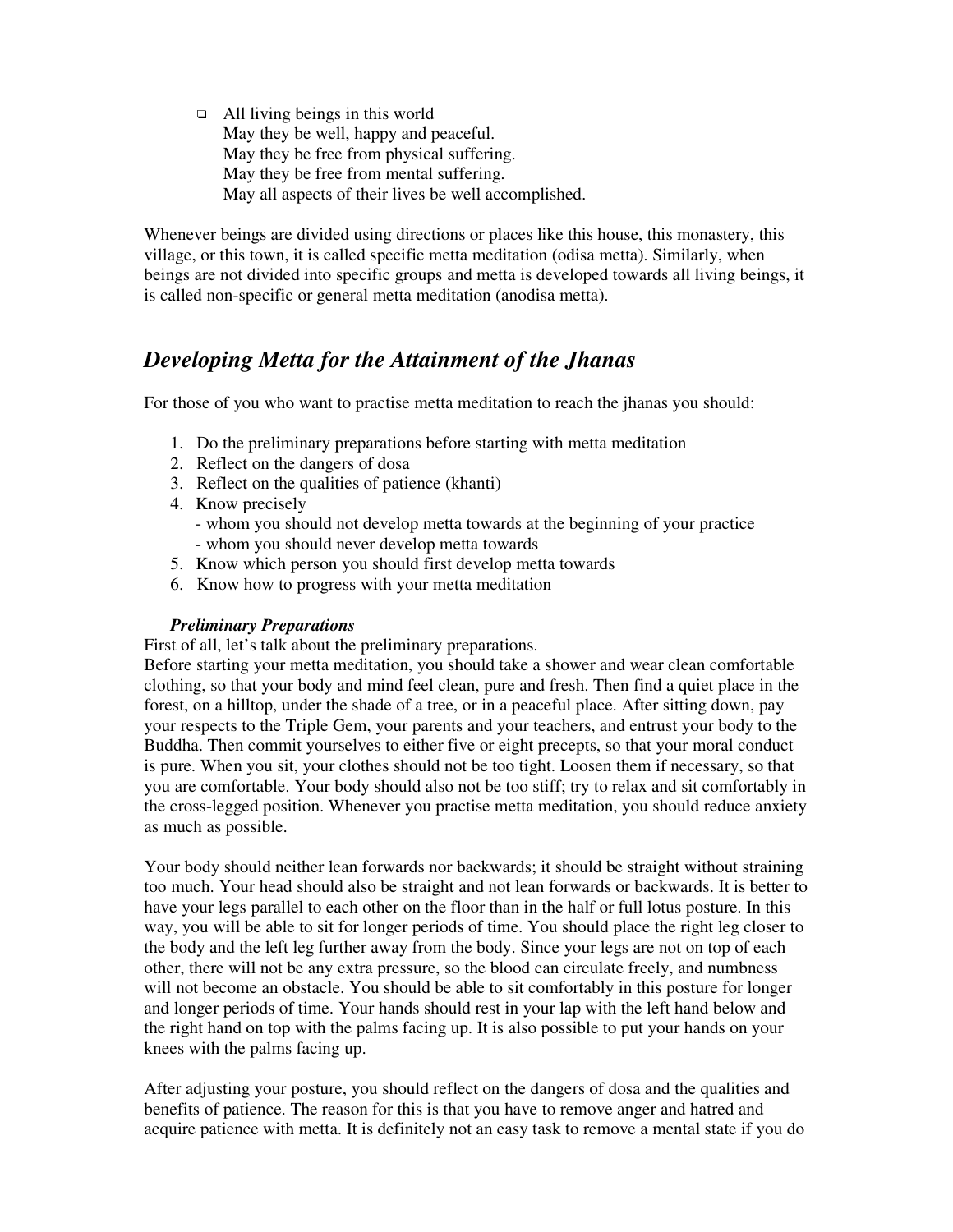not recognize that it is dangerous or to acquire a mental state if you do not see that it is beneficial. This is also true in worldly matters. If we need to throw something away or break a bad habit, we will not be able to do so until we see that the habit is harmful or that the object has defects and imperfections. Only when we can see the dangers in a certain habit or behaviour will we abandon it. And if we do not see the benefits of a certain thing, we will not be interested in acquiring it. This is why we have to reflect on the dangers of dosa, so that we can remove anger or ill will with metta. And we also have to reflect on the positive aspects of patience, so that we can acquire it with metta. These reflections should be done before we start practising metta meditation. However, we can also use these reflections during our metta meditation practice when dosa arises. How long should we spend on these reflections? We should do these reflections until dosa has completely disappeared. Only when dosa has disappeared should we go back to the practice of metta.

#### *The Dangers of Dosa*

There are many places in the scriptures where the dangers of dosa are explained. So, I want to talk a little bit about some of these dangers. When dosa exists in the mind, we are not able to distinguish between cause and effect or between good and bad actions. If there is dosa, we do not know anymore what is lawful or what is against the law. Because of dosa, many people may hate us, and we will have many enemies. We are liable to make many mistakes, and at the time of death, our minds will be confused and tormented. Dying in such a state, we will be reborn in hell. In the world, there is no greater danger than dosa, and in the mind, there is no other mental state that can bewitch the mind in the way dosa can. Dosa is able to destroy our dignity and other people's dignity.

If a person gets angry in response to another person's anger, then he/she becomes even more contemptible than the first person. An angry person ages faster and may die sooner. He/she will easily lose his/her beauty or attractiveness. If he/she has a lot of dosa, then he/she will have an ugly appearance in his/her future existences. These are a few of the dangers that are explained in the scriptures.

Furthermore, in our daily life we may not be able to eat and sleep because of dosa. Because of dosa, we may fall into utter disgrace. Because of dosa, we may have many enemies and suffer greatly. Because of dosa, we are separated from our wife or husband or relatives. Because of dosa, our friendships are ruined and friendly ties are broken. Because of dosa, our wealth is lost. Because of dosa, we may have to pay fines or undergo punishment, so that we may be held in custody or thrown into prison. Because of dosa, we can develop high blood pressure, heart disease, or have a stroke. There is no end to the dangers of dosa because they are so numerous. We should reflect on the dangers of dosa in this way. If we often reflect on the dangers of dosa, then the dosa in our hearts and minds will subside and gradually disappear.

#### *The Qualities of Patience or Khanti*

Following these reflections on the dangers of dosa, we should reflect on the qualities and benefits of patience. Patience or khanti means that we are tolerant and do not retaliate with strong anger when we are abused, scolded, shouted at, tortured, or ill-treated. If we are endowed with patience then:

- 1. We will be loved by many people
- 2. We will be free from dangers
- 3. We will be free from faults
- 4. We will not die with a confused mind
- 5. After death, we will be reborn in the deva realm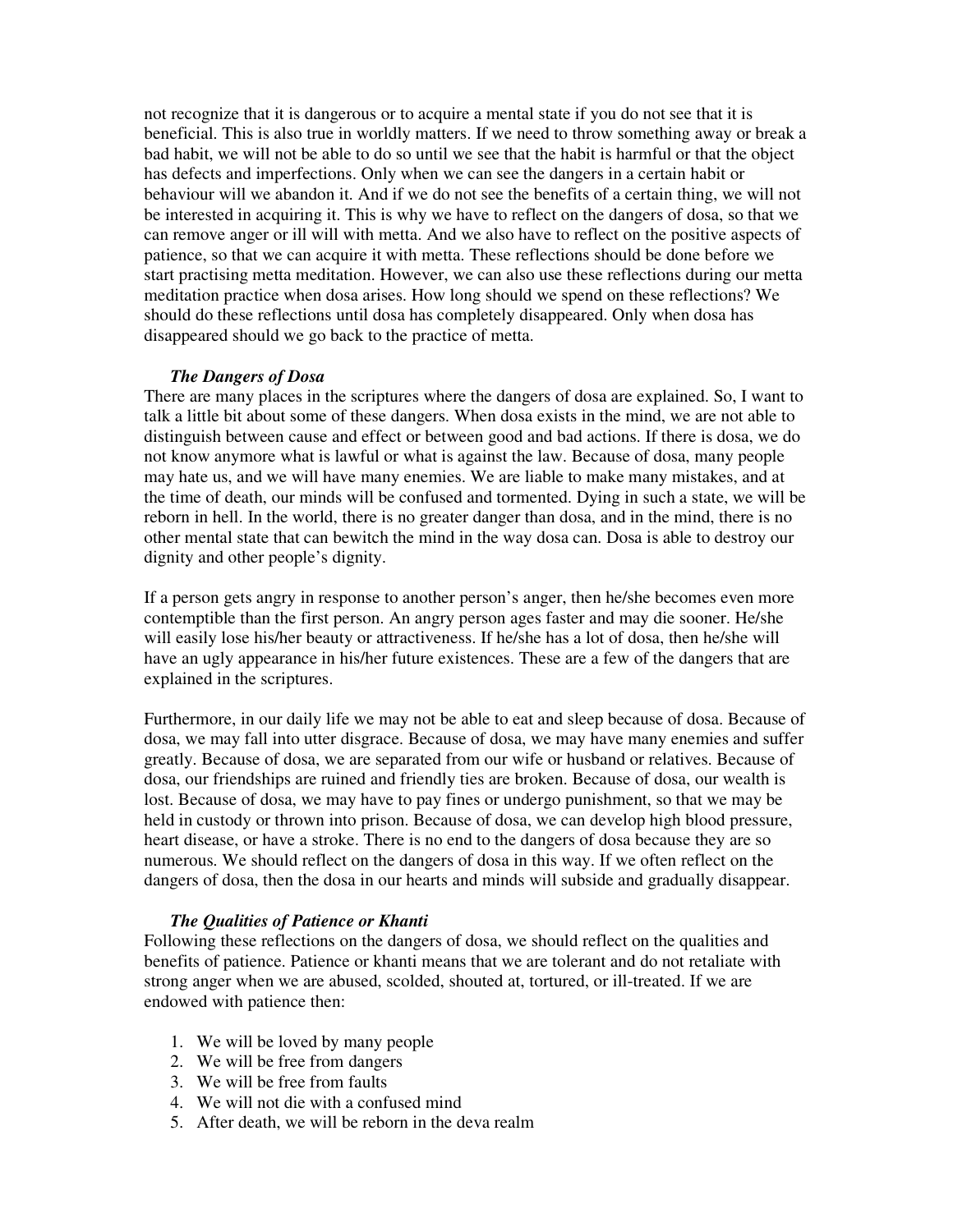These five benefits are mentioned in the Akkosa Sutta which is contained in the Pañcaka Nipata of the Anguttara Nikaya.

There is no benefit that excels patience or tolerance. Patience is the weapon of the virtuous person. Patience is one of the blessings and also one of the perfections or paramis. Patience leads to the noblest conduct. Patience leads to nibbana, and only with patience can we have peace of mind. When we are endowed with patience, the world will always appear pleasant and have a healthy glow. The power of patience is like the power of an army that can resist the enemy. There are so many positive aspects of patience. If we reflect in this way on the qualities of patience, then the power of patience will become very strong. When metta starts to flow like the water from a spring, then the heart will also become very soft and smooth. Now that I' ve finished explaining how to reflect on the dangers of dosa and on the benefits of patience, I'll explain whom we should not practise metta to when we are beginning our practice.

#### *Persons for Whom We Should Not Practise Metta*

There are four categories of people who should not be the object of metta meditation when we are beginning this practice. They are:

- 1. Persons whom we dislike
- 2. Very dear persons
- 3. Neutral persons, acquaintances, or people we neither love nor hate
- 4. Enemies or persons for whom we feel hatred

The reason for this is that it is very difficult to develop metta towards these people.

- 1. If we start practising metta meditation towards a person we dislike, we will be overcome with dosa because the experiences that made us angry with that person will likely come to mind. Then it will be very difficult to develop metta.
- 2. If we start practising metta meditation towards a very dear person, we may feel unhappy if we happen to remember some minor suffering of that person. This may even cause tears to arise, and it will be very difficult to develop metta.
- 3. Also, if we start practising metta meditation towards a neutral person, a person whom we have just met, and try to put her/him in the place of the dear person, we will find it difficult and tiring to develop metta. Again, the development of metta will be impeded.
- 4. Finally, if we start practising metta meditation towards an enemy, we will just get angry because our minds will be filled with thoughts about the negative unfair things that this person has done to us. As a result, we will encounter many difficulties and will not be able to develop metta.

For these reasons, the commentary to the Visuddhimagga says that the practice of metta meditation should not begin with these four categories of people.

Let's now talk about another category of persons who should not be the object of metta meditation. When we start practising metta meditation, we should not develop metta for a person we feel attracted to. The commentary to the Visuddhimagga says that this arouses lust or tanha. This passage, in fact, refers to metta practice which has not yet become well established. However, Chanmyay Sayadaw has said that it is possible to practise metta for a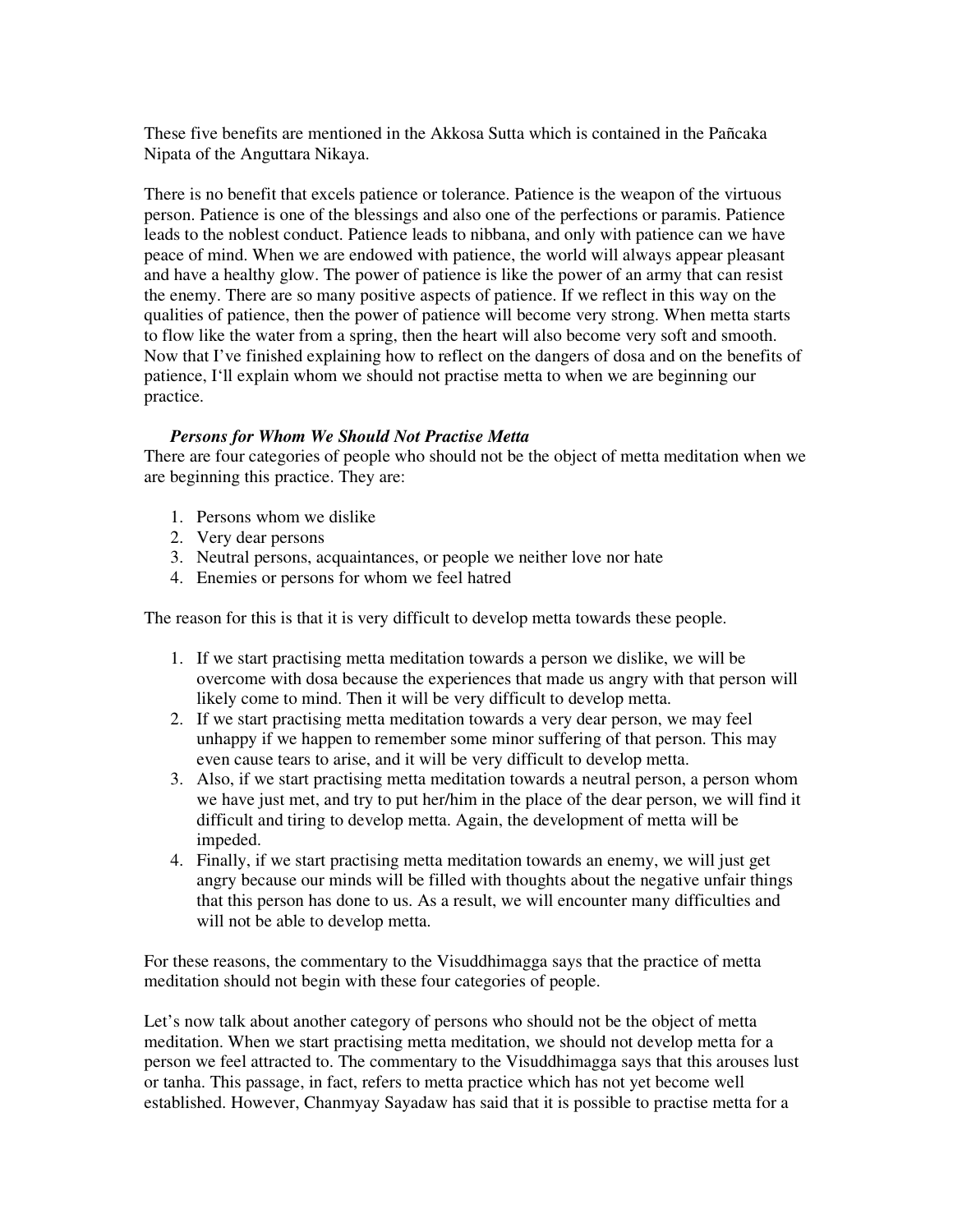person we have an attraction to without any difficulties when our practice is well developed. Then it is possible to develop pure and genuine metta.

Now let's briefly talk about persons whom you should not develop metta for when you are practising metta solely to develop jhana. First of all, you should never practise metta meditation towards a dead person. This is because it is not possible to reach upacara samadhi (access concentration) or appana samadhi (absorption concentration) practising in this way. The commentary to the Visuddhimagga says that this kind of practice will not allow any concentration to develop. This explanation, however, is only intended for meditators who are practising metta meditation in order to attain jhana. Chanmyay Sayadaw has said that for those who are practising metta without the intention of attaining jhana, it is possible and even beneficial to develop metta towards a person in his/her new existence after he/she has died.

#### *Persons for Whom We Should First Develop Metta*

When we want to practise metta meditation to attain the jhanas and have completed all the preliminary preparations, we should begin by developing metta towards ourselves for about five or ten minutes. Like a witness, we start with ourselves: 'May I be well, happy and peaceful.' Developing metta first towards oneself gives rise to the understanding that other sentient beings have the same wish for well-being and happiness that we have. This arouses a feeling of compassion for other sentient beings and helps to make the feeling of metta powerful and strong. This practice is done in order to become more considerate. Metta is born in the lap of consideration or empathy for others. After this, we can develop metta towards:

- 1. A respected and venerated person
- 2. A very dear person
- 3. A neutral person
- 4. An enemy

This is the order that has been handed down in the commentary to the Visuddhimagga. So first of all, we should develop metta towards a very respected and venerated person. This can be a teacher or a virtuous person. Before starting to develop metta, we should first reflect on the good qualities of this teacher. For example, we could consider his generosity (dana), his pure moral conduct, his honesty and uprightness, his foresight, his kindness, his sweet speech, his helpfulness, his teaching, and his advice in times of difficulty. Then focussing on the teacher, we repeatedly say the words: 'May Sayadaw be well, happy and peaceful.' Or if this person is a layperson, we can use his/her name. We have to repeat this phrase over and over again, ten times, one hundred times, one thousand times, ten thousand times, one hundred thousand times, or even a million times. When we have done this and have become settled in the practice, then it's possible to drop the name and just continue with the words, 'May he be well, happy and peaceful' while still focussing our mind on this person. If during the practice of metta meditation our mind wanders to another object, we should bring the mind back to the teacher who is the object of our metta meditation. This practice is not like vipassana meditation where we observe whatever object arises. We need to be careful and always bring the mind back to the object of the metta meditation.

When practising metta meditation towards the teacher, it does not matter if a mental picture of the teacher arises or doesn't arise in our mind. What matters and what is most important is the development of a genuine and strong wish for the teacher to be healthy and peaceful. This is more important than having a mental picture of the teacher in our mind. To make our metta strong and powerful, it needs to be generated from the heart. By following the words, this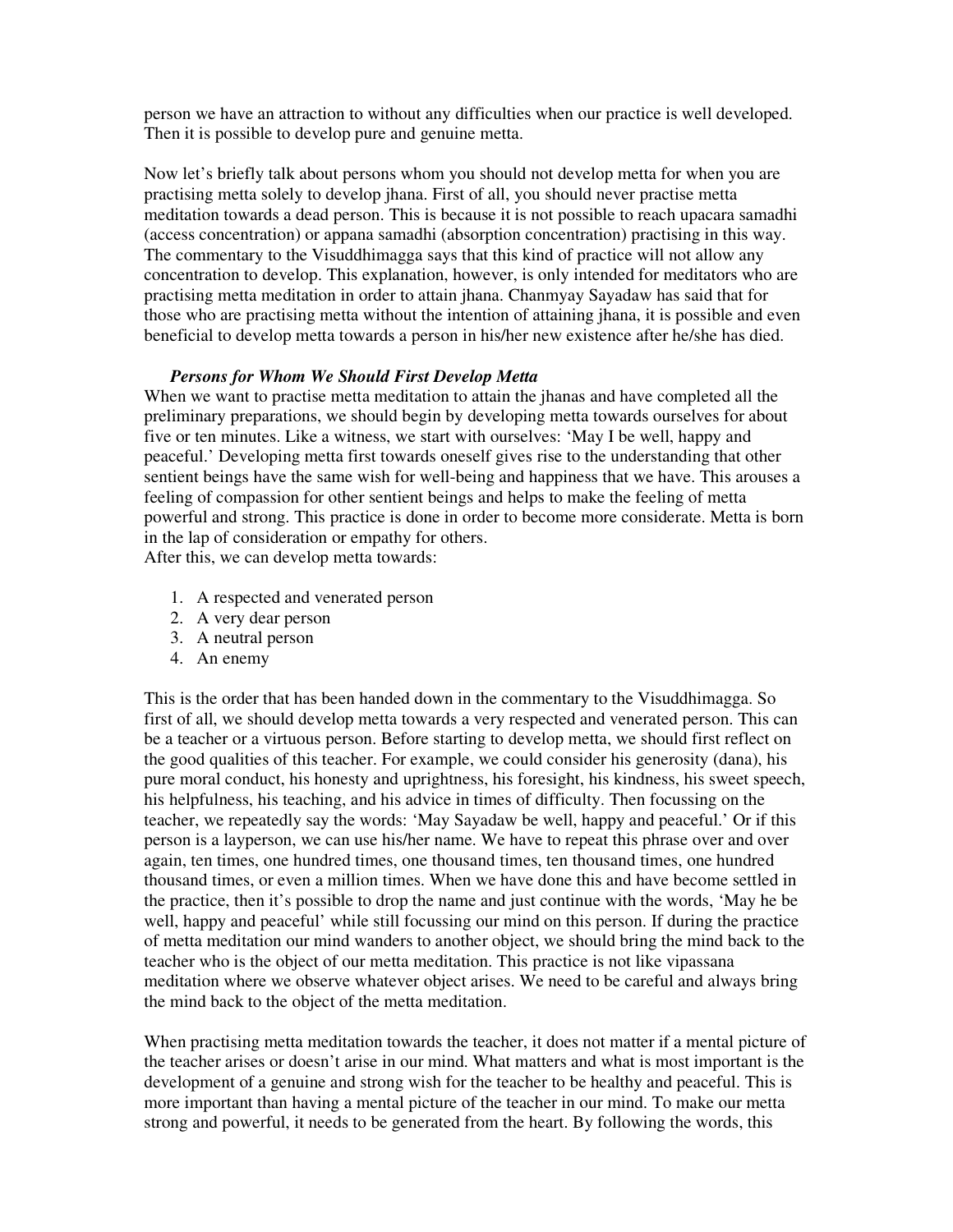sincere desire should arise in the mind. Be especially careful about this. If we try to get a mental image at the beginning of the practice, the strength of metta may weaken. Sometimes our metta may even disappear altogether. When we have become accustomed to practising in this way, after some time the face of the person who is the object of metta can clearly appear to be cheerful and smiling. At this point, our metta has merged with the person who is the object of our meditation. Our metta and the person who is the object of our metta meditation have become one. In this experience of oneness, we experience the mind as our mind and the body as the body of the person we are radiating metta towards.

At one time, the Australian monk U Vimalaramsi told me that he wanted to do some metta meditation. He had been practising vipassana meditation for over five months. So, I instructed him in the metta meditation practice as it is explained in the commentary to the Visuddhimagga. I also asked him to report daily on the progress of his metta meditation. After he had practised for about twenty-five days, he smiled whenever he was developing metta. Sometimes he even uttered some sounds whenever he smiled. Knowing this, I asked him in the next interview why he was smiling. He replied, "I am developing metta towards a friend who has helped me a lot. After practising metta for him for quite some time, his face started to smile. At that time, I also happened to smile. When I saw him smile again, a smile also appeared on my face. This was quite spontaneous; the smile seemed to appear by itself. Whenever he smiled, I also happened to be smiling. At that time, I could not feel my body anymore; I could only feel the metta in my mind. The metta was not in my body; it seemed to be in the body of my friend. Is this correct Sayadaw?" I told him that this was correct and that this phenomenon was caused by the concentration gained from practising metta meditation. When concentration becomes very good, the practitioner will experience metta in this way. When we develop metta in this way, the experience can be extremely beneficial.

When you develop metta towards the teacher in this way, you may wonder how long you should practise. You should practise until you have successfully mastered metta or attained jhana. When you have mastered metta or attained jhana, your mind will become very calm and steady, soft and supple. You will feel rapture, and your whole body and mind will become suffused with delight and happiness. To achieve this, you have to practise continuously without any breaks while sitting, standing, walking, eating, drinking, sweeping, working at home, working in the office, or being engaged in the business of ordinary life.

#### *The Development of Metta in Stages*

After attaining upacara samadhi (access concentration) and appana samadhi (absorption concentration) by developing metta towards the teacher, choose another person of the first category whom you respect and venerate as much as your teacher and then develop metta towards him/her. Now after you have chosen the new person and are ready to develop metta towards him/her, you should first begin by developing metta towards the teacher. After the metta gains strength and momentum with the teacher, then change to the new person. When you have changed to the second person, continue to develop metta until the mind becomes calm, soft, and elated and the whole body is permeated with a delightful feeling of coolness. As the mind becomes elated and happy with continued practice, do not stop the practice of metta and do not allow it to disappear. You should always continue with the practice. What may happen when elation and happiness arise is that the yogi stops the practice of metta meditation. Carried away by this elation and happiness, there is the temptation to stop and take delight in this pleasant feeling; however, at that moment concentration will be broken. Therefore*,* do not take delight in this elation and happiness, but continue to practise metta meditation continuously. If the feeling of metta towards the second person is weak or does not arise at all, go back to the teacher. When the feeling of metta towards the teacher becomes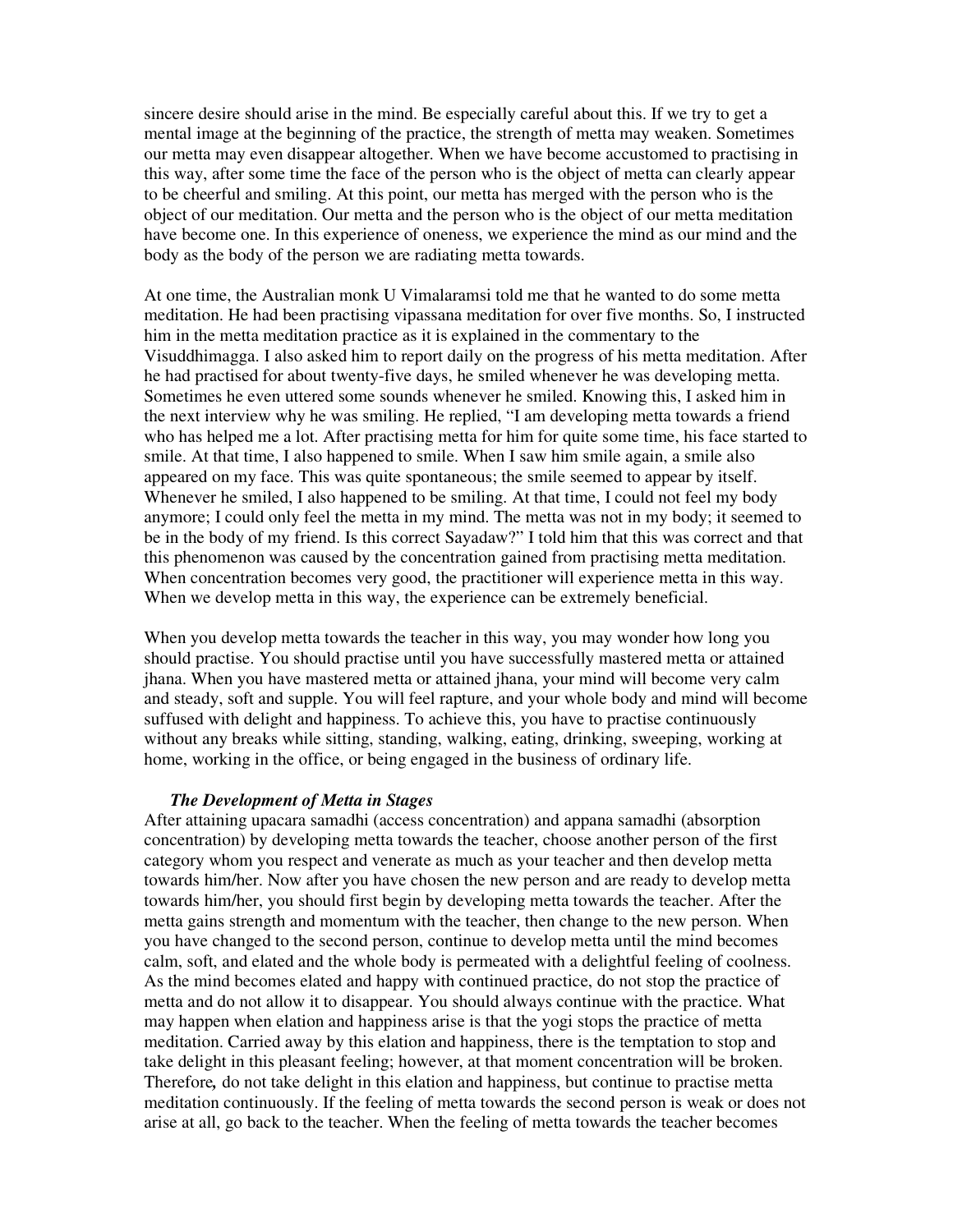very strong, change to the second person and see if you can develop strong metta for this person. If the feeling of metta arises and gains in strength, continue to practise only with this second person. You should practise metta meditation by switching back and forth in this way. Following the instructions I've just given you, try to develop metta for up to five persons in this first category. Again when you practise, do it until you master the practice and attain upacara samadhi and appana samadhi; that is, until you attain jhana. After that, develop metta towards a person of the second category, a very dear and beloved person. Then extend metta to a person of the third category, a neutral person. And finally radiate metta to a person of the fourth category, a hostile person or an enemy. If you have no enemies, then you do not have to develop metta towards an enemy.

When we have a person whom we consider to be an enemy, then the expression 'to develop metta towards the enemy' can be clearly illustrated by the experience of the Australian monk U Vimalaramsi whom I' ve already mentioned. After U Vimalaramsi had practised metta meditation for over a month, I asked him to develop metta towards an enemy. When I asked him if he had any enemies, his answer was, "Yes, I have an enemy." So I told him, "If you have an enemy, try to develop metta towards this enemy." The next day when he came for his interview, he reported that he had been unable to develop metta towards this enemy. He said that this woman had caused him a lot of suffering. For this reason, he could not develop metta towards her because he had no feelings of goodwill for her. And he also added that he was concerned that she might become well, happy and peaceful or that she might live with great abundance and ease.

I told him, " If this is the case, then go back to the teacher for whom you first developed metta. As soon as the feeling of metta becomes strong and powerful, you should change back to this woman and try to develop metta for her. If at that time the feeling of metta does not arise, go back again to the teacher and develop metta towards him. When the feeling of metta becomes very strong, change to this woman and try again to develop metta for her. Continue to do this repeatedly." After two days U Vimalaramsi reported, " Now my metta meditation practice is going well. I can develop metta towards this woman in the same way that I can for the teacher and other people. As a result, I do not think of this woman as an enemy anymore but as a friend." After about one and a half months of practising metta meditation, his face was clear and smiling, and his body also radiated with a healthy glow. His face, complexion and body were definitely not the same as the day he first arrived at the monastery.

So, yogis when you develop strong metta for an enemy, you will also be able to report such an experience. There is one more thing to be careful about. If we practise metta meditation towards an enemy and only think about the unskilful or unjust things that this person has done to us, then we will end up having difficulties with aversion or dosa. At that time, we should enter the jhana that was attained when we developed metta towards the previous persons, and then emerging from this jhana, we should continuously try to develop metta towards our enemy. We should try to follow the example of the Australian monk. If the feeling of metta doesn't arise, then we can use the method that I am going to elaborate on now.

#### *Reflections to Overcome Dosa*

1. The Buddha himself gave the following guidance to his disciples, " Oh monks, even if robbers torture you and cut off your limbs with a two-handed saw, you should not get angry with those who torture you. If you get angry, then you are not following my instructions."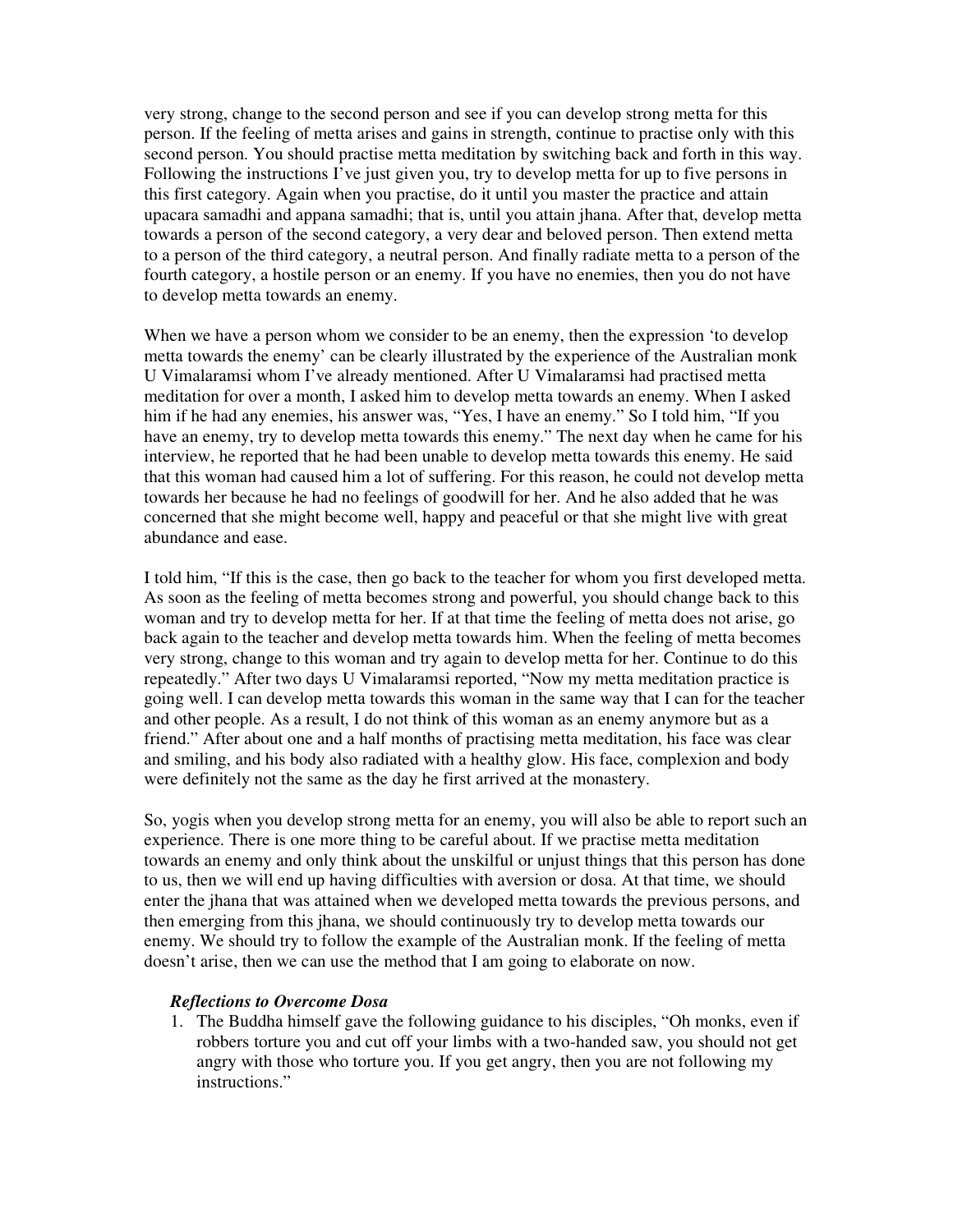- 2. If you retaliate with anger towards an angry person, then it is actually you who are more despicable. When you can be patient with an angry person without getting angry yourself, this is winning the battle.
- 3. When you realize that you are getting angry with someone, you should try to control your anger with mindfulness and not get angry, so you can continue to live peacefully. This will be beneficial for both parties, for yourself as well as the other person.

In the commentary to the Visuddhimagga, there are many different ways of overcoming dosa. But as there is not enough time during this talk to elaborate on all of them, I will only talk about a few in greater detail. When dosa disappears after reflecting in this way, continue to develop metta. If dosa has still not disappeared after reflecting like this, then it will disappear after you have reflected on the Bodhisatta's patience in his previous lives.

Listen carefully sons and daughters of the Buddha. The Buddha who is our teacher was patient in his many previous lives and did not get angry with those who tortured and mistreated him in many different ways. How did he master patience in some of his lives?

#### *Practising Patience as the Hermit Khantivadi*

Long ago King Kalabu was the ruler of Benares. At that time, the Bodhisatta was the son of a very rich Brahmin whose fortune was eighty crores of money. When his parents died, he looked at the material possessions that his parents had left behind and realized that they had not been able to take these things with them. Reflecting in this manner, he also realized that he would not be able to take these possessions with him, so he gave them all away. After offering these things, he left for the forest and became a hermit. He stayed in a forest near the Himalayas and ate the fruit and nuts from the trees in the forest. However, there was no oil or salt, so one day he went down to the villages to get some oil, salt, and vinegar, so that he might have a more nutritious diet. In his search for these foods, the Bodhisatta finally arrived in the town of Benares. During his alms round in the town, the commander-in-chief saw the Bodhisatta and with great reverence and respect invited him to stay for a meal. After the commander had offered him the meal, he invited the hermit to stay in the royal garden. In this way, the Bodhisatta came to live in the royal garden.

One day King Kalabu came to the royal garden with his queen and many attendants for some entertainment. The dances and songs were performed on an auspicious stone slab. Lying down and resting his head on the thigh of his favourite mistress, the king watched the performances of the singers, musicians and dancers. While watching this entertainment, the king soon fell asleep. When the troupe of female performers who were entertaining the king realized that the king had fallen asleep, they stopped their performance as it was no longer necessary. Then they went for a little walk around the garden. As they strolled around the garden, they came across the hermit, the Bodhisatta. On seeing him they approached, paid their respects, and asked him to give them a suitable dhamma talk. After listening to their request, the hermit delivered a dhamma talk.

Around this time, the mistress who held the king's head on her thigh wanted the king to wake up, so she moved a bit to wake him up. Not seeing any of his attendants, the king asked where they had gone, and his mistress told him that they had gone to listen to the hermit. On hearing this news, the king was filled with jealousy and envy and became extremely angry. Grasping his dagger and loudly exclaiming that he was going to teach him a lesson, he ran to find the deceitful hermit. Sensing the king's rage, one of the female attendants who was very close to the king tried to take his dagger and calm his anger, but his anger would not subside. Facing the hermit, the king asked him what his teaching was, and the hermit replied that he was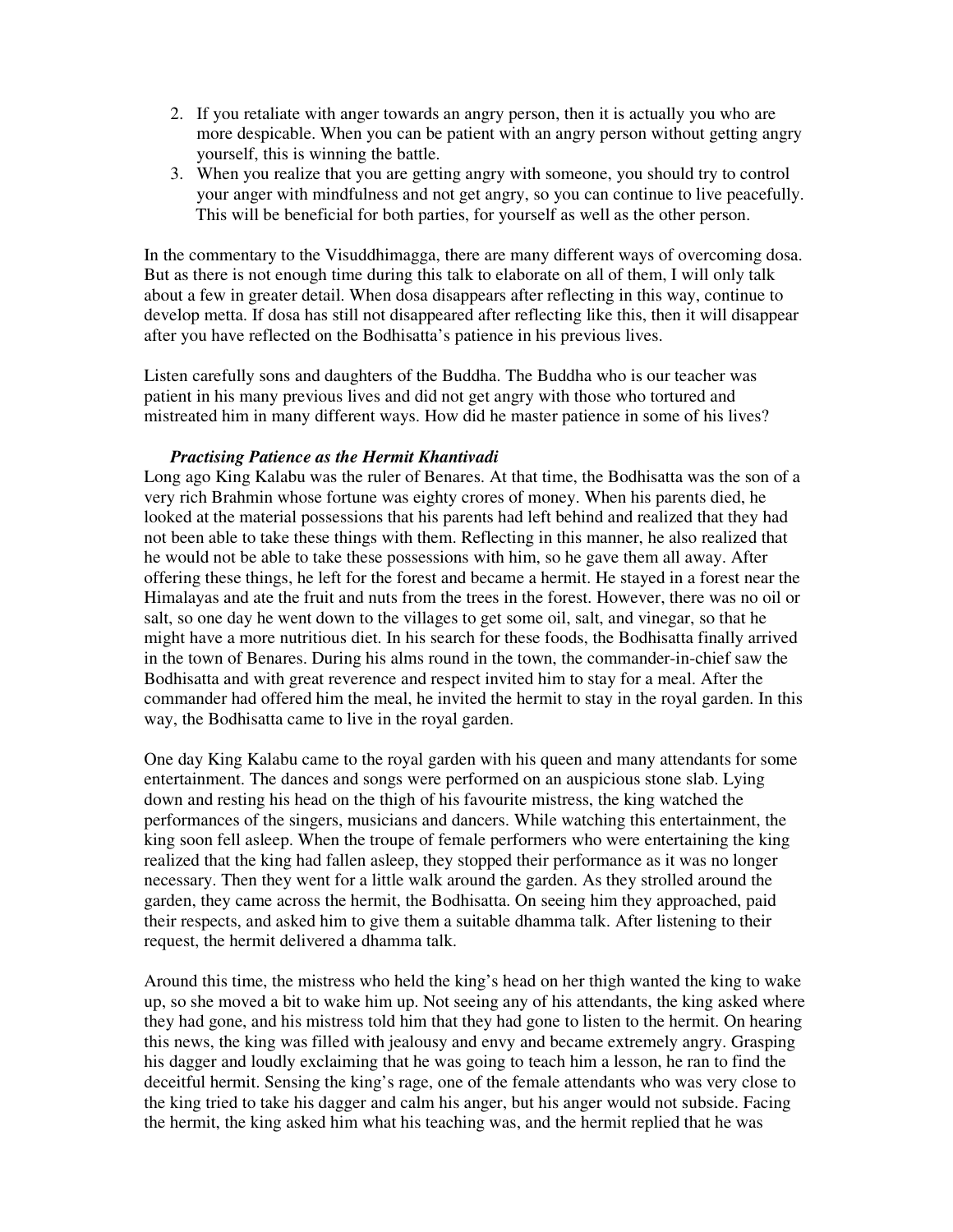teaching patience. Then the king asked him about the meaning of patience. The hermit replied that patience means that a person does not get angry even if he is abused, scolded, slandered, or tortured. The king told the hermit that he wanted to see if he truly possessed patience, and he immediately summoned his executioner. When the executioner arrived, the king told him to seize the hermit and push him to the ground. He commanded him to beat the hermit with a cane of thorns two thousand times on all four sides of his body.

The executioner followed the king's orders and gave the hermit Khantivadi two thousand blows. After receiving two thousand blows, the hermit's skin was torn all over his body. His flesh was cut and bruised, and blood flowed from many parts of his body. Can you imagine how much he must have suffered? Without having committed any wrongdoing, he had been severely punished. Despite his suffering, however, the hermit did not get angry or find fault with either the king or the executioner. Although he had good reason to feel anger and resentment, the hermit was patient. Persons who practise metta meditation should emulate this hermit's fine example.

Although he had been severely mistreated, the hermit did not die. So, the king again asked him what his teaching was. Once more the hermit replied that he was teaching patience. " Do you think patience lies in my skin? It is not in my skin, but deep in my heart," said the hermit calmly. Feeling the sting of this answer, King Kalabu became even more furious. Overcome by anger, the king told the executioner to cut off the hermit's two hands, then his two legs, and finally his ears and nose. The executioner followed orders and cruelly cut off each body part with his axe. After each part had been amputated, the king repeatedly asked the hermit what his teaching was. And each time, the hermit replied that he was teaching patience and that this patience lay deep in his heart. Exasperated the king finally cried, " You deceitful hermit, keep your patience and see if it does you any good now!" Then after kicking Khantivadi's chest with his feet, he walked away scornfully. When he reached the gate of his garden, the earth swallowed King Kalabu. In the scriptures, it says that he fell into Avici-hell. After that, the commander-in-chief came and begged the hermit not to be angry with the king. The hermit responded with the following words:

> *"Long live the king whose cruelty has inflicted injury on my body. Pure saints like me Never regard such deeds with enmity."*

Now each of you may have enemies, but they surely do not make you suffer the way that King Kalabu made the hermit suffer. Throughout his ordeal, the hermit Khantivadi was patient and did not get angry with King Kalabu although his actions were truly despicable. So, as disciples of the Buddha you should also be patient without getting angry, shouldn't you? You should reflect in this way, and after having discarded the dosa you have for your enemy, you should continue to practise metta meditation. However, if after doing this reflection the anger has still not disappeared, you should reflect on the patience of the Bodhisatta's life as Dhammapala.

#### *The Story of Dhammapala*

Long ago King Mahapatapa was the ruler of Benares. At that time, the Bodhisatta entered the womb of Queen Canda-Devi. After he was born, he was named Dhammapala. One day when the prince Dhammapala was seven months old, the queen bathed him and carefully dressed him. Putting on his clothes, she tenderly cuddled and held her son. While the queen was cuddling her young son, King Mahapatapa happened to enter her chamber. The queen was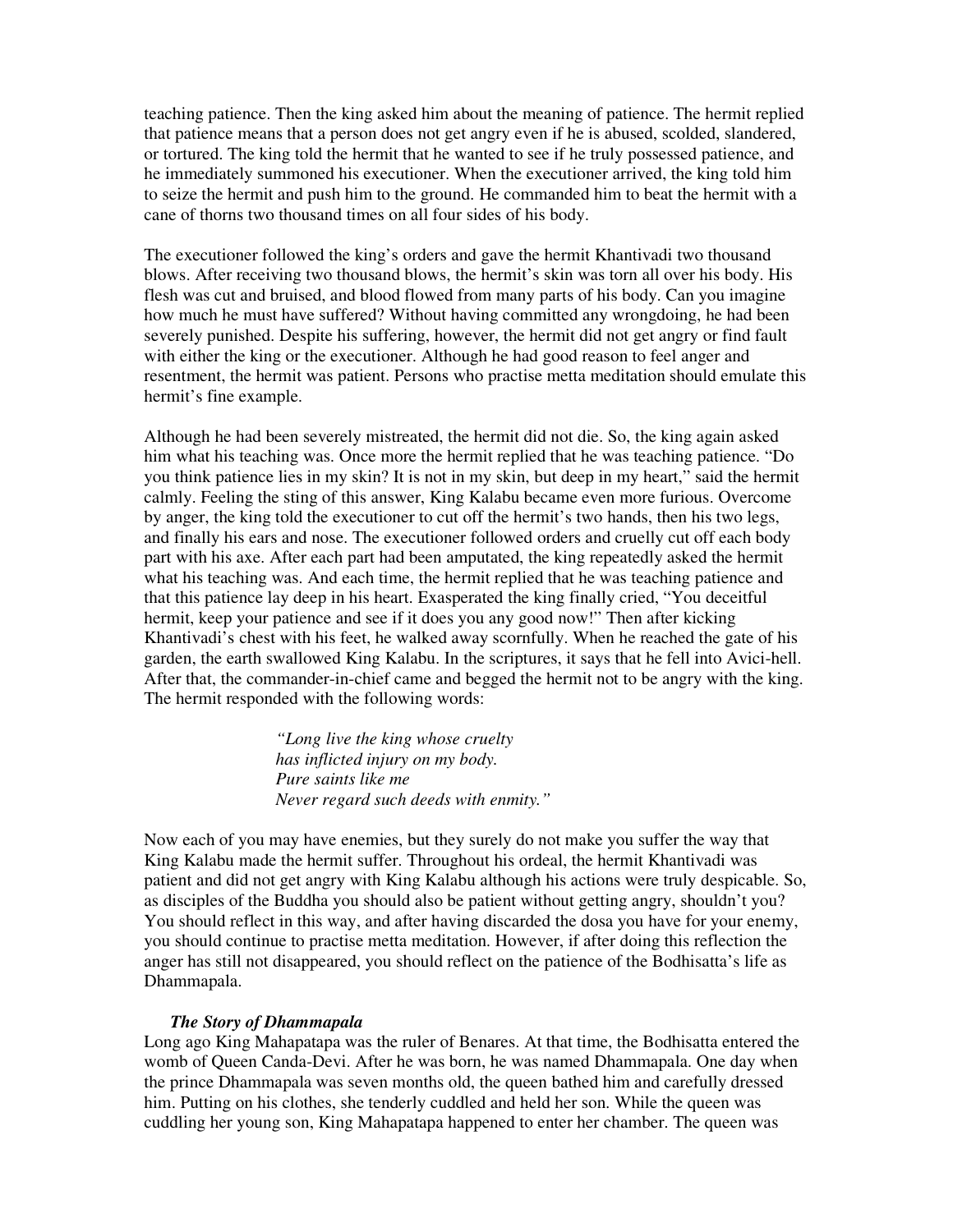very fond of her little son, and although she saw the king she did not immediately get up to greet him with reverence and respect. King Mahapatapa thought to himself, " Even now she is very proud of her son. What will it be like when he has grown up? It's obvious that she will not take notice of me anymore, so I must get rid of this child at once." He immediately spun around in rage and went back to his throne. Then he summoned the executioner and told him to go the chamber of the queen and bring him the little prince Dhammapala. Realizing that the king was angry with her, the queen cried as she held the little baby in her lap. Her tears, however, did not prevent the executioner from obeying orders and snatching the baby Dhammapala from her lap. In anxious pursuit, Queen Canda-Devi followed him back to the throne room. The executioner placed the child on the chopping board in front of the king who immediately gave him the order to chop off the little child's hands. Falling to her knees, Queen Canda-Devi begged the king to cut off her hands instead. She pleaded with the king and told him that the little child was innocent and that the fault was entirely hers. Although she begged and pleaded without pausing for breath, the king again ordered the child's hands be cut off. The executioner obeyed and cruelly cut off the hands of seven-month-old Dhammapala with his axe. As the axe was very sharp, the two little hands fell like tender bamboo shoots onto the floor. Once again this small child, the Bodhisattva, did not get angry or cry, but with a heart full of khanti and metta, he patiently bore the pain.

His mother quickly knelt down, gently picked up the little hands, and held them in her lap while she wept aloud bitterly. Then the king ordered the two legs be cut off. Again Canda-Devi pleaded for the child's innocence in vain. The two legs were then cut off. And after the legs had been chopped off, he ordered the head be cut off. In desperation, the mother again pleaded with the king, but the king ignored all her pleas. Threatened with severe punishment, the executioner carried out the king's order and cut off the child's head. Even after the head had been chopped off and the child was dead, the king's anger had still not disappeared, so he ordered the executioner to throw the little child into the air and encircle the body with the edge of the dagger as if to make a garland. So far did the cruelty of the mean father extend. Witnessing these cruel events, the mother Canda-Devi beat her chest and moaned, and finally fell dead on the spot. As soon as the queen died, King Mahapatapa fell from his throne onto the floor as the earth opened up and swallowed him into the bowels of Avici-hell.

During all these spiteful despicable acts, the little child Dhammapala did not get angry. Even at the time of his death, he passed away patiently without any hatred in his mind. Yogis, as disciples of the Buddha, you surely do not have enemies who would torment you the way the king tormented Dhammapala. The Bodhisatta did not get angry even in the face of such horrible despicable acts; he bore all this mistreatment patiently. Therefore, shouldn't you also try to be patient without getting angry? By reflecting in this way, you should be able to abandon any anger that you might have for your enemy and continue to develop metta.

#### *Calming Dosa with Reflection and Analysis*

If reflecting on the merits of patience does not calm the fires of anger, then you should do an analytical reflection. This is done in the following way. When you are practising metta meditation and feel angry with someone, you should ask yourself what or whom you are angry with. Are you angry at the hair on his head or at the hair on his body? Are you angry at his fingers and toenails or at his teeth? Are you angry at his skin? Are you angry at his flesh or sinews?

Alternatively, you could ask yourself if you are angry at the earth element that can be found in the hair on his/her head? Are you angry at the water element, or at the fire element, or at the air element? Another approach is to ask these questions based on the five aggregates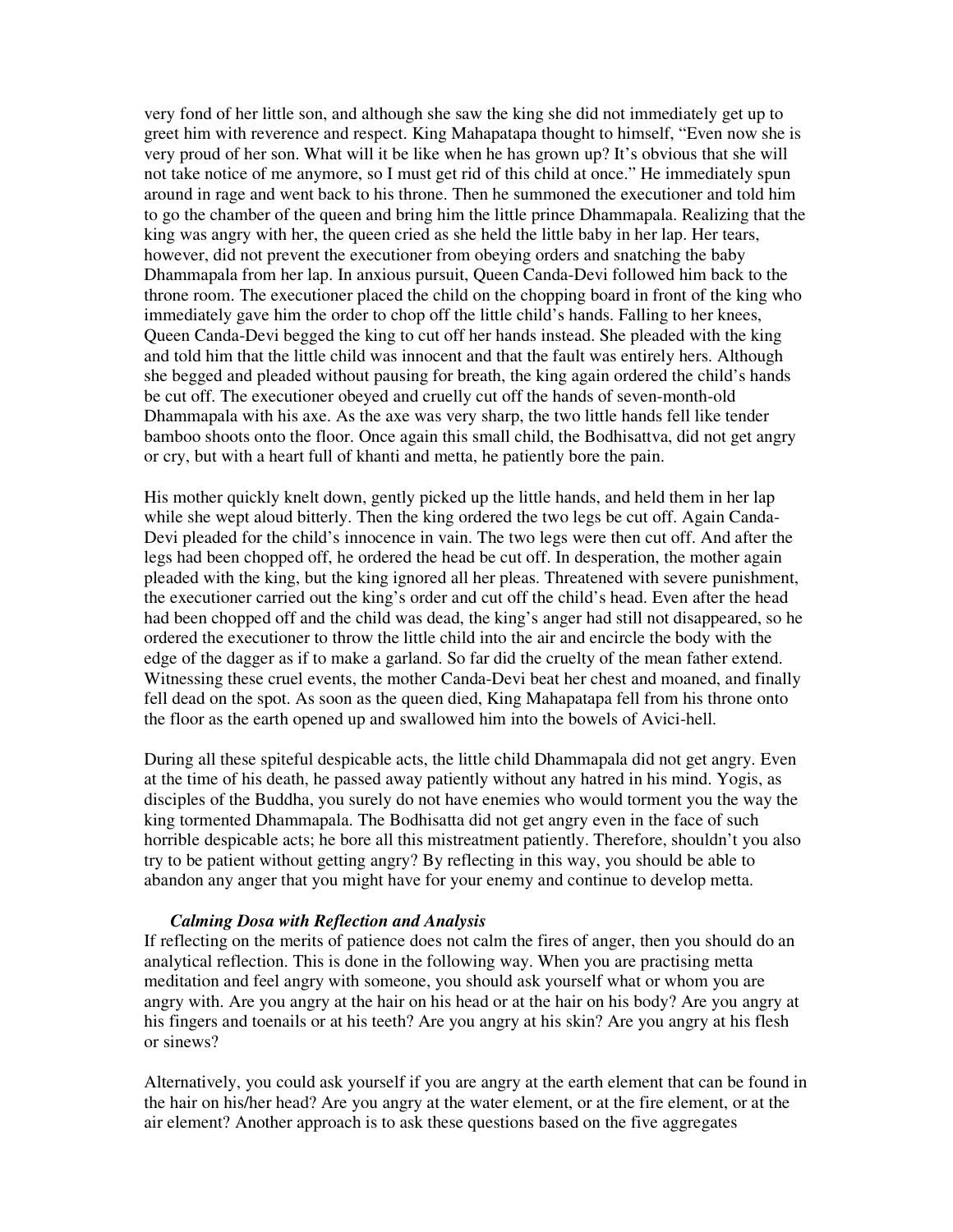(khandhas), the twelve sense bases, or the eighteen elements as mentioned in the Abhidhamma. Based on the aggregates, for example, you could ask if you feel anger at materiality, feelings, perceptions, mental formations, or consciousness? You could ask whether you are angry at the eye base (cakkhayatana), that is the eye, or whether you angry at the visual form base (rupayatana), that is colour? Are you angry at the mind base (manayatana)? Are you angry at the mental object base (dhammayatana)? Or are you angry at the eye element (cakkhudhatu) or at the visible form element (rupadhatu)? Are you angry at the eye-consciousness element (cakkhuviññanadhatu) or at the mind element (manodhatu)? Or are you angry at the mental-object element (dhammadhatu), or at the mind-consciousness element (manoviññanadhatu)?

When you analyse like this, you come to see that there is nothing solid that you can use to maintain this dosa, just as there is no solid surface on which to hang a picture in the sky or just as there is no resting place for a mustard seed on the point of a needle. Analysing in this way, you should be able to abandon your anger, so that you can continue with your metta practice.

If you still haven't been able to abandon dosa using this method, then you should reflect and analyse the characteristics of nama and rupa or mental and physical phenomena. All mental and physical phenomena exist for only a short moment and then disappear. The wrong that we think we experienced was in fact only a moment of mental or physical phenomena that existed for a brief instant and which has now completely ceased to exist and has totally disappeared. So, at this very moment the particular thought or mind state or unpleasant physical sensation that caused the suffering no longer exists. At this precise moment, which mental or physical phenomena belonging to our 'enemy' are we in fact angry at when the mental and physical phenomena that produced the suffering no longer exist? In the ongoing process of mental and physical phenomena that we refer to as our 'enemy' , there are now altogether new mental and physical processes that have not hurt us in any way. Therefore, which mental and physical phenomena are we angry with? There are no permanent mental and physical phenomena that could form the basis for our anger. We should reflect in this way, and when we are able to abandon our dosa, we can continue to develop metta. Reflecting in this way, dosa can be calmed down and abandoned, and then we should be able to develop metta towards our enemies. Do this again and again until you reach jhana. We should practise metta for:

- 1. Ourselves
- 2. A respected person
- 3. A very dear and close person
- 4. A neutral person or acquaintance
- 5. An enemy or hostile person

We need to develop metta for ourselves**,** a respected person, a very dear person, a neutral person and a hostile person without discrimination, in the same way that milk mixes with water, so that neither the milk nor the water can be distinguished or separated from the other. In this way, there are no more distinctions or differences between us and another person, between the beloved person and the enemy. Until now, we have practised metta meditation towards one person at a time. When the feeling of metta has become strong and genuine, we can also develop metta towards any person in any of the five categories by mixing the categories freely. How can we do this? We can develop this practice in the following way: " May I be well, happy and peaceful. May my beloved person also be well, happy and peaceful. May I be well, happy and peaceful. May my respected person also be well, happy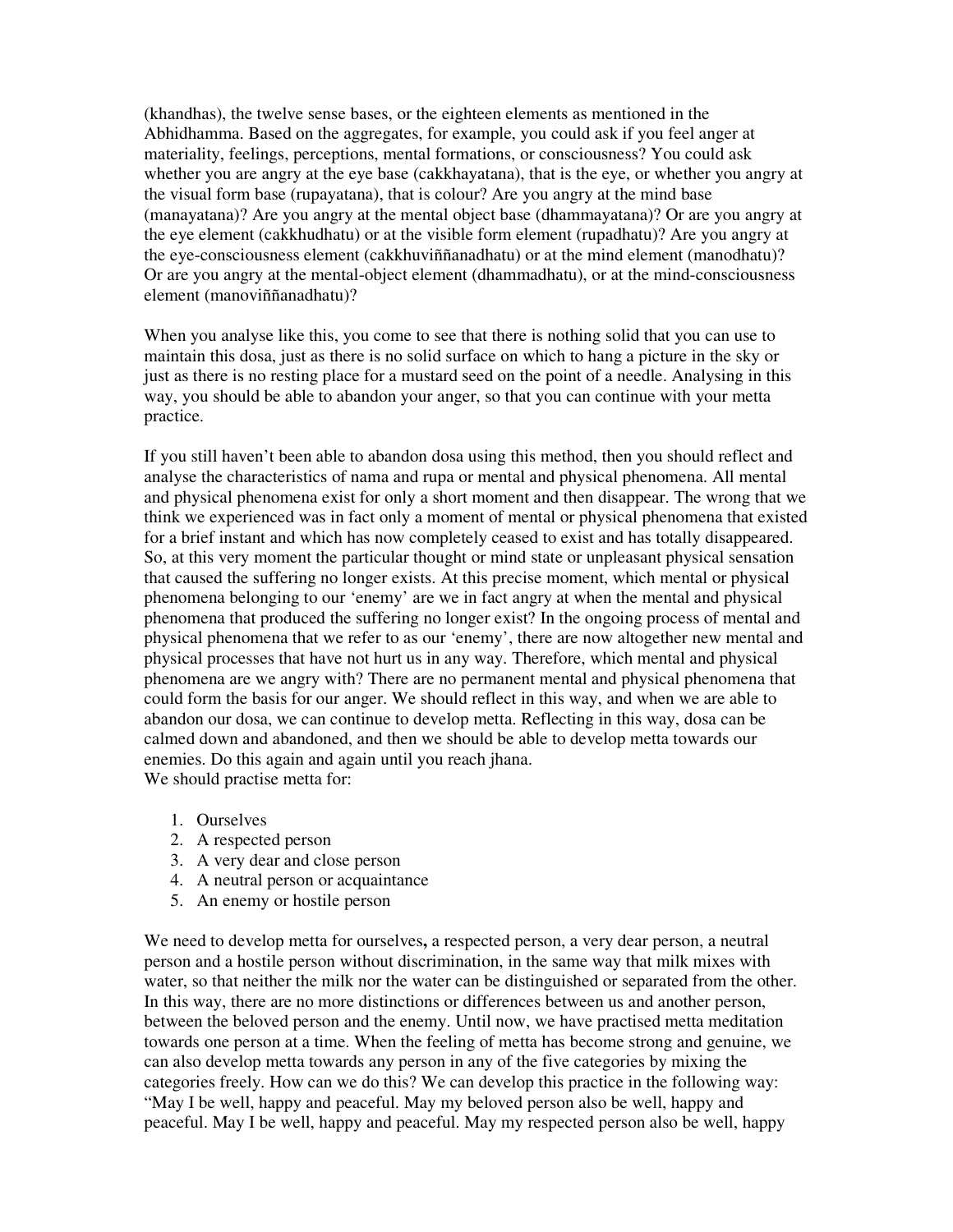and peaceful. May I be well, happy and peaceful. May my enemy also be well, happy and peaceful. May I be well, happy and peaceful. May my neutral person also be well, happy and peaceful. May I be well, happy and peaceful. May my beloved person, my respected person, my enemy, and my neutral person all be well, happy and peaceful."

#### *Developing Metta without Discrimination*

Let's imagine that the following four persons are sitting together: the metta practitioner (oneself), the beloved person, the neutral person and the enemy. Suddenly some bandits appear and say that they want to make an offering of blood for the nats, 'spirits' of Myanmar folklore, from the neck of one of these four people. So, they ask for one person from this group. Now, if we think that we should go with them and leave the other three persons behind, or if we think they should take the beloved person and leave the enemy, or if we think they should take the enemy and leave the beloved person here, all these scenarios show that metta without discrimination has not yet been achieved. This is still not the way that milk mixes with water. The commentary to the Visuddhimagga says that if we do not want to give any of these four people to the bandits and have the same wish that all four people be well, happy and peaceful, we have completely mastered the practice of metta. This is the genuine practice of metta without any discrimination; as a result, we have become truly competent in our metta practice.

#### *From Odisa Metta to Anodisa Metta*

After practising in this way, we gradually enlarge the area where we radiate our metta by directing it to a family living in their house, then to the suburb, the village, the town, the state and the country where we live. Then we focus on all living beings in the world and develop metta towards them. When we practise in this way, metta changes from specific metta (odisa metta) with its division into different groups to non-specific metta (anodisa metta) where there are no longer any divisions at all. Or we can also practise using the directional radiation of metta, starting from the eastern direction and then developing metta in each of the ten directions (disaparana metta) and finally developing metta towards all living beings in the world. Practising in this way, we also change from odisa metta to anodisa metta. This second method is even better.

### *The Benefits of Metta*

When we practise metta meditation according to these instructions, the feeling of metta becomes strong, and the mind of the person who is practising metta becomes cool through and through. Then the mind is filled with rapture, and it becomes serene, peaceful and quiet. When the mind becomes peaceful, the physical organ of the heart is embraced by metta, and it also becomes serene and peaceful. Gradually*,* the whole body becomes suffused with coolness as a result of metta. In essence, the whole body becomes a very peaceful little dwelling place.

Because of the practice of metta, we will fall asleep and wake up peacefully; we will have pleasant dreams. On seeing our face or hearing our voice, others will love us and feel at one with us. We will be loved by devas and brahmas and be protected by devas. There will be no danger from weapons, fires, or poisons, which could cause death. Our minds will be calm and steadfast, and our faces will be clear and cheerful. We will die with a clear, happy and peaceful mind and will be reborn in the Brahma realm. Because of metta, we will be free from desire and craving, and our anger and frustration will also disappear. We will be free from jealousy and miserliness. Anxiety, longing, worry, grief and the desire to cry will cease to arise. As a result of the practice of metta, we will be free from danger and will experience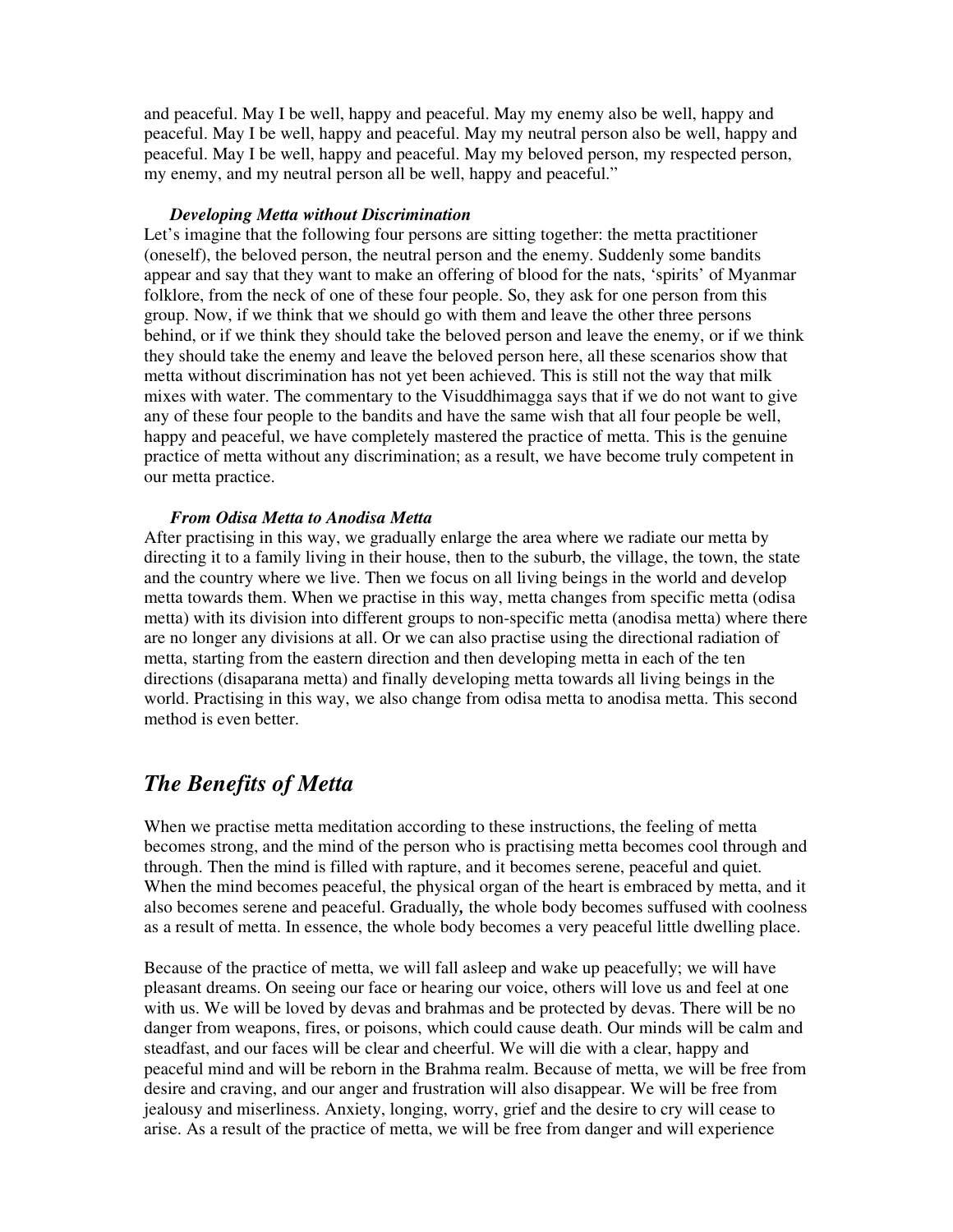peace. Anyone who hates us will start to love or show us affection. People who speak ill of us will start to praise us, and those who swear at us will speak kindly to us. Hostile persons or enemies will become our friends.

As a result of the practice of metta, we will become successful in our undertakings and overcome difficulties. We will be able to achieve whatever we want to accomplish, and things will happen according to our wishes. Because of metta, we will experience other people's love, adoration and devotion. We will have other's faith and respect. With the practice of metta, hot fires, hot water, the hot sun and hot oil will become cool like fresh spring water. Poisons will become ambrosia, the food of devas, and sticks, knives, guns and other lethal weapons will turn into jasmine flower buds.

Here is a summary of the eleven benefits of metta meditation:

- 1. A person falls asleep happily
- 2. A person wakes up happily
- 3. A person has no bad dreams
- 4. A person is loved by humans
- 5. A person is loved by non-humas
- 6. A person is protected by devas
- 7. A person is protected from dangers caused by fire, weapons and poisons
- 8. A person is able to concentrate easily
- 9. A person's facial expression is clear and serene
- 10. At the time of death, a person's mind is not confused
- 11. If a person is not already an Arahant, he/she will be born as a Brahma

We should always remember to drink and cleanse ourselves with the cool water of metta, whether we are at home, in our family's house, or in other places like the village, suburb, town, district, state, country or even the world. Only then will family life become peaceful, and only then will there be peace in the village, suburb, town, district, state, country and the world.

In some families, family members do not sprinkle themselves with metta or drink the cool refreshing water of metta. Although they may be wealthy, they experience a lot of mental suffering caused by the fights and quarrels in their households. When there are fights and quarrels in suburbs, villages, or towns, and wars between countries, can we really say that there is peace? Can we call this progress? Is there still any meaning to human life when we are frightened day and night? A life full of worry, grief and depression has no value at all. For this reason, all the families and peoples of the world as well as any living beings who want to live with peace of mind and a healthy body need to quench their thirst with the cool soothing water of metta.

### *Entering the Shade of Metta to Find Freedom from Suffering*

The refuge experienced by a metta meditator is similar to the delightful rest experienced in the cool pleasant shade of a large tree. Imagine such a tree by the side of the road with a grassy shady spot underneath it where no sunlight pierces the coolness. Wouldn't it be refreshingly cool and tranquil? Wouldn't all the travellers who happened to rest there feel cool, contented, happy and peaceful? Feeling such contentment, they could not keep their pleasant thoughts to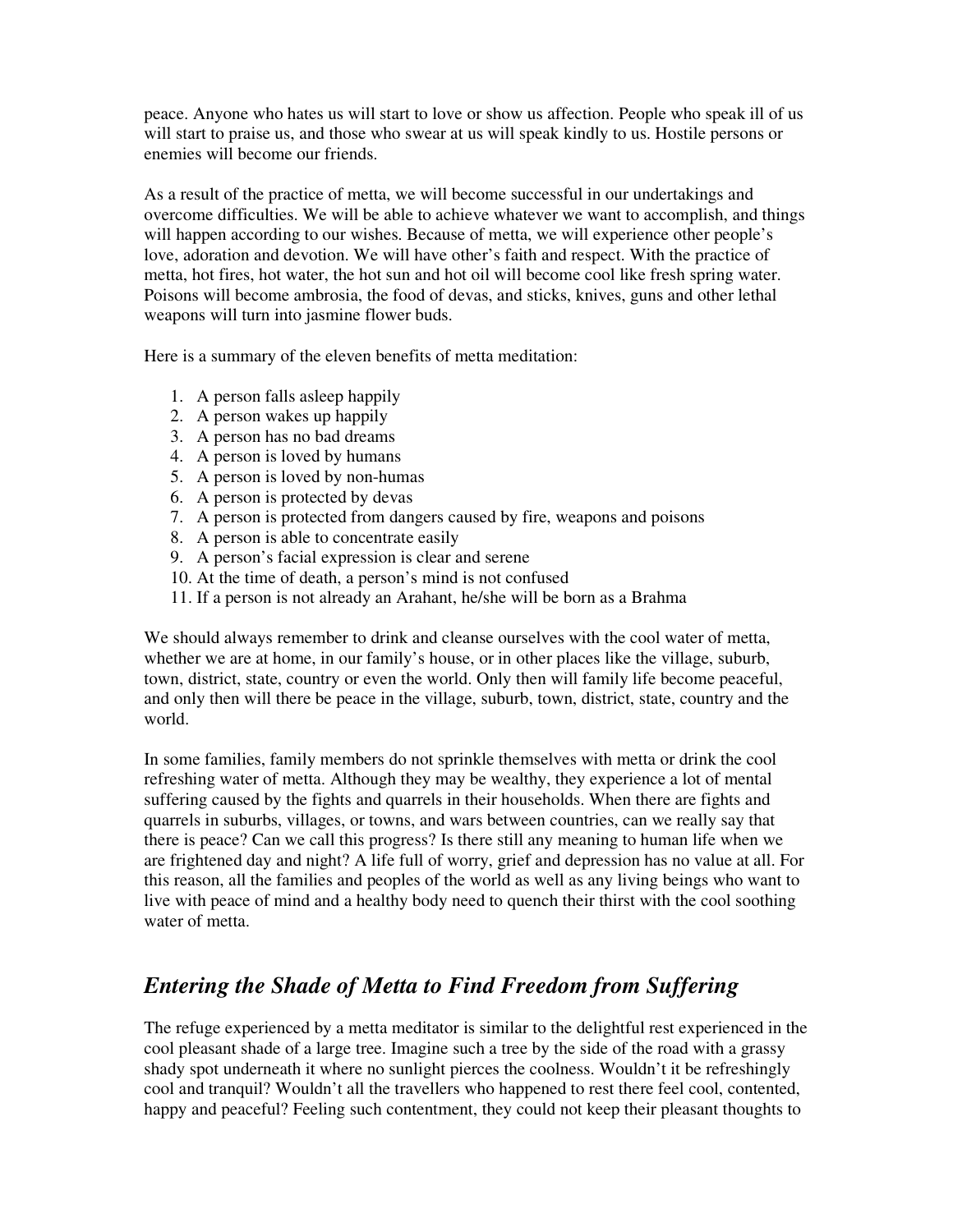themselves, but might find themselves exclaiming," How peaceful this is! How pleasant this is!" Similarly, we can feel this same peace and contentment when we enter the shade of metta.

#### *The Story of Visakha Thera*

At the time of the Buddha, there lived one Thera called Visakha. This Thera was always developing metta. He spent four months at one place, then four months at another place, so that he moved to three different locations in one year. After he had moved to a new dwelling place, he first developed metta towards the beings living nearby and then towards all living beings. One day, he said to himself, "I will live in this place for four months, and during these four months, I will practise metta meditation." Then he started to develop metta while sitting, standing, walking, and lying. During all his waking hours, he always lived with metta. When Visakha Thera practised metta meditation in this way, the power of his metta radiated over the whole mountain and all the beings that lived there felt peaceful and serene. There were no fights and quarrels, and everyone lived in harmony. In this way, he passed the four months of his retreat.

While doing walking meditation, the Thera reflected that his four months on the mountain had passed very peacefully, so he decided that he would move to another place the following day. At exactly this moment, he heard the sound of soft crying nearby.

He asked, "Who is crying?"

" It is me," said a Tree Deva living in the manila tree growing at the end of the walking path. Then he asked, "Why are you crying like this?"

The Tree Deva replied, "Because tomorrow you will be moving to another place."

"Yes, that's true. But why does the fact that I'm leaving bother you?"

" In fact, it does concern me, Bhante. Venerable Sir, since you have been developing metta on this mountain, all the devas and other beings living in the shade of your metta have been healthy, happy, and peaceful. We have lived in harmony and have not suffered because of fights or quarrels*.* No danger could diminish our happiness or destroy our peace. However, if you leave, we will suffer again. This is why my mind is not at peace and why I am crying," replied the Tree Deva King.

Hearing this the Thera replied, "If all these beings are living peacefully, happily and harmoniously because I am here, then I will gladly stay another four months." On hearing this, the Tree Deva was very pleased, and the Thera stayed there for another four months devoting himself to his metta meditation.

After the next four months had passed, one evening the Thera thought, " Now that these four months have passed, I'll move to another place tomorrow." That very night, the Tree Deva King appeared and again asked him to stay. After hearing this sincere request, once again he stayed for another four months. In this way, after each request the Thera stayed for another four months, and then another four months until he finally entered parinibbana on this very mountain.

When a practitioner's metta is strong and powerful, this powerful metta produces mental and physical well being relative to the strength and power of the metta as well as freedom from danger and harm for the practitioner and for all beings living nearby. This is the virtuous power of metta. Therefore, it is obvious that the shade of metta can be even more peaceful than the shade of a tree in the forest or on the mountain. This example is taken from the scriptures to illustrate how a metta meditator was beloved by the devas.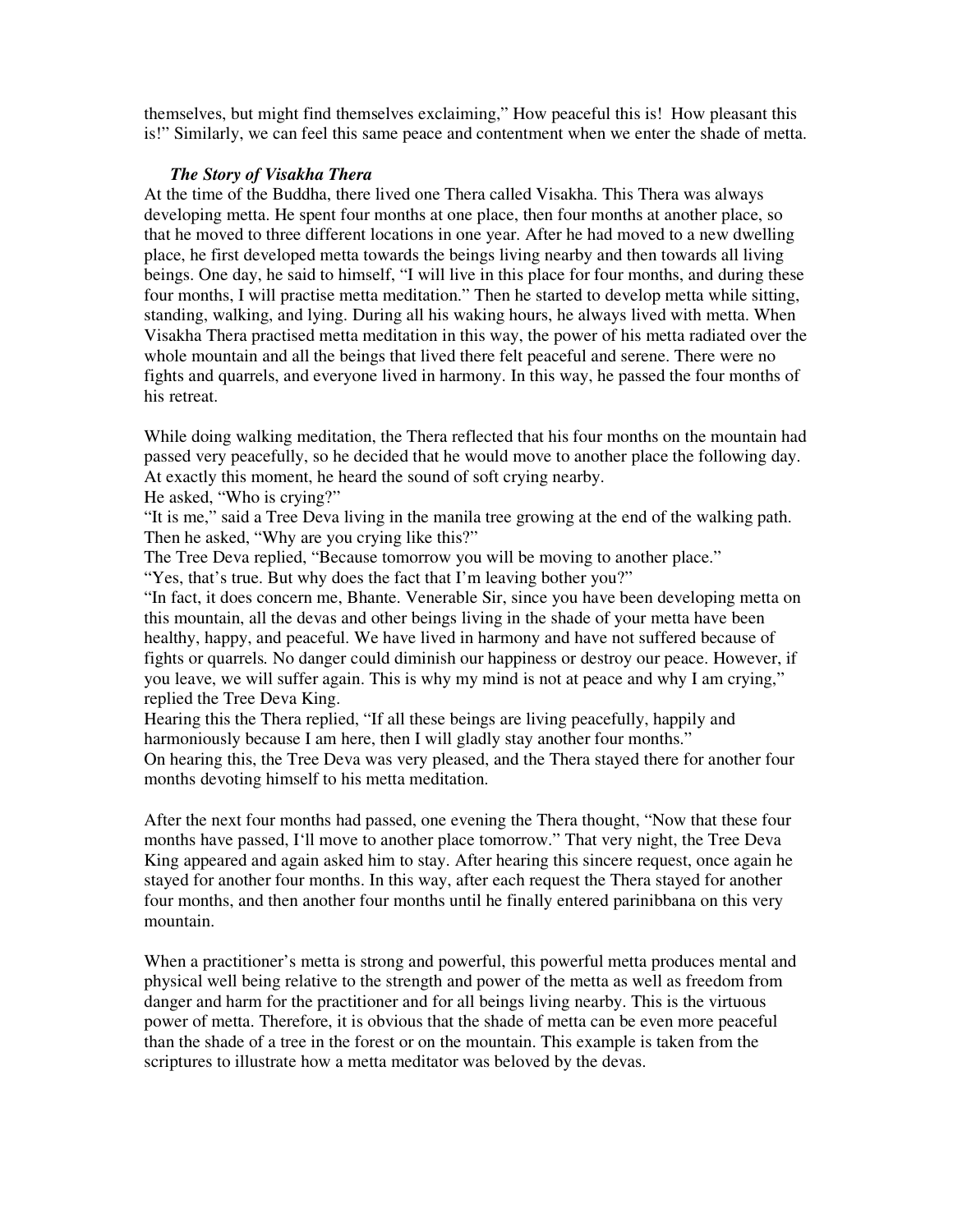#### *The Story of Roja Malla*

Metta can also be compared to very clear cool water. A person sprinkled by drops of clear cool water feels very peaceful and refreshed because all the heat has disappeared. In the same way, all living beings that are in contact with a meditator whose metta is diffused around him/her will experience peace and happiness of body and mind in relation to the power and strength of the meditator's metta because all the heat of burning emotions has been extinguished.

At one time, the Buddha was travelling from Apana to Kusinara with a group of two hundred and fifty monks. The news of his journey spread quickly to the ministers and high government officials of Malla. After hearing the news, they had a meeting. As the Buddha and his entourage were coming to Kusinara, they wanted to welcome them, but didn't know how they should do this. They felt that everybody should come and welcome them, so at the meeting they decided that a fine of five hundred pieces of money would be imposed on any person who did not come to welcome them. For this reason, all the ministers and high government officials of Malla clamoured to welcome the Buddha and his monks.

Among the welcoming throng, there was a minister called Roja Malla. He was wealthy; he came from a good family and had authority and power. He had also been a friend of Venerable Ananda in his younger years. As soon as he caught sight of Venerable Ananda, he approached him and bowed down. While he was bowing down, Venerable Ananda greeted him heartily, "Roja, I am so very happy that you have come to welcome the Buddha and his disciples. This will also bring you a lot of merit." Roja who was burning with the fire of dosa and pride answered, " Venerable Sir, I have not come to welcome the Buddha because I respect the Buddha, Dhamma and Sangha, but because I am afraid of being fined." Hearing this, Venerable Ananda wondered why he had uttered such offensive words, and he felt sad. A bit later, he went to the Buddha and related this event to him, " Venerable Sir, Minister Roja is a wealthy man of much influence. He is wealthy and has many relatives; he is also a man of authority and influence. If such a person came to respect the sasana (the teaching of the Buddha), it would be very beneficial for the teaching. Therefore, Venerable Sir, please do something to make Roja Malla respect the teaching."

On hearing this request, the Buddha replied, " Ananda, it is not difficult to make Roja respect my sasana (teaching)." Then the Buddha withdrew the cool water of metta that he had been sprinkling on innumerable beings and sprinkled it solely on Roja. As Roja became drenched by this metta water, he felt refreshed and all the fires of dosa and pride that had burned inside his mind were completely extinguished, so that his mind became calm and peaceful, and his heart became soft and gentle.

As a result, Roja was no longer able to stay there without paying his respects to the Buddha, so he asked everybody he met, " Where is the Buddha? Which building is he staying in?" Determined to search until the Buddha could be found, he hunted for the Buddha like a mother cow that is looking for her lost calf. Finally, some monks pointed to the place where the Buddha was staying, so he could pay his respects to the Buddha and listen to the dhamma talk. As a result, he came to respect the Buddha very much, and he also became a great supporter of the Buddha's teaching. After all, wasn't it due to this powerful metta that Roja who had once burned in the fires of dosa and pride and had no respect for the teachings became a happy peaceful person as well as a supporter of the sasana? Because of the virtue of metta, this cool peaceful feeling is much stronger and more enduring than that which results from the cool fresh water that we drink.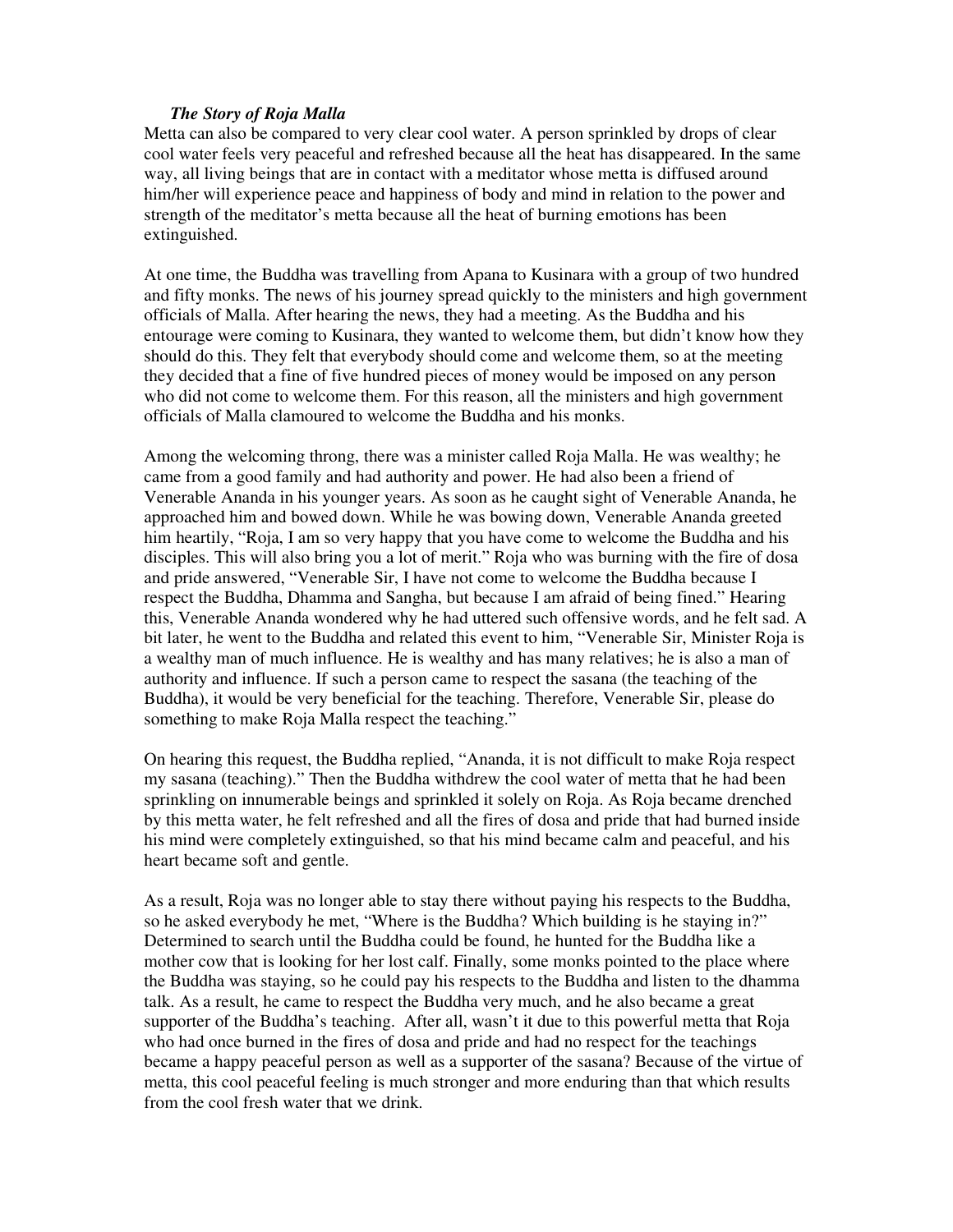#### *Mahagandhayon Sayadaw's Teaching of Metta*

While I was studying at the Mahagandhayon Monastery in Amarapura, male and female supporters came from all areas of the country to visit. Some of them came because their son was either a novice or a monk; some came because they wanted to offer things, and some came because of the monastery's excellent reputation, its pleasant atmosphere, its superior discipline, and the integrity of its monks. As the saying goes, 'The wind carries the scent of the flowers while people carry the news of other people.' Very often, I heard the voices of the supporters who came for these different reasons. For instance, they would say, "Since I entered this monastery, my heart has become so peaceful. It seems that the Sayadaw and monks are spreading metta all over this monastery."

As a matter of fact, Sayadaw himself practised metta meditation, and every morning the monks were encouraged to take every opportunity to practise metta after being told about the benefits of metta meditation. As a result, the monks practised metta meditation whenever they found some time because it was Sayadaw's wish that they do so. They used to practise metta meditation at least twice a day, one time in the morning and one time in the evening during chanting. They practised in the following way:

- 1. May all people and all sentient beings living in the east be free from danger and harm. May they be well, happy and peaceful.
- 2. May all people and all sentient beings living in the southeast be free from danger and harm. May they be well, happy and peaceful.
- 3. May all people and all sentient beings living in the south be free from danger and harm. May they be well, happy and peaceful.
- 4. May all people and all sentient beings living in the southwest be free from danger and harm May they be well, happy and peaceful.
- 5. May all people and all sentient beings living in the west be free from danger and harm. May they be well, happy and peaceful.
- 6. May all people and all sentient beings living in the northwest be free from danger and harm. May they be well, happy and peaceful.
- 7. May all people and all sentient beings living in the north be free from danger and harm. May they be well, happy and peaceful.
- 8. May all people and all sentient beings living in the northeast be free from danger and harm. May they be well, happy and peaceful.
- 9. May all people and all sentient beings living in the east be free from danger and harm. May they be well, happy and peaceful.
- 10. May all people and all sentient beings living in the direction above me be free from danger and harm. May they be well, happy and peaceful.
- 11. May all people and all sentient beings living in the direction below me be free from danger and harm. May they be well, happy and peaceful.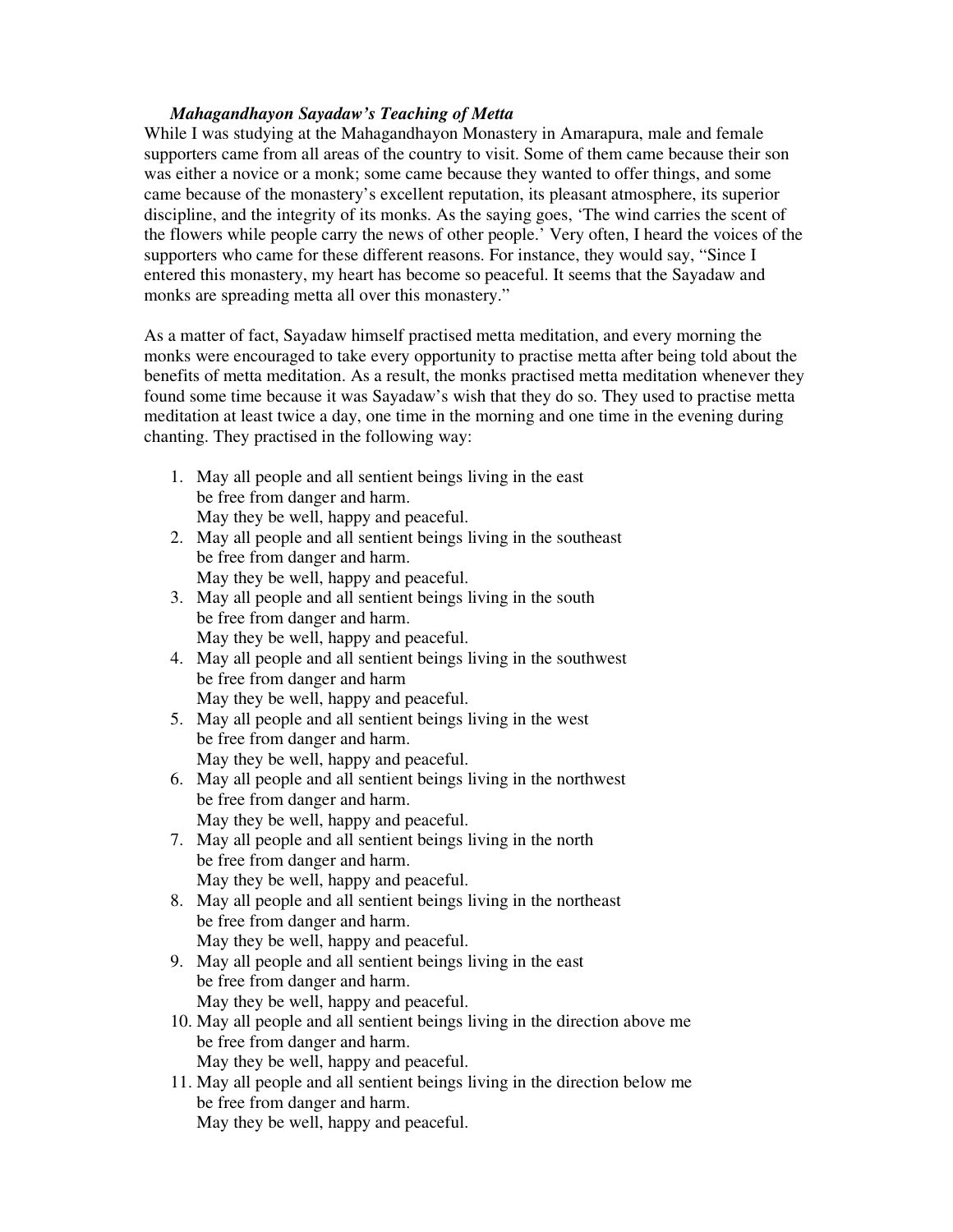In this way, the coolness of metta was diffused over the entire monastery, to the eastern, western, southern and northern directions as well as above and below. It was probably because of the coolness of metta that the hearts of the supporters who came to the monastery became so peaceful.

The Sayadaw at the Mahagandhayon Monastery who was a well-known author of the subcommentaries always seemed to be engaged in the practice of Buddhanussati (contemplation of the Buddha's attributes) and in the practice of metta meditation. This seemed to be true because almost every time he admonished his monks or lay supporters, he also encouraged them to practise Buddhanussati and metta meditation.

In the year 1332 (1970 AD), a group of one hundred monks from the Mahagandhayon Monastery in Amarapura was invited to attend a ceremony at the western side of the moat in Mandalay, so food and requisites could be offered. One day before going to the ceremony, Sayadaw cautioned his monks during the regular morning gathering, " Tomorrow one hundred monks are invited to attend an offering of provisions at the western side of the moat in Mandalay. Therefore, the older monks should choose the monks and novices who will be attending the ceremony. These monks and older novices should be well behaved, so that they are worthy of respect. Before the ceremony, you should practise metta meditation. When you receive these offerings while practising metta meditation, the gifts will be more beneficial to the donors. For the monks and novices using these gifts, the donations will also be more beneficial because their use will be faultless.

For me, this kind of practice has also become a habit. It has been a habit since my life as a novice. If I am invited to go to a certain place, then I practise metta meditation for about one or two days before I have to leave. I generate metta for the beings who live in places on the way and for those who live at my journey's destination, as well as those who may attend my dhamma talks. Also, while I am travelling, I practise metta meditation. This is the habit of travelling with metta in my heart. I am used to speaking and acting with metta foremost in my heart. Novices and monks should also practise this habit. When you develop metta, it should be done honestly, so that the metta is genuine. If your intentions are not sincere, you should not try to develop metta. Therefore, you should be certain your intentions are honourable, so that your metta is genuine.

When I went on my daily almsround in Pakkokku, I had the habit of practising metta meditation towards the people on the streets and in the houses of the neighbourhood. On the very first day of my almsround after I had practised metta meditation, the family who lived in the first house offered me rice and curry. When they put the food into my almsbowl, I was very pleased. Did this happen because my metta was so powerful? In any case, I felt astonished by the power of this metta. As a result, the next day I continued to practise metta meditation. However, during the following days, they did not offer any more rice or curry at this house. As a result, I wondered why they hadn't offered any more rice or curry although I was still practising metta meditation. Then I realized that my metta was not pure and genuine. Instead of wishing my donors good health and happiness, the desire to get some delicious rice and curry had been foremost in my mind. Metta means wishing for the genuine welfare of others. It is for the other person, not for oneself. This is the characteristic of pure and genuine metta; then the metta is honest. When the metta is not honest, it only involves caring for oneself. It's like the saying, 'Let other people suffer, as long as I am well.' For this reason, when you practise metta meditation, you should practise for other sentient beings with a pure,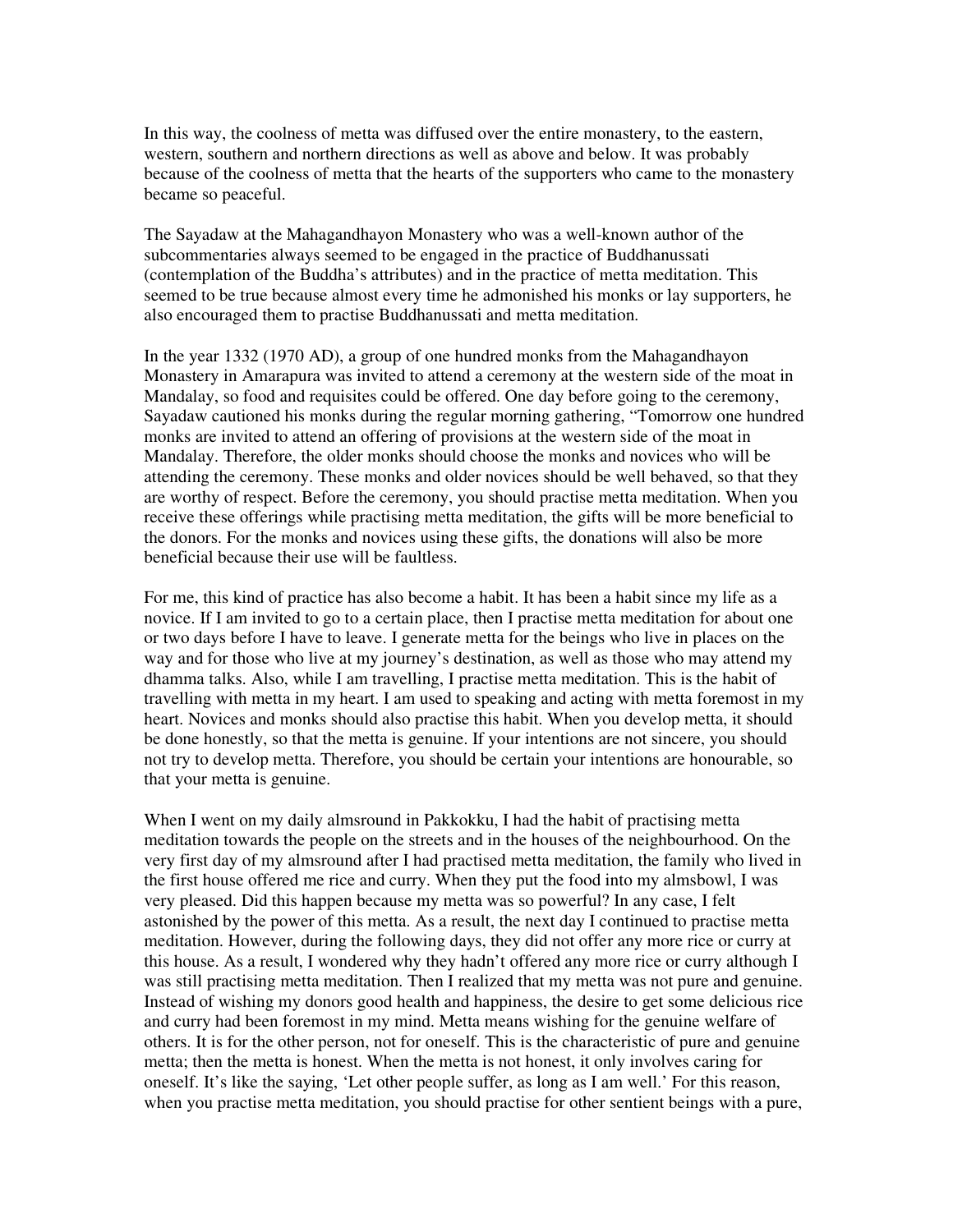genuine and honest wish that they be well, happy and peaceful. This kind of metta is a very effective instrument that leads to success in all aspects of life.

All families, teachers, students, city dwellers, villagers, and people living on this earth who have metta in their hearts will never suffer mentally; their bodies will not feel tired, and they will not encounter any difficulties in their undertakings. They will not be separated from each other but will live together in harmony just as milk mixes with water. By living together harmoniously, they will feel peaceful. By carrying out their tasks harmoniously, all their undertakings will be successful. Each of us yearns and hopes to meet such a 'metta-person' . A mind that is filled with metta is peaceful, clear, happy, serene, soft and subtle. When you have to speak or admonish someone, you should speak with a heart full of metta. You should deal with other people with a heart full of metta, so that everyone who hears your voice will hear sweet sounds and feel happy and peaceful. Then everyone will follow your directions or advice willingly and respectfully, and everything will be completed according to your instructions. This is called metta vaci-kamma. If you happen to come across a certain matter that needs to be attended to, you should do the task with metta, carry out the task with metta, and help with metta.

By acting in such a way, you will be successful in everything you do. This is called metta kaya-kamma. Everyone loves, respects, reveres, and trusts such a metta person. A person with such metta in his/her heart will always be remembered. There is no end to the feeling of gratitude towards such a person, and you can never say enough about the admirable qualities of this person." With this teaching, Mahagandhayon Sayadaw concluded the morning talk about the practice of metta meditation.

#### *Chanmyay Sayadaw's Teaching of Metta*

In January 1995, Chanmyay Sayadaw (Sayadaw Ashin Janakabhivamsa) conducted a short seven-day metta retreat in Chiang Mai, Thailand. This metta retreat took place on the twoacre holiday property of a wealthy man. The land was situated on a rather high hill about two miles north of Chiang Mai. There was a big hall for about one hundred yogis and two houses, each of which accommodated twenty female yogis, as well as another house which accommodated about fifteen male yogis. There was also a high wooden house for the Sayadaws with two bedrooms, a lounge, a toilet, and a shower. And over the little creek that ran down the hill was a dining hall complete with toilets and showers. In Thai, this resort is called 'Bann Por' , and the owner's name was Khun Nongnad Penchad.

Looking across the land, yogis could see small nearby hills and higher mountain ranges in the distance. Trees and flowers covered the mountains, and little creeks flowed down from the mountains across splendidly green pastures filled with the subtle and delicate sounds of birds and animals. It was an extremely pleasant environment and a very appropriate place for the fifty yogis who came to do the metta retreat. For the first six days, Sayadaw told the yogis how to practise metta meditation according to the instructions given in the commentary to the Visuddhimagga.

As I had the opportunity, I also practised metta meditation there. On the seventh day, he made the yogis change from metta meditation to vipassana meditation as their concentration had become strong and powerful through the practice of metta meditation. To encourage the yogis in their practice, Sayadaw elaborated on the meaning of metta and talked about the eleven benefits of metta meditation illustrating them with many stories from the Pali commentaries. He also talked about his own experiences with metta meditation as well as the experiences of yogis who were practising metta meditation.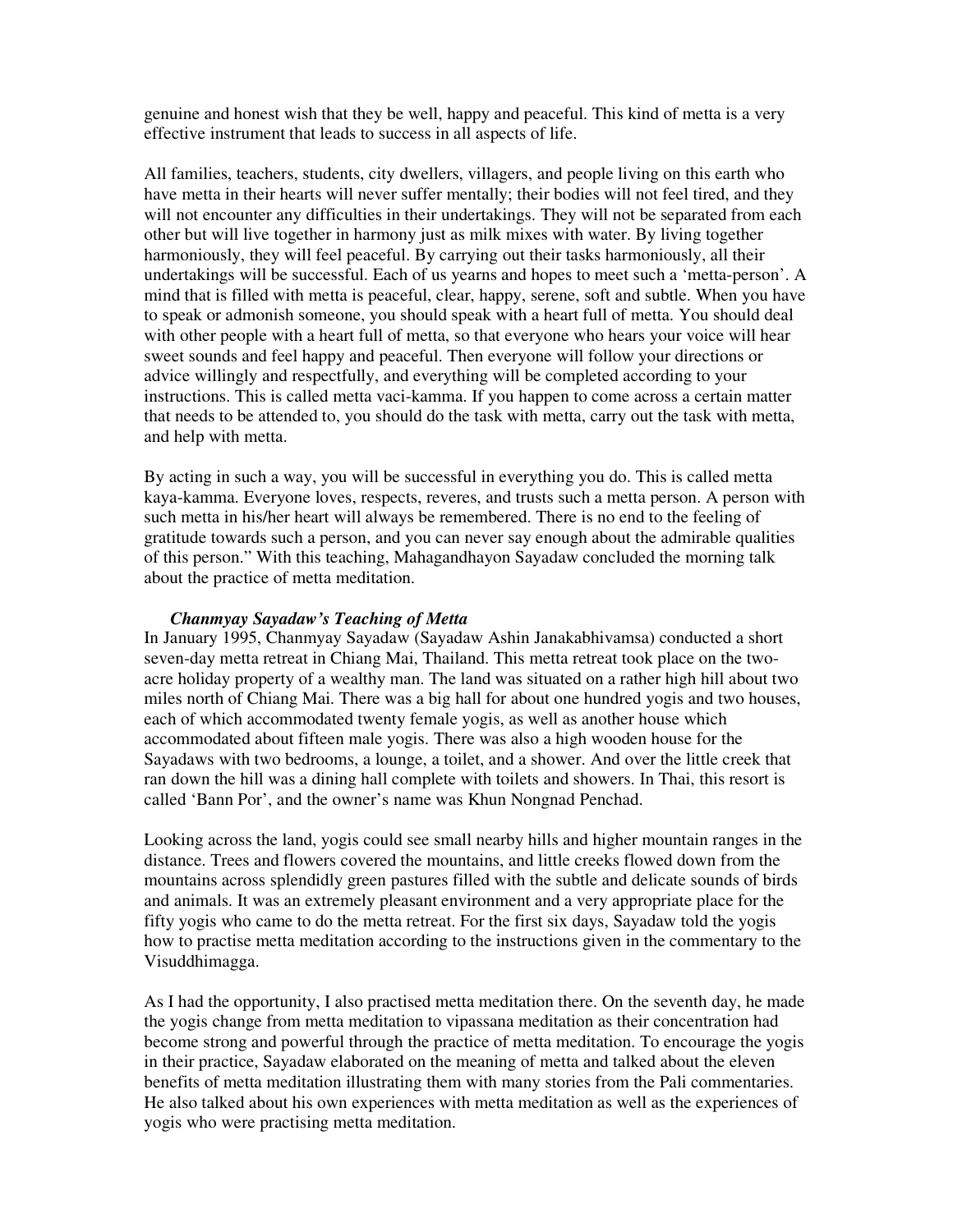One day Chanmyay Sayadaw said, " I have a natural affinity for metta meditation, and I enjoy it very much. When I practise metta meditation, my mind becomes happier and more peaceful with anodisa metta (non-specific metta) than with odisa metta (specific metta). However with anodisa metta, concentration does not become very powerful and strong. I always encourage the monks and volunteers at the monastery to practise metta meditation, and I also tell the yogis who come to practise meditation at Chanmyay Yeiktha Meditation Centre to develop metta. When I tell them to practise metta meditation, I ask them to do metta at the beginning of their vipassana meditation as part of the preliminary preparations. Or else, I advise them to develop metta during vipassana meditation when the mind becomes filled with anger or when the mind is very restless. Occasionally, I also tell them to practise Buddhanussati. Sometimes, I instruct yogis who are experienced in the practice of vipassana meditation to develop metta continuously for about one to one and a half months. Some yogis who have practised in this way have had a direct personal experience of the 'taste' of metta.

Some time ago, I was in Vancouver, Canada, in a bookshop called 'Banyan Books' . After looking at several books, I chose the ones that I wanted. At that time, a forty-year old woman with a fair complexion walked over to me and stood quietly beside me. After a short moment, she said to me, 'Please allow me to stand here. My health is not good, and I feel very weak both mentally and physically. It is a long time since I have been well. However, standing next to you both my mental and physical strength have come back, and I feel peaceful in body and mind.' So, I gave her permission and said, ' Please stand here' . While I was looking at books, she waited quietly beside me for quite a long time. After about an hour, I think she felt a bit embarrassed. With her hands folded across her chest, she said, 'Thank you so much for the peace that you have given to me. I am so happy. I have never experienced such peace in my whole life.' Then with these words, she left. I think this incident happened because I practise metta meditation every day. As a result, she experienced peace in her body and mind and regained her full mental and physical strength. In response to the strength and power of a person's metta, beings coming into contact with that person will feel peaceful, happy, serene and strong. This is completely natural.

One time, some visitors came to Chanmyay Yeiktha Meditation Centre in Yangon. They sat there for a long time and stared at me without blinking their eyes. For quite a long time, they did not bow or pay their respects. Finally, they bowed down. After bowing, one woman said, 'Sayadaw, when I entered your meditation centre, my mind became very peaceful. I think that you have filled this whole centre with the feeling of metta.' There are quite a number of male and female lay supporters who have told me this. I always tell them that this experience is the result of the power of metta."

On the third day of the metta retreat in Thailand, Chanmyay Sayadaw talked about a yogi who had been practising metta meditation for about one and a half months. He related her experience in the following manner, "Last year, there was a woman at Chanmyay Yeiktha in Yangon who practised metta meditation after she had done some vipassana meditation. I think she was an officer in a Yangon bank. She successfully practised metta meditation according to my instructions for herself, a beloved and respected person, a neutral person, and an enemy. After she had practised for about twenty days, she tried to develop metta towards a senior colleague at work. This person always provoked her and tried to find fault with her even when there was no fault to be found. As with the persons belonging to the other categories, she experienced the gradual arising of the feeling of metta. During that entire day, she only developed metta for her colleague. When she had practised metta meditation for about one and a half months, she returned to her home. When she returned, her brother told her that this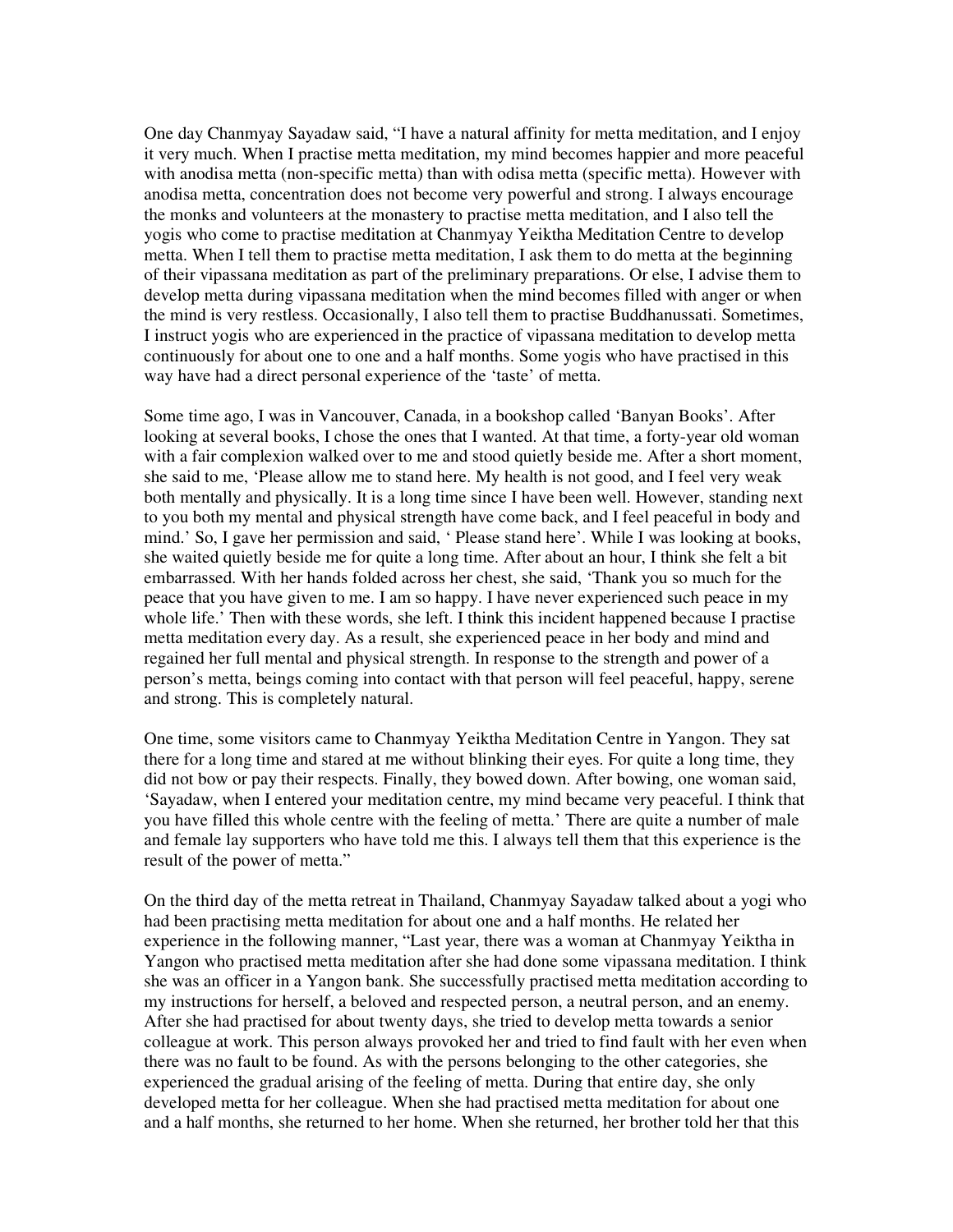colleague had come to the house two or three times while she had been practising meditation. Her colleague had asked about her health and wanted to know if everything was going well with her meditation practice. When the meditator went back to work, she realized that her colleague had changed completely. She was cordial and no longer looked for faults. Eventually, their relationship became friendly and close, and they worked together in a very cooperative way."

On the fourth day of the retreat, Sayadaw related the experience of another yogi who had been practising metta meditation with him. He told this story. " During a retreat in Mandalay, there was a yogi who was practising metta meditation. After about ten days, he developed metta for a woman who had spent most of her time spreading slander and gossip about him. When he developed metta towards her, he found that the feeling of metta became as powerful and strong as it had been with the other persons. As a result, he repeatedly developed metta towards this woman. When he went home, he discovered, to his surprise, that this woman had changed her attitude and behaviour and often came to the house. This yogi reported that their relationship became very friendly, and that she even stopped spreading false rumours about him."

On the fifth day, Sayadaw related metta stories about Uttara, Samavati, and Maga. Because of the strong feeling of metta, Uttara felt as if cool water had run down her body when Sirima poured hot oil over her. He also told the story of King Udena who had shot an arrow at Samavati. Again because of Samavati's strong metta, the arrow did not hit her, but rebounded and fell down at King Udena's feet. Finally, he told the story of a young man called Maga who was almost trampled to death by a wild elephant. Because of his powerful metta, the elephant stopped in front of him without trampling him. (Appendix p. 61)

On the sixth day, Sayadaw mentioned the story of the hunter who had aimed a lance at a mother cow. He described how the mother cow was filled with such tender feelings for her calf that the lance became soft like a curled leaf. The yogis at that short retreat were very pleased and happy on the final day of the retreat. One yogi from Phuket asked Sayadaw to please come to Phuket next year to conduct another metta retreat. And a Kammatthana Teacher from Bangkok said, " From now on, every time I conduct a meditation retreat, I will first teach my students metta meditation in the way we have practised it here. After that, I will teach them vipassana meditation. Metta is a very good practice, but I have never practised it so systematically before."

#### *Three Kinds of Love*

We have to translate 'metta' as 'love'. When we love somebody, we want that person to be comfortable. We want that person to be happy and peaceful, and we want all aspects of his/her life to unfold with ease. There are three kinds of love: metta love, tanha love, and gehasitapema love.

- 1. **Metta love** is free from entanglement. It is peaceful. It is the kind of love that wishes for the welfare and happiness of other sentient beings.
- 2. **Tanha love** is love full of entanglement. Tanha love is burning. It is the love between a couple.
- 3. **Gehassita pema love** is the kind of love between the members of a household. It is love which contains a little bit of entanglement, such as the love that parents have for their sons and daughters, or the love of children for their parents, or the love of older brothers and sisters for their younger brothers and sisters, or the love between friends. In this kind of love, there is entanglement, but it is not very strong. The genuine metta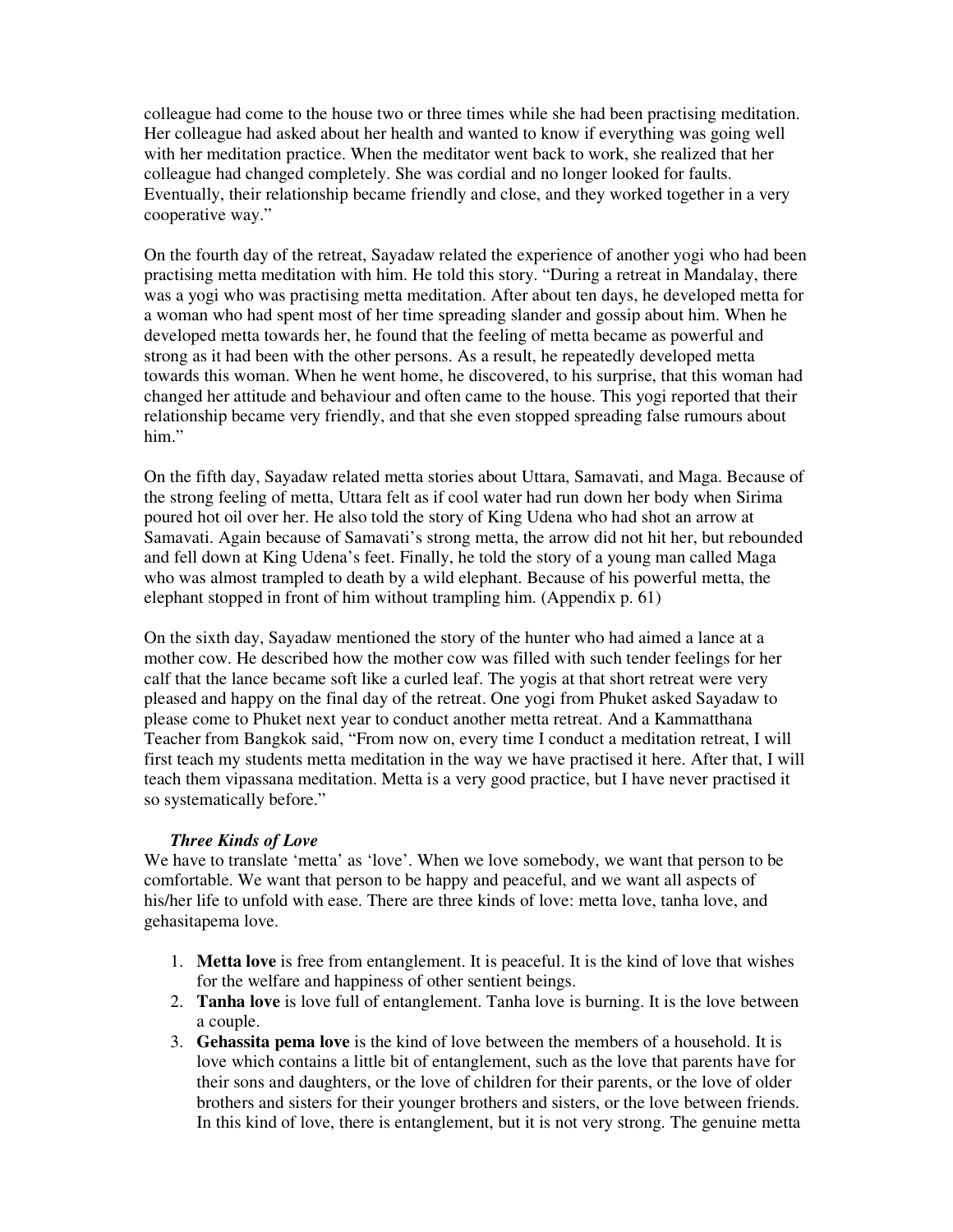that wishes for the other person's welfare and happiness is stronger. How is it obvious that tanha is part of gehassita pema love? Tanha or entanglement becomes apparent when the mother, the father, the son, or the daughter has died. How does it manifest? When a family member dies, people worry and cry. They feel miserable in mind and body; as a result, they suffer. It is because of this entanglement that suffering arises. If there was no entanglement, why would a person worry or cry? Would suffering be present? Only at such a time do we know whether our metta is pure and genuine.

When we love with pure and genuine metta, we do not worry even if we encounter circumstances that could cause worry to arise. Also, we do not cry even if we encounter circumstances that could cause us to cry. Finally, we do not suffer mentally even if we meet circumstances that could cause mental suffering. There is always the wish for the other person's welfare and peace. This is pure metta.

#### *The Wonderful Benefits of Metta Meditation*

What we need to develop is pure and genuine metta. Even if we only practise metta meditation as long as it takes to snap our fingers, it is still very valuable.

" Accharasanghatamattampi ce bhikkhave bhikkhu mettacittam asevati. Ayam vuccati bhikkhave bhikkhu arittajjhano viharati sattusasanakaro ovadapatikaro amogham rathapintam bhunjati."

In English, this Pali passage means:

" By developing metta even for the short time it takes to snap their fingers, those monks and novices are said to be following the Buddha's instructions. They are spreading the sasana (the teachings of the Buddha), and they do not consume people's offerings in vain. It is beneficial when they eat this food."

Normally when the monks have finished a meal that has been offered by some donors, they receive different kinds of offerings. After this, the monks recite the Metta Sutta and develop metta meditation. The recitation of the Metta Sutta is done in order to make sure that the use of the requisites is without fault and is not in vain. In this way, the offering also becomes very beneficial to the donors. When something is so valuable, we should develop it, shouldn't we? By developing metta, we first of all benefit ourselves. And secondly, our environment benefits from metta. When we practise metta meditation, we will acquire the benefits of serenity, comfort and happiness.

In the audience, there is a yogi who is working as a volunteer at this meditation centre. He previously practised metta meditation for more than a month during Kason (May/June) when it is extremely hot. After practising for about one month, his mind became tranquil and peaceful. Since he felt happy and comfortable, he experienced rapture and a faint smile appeared on his face. He was aware of this smile, and the other yogis also noticed it. When his mind became very peaceful, he also began to feel quite cool physically, so he grabbed a shawl and put it over his body. It's important to remember that this happened during the month of Kason when it was very, very hot. This clearly demonstrates the power of metta.

### *Reaching Jhana with the Practice of Metta*

Through the practice of metta meditation, the feeling of metta becomes so potent and strong that the mind rests firmly on the object of metta meditation. At that time, the mind is filled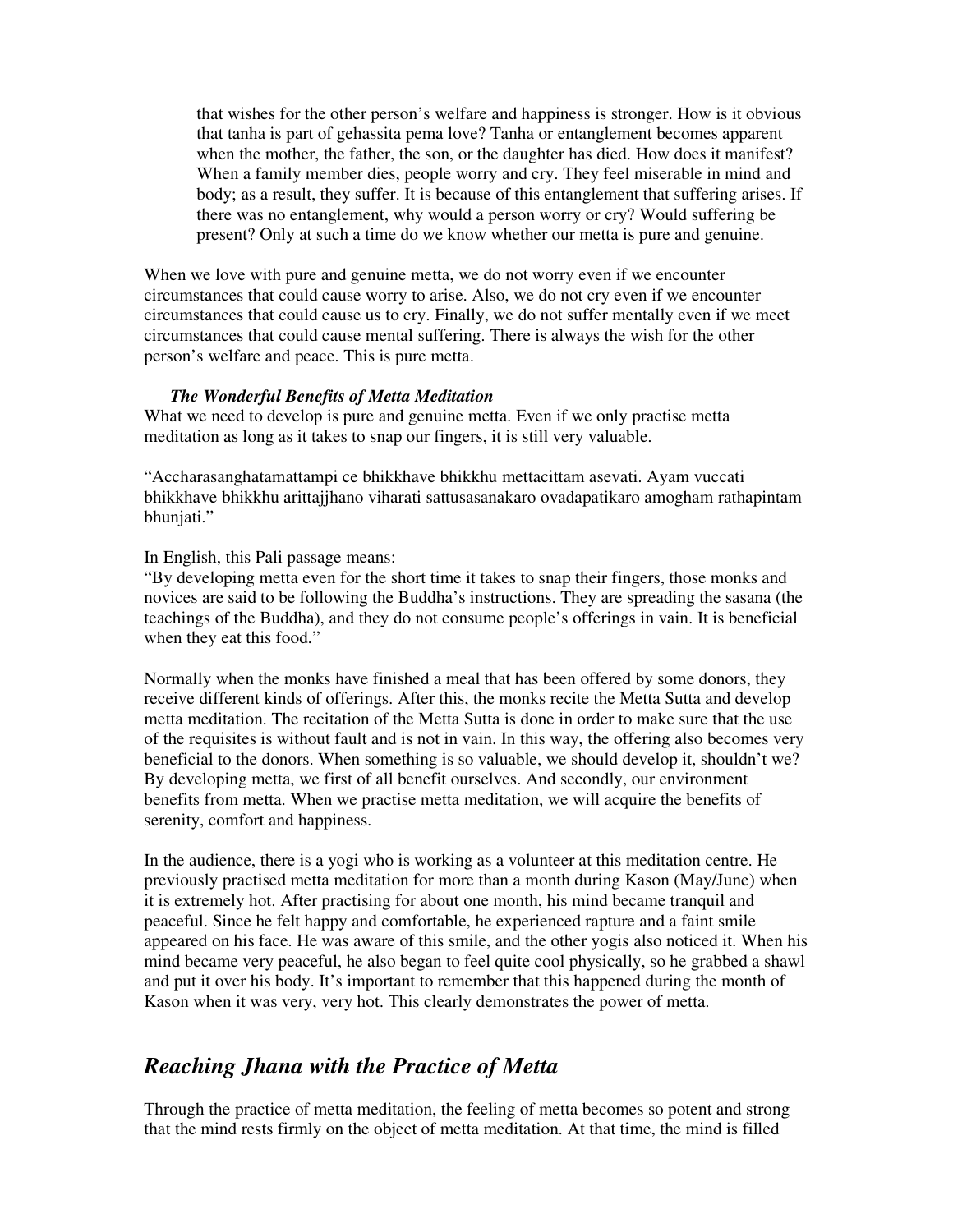with the genuine wish that the other person be happy, peaceful, comfortable, and free from anxiety. The mind becomes very calm and doesn' t stray or wander from the object of meditation. There are two kinds of calm. One kind of calm results when the mind goes out to the person who is the object of metta meditation by repeatedly wishing him/her happiness, peace and well-being. The other kind of calm, however, results from resting the mind on the mental picture of the person who is the object of metta meditation by repeatedly wishing him/her happiness and peace. In this way, we can say that there are two kinds of calm. Attaining either kind of calm is called reaching metta-jhana.

A metta meditator can reach the first, the second, and the third jhana**,** or the first three levels of jhana. This is when we use the fourfold classification of the jhanas (Suttanta method). However, when we use the fivefold classification of the jhanas (Abhidhamma method), the practitioner can reach the fourth jhana

#### *Jhana (Absorption)*

"Jhayati upanijjhayatiti jhanam." Jhana means that the mind stays firmly on the object of meditation; the mind is completely concentrated and sticks to the object of meditation. When the mind is firmly concentrated on the object of metta meditation without wandering to other objects, then we call this state jhana or absorption. We can also call it samadhi or concentration.

The second jhana is distinguished from the first jhana by a much greater degree of calm. In the third jhana, there is more tranquility than in the second jhana, and in the fourth jhana, there is even more tranquility or calm than in the third jhana. Depending on the depth of tranquility, the meditator progresses to each higher level of jhana. The first absorption or jhana has five factors:

| 1) Directing the mind to the object    | (initial application/vitakka)  |
|----------------------------------------|--------------------------------|
| 2) Sustaining the mind on the object   | (sustained application/vicara) |
| 3) Pleasurable interest in the object  | (zest, rapture/piti)           |
| 4) Being happy with the object         | (happiness/sukha)              |
| 5) One-pointed attention to the object | (one-pointedness/ekaggata)     |

I have explained the order of these jhana factors (jhananga) as they are described in the scriptures. Actually, it is because of the presence of this calm mind state that the meditator feels rapture. Since there is calm, he/she is happy. This is the 'taste' that we can experience for ourselves when we practise.

As calm increases, the meditator reaches a higher stage of jhana where vitakka, the factor which aims the mind at the object and vicara, the factor which keeps the mind with the object, are both absent. As a result, the meditator feels very calm. If thinking is present, then the mind is still a little unstable. However, now the factors of directing attention and sustaining the mind on the object are not present anymore. There are only three factors present: one-pointed attention to the object, pleasurable interest in the object and happiness. When the meditator reaches the next stage of jhana, even pleasurable interest in the object (rapture) is no longer present. Only the two factors of happiness and one-pointedness exist in the mind. When rapture exists, the mind still trembles. When rapture becomes very intense, the whole body can tremble, so that even the object of meditation as well as the feeling of metta can disappear. If metta has disappeared, the practitioner needs to apply herself/himself diligently to the task, so it can arise again. This means that the mind is not yet calm enough.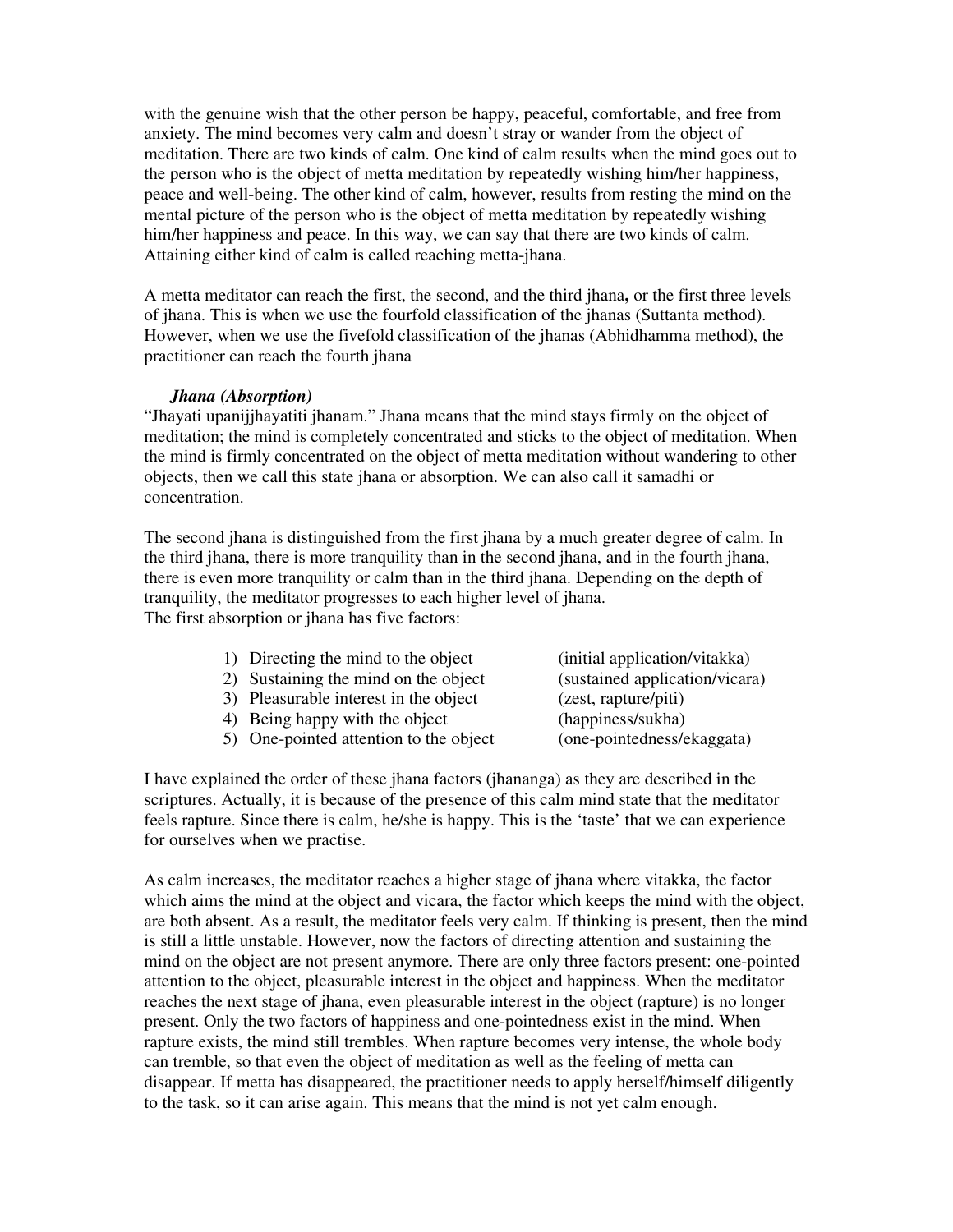In summary, the three stages of jhana differ in the following ways. The first jhana contains the factors of initial application, sustained application, rapture, happiness, and one-pointedness. The second jhana contains the factors of rapture, happiness, and one-pointedness. The third jhana contains the factors of happiness and one-pointedness. In reaching the fourth jhana, the mind becomes even calmer, so that the factor of happiness no longer exists. There is only calm or tranquility. The meditator is neither aware of happiness nor is he/she aware of suffering. The mind is completely balanced. This is called uppekha or equanimity. At the fourth stage of jhana, only the factors of equanimity (uppekha) and one-pointedness (ekaggata) are present.

Since we are practising metta, we should repeatedly cultivate the wish for the welfare and happiness of other beings in our minds. This means that meditators who are developing metta should not feel equanimity towards other beings since equanimity means neither wishing for another being's happiness, nor wishing for another being's suffering. Equanimity puts aside the concern about another being's happiness or suffering. Because metta and equanimity are different from each other, the meditator who is developing metta is not able to reach the fourth jhana which has equanimity and one-pointedness as its two factors. He/she can only reach the third stage of jhana.

#### *The Jhanas Attained by Practising Metta*

If the jhanas are divided into four stages according to the Suttanta method, the metta meditator can only attain the third jhana.

- 1. The first jhana has the five factors of initial application (vitakka), sustained application (vicara), rapture (piti), happiness (sukha), and one-pointedness (ekaggata).
- 2. The second jhana has the three factors of rapture (piti), happiness (sukha), and onepointedness (ekaggata).
- 3. The third jhana has the two factors of happiness (sukha) and one-pointedness (ekaggata).

If the jhanas are divided into five stages according to the Abhidhamma method, the metta meditator is able to attain the fourth jhana.

- 1. The first jhana has the five factors of initial application (vitakka), sustained application (vicara), rapture (piti), happiness (sukha), and one-pointedness (ekaggata).
- 2. The second jhana has the four factors of sustained application (vicara), rapture (piti), happiness (sukha), and one-pointedness (ekaggata).
- 3. The third jhana has the three factors of rapture (piti), happiness (sukha), and onepointedness (ekaggata).
- 4. The fourth jhana has the two factors of happiness (sukha) and one-pointedness (ekaggata).

As previously explained, the fifth jhana with the two factors of equanimity and onepointedness cannot be reached by a person who is practising metta meditation.

#### *Upacara Samadhi and Appana Samadhi*

By focussing the mind on the person who is the object of metta meditation, we learn to repeatedly and continuously develop the wish for his/her peace and happiness. This has to be practised one hundred, one thousand, ten thousand, and even one hundred thousand times. When we practise like this, our minds will probably wander to other objects. This drifting of the mind frequently results in unwholesome states of mind called nivarana (hindrances). As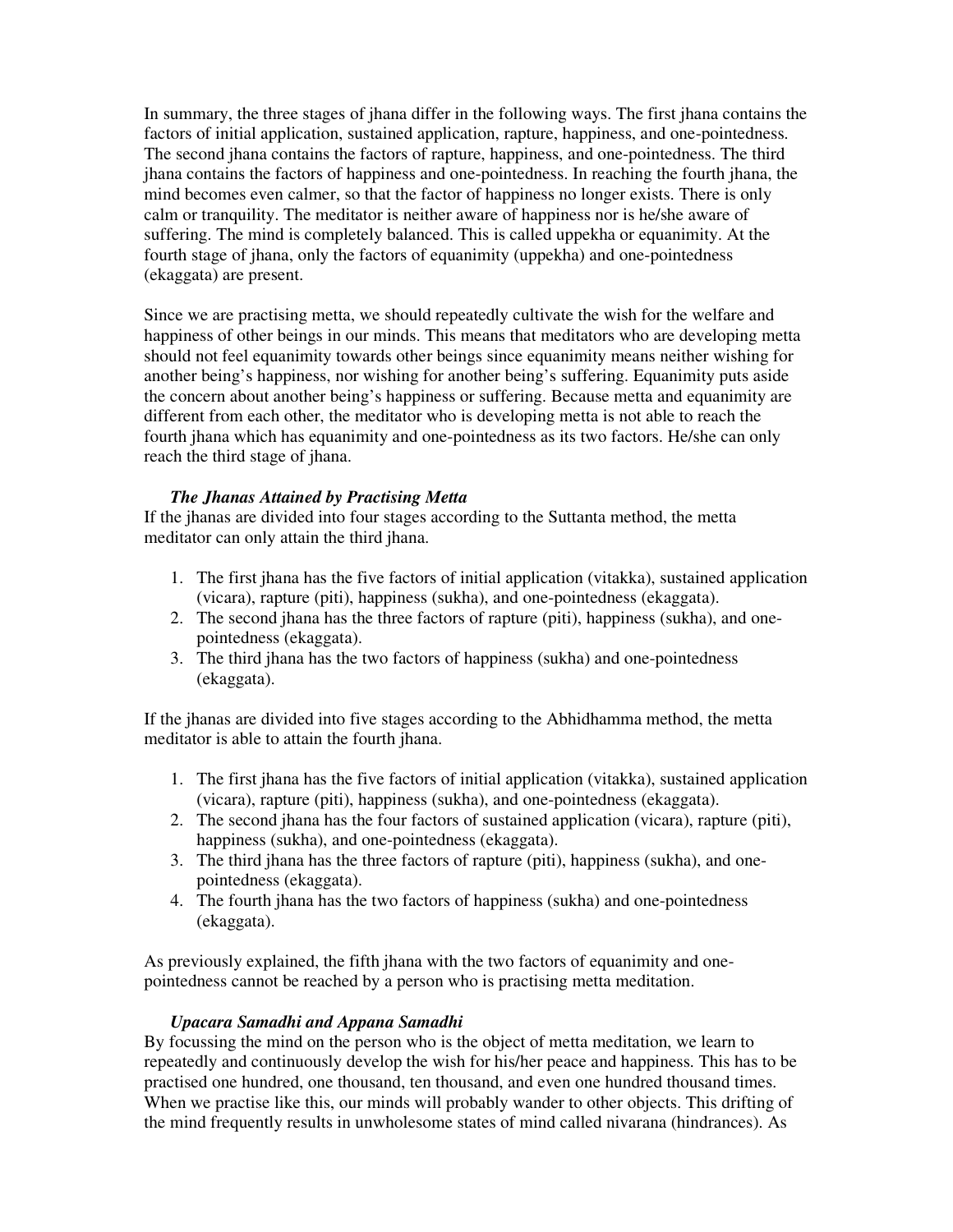soon as we become aware of these thoughts, we should gently bring the mind back to our metta practice without indulging in them. As concentration becomes stronger, this wandering mind will arise less frequently. And when the concentration becomes strong and powerful, the mind will stay focussed on the person who is the object of our metta meditation without wandering. This is called upacara samadhi (access concentration), and it is free from any hindrances (nivarana).

When access concentration (upacara samadhi) has become powerful and firm, the mind will be focussed on the person who is the object of metta practice as if it were flowing or being carried along in a dream. At first, this absorption concentration (appana samadhi) lasts for only one moment. However, after continuous practice the mind will remain in jhana longer, at first for one or two minutes, then for three or four minutes, then for ten minutes, and eventually for thirty minutes or an hour. With absorption concentration, the mind will remain steadfastly and exclusively focussed on the person who is the object of metta meditation without wandering to other objects even when ordinary sights or sounds are present in the environment.

Rapture or pleasurable interest (piti) as well as happiness (sukha) will become especially distinct. In addition vitakka, the initial application which directs the mind to the object of our metta meditation, will become keen and well-defined. The whole body feels light, and there is an extremely pronounced feeling of well-being. The mind is completely one-pointed, and it does not wander.

These extremely distinct factors, the initial application, sustained application, rapture, happiness, and one-pointedness, are part of the first jhana. When all these factors are present, we have reached the first jhana. The Visuddhimagga says, "Evarupe ca puggale kamam" appana sampajjati". This means that the metta meditator is able to reach appana samadhi (absorption concentration).

Since the factors of initial application and sustained application are contained in the first jhana, concentration is still not sufficiently developed. Even though we are absorbed in jhana, we come out of jhana when we hear harsh noises because the mind may still wander to the source of the noise. For this reason, we should focus repeatedly on the person who is the object of our metta meditation, so that the next stage of jhana which doesn't include the factors of vitakka and vicara arises. When concentration becomes powerful, the mind will be calm and unperturbed, and the factors of rapture and happiness will be present while the factors of initial application and sustained application will be absent. This is the second jhana. In this jhana, feelings of elation and joy are foremost. If the meditator does not want this elation and rapture, he/she should continue to develop metta towards the person who is the object of metta meditation. As concentration becomes more powerful, it will become obvious how the mind can be filled with such exquisite happiness and calmness without any rapture. This is the third jhana, and it is the highest stage that the meditator can reach with the practice of metta meditation according to the book 'Brahmavihara Dhamma' by Mahasi Sayadaw.

When we have attained jhana in this way, then the mind is calm, tranquil, peaceful, clear, happy, and bright. Because we have developed the mind so that the feeling of metta arises, we experience this mental happiness. In effect, when the feeling of metta for all beings is well developed, then other beings will also feel calm, peaceful, and happy because they experience this as a reflection of our metta.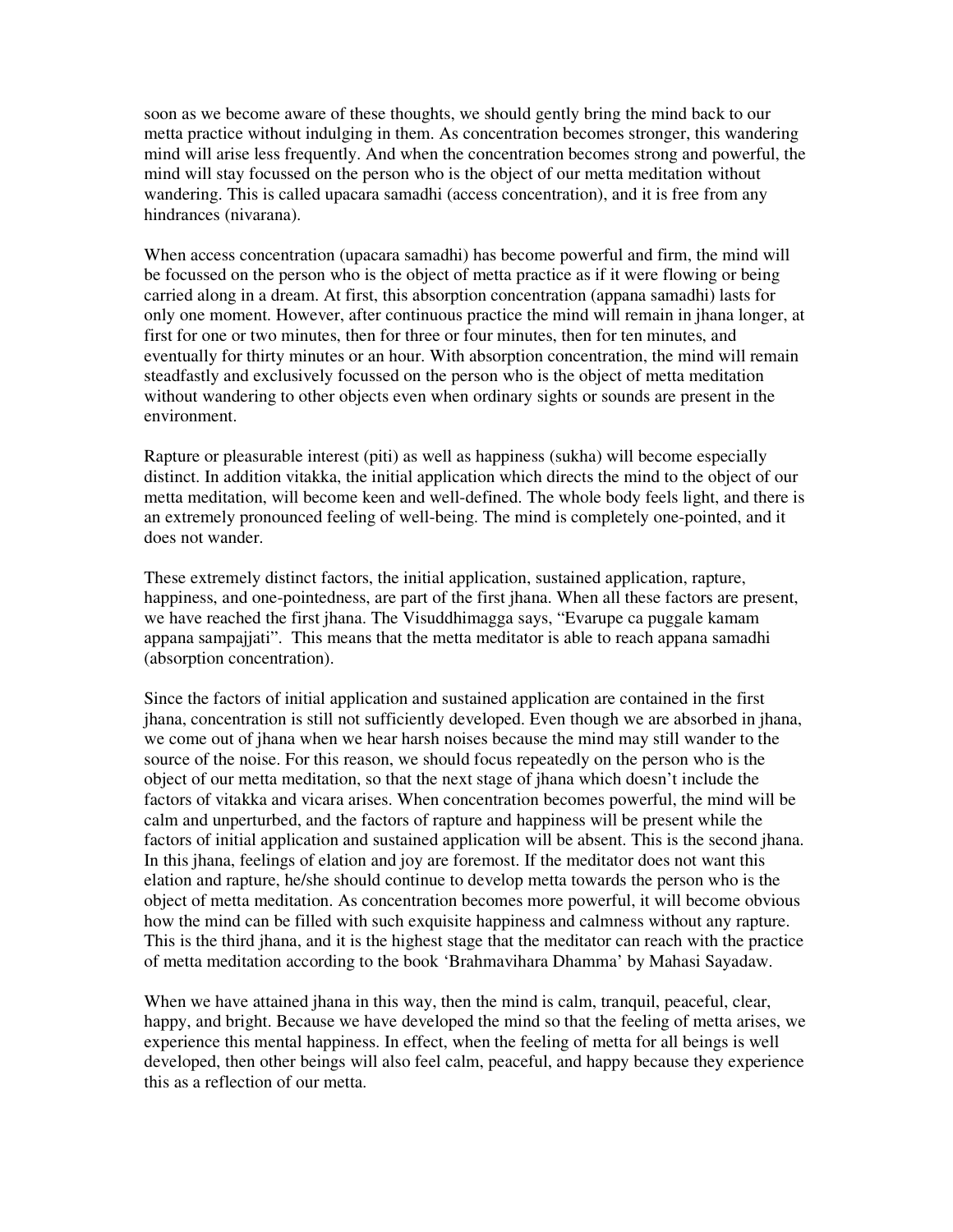This manifestation is a natural phenomenon. By staying close to a fire we feel hot, and conversely, by staying near cool water we feel refreshed and cool. A fire makes the environment hot, while water makes the environment tranquil and soothing. In the same way, the feeling of metta in the heart of a being makes the surrounding environment cool, peaceful and tranquil. Because of the meditator's metta practice, other beings can experience this benefit.

#### *The Power of Metta*

To make this point clearer, I will elaborate on this further. In the Jataka story of Vessantara, King Vessantara left the palace one day and went to live on Vebara Mountain. During his stay there, he practised a lot of metta meditation. As a result of his practice, the feeling of metta was radiated over an area of three yojanas, and all living beings treated each other with metta. Living with metta in their hearts, they did not harm each other. Their minds were completely filled with feelings of affection and friendliness and the sincere wish for other beings' welfare. Even the hearts of very ferocious wild beasts such as lions and tigers were filled with loving-kindness for other wild animals. One yojana is approximately eight miles; according to other sources, it is thirteen miles. Let's call it eight miles. Therefore, all beings living within a radius of twenty-four miles were peaceful and happy because of King Vessantara's feelings of kindness and friendliness and his sincere desire for their good health and well-being. Every being was on good terms with every other being. Since they were respectful and friendly to each other, they lived happily together. When a lion met a deer, there was no longer any desire to eat it, only the wish for it to be happy. Even when a tiger met other animals such as wild oxen, goats, or rabbits, there was only affection and the sincere wish for their happiness; there was no desire to kill or eat them. These are the benefits that all creatures living in close proximity can acquire from a metta practitioner. As a result, all the beings within an area of three yojanas lived happily sharing a mind that was always filled with tranquillity and peace.

If everyone embraced metta and practised it sincerely, then the power of metta would increase in strength and become very strong because of the numbers of people practising this meditation. And as the power of metta becomes increasingly more powerful, the area into which this power is radiated will also expand. As a result, the whole world would certainly become a much happier place. It would be delightful to see the whole world covered with a refreshingly cool layer of metta, so that all sentient beings might be happy and peaceful.

#### *The Story of Suvannasama*

This can also be illustrated with the Jataka story of Suvannasama. When Suvannasama's parents went to the forest and became hermits, their son took care of them by searching for fruit and carrying water. By serving his parents in this way, Suvannasama developed metta most of the time. Because of Suvannsama's metta, wild animals felt metta for each other, and they wished each other well. Consequently, they all lived together peacefully. For this reason, Suvannasama and the animals had 'two separate bodies, but shared one mind' , and whenever he had to do some task, the animals would help him. When he had to carry water, he placed the two full pots of water on the back of a deer. This help and support were the reflection of Suvannasama's powerful metta, and in return the animals also felt metta for him.

Two of the eleven benefits of metta are 'Manussanam piyo hoti amanussanam piyo hoti'. 'Manussanam piyo hoti' means that a person who practises metta meditation and has a heart filled with metta will be loved by all human beings. 'Amanussanam piyo hoti' means that he/she will also be loved by non-humans. This includes beings like devas, brahmas, ogres, wild beasts, snakes, and scorpions; they all love the person who practises metta.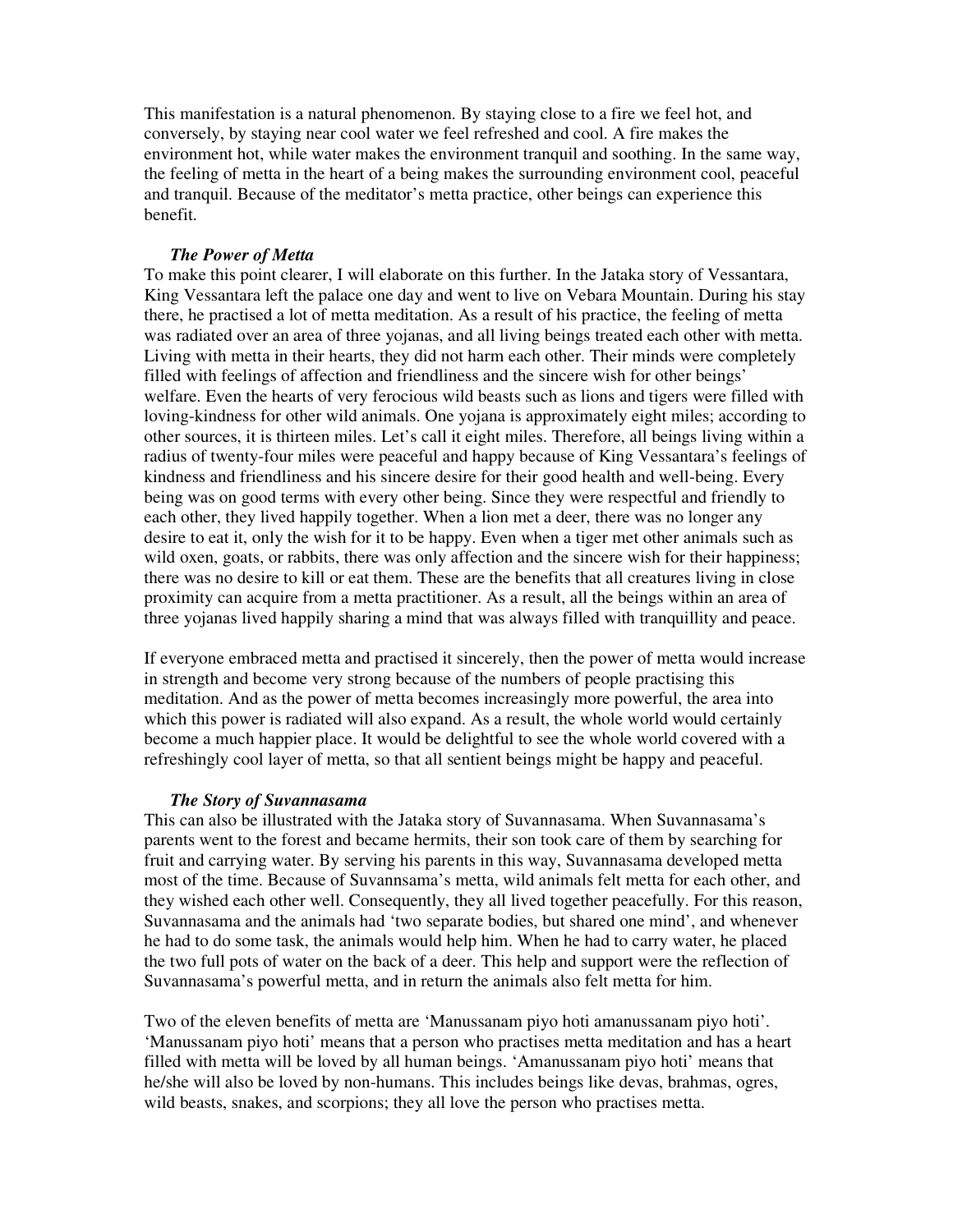However, here is a question we should consider. If all beings loved each other because of Suvannasama's metta, how could the arrow of King Pitiyakkha hit Suvannasama? As I mentioned previously, the Buddha said weapons cannot harm a person who develops metta, nor can poison or fire produce any harm. Therefore, how did an arrow hit Suvannasama? In the Milinda Panha, the erudite King Milinda asked this question of Venerable Nagasena. Now King Milinda was very learned, and whenever he asked a question, his questions were always based on quotations from an authoritative work. For this reason, monks who lived in his kingdom did not stay there if they could not answer his detailed intricate questions. They quickly departed and went elsewhere. So when King Milinda met Venerable Nagasena, he had to surrender to the king's authority. The king asked him this question, "Venerable Nagasena, as a result of Suvannasama's powerful metta all the beings in the forest were filled with metta and lived together happily. This is true, is it not? Furthermore, according to the scriptures one of the eleven benefits of metta is that weapons, poison, or fire cannot harm a person. If this is the case, why did an arrow strike Suvannasama? If his metta was so powerful, then there should have been no reason for this arrow to strike him. If this is true, then why was he hit?" Venerable Nagasena replied, " King, it is true that the power of metta prevents arrows, weapons, poisons and fire from doing any harm; however, remember that this power comes from metta and not from the power of the individual. After Suvannasama had filled his pot with water, he lifted it and then put it on his shoulders. At that time, his mind was almost certainly focussed on the pot of water. Consequently, there was a break in his metta meditation. Because of this interruption of his metta, that moment was also devoid of the power of metta; therefore, the arrow was able to pierce his skin." This is the obvious explanation, isn't it?

### *Venerable U Sila's Metta*

Before the war, the renowned monk U Sila stayed in different forest monasteries in the district of Bago. Reading his biography, I discovered that this Sayadaw also gave great consideration and placed special emphasis on the practice of metta meditation. While this renowned Sayadaw was staying in one of these forest monasteries, a large tiger came every evening and slept under his hut, but it never attacked Sayadaw. Sayadaw also had an attendant who lived with him. One day during the cold season, this attendant was warming himself by the heat of a fire when the tiger decided to curl up and stay there, too. As it was daylight, the attendant was not afraid. When the tiger became sleepy, he yawned. As soon as the attendant saw its enormous open mouth, he instantly imagined what would happen if he threw a large piece of burning wood into the gigantic mouth of the tiger. As soon as this unwholesome thought arose in his mind, the large tiger roared. It's important to remember that the burning wood was never thrown into the tiger's mouth; it was only a mental misdeed. When Sayadaw heard the roar of the tiger in his hut, he said, "Pay attention attendant because it seems that you have wronged the tiger." After this reprimand, the attendant realized what he had done, and he also started to develop metta for the tiger. As a result, the tiger went back to sleep and slept peacefully in his customary way.

On another occasion, there was a large wild elephant that roamed freely, destroying everything in its path, and its path happened to be the very same road that Sayadaw took on his almsround. The village people were obviously very worried that this large wild elephant would harm Sayadaw. Shortly after he had set off on his almsround, Sayadaw came across this huge wild beast. However, when they met each other, the elephant did not do anything; it just stood there gently waiting for Sayadaw to pass. Sayadaw also continued quietly and peacefully about his business. There are many Sayadaws who live like this in the forest and place special emphasis on the practice of metta meditation. When they practise metta sincerely, they experience the benefits of the practice. If we really practise metta diligently,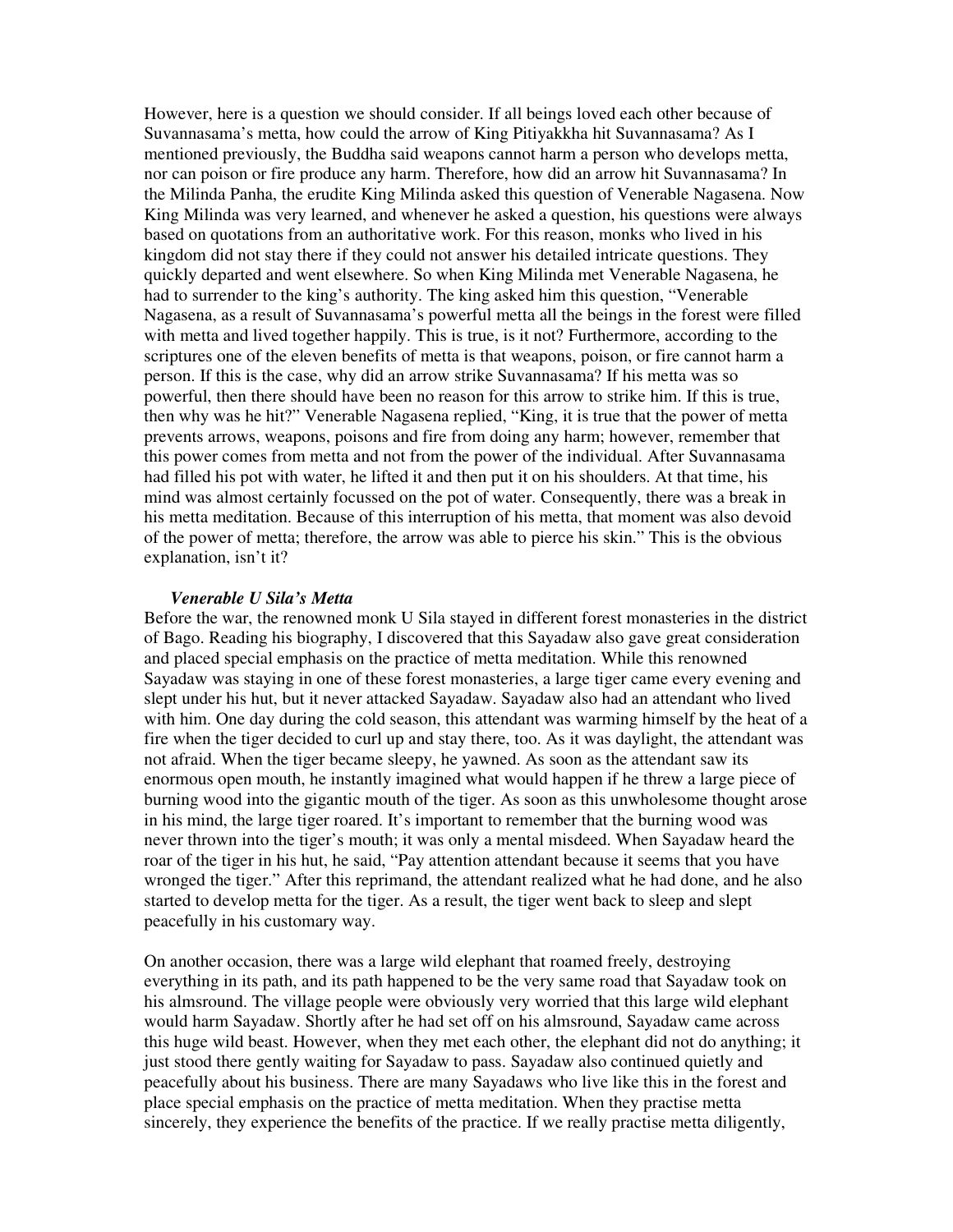these benefits will really manifest themselves. Remember that the Buddha conquered the wild elephant Nalagiri with metta and nothing else.

### *Feeling Refreshed with Metta*

When you are near a river or lake or you are taking a shower, you feel cool and refreshed. On the other hand, if you stand too close to a hot fire or burn yourself, you might feel extremely uncomfortable or distraught. Similarly, when you are in the presence of someone who is very angry, then that person's anger is also reflected or radiated to you, so that his/her anger feels like the searing flames of a fire. As a result, you will also feel miserable and suffer. This is also true when you are with a proud person who wears a stern expression on his/her face. Such a person is severe and rarely shows the softer gentler aspect of his/her personality. His/her mind is never soothing and sensitive, and when you look at that person, you feel tired and unhappy. In effect, the manifestation of such an unwholesome mind state makes you feel miserable. On the other hand, when you feel the radiation of metta, you feel happy and peaceful. For this reason Chanmyay Sayadaw says, " The noble mind of metta is cool; may it envelop and extend over the whole world." Therefore, try to develop metta very often. Metta is as cool and refreshing as spring water, and this is the reason we speak of 'metta-water' .

### *Overcoming Fear with Metta*

What is a competent metta meditator like? What can such a metta meditator be compared to? He/she is like a safe well-protected house. Such a house is difficult to break into, and it is not easy for robbers to attack. However, the moment this house is not guarded, then it becomes very simple for thieves to burgle it.

Similarly, ogres, ghosts and other fantastical beings cannot disturb the minds of meditators who practise metta. Persons who do not practise, however, can easily be troubled. How do ogres, ghosts, and demon-like petas behave when they are trying to scare someone who is practising metta?

When trying to disturb a metta meditator, this kind of malevolent being is like a person holding onto a knife with sharp teeth on each side of the blade. By holding the blade tightly with both hands, this being only injures him/herself and does not disturb the metta meditator. If powerful invisible beings like Kammasiddhi cannot disturb a metta meditator's mind, then human beings and animals that we can actually see will also not be able to cause any trouble.

In fact, meditators who practise metta properly cannot be troubled, but if a meditator only practises metta sporadically, the power of metta becomes weak, and then the practice can easily be disrupted. Consequently, it is best to develop metta continuously and always suffuse one's mind and body with the feeling of metta.

Let's now develop metta with the metta chant by Chanmyay Sayadaw:

May all beings be well, happy and peaceful. May they be free from physical and mental suffering. May all aspects of their lives be well accomplished.

May all beings be free from danger and harm. May they be free from worry and grief. May they be bright, cheerful and peaceful.

May all beings be free from anger and pride. May they be free from the desire to attack.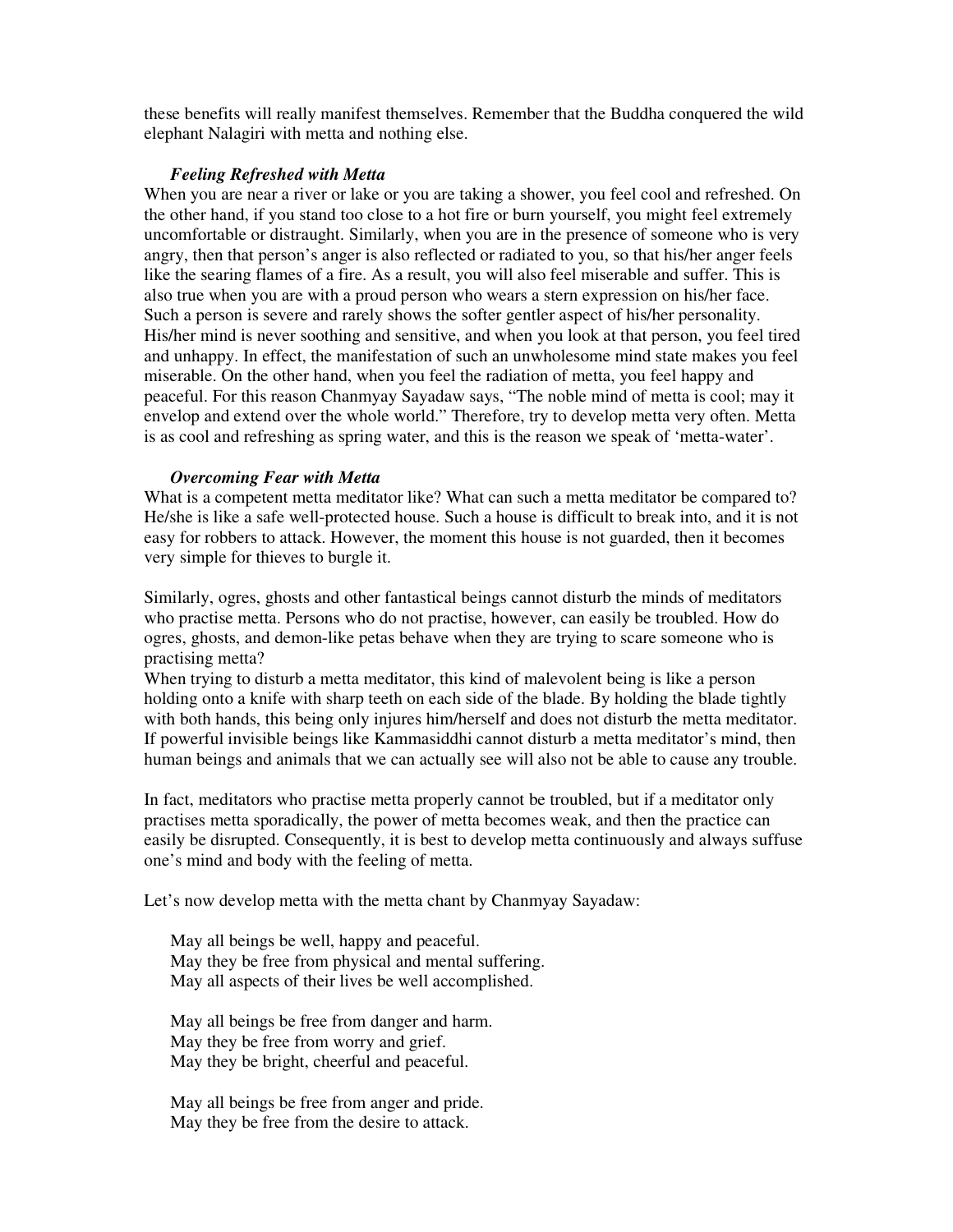May they be free from the desire to torture and kill. May they be free from harbouring grudges; may they be free from jealousy. May they have a pure heart full of metta; may they be loving and kind.

May all beings abstain from telling lies and being deceitful. May they abstain from being dishonest and cunning. May they abstain from slandering another; may they abstain from harsh speech. May they abstain from scolding others; may they abstain from being quarrelsome. May they abstain from meaningless speech; may they abstain from destructive speech. May they use speech that is true, beneficial, meaningful, sweet to the ear and spoken with a heart full of metta.

May all beings be free from the desire to take another person's property. May they be free from the desire to destroy another person's profits. May they be free from the desire to hold onto false views. May they be free from false views; may they restrain their greed and contain their anger. May they be peaceful.

May all beings be endowed with material things; may they be able to give offerings. May they be able to keep their personal precepts; may they be able to keep the uposatha precepts.

May they be able to practise samatha and vipassana meditation.

May their hearts be peaceful; may their bodies and minds be filled with happiness. May all their wishes be fulfilled.

That's enough for today; lets's stop here and continue on the next uposatha day. May all of you be able to practise metta meditation according to my instructions. May all of you have mental and physical happiness and be free from the dangers of old age, sickness and death. May you all soon reach magga, phala and nibbana.

# *METTA PART II*

### *How the Metta Sutta Came into Existence*

Today, we will continue with the second part of the talk about metta. We began talking about this on the last full moon day, so today we will first talk about the Buddha's teaching of the Metta Sutta, and after that about the way to change from metta meditation to the practice of vipassana meditation (insight meditation).

The Buddha first taught the metta sutta to a group of five hundred monks each of whom went into the forest with one almsbowl and a set of three robes. After they had walked for about one hundred yojanas, they came to a large village. The people of this village asked them to stay in the adjacent forest for vassa, the three-month retreat that takes place during the rainy season. This large forest was very calm and quiet, entirely free from the noise that can normally be heard in many villages and small towns. There were many tall trees and clusters of bamboo, and the forest was extremely dense, so that the thick foliage prevented too much sunlight from hitting the ground. There was also a little creek which made it very pleasant and peaceful, and not very far away from this bamboo grove was a village where they could walk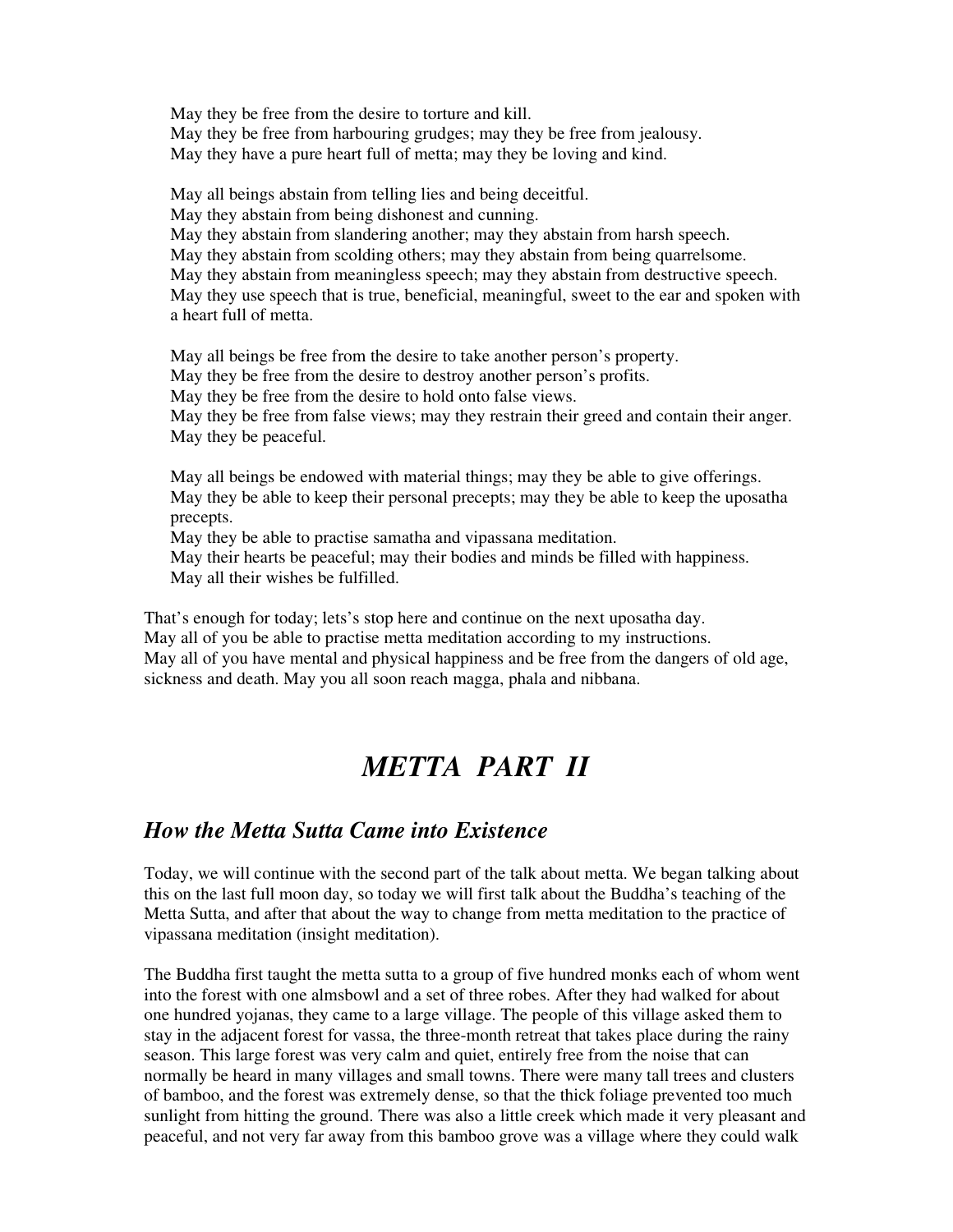on their almsround. The monks decided to stay in this forest as it seemed to be a very congenial place for them to practise meditation. After the decision had been made, the villagers built five hundred huts and offered them to the monks, so they could spend vassa there. After all the huts were finished, each of the monks moved into a hut and started to practise vipassana meditation.

With the arrival of monks who were endowed with sila, samadhi and pañña (morality, concentration and wisdom), the forest devas who lived in the trees were afraid to stay there any longer. Holding onto their children, they wandered aimlessly about the forest paths. The devas initially thought that the monks were only temporary visitors who would not stay very long, perhaps only one or two days, and then leave. However, the monks did not leave after a few days but stayed first for ten days and then another five days. Soon the devas began to suffer from the way they had to live, and they hoped that the monks would soon leave, so that they could live there happily. To make the monks leave, they created frightening sounds and noises and emitted bad smells. All the monks became terrified, and as a result, their fear broke their concentration. Some of the monks suffered from fever and pain while others felt dizzy. They felt that it was impossible for them to continue their meditation practice. Finally, they went back to Jetavana Monastery where the Buddha was residing during vassa. When the Buddha saw them, he asked them why they had come back, and they told him exactly what had happened.

After the monks had related their tale, they asked the Buddha to suggest a suitable place for them to meditate. The Buddha answered, " My beloved monks, go back to exactly the same forest, and practise your meditation there." Hearing this, the monks replied, " Please, do not send us back to that forest; it is impossible to practise meditation there." Understanding their anxiety, the Buddha said, " Dear monks, because you went there to practise meditation without a weapon, you have encountered many distractions and difficulties. This time, however, I will give you a weapon." Then the Buddha gave them a powerful weapon, the Metta Sutta. The monks did not dare to contradict the wishes of the Buddha, and armed with the Metta Sutta, they went back to that large forest. However, the monks still did not feel very brave. They lived with feelings of fear and anxiety because they never knew when or where they might come across a frightening vision or a maddening sound.

Nevertheless, because of the virtuous quality of their metta practice, the monks did not see or hear any more frightening objects. Whereas the devas had previously been hostile, now their anger and resentment disappeared when they felt the monks'metta. Feeling this metta, the devas' minds were filled with respect and reverence, and they welcomed the monks and paid their respects. They went up to the monks, took their almsbowls and spare robes, and carried these things to their respective huts. They welcomed them as they might have welcomed their own parents, brothers or sisters after a journey to a distant country. They no longer attacked or taunted them. The devas even provided safety from other dangers and supported the monks, so that they could practise meditation peacefully. Metta is without doubt a very powerful and wholesome force that can always be depended upon for protection.

In fact, all five hundred monks practised vipassana meditation with metta meditation as their foundation. Since they were able to practise meditation peacefully, they were all able to abandon all defilements and become Arahants during that vassa. The Buddha had foreseen this, and for this reason, he had sent them back to the forest. When the monks reflected on this incident, they realized that they had encountered many difficulties and hindrances because they had tried to practise vipassana meditation without the beneficial protection of metta meditation. After consulting the Buddha, they had heeded his advice and first practised metta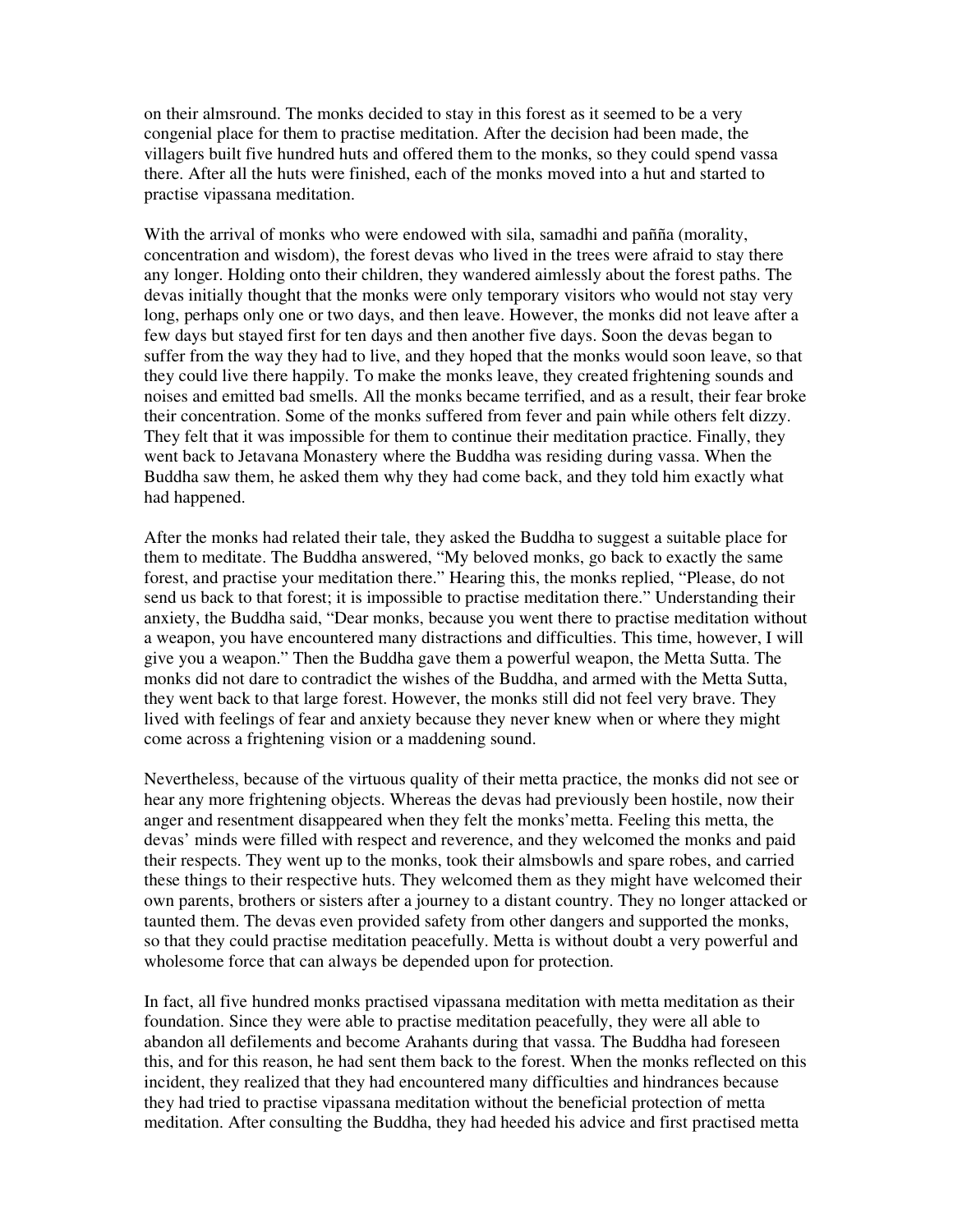meditation and then vipassana meditation. Only then were they free from all danger, so they could practise meditation undisturbed mentally or physically and eventually become Arahants.

Whenever we practise vipassana meditation, we are bound to meet with hindrances even though it is a wholesome and meritorious endeavour. We should remember that the practice of metta meditation makes all of these disturbances and dangers vanish. For this reason, we should not be indifferent to the practice of metta meditation or ignore it. We need to acknowledge how important it is to practise metta.

## *Sabbatthaka Kammatthana*

In the scriptures, 'metta kammatthana' is explained as 'sabbatthaka kammatthana' . 'Kammatthana' refers to the object of meditation and 'sabbatthaka' means that it is relevant or appropriate to practise this object with all other objects of meditation. Therefore, it is appropriate to practise metta meditation with all other objects of meditation. In fact, metta is a meditation object that every yogi should practise.

In the same way that every person wishes to be materially wealthy, every living being also desires to live a happy life. To achieve this end, it can be very helpful to practise metta meditation. I once read the following story.

## *Only Metta*

When a woman stepped outside her house to hang up some clothes one morning, she saw three old men with full-grown beards sitting in her garden. Although the woman did not know any of the three men, she approached them respectfully because they were elderly and said, " It seems as if I have seen you before. Have you come here to rest? Would you like to come inside and have some tea and pickled tea leaves (a Burmese snack)?" To her surprise, one old man immediately asked her if her husband had gone out. She answered that he had gone to work. When they heard this, they said, "If that is the case, it is not appropriate for us to come inside your house." As their objection seemed entirely natural, she did not argue but continued with her work. When her husband returned with the setting sun, she told her husband what had happened. Feeling pity for them, her husband asked her to go and invite the three elderly men into the house. So, the woman invited the three men who were still sitting outside to come inside. However, after they had listened to her invitation, the old men told her that they couldn' t all come inside at the same time. This seemed to be a very strange thing to say, so she asked them why this wasn't possible.

In response to her question, the first old man pointed his finger at the second man and said, "His name is 'Bho Dhana'." Then he pointed his finger at the third man and said, "His name is 'Bho Aungnaing', and my name is 'Bho Metta'. Please tell your husband our names, and decide which one of us you want to invite into the house." Once again, he explained that it was not possible for all three of them to enter together. After hearing this, the woman went back and told her husband everything the old man had said without omitting a single detail.

As soon as her husband heard these words, he jumped up happily and said, " Good! If we can invite only one person inside, my dear, then let's ask 'Bho Dhana' because 'dhana' means wealth or riches. Then our house will be filled with riches." However, his wife did not agree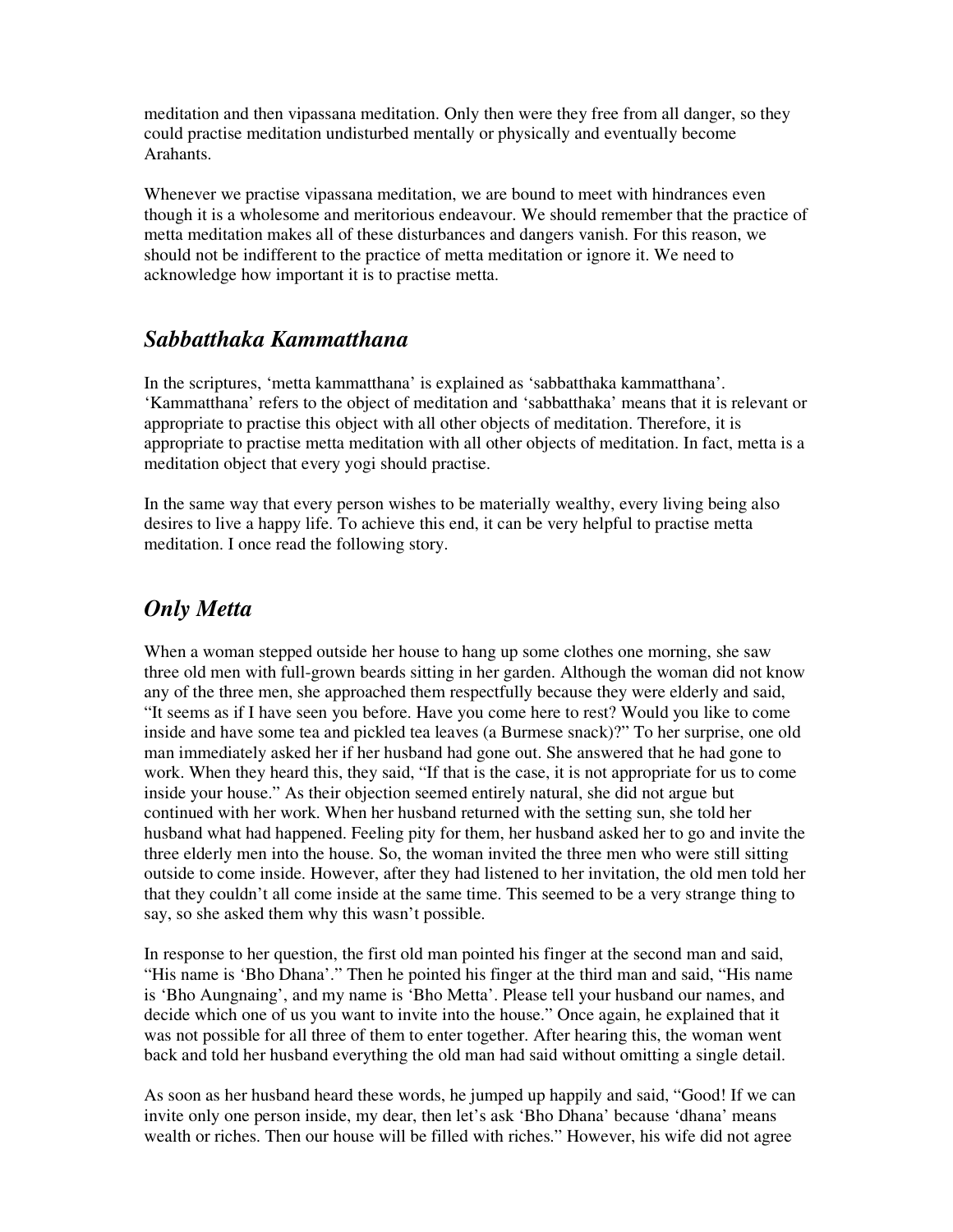with him. "Darling, in my opinion we should invite 'Bho Aungnaing' to come inside. (In Burmese, 'Aungnaing' means to conquer, overcome, be successful, thrive, or have an abundance of something. 'Bho' is the Burmese word for grandfather; it is also a respectful way to address an elderly man.) Then we will always be successful and prosperous. We will be successful in everything we undertake, and when we are successful, we will also become affluent." However, as soon as the woman had finished speaking, her daughter-in-law who had overheard the conversation from the corner of the room where she was sitting also ventured her own opinion. She said, " My dear father, I think we should only invite 'Bho Metta' because then the whole house will be permeated with the perfume of metta, and we will all live in peace and abundance." After his daughter-in-law had spoken, the woman's husband said, " My dear wife, what our daughter-in-law has said is also quite helpful, so I think it's best to invite 'Bho Metta' inside. Please go and call him."

At her husband's request, the woman went outside and told the three old men that they had decided to invite 'Bho Metta' inside. Instantly, 'Bho Metta' stood up and started to walk towards the entrance of the house. Then the other two men immediately stood up and began to walk behind 'Bho Metta' . Quite surprised, the woman politely told 'Bho Dhana' and 'Bho Aungnaing' that she had only invited 'Bho Metta' into her house. She was completely bewildered because the three of them had already told her that it was impossible for them all to enter. She asked, " How is it now possible for all three of you to come inside?" In response to her question, the three old men simultaneously answered, " If you had invited either 'Bho Dhana' or 'Bho Aungnaing', then the other two would have waited outside. However, your daughter-in-law invited 'Bho Metta' . Now listen and remember this well! Whenever the virtuous quality of metta is present, wealth and success are also close at hand, and all aspects of life will unfold accordingly. Remember this for the rest of your life!"

For this reason I encourage families, teachers and students, village folk and townspeople to practise metta meditation. Whenever we have a heart full of metta, then every aspect of our lives will unfold smoothly, and we will be successful. This seems natural, doesn't it?

### *Sayadaw U Uttamassara*

Sayadaw U Uttamassara lived in the hills near the Bangladeshi border and spread the sasana there. He was well-known by many people for his metta. This Sayadaw said that metta was like the favourite medicine of the physician Maung Thoo who had lived during the Inwa period. During this period, a man named Maung Thoo received a recipe from a famous physician which had the ability to cure all diseases. Whenever a person became ill, he simply had to mix sand soap, salt, and ripe tamarind together, and then add some water and drink the medicine. After that, his disease would soon disappear. After Maung Thoo got the recipe for this medicine, he offered this traditional medicine to anyone who asked for his help. It didn't matter what kind of disease the person had and what had caused the disease to appear. This medicine cured stomach aches and sore eyes as well as dizziness; indigestion, asthma, colds, and fevers all disappeared.

In desperation, a farmer who had tried to find his lost cows without any success went to Maung Thoo and asked for his help. Maung Thoo also gave him some of this medicine and told him to take it. Searching for his animals, he came to the edge of a forest near his village when he began to experience stomach pains. After he had looked in all directions and found he was alone, he went into the bushes by the side of the road to relieve himself. To his astonishment, he discovered his two stolen cows tied with ropes to the tree branches. Maung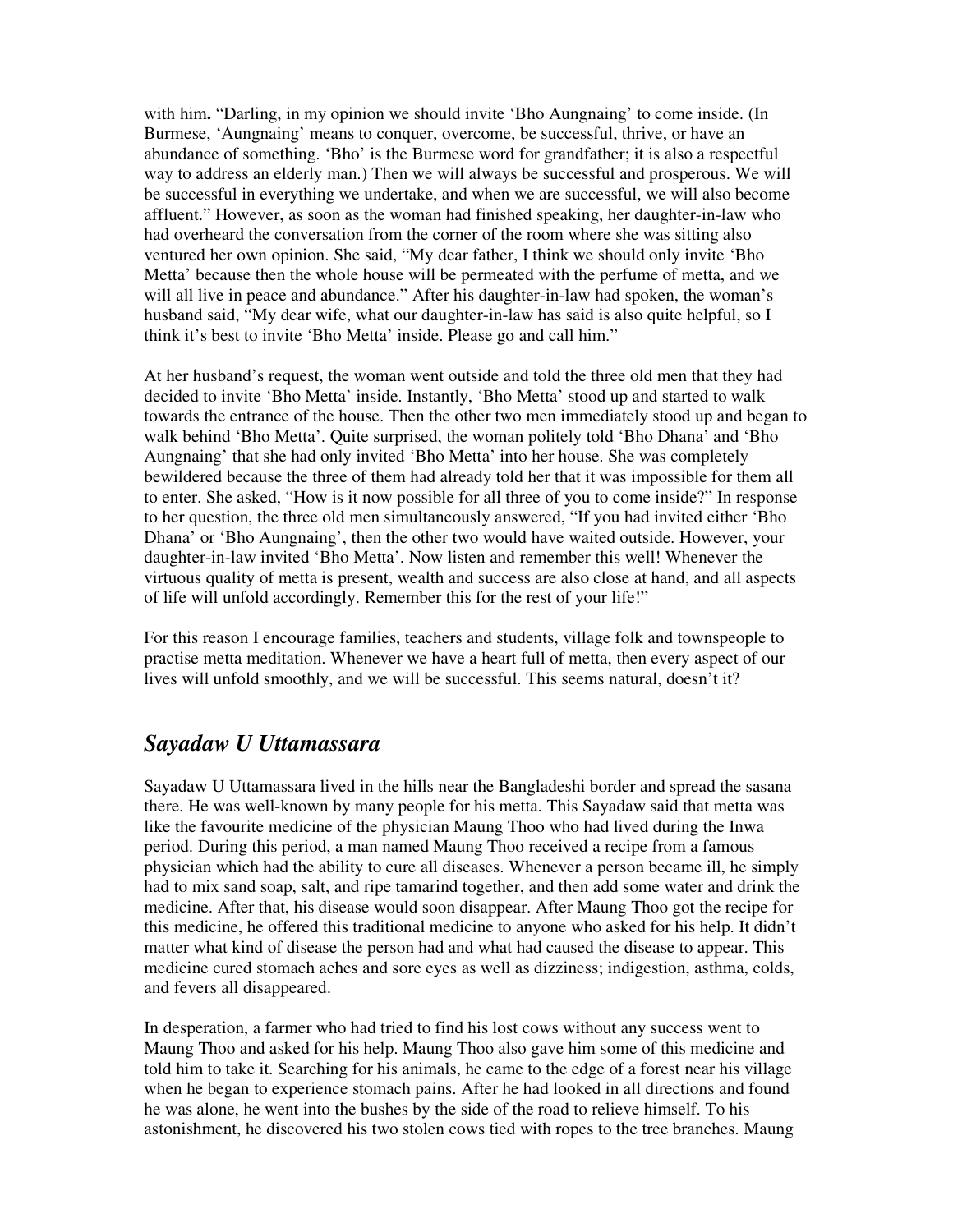Thoo's medicine had even helped him to find his lost cows. As a result, Maung Thoo became a famous physician at the king's palace, and his life changed completely.

Whenever someone asked Sayadaw U Uttamasara for his help, Sayadaw always offered 'metta-water' or water suffused with metta. The book 'How to Live One's Life Peacefully' describes how people can become happy and successful, so that their lives unfold with ease. He emphasizes the importance of embracing metta and practising it constantly because metta yields many benefits and is the foundation for success in both worldly and spiritual matters. What is the best way to practise metta? At the beginning of the day before the early morning vipassana meditation, you should practise metta as part of your preliminary preparations. It's not necessary to practise it for a long time, just five minutes. You should also practise metta when you encounter objects in your vipassana meditation which give rise to anger, disappointment or frustration or which cause worry, anxiety or fear. However, you should first try to overcome these difficult mental states in vipassana meditation by observing and noting the anger or fear. Only after you have tried this without experiencing any success should you stop vipassana meditation and change to metta meditation. You should continue developing metta until such defilements as anger or disappointment have completely disappeared. When the mind has become completely clear and peaceful, you should go back to the practice of vipassana meditation.

## *A Personal Experience of the Power of Metta*

In this context, I want to tell you about a personal experience of the power of metta. This happened in the year 1338 (1976 AD) at the beginning of the hot season. Before I left Mandalay for the Mahasi Meditation Centre in Yangon to practise meditation, I went to my native village. After I got there, I went to the Sayadaw of Nemindarama Forest Monastery to ask for permission to practise there. As its name suggests, Nemindarama Forest Monastery is located in a very dense forest in the middle of big trees and clusters of bamboo about two miles away from the village. As I was alone without any companions, I hardly dared to venture into a forest that was inhabited by many kinds of deer and other wild animals.

When I asked Sayadaw for permission to practise at the Mahasi Meditation Centre, he said that my purpose was commendable and that I should study meditation there. Then he invited me to stay at his monastery for one or two days. He said, " At the end of the property, there is a little meditation hut. An old hermit used to live there, but he died a short while ago, so no one lives there now. Go and stay in this meditation hut!" After giving me these instructions, he gave me two of his candles and a lighter. As it was already past six o' clock, the sun had set, and it was dark outside.

I followed Sayadaw's instructions and went to the little meditation hut by walking along a path through the big trees and clusters of bamboo. The little track was covered with leaves and was overgrown with creepers. The meditation hut was ten feet long and eight feet wide, and it was made of bamboo with a thatched roof. Once inside, I lit the candle and started to clean. There was a lot of cleaning to do, and I got quite tired. After I had finished cleaning, I placed the almsbowl by the top end of my sleeping place, and I folded my double robe. Then I rested a short time in order to cool down. The environment was very quiet. Sometimes I could hear the sounds of nightbirds, or the barking of dogs in distant villages, or the noises from bullock-carts passing nearby. The outside world was completely covered in darkness. After a short while, I started to practise meditation. I had not been sitting for very long when the candle went out, and all the light in the hut disappeared.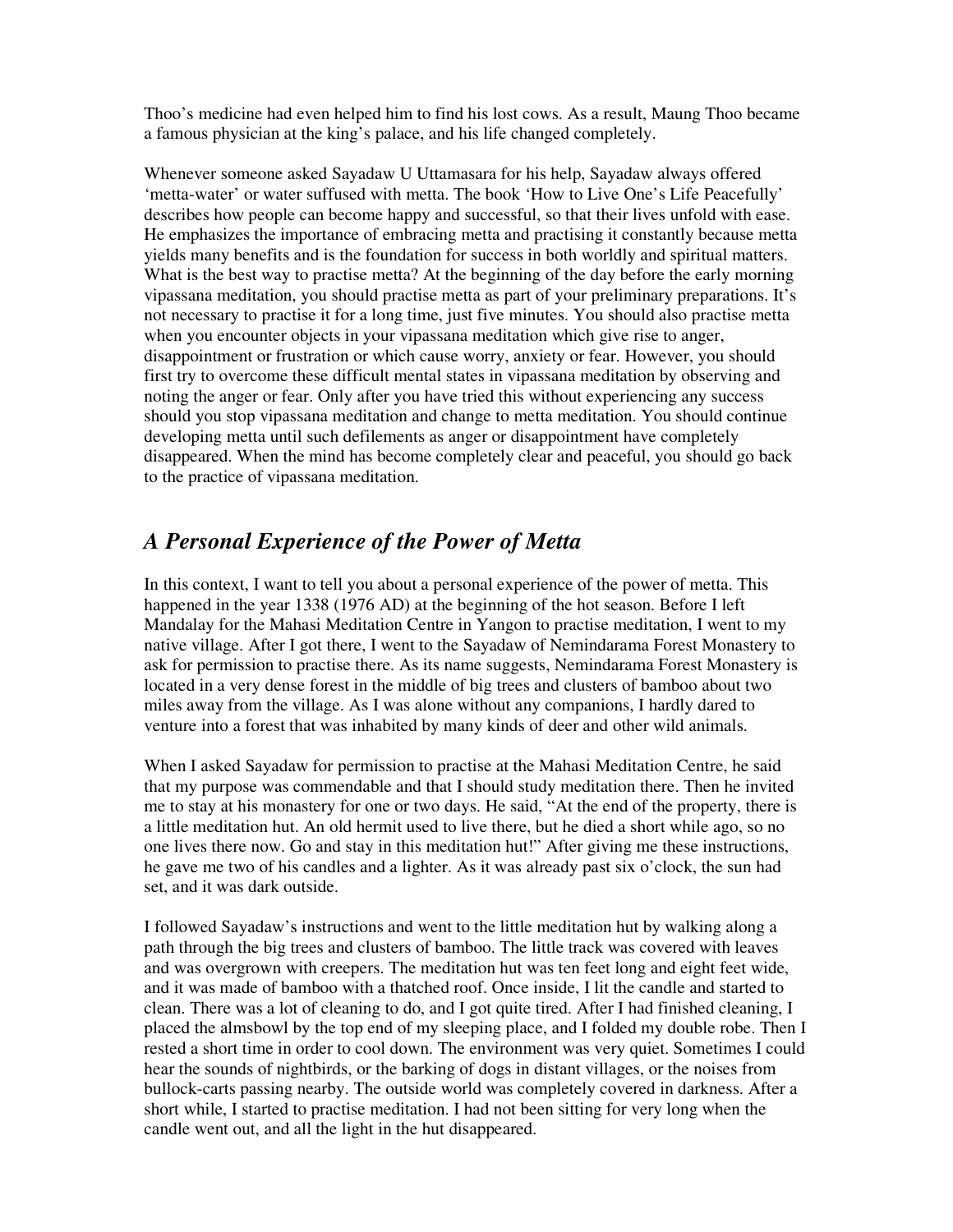After the candle went out, the whole meditation hut was filled with a deafening racket. The roof sounded as if squirrels were running boisterously across it, and the floor seemed to echo with the sounds of large snakes sliding over it. The walls were also filled with the sounds of someone knocking and banging on them. In an instant, all the happiness of seclusion (vivekasukha) disappeared. First, I wondered if the noises belonged to rats or squirrels, but then I decided to ignore the commotion and practise metta meditation. So, I stopped doing vipassana meditation and started to develop metta. After practising metta meditation for about fifteen minutes, all the noises suddenly stopped and completely vanished. I was surprised by the power of this metta; in fact, I was so surprised that I had goose bumps. At that moment, I returned to the practice of vipassana meditation. No further dangers arose during that evening or the two days I stayed there. Free from any further disturbances, the meditation practice went well.

As we still have some time, I would like to tell you about another incident. As a young monk, I performed many duties in relation to my Sayadaw. When I performed these duties, I did them with the respectful attitude of a student who is taking care of his teacher. However, it seemed that many people did not see it this way. Sayadaw also did not seem to see things in the right way, and for this reason, he shouted and barked and only told me how dull-witted and lazy I was. Whenever I performed these duties and did something incorrectly, he used to reprimand me excessively. He did not accept any accidental mistakes, even when I served him rice and curry. If I served him a little food, the portion was too small; if I served him a lot of food, the portion was too large. Whenever he saw me, he shouted at me; whenever I did something wrong, he scolded me. As a result, I tried to be very careful. Whenever I was scolded about something, I was careful not to do it that way the next time, so that I wouldn't be criticized again. For a whole year, not a single day passed without my being criticized and shouted at; not a single day passed without my being blamed or reproached. Every day, I had to bear this scolding and shouting.

However, despite these difficulties, I never stopped persevering. No matter how much Sayadaw shouted and scolded me, I decided to bear it. With this attitude, I endured this situation and continued to perform my duties. I was not discouraged, and I performed my duties taking care not to make any mistakes. I never failed to carry out any of my tasks. Every day, I also developed odisa metta or specific metta. If I had one hour or two hours of free time, I developed metta for as long as I could. In fact, the more time I spent developing metta, the easier it became to feel metta for Sayadaw. Whenever Sayadaw's face appeared in my mind, his face was cheerful with a friendly smile. Sometimes I experienced Sayadaw's body and mind as my own body and mind. During this time, the practice of metta meditation was very rich and full of flavour.

Practising metta meditation in this way, I began to notice a complete change in Sayadaw's behaviour. He no longer shouted or scolded. He neither blamed nor reproached me any longer. As a result, I began to wonder how effective my metta truly was. One morning at breakfast, Sayadaw wanted more plain tea to drink. When I poured him some more tea, only a small amount of tea came out of the spout because the hole was blocked with tealeaves. Therefore, I poured more vigorously, but this time the tealeaves that had blocked the hole suddenly came pouring out and the hot tea spilled out of the teacup and flowed over Sayadaw's hand. Although he shook his hand violently as the tea was very hot, he did not get angry. He neither shouted nor scolded me. He smiled at me and did not say a word. When I asked him if his hand was very painful, he said, " Only a little". He told me to fetch the inkbox from a nearby table and put some ink on his hand. After I carefully applied the ink to the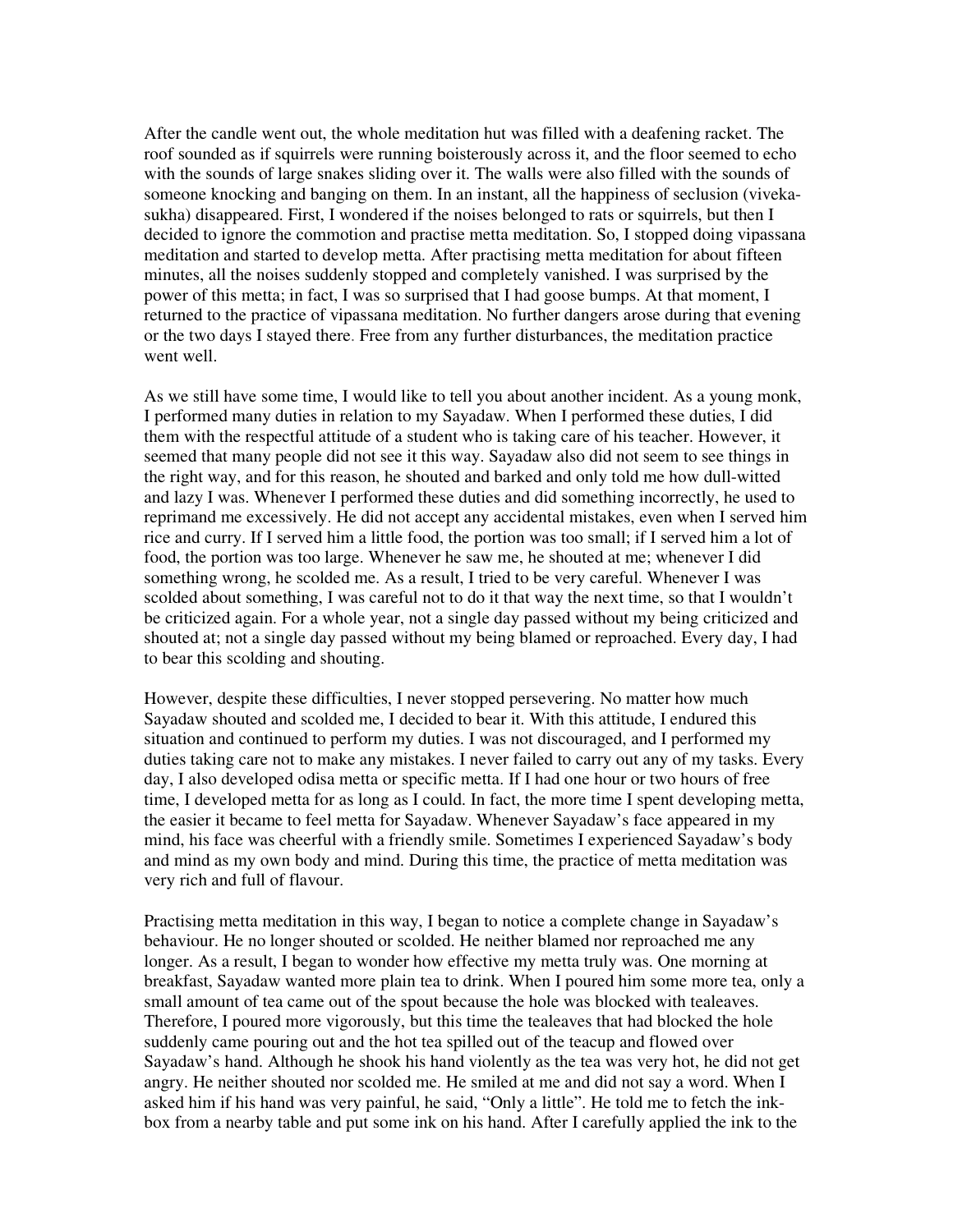burn on his hand, no blisters appeared. After this incident, I became Sayadaw's personal attendant. I attributed these changes in his behaviour to the benefits of metta. I have still other personal experiences of metta to tell you; however, we don't have any more time now. It's important that we talk about how to change from metta meditation to vipassana meditation.

### *From Metta to Nibbana*

What are the reasons for changing to vipassana meditation after practising metta meditation? We practise vipassana because the ultimate goal of a Buddhist's journey has not yet been achieved. What is the goal of this journey? Our goal is nibbana, or Arahatta phala (fruition knowledge of Arahantship). Having come in contact with the Buddha's teaching or sasana, a virtuous Buddhist should take advantage of this opportunity and not spend too much time practising metta meditation to feel contented and satisfied because the practice of metta does not actually lead to nibbana. Only during a time when the Buddha's teaching is accessible and when we can practise vipassana meditation is there a genuine way to reach nibbana. Why is this the case? Metta meditation can be practised by hermits and virtuous people during times when the teachings of the Buddha are not available. When the sasana does not exist, many people can still attain the jhanas with the practice of metta meditation or acquire supernatural powers such as diving into the earth or flying through the air. However at the time of their death, they will be reborn in the Brahma world. Vipassana meditation, however, cannot be practised at a time when the sasana does not exist. It can only be practised when the Buddha's teaching exists. It is true that the practice of metta meditation can help us to live happily both mentally and physically when the defilements have been temporarily abandoned (vikkhambhana pahana) because of the strong concentration of the mind. It is possible to achieve supernatural powers based on jhana practice; however, after death, the practitioner will be reborn in the Brahma realm. Nevertheless, if we only practise metta meditation, we cannot reach nibbana. We cannot be freed from the dangers of old age, sickness and death. The highest benefit to be derived from the practice of metta meditation is the attainment of the Brahma world. Furthermore, when we reach the Brahma world, we will still not be free from old age, sickness and death. Happiness that is not yet liberated from the dangers of old age, sickness, or death is not true happiness. The sole practice that can lead to nibbana is vipassana meditation. Then we can be freed from old age, sickness and death; that is to say, we can be free of the dangers of dukkha (suffering/unsatisfactoriness). Only vipassana can extinguish all kinds of suffering.

Nevertheless, it is worth remembering that the practice of vipassana meditation should rest on the foundation of metta meditation in order to reach the noble realization of nibbana that liberates us from the dangers of old age, sickness and death. The Buddha taught that nibbana was the supreme goal of the journey. Whenever another person gave a dhamma talk or practised meditation, the Buddha was only satisfied when he/she taught or practised in order to reach magga, phala and nibbana. Why was this so?

One day in the town of Rajagaha, a Brahmin called Dhananjhani did not feel well, so he invited the Venerable Sariputta to give him teachings. Venerable Sariputta first asked him about his sickness and pains, and then he began to give the dhamma talk. Then Venerable Sariputta asked the Brahmin which realm was better, the hell realm or the animal realm? Dhananjhani answered that compared to the hell realm, the life of an animal was still better. After that, he asked which realm was better, the animal realm or the peta realm? Dhananjhani said that compared to the animal realm, the life of a peta was better. Next, he asked which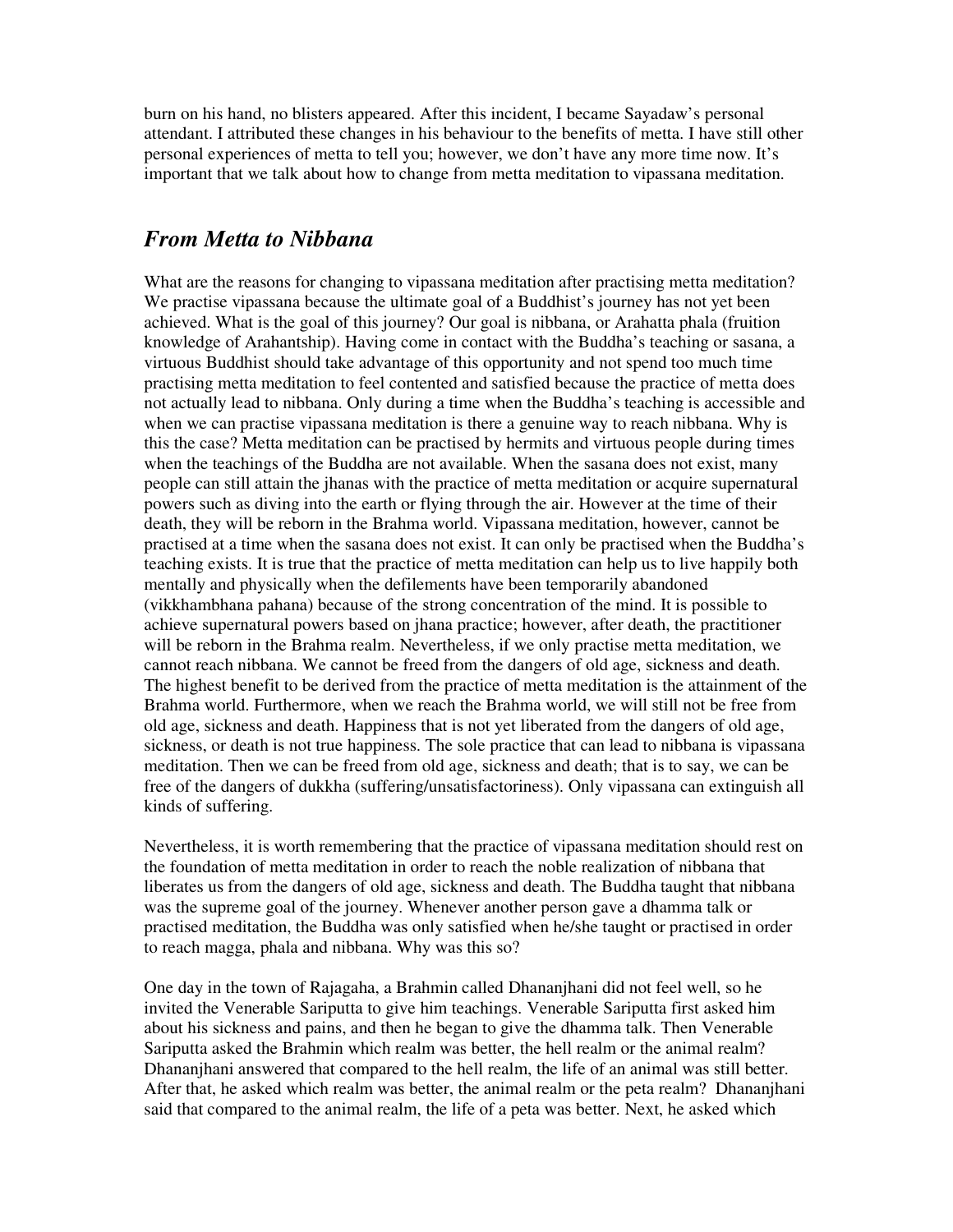realm was better, the peta realm or the human realm? Again, Dhananjhani replied that compared to the peta realm, human life was better.

Finally, he asked Dhananjhani which of the following realms was better: the human realm or the Catummaharajika Deva Realm, the Catummaharajika Deva Realm or the Tavatimsa Deva Realm, the Tavatimsa Deva Realm or the Yama Deva Realm, the Yama Deva Realm or the Tushita Deva Realm, the Tushita Deva Realm or the Nimmanarati Deva Realm, the Nimmanarati Deva Realm or the Paranimmitavasavatti Deva Realm? Dhananjhani told Venerable Sariputta that the Catummaharajika Deva Realm was better and higher than the human realm, that the Tavatimsa Deva Realm was better and higher that the Catummaharajika Deva Realm, carefully explaining that each succeeding realm was better than the previous one. Then Venerable Sariputta asked which of the two worlds, the Deva world or the Brahma world, was better. When the Brahmin Dhananjhani heard the word 'Brahma world' , he got very excited and asked, " Venerable Sir, did you say 'Brahma world' ?" With this question Venerable Sariputta concluded that the Brahmin Dhananjhani's mind was inclining to the Brahma world. Therefore, he decided to talk about the way that would lead to the Brahma world. " Issa dhananjhani bhikkhu mettasahagatena sedassa egan dithan paritava virahati ……." This means that the practice of metta meditation for all beings in the ten directions is the practice that leads to the Brahma realm. He further explained that a meditator can attain the Brahma world with the practice of karuna, mudita and upekkha (compassion, sympathetic joy and equanimity).

After giving this dhamma talk, Venerable Sariputta returned to Veluvana Monastery, and the Brahmin Dhananjhani continued to practise metta according to the instructions of Venerable Sariputta. After a short while, he passed away and was immediately reborn in the Brahma world. When Venerable Sariputta arrived at the monastery, he went to the Buddha to pay his respects. Then he related the subject of the dhamma talk he had given to the Brahmin Dhananjhani. When he had recounted these events, the Buddha reproached him and said, " Sariputta, why did you only teach him about the practice of metta meditation (karuna, mudita, upekkha) which results in rebirth in the Brahma world? Why didn't you teach him the way that would enable him to reach magga, phala and nibbana? This is only available during my sasana, and compared to the jhanas of the Brahmaviharas, it is both higher and nobler because the Brahma world is inferior to nibbana."

What needs to be emphasized is the fact that it is a rare and extraordinary opportunity to encounter the Buddha's sasana (teaching). So, we should only be content and satisfied when we teach and practise the teaching that leads to the goal of the journey, nibbana. In order to reach nibbana, we need to practise vipassana meditation because it shows us both the way and the final destination. Therefore, it is very important to take the next step and practise vipassana meditation.

### *From Metta to Vipassana*

How should you continue to practise after changing from metta meditation to vipassana meditation? As specified in the Cattukanipata of the Anguttara Nikaya, every mental and physical phenomena which arises while developing metta needs to be observed and noted. Doing this is not difficult; in fact, it is quite easy. After emerging from jhana, you should focus on the lightness of the body and observe it as 'light' , 'light' or on the feeling of joy and observe it as **'**joy' , 'joy' . You should note peacefulness as 'peaceful' , 'peaceful' . 'Emerging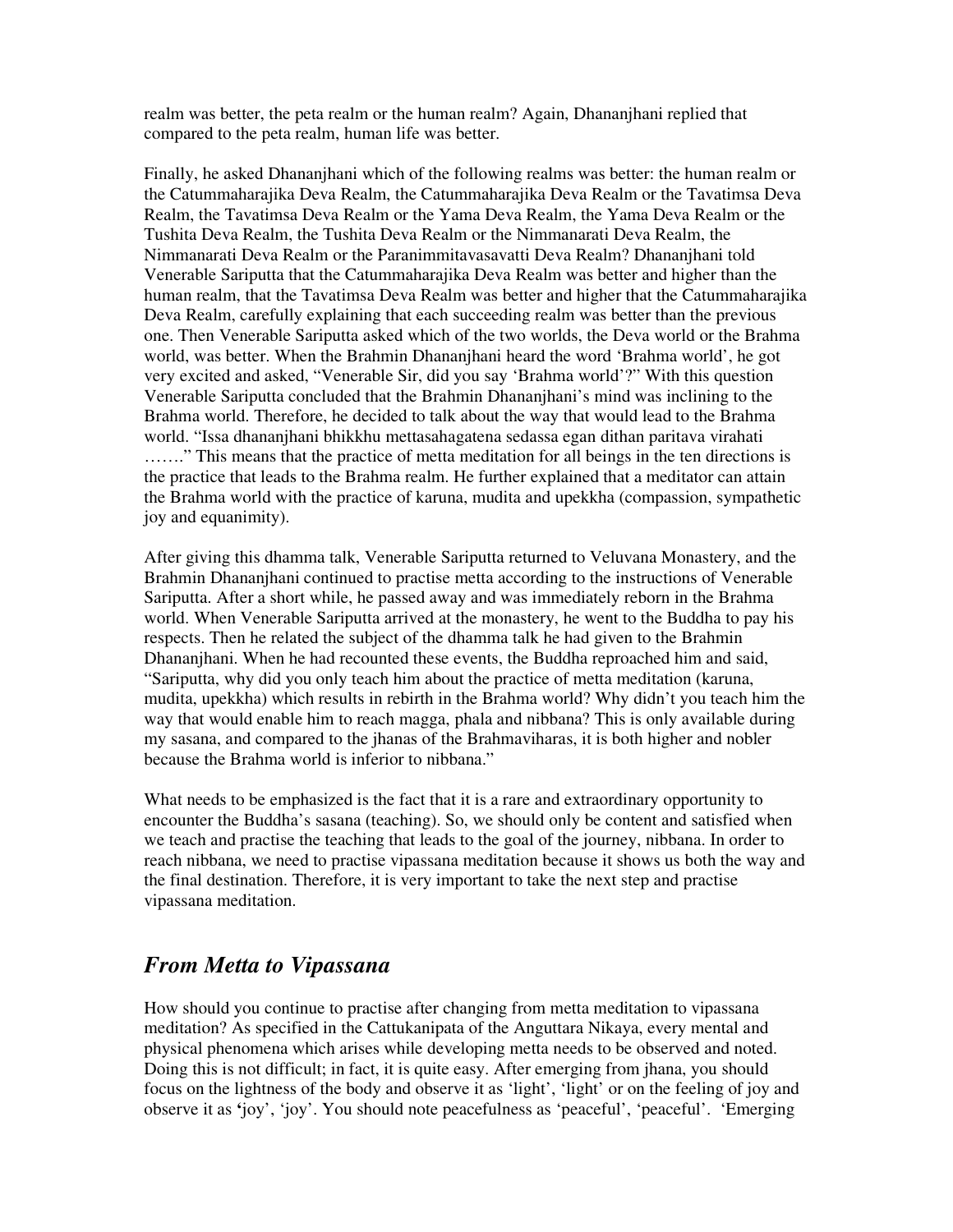from the jhana' means that you have stopped developing jhana based on metta; in fact, you have stopped practising metta meditation.

Let's now consider this in more detail. After a meditator has entered jhana as a result of metta meditation, a thought such as 'That's enough metta practice; I'll do some vipassana meditation now ' may occur in his/her mind. As soon as this thought arises in the meditator's mind, he/she stops the practice of metta meditation. This 'stopping of metta meditation' is called 'emerging from the jhana' . When you emerge from the jhana in this way, the calm, peace, and coolness of metta as well as the joy that you gained from practising metta meditation will be manifested very clearly. All these phenomena have to be observed and noted as they truly are as soon as they appear. What I have just explained is especially applicable to virtuous people and meditators who can attain the jhanas with the practice of metta meditation. Those virtuous people and meditators who cannot attain the jhanas with the practice of metta meditation should observe and note the mind that is cultivating metta. Each time 'May they be healthy; may they be peaceful' is recited, the desire to recite, or the movements of the lips, or the sound of this recitation should be carefully observed and noted. These last two points are obviously only for meditators who are reciting the phrases aloud. In other words, any mental or physical phenomena that arise should be observed and noted.

There is another way to change from metta meditation to vipassana meditation. After emerging from jhana when the meditator has attained jhana, or after changing from metta to vipassana, the meditator should bring his/her awareness to the abdomen and observe the rising and falling movement of the abdomen, noting 'rising', 'falling'. This is the method that is practised at this meditation centre. It is important to mindfully note every phenomenon at the time of its appearance in the body and the mind as it really is.

Let's now look at this in terms of the Four Foundations of Mindfulness:

- 1) Many different sensations can arise in the body such as lightness, heaviness, roughness, and softness (pathavi dhatu, earth element), flowing, sticking together (cohesion), wetness, stickiness (apo dhatu, water element), heat, cold, warmth (tejo dhatu, fire element), movement, swaying, stiffness, support (vayo dhatu, wind element). When any of these phenomena arise, you should observe and note them as they are, for example 'hot', 'hot' or 'cold', 'cold'. Noting these kinds of objects is called kayanupassana satipatthana, the contemplation of the body or physical phenomena. It is the first of the four foundations of mindfulness.
- 2) When unpleasant feelings, pleasant feelings, or neutral feelings like numbness, tingling, aching, or stiffness appear, you should observe and note these feelings as 'pleasant', 'pleasant' or 'unpleasant', 'unpleasant' or 'neutral', 'neutral'. Noting these three types of feelings is called vedananupassana satipatthana, the contemplation of feeling.
- 3) Mental phenomena like desire, anger, jealousy, pride, worry, planning, thinking, laziness, happiness, wanting to cry, or wanting to laugh should be observed and noted at the time they arise as they really are. For example, you should note wanting or anger as 'wanting', 'wanting' or 'angry', 'angry'. Noting these mental states is called cittanupassana satipatthana, the contemplation of conciousness together with its concomitants.
- 4) When phenomena such as sights, sounds, smells, tastes, touching sensations, or mental objects arise, you should observe and note these sights or sounds as 'seeing' , 'seeing' or 'hearing', 'hearing'.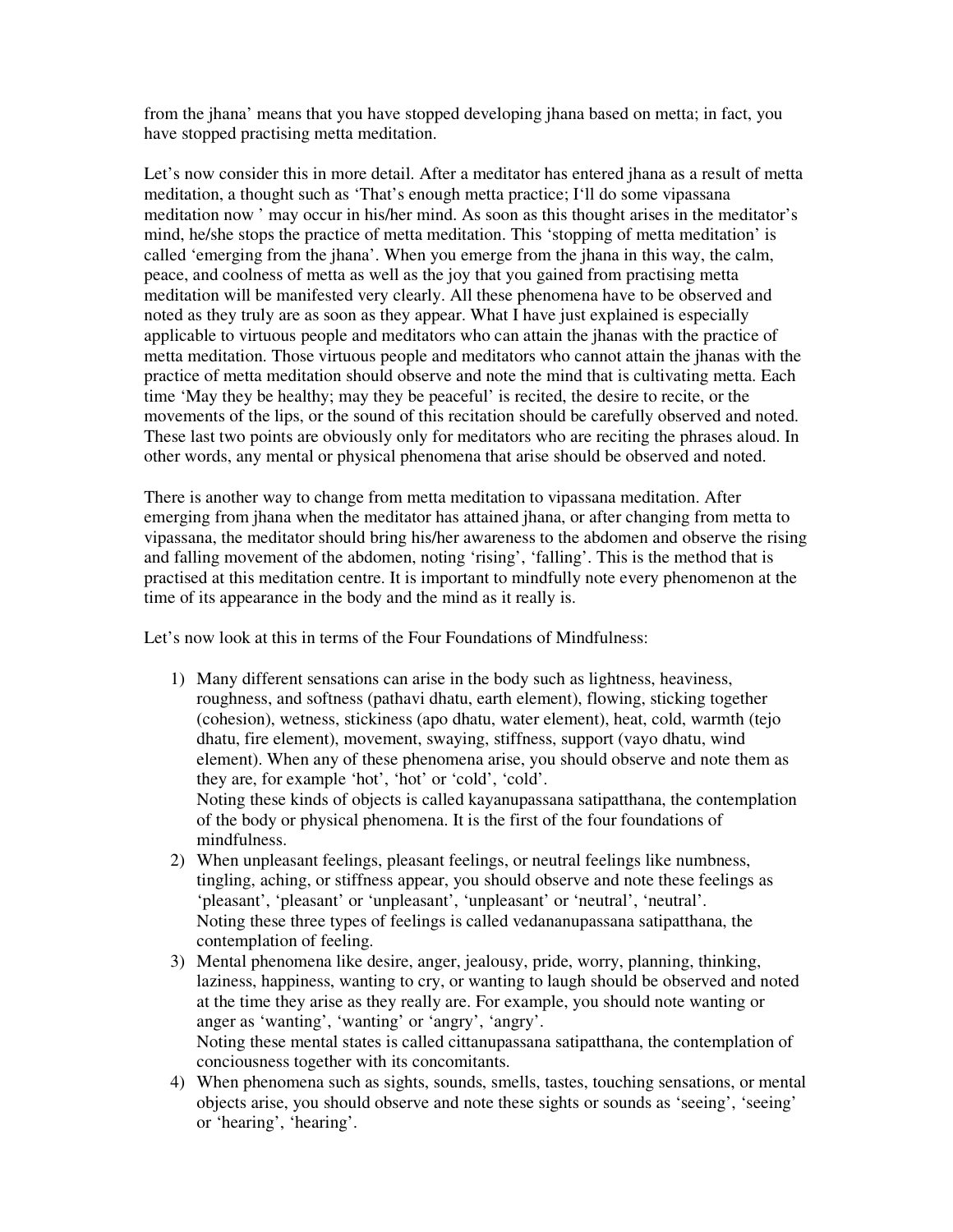Noting these kinds of objects is called dhammanupassana satipatthana, the contemplation of dhamma or mind-objects.

### *Sitting Meditation*

At the beginning of meditation practice, you should observe and note the rising and falling movement of the abdomen. Although meditators who have never practised meditation know they should observe the dominant object at the time it arises, they may encounter difficulties. They might be confused as to whether they should note this object or that object. Therefore, when you are beginning your practice, you should note the rising and falling movement of the abdomen.

When we breathe in, the abdomen around the area of the navel gradually expands or rises. This is called 'rising'. Thinking in terms of physical phenomena, this is called vayo dhatu (wind or air element). In terms of the aggregates, it is called rupa khandha (the aggregate of materiality); and in terms of the Four Noble Truths, it is known as dukkha sacca (the Noble Truth of Suffering). In short, all conditioned phenomena are inherently unsatisfactory in nature because they cannot form the basis for real peace or lasting happiness. When we breathe out, the expansion of the abdomen gradually decreases and the abdomen falls back towards the spine. This is called 'falling' . This is also vayo dhatu, rupa khandha and dukkha sacca. Therefore, meditators should focus on the abdomen and observe and note the rising movement as 'rising', 'rising' and the falling movement as 'falling', 'falling'. When you meditate, you do not have to say the word aloud, just note it mentally.

The mental label is not what is most important, but for beginners noting helps to increase awareness. When concentration becomes much stronger, the mental label is no longer necessary. If you were to use a mental label at that time, it would be like flying through a thick layer of clouds in an airplane – the ride would not be very smooth. So when concentration has become much stronger, it is better to just observe without using a label. However, you should still be aware of the rising and falling movement. To know or to be fully aware of this movement is the main objective. You should focus only on the movement of the abdomen and observe it carefully.

There is another thing you should be aware of. Try not to focus on the words 'rising' or 'falling' as these words are only names or concepts. When some meditators say the words out loud, the noting mind focuses on the words and not on the real nature of the object. Furthermore, you should not pay attention to the form or shape of the abdomen. You do not have to observe it since forms and shapes are concepts or conventional realities (paññati) and not absolute realities (paramattha). In your practice of vipassana meditation, you should observe absolute realities, paramattha, and not conventional realities (paññati). Consequently, you should only observe and note the nature of the rising and falling movement of what is conventionally called the abdomen with the words of 'rising' and 'falling'. It is very important that you are meticulous about this point.

### *Observing or Noting*

'Observing' or 'noting' means that we mindfully focus on and are aware of the nature of every mental and physical object. For example, when we are aware of the rising and falling movement, this is called observing or noting. Sometimes meditators find that the rising and falling movements are not distinct because the breath is very fine or subtle. These meditators can take the sitting posture and use touch points as the primary objects. With awareness of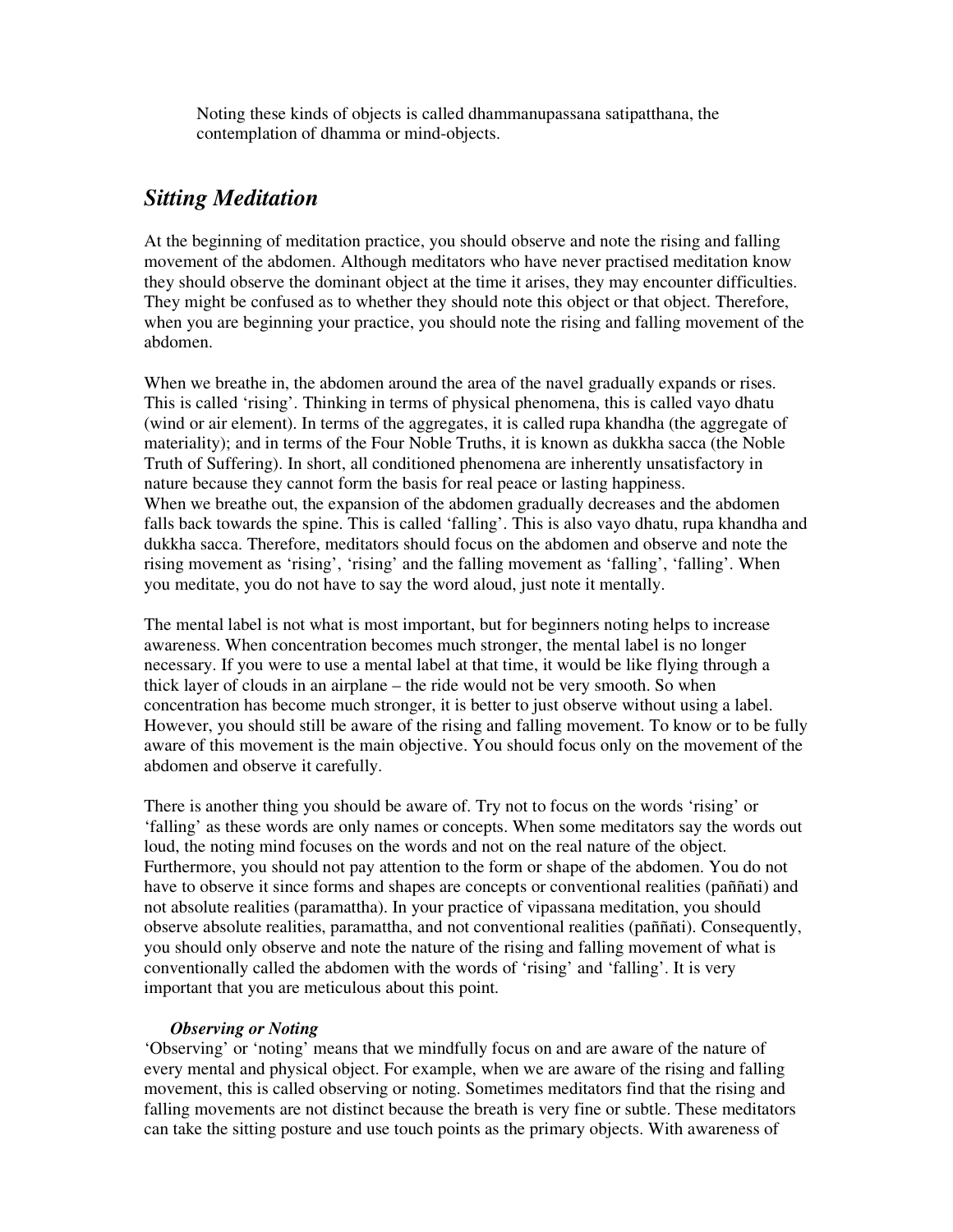your legs folded and the upper part of the body upright, you should note this as 'sitting'(1). Then you should note the nature of each sensation as 'touching' , 'touching' alternating between the left buttock where it touches the mat (2) and the right buttock where it touches the mat (3). Then note the hands where they touch each other (4), and then first the left ankle where it touches the mat (5) and finally the right ankle where it touches the mat (6).

#### *Instructions for People with Heart Problems*

People with heart problems should be cautious and follow these guidelines carefully. Meditators who suffer from high blood pressure or who tire easily should not observe the rising and falling movement at the beginning of practice. Observing the rising and falling movement causes the heart to become agitated, and then meditation will not progress smoothly. When the rising and falling movement is noted, after a short while the meditator may feel tired, dizzy, dazed, or constricted. Therefore, meditators with heart problems and meditators whose breath is very subtle should observe the sitting posture and touch points.

When you note 'touching', you should focus your awareness plainly on the touching sensation that is being observed.

The sitting posture and the touch points should be observed in the following order:

- $\Box$  Sitting touching (left buttock touches the mat or cushion)
- $\Box$  Sitting touching (right buttock touches the mat or cushion)
- $\Box$  Sitting touching (the two hands touch each other)
- $\Box$  Sitting touching (left ankle touches the mat or cushion)
- $\Box$  Sitting touching (right ankle touches the mat or cushion)

The sitting posture and the touch points should be noted in pairs of alternating sensations. Experience has shown that meditation progresses well for people with heart problems or high blood pressure or for those who tire easily when objects are noted in this way. In several instances, noting this way has not only improved symptoms but has completely eradicated the condition.

Whenever the mind wanders or a thought arises in the process of noting the rising and falling movement of the abdomen or the sitting posture and touching sensations, you should bring your awareness to that thought or associated mind state and note it. When you observe the mind or any mental states such as 'thinking', 'wandering', 'planning', 'imagining', 'reflecting', 'wanting', 'anger', 'laziness', 'happiness', 'desire to laugh', or 'desire to cry', noting should be firm, attentive and quick. You should observe whatever arises, using a mental label. The thought must be noted until it has disappeared. Intent on attaining a calm mind state, some beginners immediately bring the mind back to the primary object (the rising and falling movement of the abdomen or the sitting posture and touch points) as soon as they realize that the mind has wandered. You should not meditate by trying to control the mind in this way**.**

The practice of vipassana meditation does not involve exercising control over the mind but mindfully observing it and coming to an understanding of different phenomena. Only when the thinking or wandering mind has disappeared by noting it, should you go back to the primary object, the rising and falling of the abdomen, or any other distinct object that has become the main focus of attention. Vipassana meditation implies mental development or mental culture; therefore, the most important thing is to note the mind and its mental states. Only by noting the mind and all mental states will the mind become calm, resulting in the successful practice of vipassana meditation.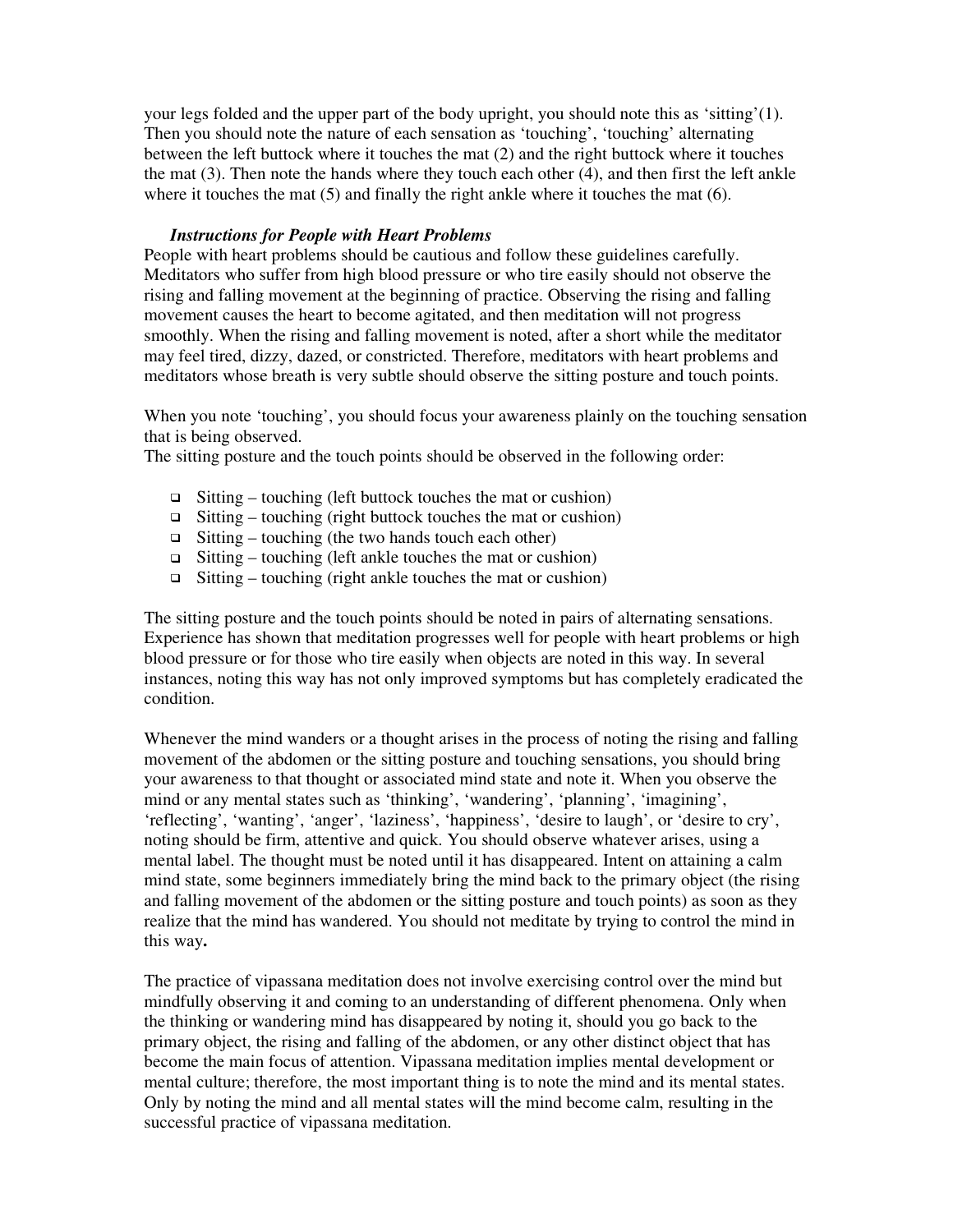### *The Appearance of Feelings or Vedana*

After sitting for some time, different sensations may arise in the body. Whatever sensation arises regardless of whether it is good or bad, it must be observed and noted as it is. These feelings may be unpleasant feelings (dukkha vedana) of pain, stiffness, numbness, aching, or itchiness; or they may be pleasant feelings (sukha vedana) of happiness; or they may be neither-pleasant-nor-unpleasant feelings (upekkha vedana).

### *Observing Unpleasant Feelings (Dukkha Vedana)*

In the Mahasatipatthana Sutta, the Buddha said, " Dukkham vedanam vediyamano dukkham vedanam vediyami' ti pajanati." In English, this means, "Feeling a painful feeling, the meditator knows that he feels a painful feeling." Therefore, painful feelings should be carefully observed and noted. However, you should not 'suffer' as a result of this painful feeling. Some people believe that unpleasant feelings like pain, aches or soreness should not be observed, as they may lead to unwholesome mental states. It is true that unwholesome mental states like anger or despair can arise, especially if you think, 'Oh, this is so painful' whenever an aching feeling arises. The Buddha did not teach that we should suffer from pain in this way; he simply wanted us to understand and realize the true nature of painful sensations. He only taught the importance of noting and observing the painful sensation. Therefore, you should be as patient as possible and bear these words in mind, 'Patience leads to nibbana.' Every diligent meditator soon realizes that with the patient observation of painful feelings, there arises mindfulness (sati), which is awareness of the pain, concentration (samadhi), which rests one-pointedly on the painful feeling, and right view (samma ditthi), which realizes the pain. All of these phenomena are part of pubbabhaga magga and consequently part of the Noble Eightfold Path. Pubbabhaga magga is the precursor to the realization of ariya magga; however, it is still a mundane understanding. Practising in this way allows absolutely no unwholesome mental states to arise. You should only observe the painful sensation as long as you can be patient. When you cannot be patient any longer, you should mindfully move your body and continue to observe whatever sensations arise, or else get up and practise walking meditation.

#### *Patience Leads to Nibbana*

Generally speaking, in the world the saying 'Patience leads to nibbana' often means that you should be patient when someone abuses, shouts, blames, or even beats and tortures you. This implies that if you can be patient during such moments, you may realize nibbana. During the practice of meditation, however, being patient means meditators should observe whatever unpleasant feelings that arise. You should observe and note these sensations or feelings as numbness, pain, aching, stiffness, heat, cold, boredom, weariness, unhappiness, etc. Your patience will eventually lead to nibbana; in other words, you can attain nibbana by being patient and attentive. Therefore, always try to be patient, whenever you are meditating.

When sights, sounds, smells, tastes, touching sensations, or mind-objects arise, they should also be noted as 'seeing', 'hearing', etc. With the disappearance of seeing consciousness, hearing consciousness, or consciousness of any other object, you should return to noting the rising and falling movement of the abdomen. Only note seeing or hearing whenever these objects are distinct; otherwise, do not note them. There is also no need to observe any sounds that last for a long time, or sounds that are not distinct, like the noise from far-away traffic. You should continue to observe and note the primary object, the rising and falling movement of the abdomen.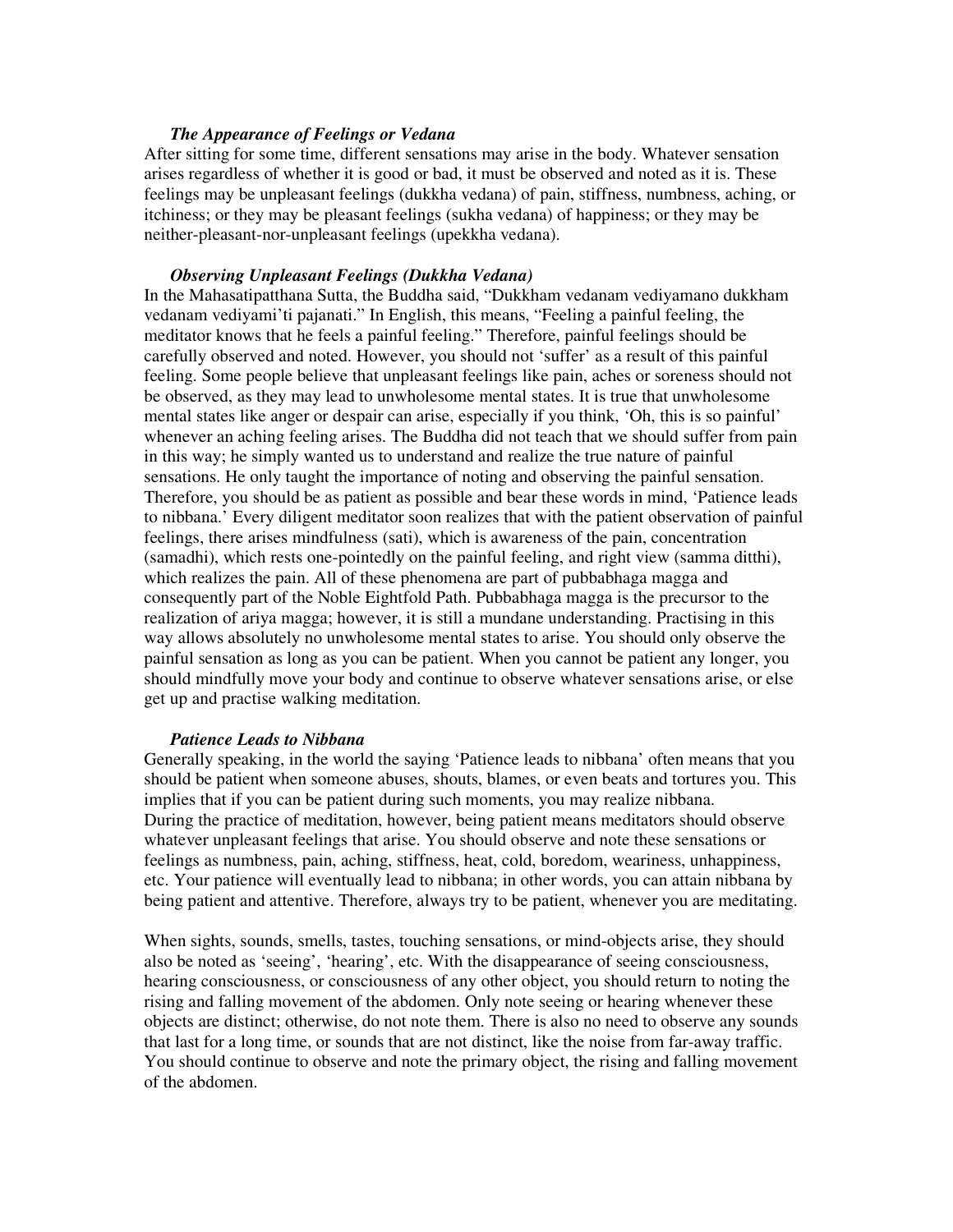Vipassana meditation is not really complete if it only consists of sitting meditation. Meditators must also practise walking meditation and observe daily activities. When practising vipassana meditation, meditators should meditate without any breaks for the whole day. About nineteen hours of every day should be spent practising mindfulness, and only the remaining five hours should be spent sleeping. The Buddha taught four different postures for the practice of meditation: sitting, walking, standing, and lying. However, as meditators may easily fall asleep after a short period in the lying posture, yogis are generally not instructed to practise meditation in this posture. All meditators should practise sitting and walking meditation, and sometimes meditators will also be asked to practise standing meditation. Finally, all meditators are asked to be aware of all their daily activities.

## *Walking Meditation*

During walking meditation, you should observe the movements of each foot. Before you start walking, you should stand at one end of your walking path and be aware of these points:

- 1. Straighten your body, and bring your head in line with your spine.
- 2. Hold your hands together, either in front of or behind your body.
- 3. Your arms may also be crossed in front of your body.
- 4. Do not let your arms hang by the sides of your body. If you let your arms hang by your sides, your meditation will not progress because your mind will constantly be pulled to the movement of the arms swaying at your sides. This will not allow concentration to develop.

You should lower your eyes and look at the ground directly in front of you, approximately two yards or two metres ahead of your feet. You should soften the focus of your eyes, and place your awareness on the movements of your foot. Do not bend your head too low because this can cause dizziness, neck pain, or an aching in the eyes and forehead. Do not look farther ahead or to your sides. If there is the desire or intention to look, you should note the desire or intention to look. It is very important for meditators to bring their eyes under control. Only when the eyes are restrained and not allowed to wander will concentration develop. Without this visual retraint, concentration will not develop.

Now, bring your awareness to your feet. When you begin walking by taking a step with your left foot, you should note this movement as 'left', and when you take a step with your right foot, you should note this movement as 'right'. You should use mental labelling and note 'left', 'right', but avoid saying the words out loud. Your primary concern is not the labelling, but awareness of the movement of your foot as it is pushed forward. It is the movement of the foot that you should be mindful of. However for beginning meditators, concentration increases more easily when they use a mental label to be aware of the movement of each foot. Walking meditation should not be done quickly; in fact, you should move quite slowly.

- 1. Each step should not be very long, about one foot in length.
- 2. When you put your foot down, the entire bottom of the foot should touch the ground.
- 3. You should not put your heel or your toes down first.

### *Noting at the End of the Walking Path*

When you reach the end of your walking path, you should not turn around immediately. First, put your feet together and stand still. When you are standing still, focus your awareness on the upright posture of the body and note the following: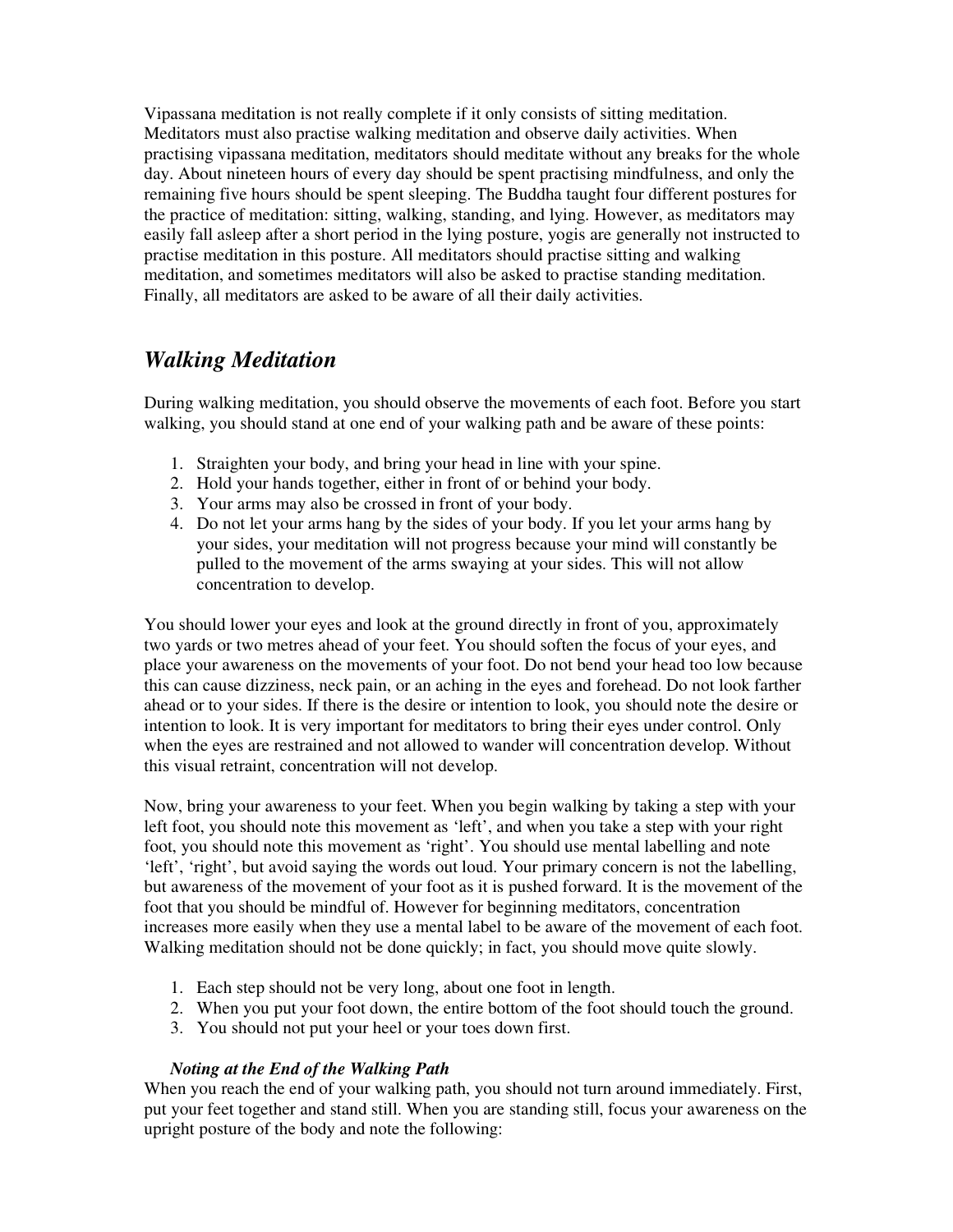- 1. 'Standing', 'standing' about ten times.
- 2. Before turning around, note the intention to turn around as 'intending' , 'intending' .
- 3. When you turn around, you should note this as 'turning', 'turning'.
- 4. When you finish turning, and your body faces the direction where you came from, stand still again and note 'standing' , 'standing' about ten times.
- 5. Before you begin to walk, you should note the intention to walk as 'intending' , 'intending'.
- 6. When you start to walk, you should note each step appropriately as either 'left' or 'right'.

Whenever you come to the end of the walking path, do not forget to note any of these six parts. You should practise walking meditation for a full hour. If the meditation is proceeding well, you can walk longer than one hour. When the mind becomes calmer, you can observe each step in more detail, adding the following parts:

- $\Box$  lifting, pushing, dropping (3 parts to every step)
- lifting, pushing, dropping, touching (4 parts to every step), or intending, lifting, pushing, dropping (4 parts to every step)
- $\Box$  lifting, pushing, dropping, touching, pressing (5 parts to every step)
- intending, lifting, intending, pushing, intending, dropping (6 parts to every step)
- intending, lifting, intending, pushing, intending, dropping, touching, intending, pressing (9 parts to every step)

If your concentration is still not very strong, you should not observe very many parts of the step; otherwise, you might become dizzy, or your neck might start to ache. You should gradually increase the parts of the step that you note during the walking meditation.

### *The Benefits of Walking Meditation*

While practising walking meditation, it is easy for concentration to develop quickly because the object of meditation is very distinct. The lifting, pushing and dropping movements of each foot can easily be observed and noted. It is also easy for insight to arise. The concentration gained during walking meditation will last for a long time. In the Cankama Sutta of the Anguttara Nikaya, the Buddha mentioned five benefits that can be gained from the practice of walking meditation.

- The ability to walk for long distances
- The creation of energy
- Good health and freedom from disease
- Good digestion
- □ Enduring and stable concentration

With these benefits in mind, you should practise walking meditation with respect and diligence. Do not practise it lightly or superficially.

### *The Purpose of Walking Meditation*

Walking meditation is done with the goal of realizing the characteristics of impermanence (anicca), suffering (dukkha) and not-self (anatta) of all mental and physical phenomena. It is not only done to relieve stiffness or change posture. Nor is it undertaken only as a means of developing strong concentration. It is essential that meditators understand this point clearly. If this point is not clearly comprehended, meditators may be caught by their own judgements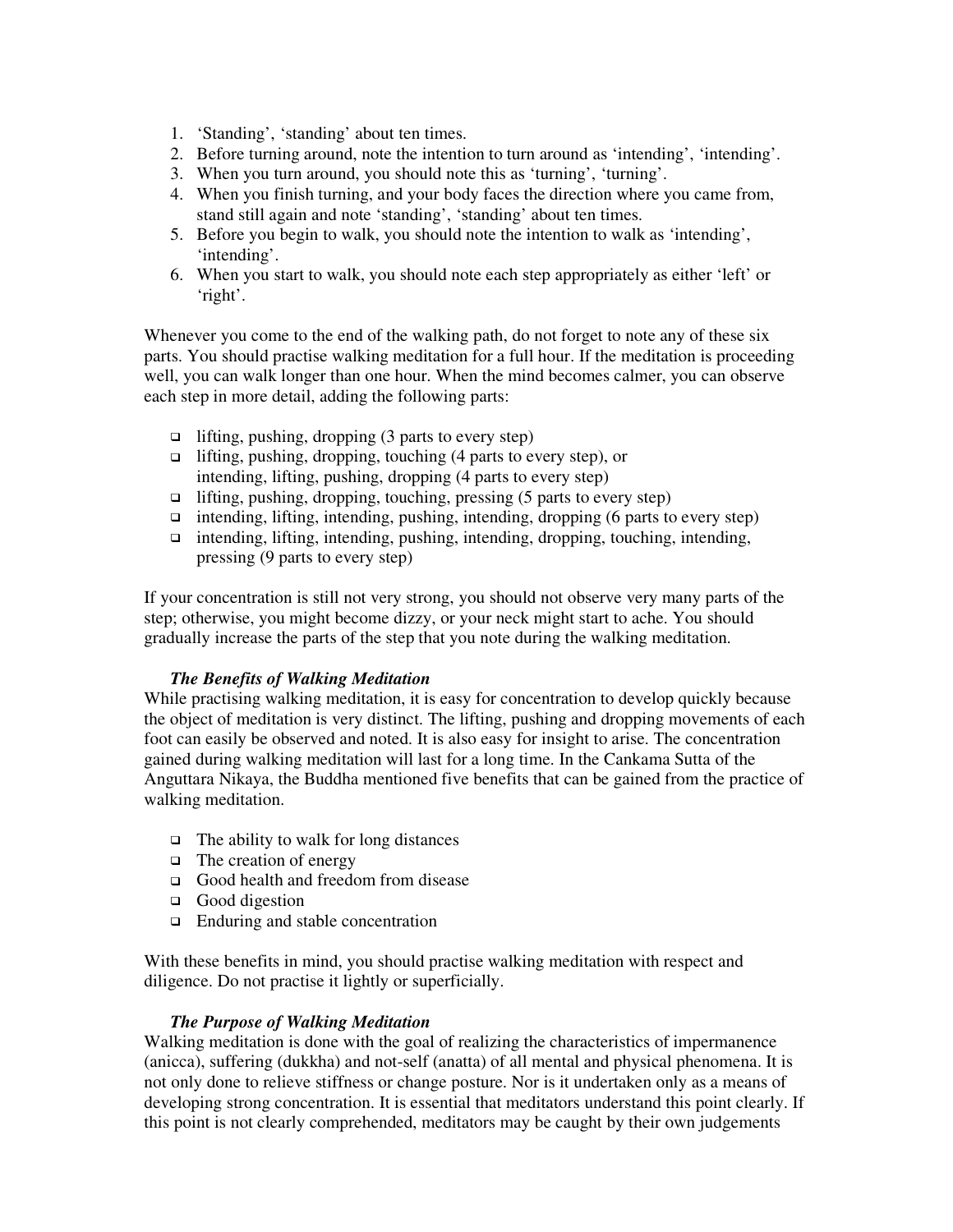and say, " There is no need to practise walking meditation. If I practise sitting meditation, the practice of meditation is complete because walking meditation is just a way to ease stiff joints." However, during walking meditation, mental and physical phenomena are constantly arising and disappearing, so it is essential that these physical and mental phenomena are also observed and noted as they arise and disappear during walking meditation. Without observing these phenomena during walking meditation, the real nature of impermanence, suffering and not-self may not be realized. If these realities are not understood, then wrong views based on concepts such as man, woman, personality, being, or self (atta) are bound to arise. As a consequence of wrong views, defilements such as greed (lobha) or hatred (dosa) will definitely appear, too. In turn, the appearance of defilements will cause suffering to arise. If you are suffering because of the defilements that have arisen, how can you be happy during walking meditation?

#### *Observing Thoughts during Walking Meditation*

When thoughts surface during walking meditation, you should stop walking and note each thought attentively until it has completely disappeared. Only after the mind has stopped wandering should you resume your walking meditation and continue noting in the usual fashion.

### *Observing Daily Activities*

Continually observing all actions and movements of the body mindfully is called daily activities. Practising vipassana meditation means being aware of all mental and physical phenomena, as they really are whenever they arise. Mindfulness should be continuous and uninterrupted, without any gaps. If mindfulness is absent for some minutes or for even a few seconds, then defilements such as greed or hatred can creep in unobserved, depending on the mental and physical processes that have not been noted. If all mental and physical processes can be noted at the time of their arising, unwholesome mental states cannot arise anymore.

#### *The Importance of Observing Daily Activities*

Meditators who are able to observe all phenomena during sitting meditation with right mindfulness (samma sati), a part of the Noble Eightfold Path, will also come to know mental and physical processes with right understanding (samma ditthi) which is also an essential aspect of the Noble Eightfold Path. For meditators practising like this, no defilements will arise in connection with these mental and physical processes during their sitting meditation. However, unwholesome mental states are sure to arise as soon as they stop their sitting because they have stopped noting the actions and movements involved in standing up, bending and stretching their legs, bending and stretching their arms, eating, or drinking. Once again defilements will arise, depending on the mental and physical processes that were not observed and noted. Therefore, all actions and movements during daily activities have to be observed and noted. A meditator's day consists of twenty-four hours, which are divided into periods of sitting meditation, walking meditation, the observation of daily activities and sleeping. The time spent observing daily activities is greater than the hours spent doing sitting and walking meditation. If all these various daily activities are not observed, then the amount of time actually spent in meditation will diminish substantially. In the Mahasatipatthana Sutta, the Buddha said, " A meditator should be aware of all activities whether eating, drinking, walking, standing, falling asleep, or waking up".

In the sutta, this idea is expressed by the term 'sampajañña' , which is usually translated as 'clear comprehension' or 'full awareness' . In the commentaries, four kinds of sampajañña are listed: full awareness of the purpose of the action (1), full awareness of the suitability of the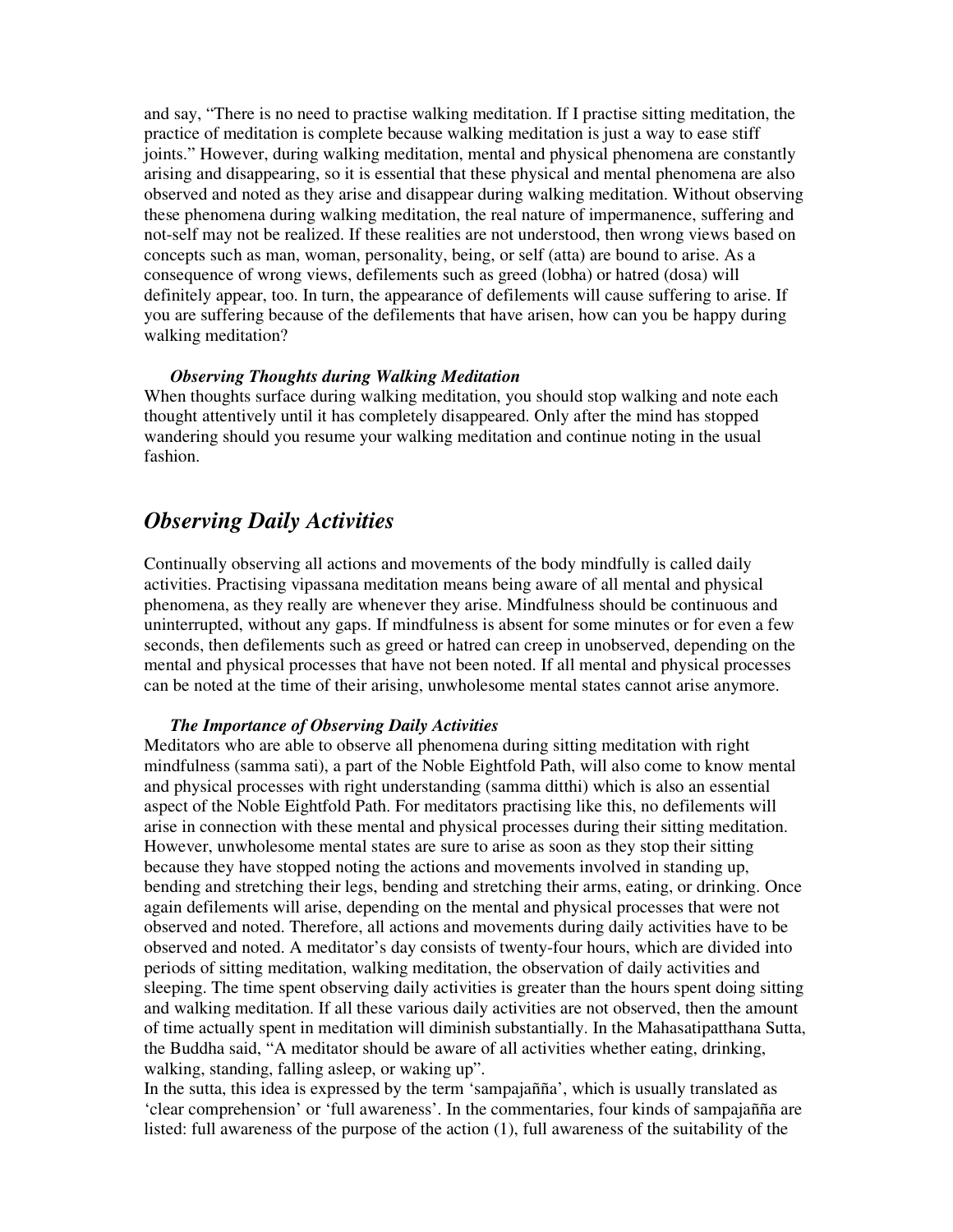means (2), full awareness of the domain, that is, not abandoning the subject of meditation during the daily routine (3), and full awareness of reality, the knowledge that behind these activities there is no abiding self (4). What is essential is that all these activities be done with uninterrupted sustained mindfulness, so that insight into the true nature of phenomena can arise. Therefore, it is crucial that all these daily activities are observed very carefully.

If you stretch your arm in order to reach something, you should observe and note this movement as 'stretching', 'stretching'. When you bend your arm after placing the object your hand, you should observe and note this movement as 'bending', 'bending'. When you lift or lower your arm, you should observe and note 'lifting', 'lifting' or 'lowering', 'lowering'. The noting mind should be placed attentively on the movement of the arm, leg, or any other part of the body that is moving. The noting mind should rest carefully on the object that is being observed. If you are aware of the intention before stretching or bending your arm, this intention should be noted as 'intending', 'intending'. You should also note the stretching and bending of your legs in the same way.

### *Bowing*

Before bowing, you should first place your palms together. All your fingers should be held together like the bud of a lotus flower. Then you should bring your hands to your forehead, with your thumbs touching the area between your eyebrows and your index fingers touching your hairline. After that, focus your awareness on 'Arahan' and other virtuous attributes of the Buddha, mentally reciting 'Buddham saranam gacchami' (I go for refuge to the Buddha). Then bow down slowly by lowering the upper part of your body until it touches the ground. When you are lowering your body, you should only be aware of this movement. When you bow down, five parts of the body should touch the ground: your hands and feet, forehead, elbows, and knees.

Before you bow down the second time, you should mentally recite, 'Dhammam saranam gacchami' (I go for refuge to the Dhamma). And before you bow down for the third and final time, you should mentally recite 'Sangham saranam gacchami' (I go for refuge to the Sangha).

#### *Observing and Noting Daily Activities*

When you are practising mindfulness of daily activities, you should observe and note these activities in the following way: Washing your face should be noted as 'washing' , 'washing' ; taking a shower should be noted as 'showering' , 'showering' . Applying soap should be noted as 'applying', 'applying'. Drinking should be noted as 'drinking', 'drinking', washing dishes after a meal as 'washing', 'washing', and drying your hands as 'drying', 'drying'. Standing up or sitting down should be observed as 'standing up', standing up' or 'sitting down', 'sitting down'. Every activity should be carefully observed and noted. While you are resting in bed before falling asleep, you should focus on the rising and falling movement of the abdomen and note it as 'rising', 'falling'. You should try to fall asleep with mindfulness. Try this for yourself! Practise diligently, so that mindfulness becomes a constant habit. When you wake up in the morning, you should note 'waking up', 'waking up', and when you get out of bed, note 'getting up', 'getting up'. If there is nothing urgent to attend to after getting up, then note the rising and falling movement of the abdomen for a few moments before getting up. As soon as you are ready to get up, you should first note the intention to get up and then all the subsequent movements that follow this intention. When you are ready to walk to the meditation hall, you should note each step you take as 'left' or 'right' on your way there.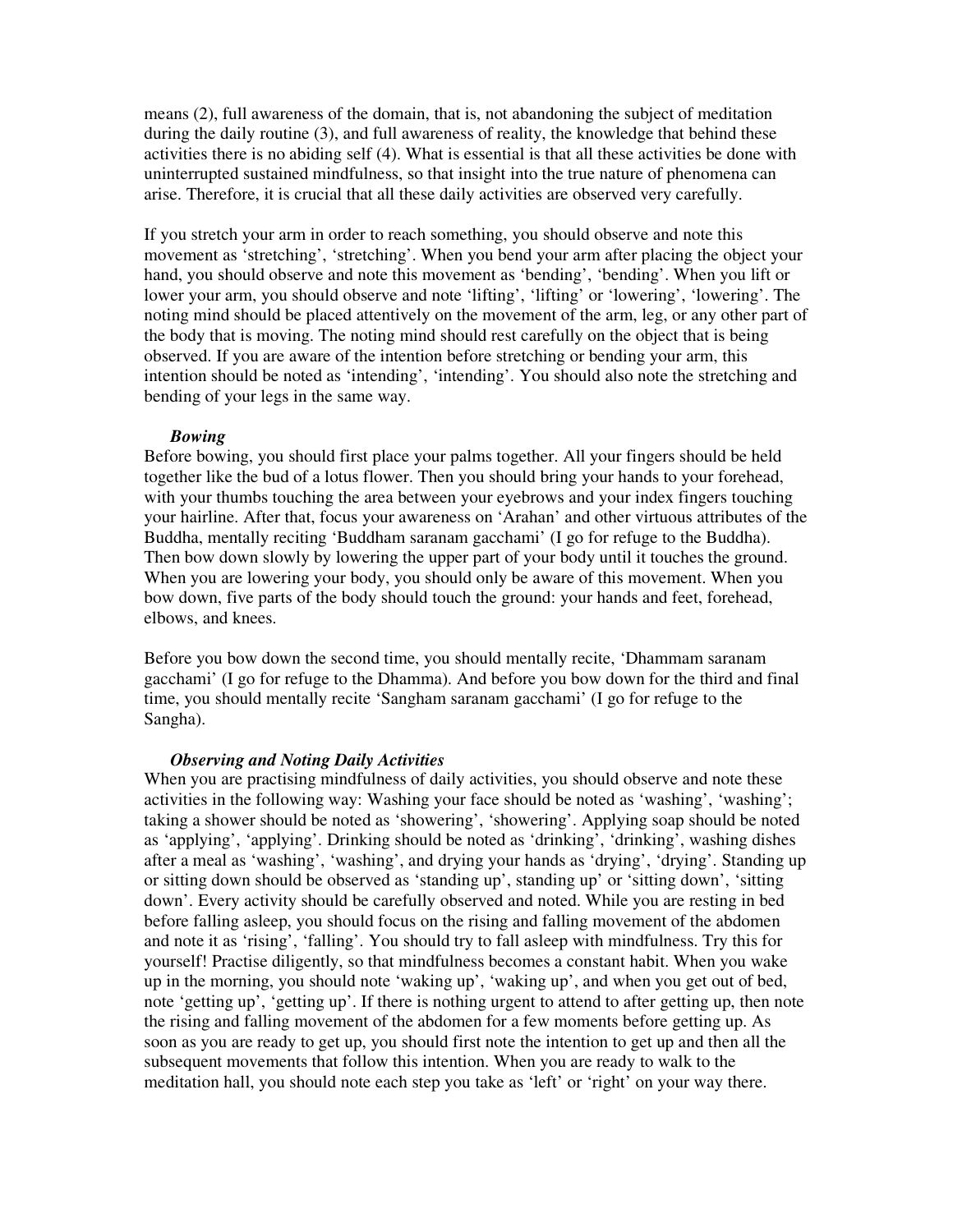If you happen to raise your head and look around in front of you, behind you, to your side, or here and there, you should note this as 'looking', 'looking'. And when you see an object, you should note it as 'seeing', 'seeing'. If you happen to look at something that causes greed, hatred or any other defilement to arise, you should note these mental states appropriately as 'greed', 'greed' or 'hatred', 'hatred'.

### *Advice to Householders*

Whatever job or activity you do during your daily life should be viewed as an opportunity to practise mindfulness. When you leave your house to go shopping or to walk to work, you should focus your awareness on the movement of your left and right foot and note the movement as 'walking', 'walking'. When you reach the shop, office or factory where you work, you should try to be aware of whatever movements you are performing to carry out your daily tasks with as much mindfulness as you can. Whatever you do, except for calculations and other mental work, try to do the task mindfully. You should practise in this way until it becomes a habit.

When mindfulness practice becomes stronger, meditators will be surprised to find that they experience greater happiness because greed (lobha), hatred (dosa), and other defilements have diminished or disappeared. If the work task you are performing is not urgent, and the time, complexity of the job and the available circumstances are appropriate, you should perform the task as slowly as possible. The meditator should see himself/herself as a weak sick person who must move slowly and carefully. However, if the task at hand is important or urgent, you should carry it out at normal speed. In any case, you should take care, so that you can maintain your mindfulness by focussing on movements and being aware of them, even if you have to do them quickly.

#### *The Benefits of Observing Daily Activities*

When you practise in this way, you will no longer be able to say that you don't have time to meditate because there is too much work to do. In fact, the more work you do, the greater the number of meditation objects and, therefore, opportunities to practise mindfulness. As you continue practising mindfulness, your awareness will become stronger and more continuous. When mindfulness becomes constant, you will be able to be aware of all movements. Since you have control over mindfulness, almost no bodily or verbal actions will be performed unmindfully. You will no longer physically or verbally harm anybody because you will not be overcome by greed (lobha) or hatred (dosa). This will be very beneficial as the world will also be freer from these negative effects or misdeeds. Mental states like anxiety, longing, worry, grief, and depression will diminish, and meditators will become more accepting of the situations they find themselves in; they will become less particular. They will be less bothered by thoughts such as 'I don't want to eat that kind of food' or 'I don't want to wear that dress'.

Consequently, you will feel contented with whatever you receive, living happily wherever you reside and associating harmoniously with whomever you meet. This means that you will experience peace of mind, and only with peace of mind will the body cease to suffer. Although many people are miserable as a result of unwholesome mind states, you will experience peace of mind. At the time of death, you will not die with a confused mind because the mind will be clear and peaceful. Instead of speaking incoherently or feeling exhausted, you will die with a calm peaceful mind. After death, you will be reborn either in the human realm or the deva realm. In this way, you will experience many kinds of worldly peace and much happiness. Finally, you will experience the supramundane peace and happiness of magga, phala and nibbana.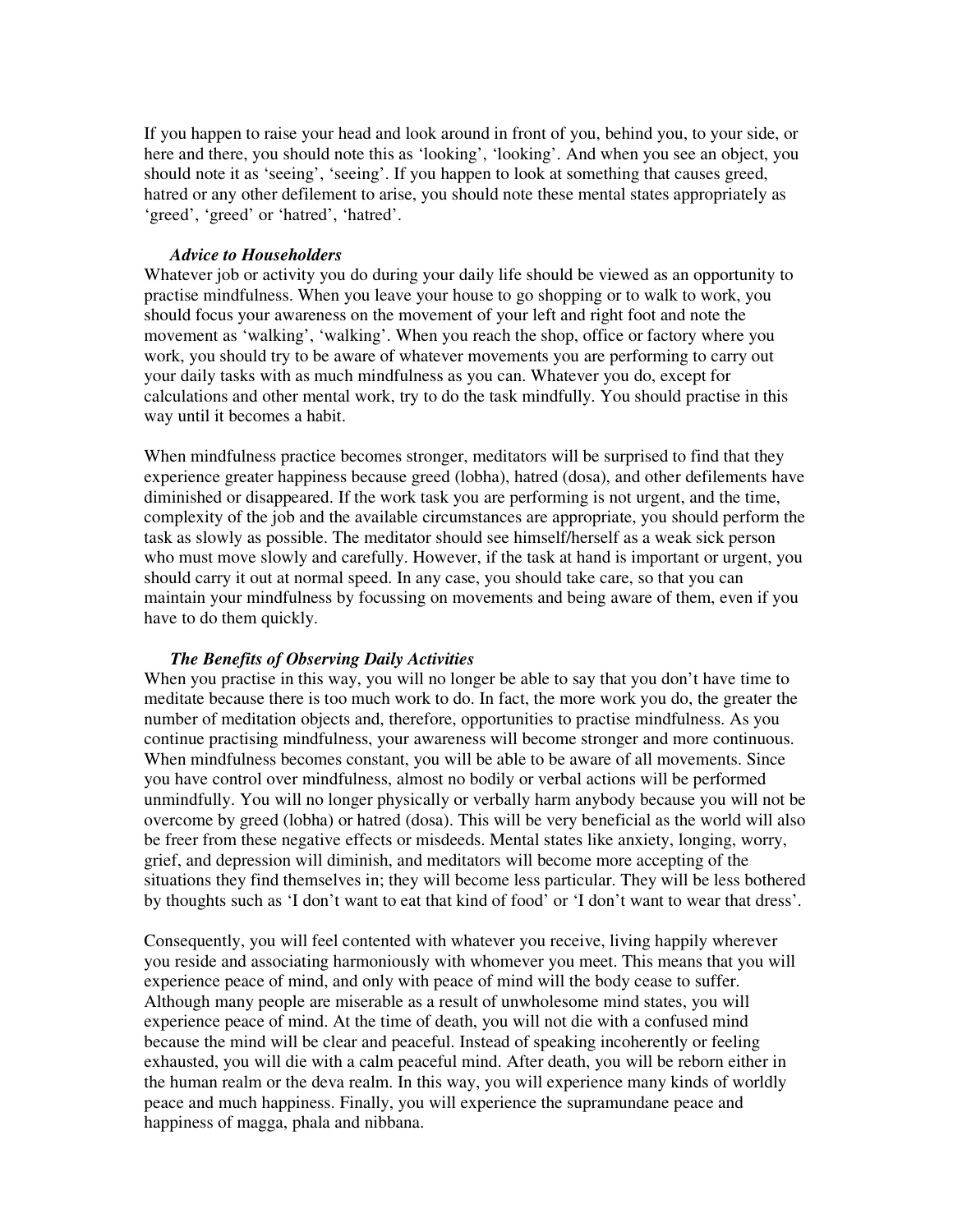## *The Stages of Insight Knowledge*

Practising vipassana meditation in this way, a meditator will go through a sequence of successive experiences or stages. The following short summary outlines the stages of insight knowledge.

### *Namarupa Pariccheda Ñana* **(Insight knowledge of Mental and Physical Phenomena)**

In the course of this dhamma talk, our focus has changed from metta meditation to vipassana meditation. As we continue the practice of observing and noting our experience, the calm and concentration of the mind will deepen, so that we will eventually come to see that there is no person, I, you, man, woman, human being, deva, or brahma. There is neither a self nor a soul; there are only two phenomena, the object and the knowing of the object. This is the realization of nama and rupa, (mental and physical phenomena), and it is called 'namarupa pariccheda ñana'.

### *Paccaya Pariggaha Ñana* **(Insight Knowledge of Cause and Effect)**

Then as we continue noting and observing, the realization dawns that the noting mind arises because there is an object to be observed. Because the rising movement occurs, the noting mind that observes it also comes into being. Because the falling movement occurs, the noting mind that observes it comes into being. Because numbness and tingling occur, the noting mind that knows numbness and tingling comes into being. Because there is an intention to lift the foot, the movement of lifting occurs. Because there is an intention to push the foot forward, the physical movement of pushing forward occurs. Because there is an intention to drop the foot, the physical movement of dropping arises. Because of the existence of colour and the physical sense organ, the eyes, seeing consciousness arises. Because of the existence of sound and the ears, hearing consciousness arises. As a result of a cause, an effect occurs. This realization is called 'paccaya pariggaha ñana' (The insight knowledge of cause and effect).

### *Sammasana Ñana* **(Insight Knowledge of Clear Comprehension)**

As we continue with our practice, our concentration becomes deeper so that we become aware of the beginning, the middle, and the end of the rising and falling movement. We can also note different feelings because they have become clearer and more distinct. When we note them attentively, we see them disappear and so realize their impermanent nature (anicca). With the constant arising and disappearance of objects, we also realize the unsatisfactory and oppressive nature of phenomena or the nature of suffering (dukkha). Whenever we note unbearably painful sensations such as pain and aching, we are aware of only two processes, the painful sensation that is noted and the mind that notes it. And since we are not aware of either the shape of the body, hands, legs, knees, or any other parts, the realization dawns that there is no person, being, I, you, man, woman, human being, or deva. We realize that only natural processes (anatta) exist. This insight into the three characteristics of anicca, dukkha and anatta (impermanence, suffering and non-self) of all physical and mental processes arises and is known as 'sammasana ñana' (The insight knowledge of clear comprehension).

### *Udayabbaya Ñana* **(Insight Knowledge of Arising and Passing Away)**

With deepening practice, insight knowledge of impermanence (anicca), suffering (dukkha) and the non-self nature (anatta) of all physical and mental phenomena (the five aggregates) becomes sharp and penetrating. At this time, unbearably painful sensations and aching slowly grow weaker, so that noting becomes better. With each moment of noting, we come to see the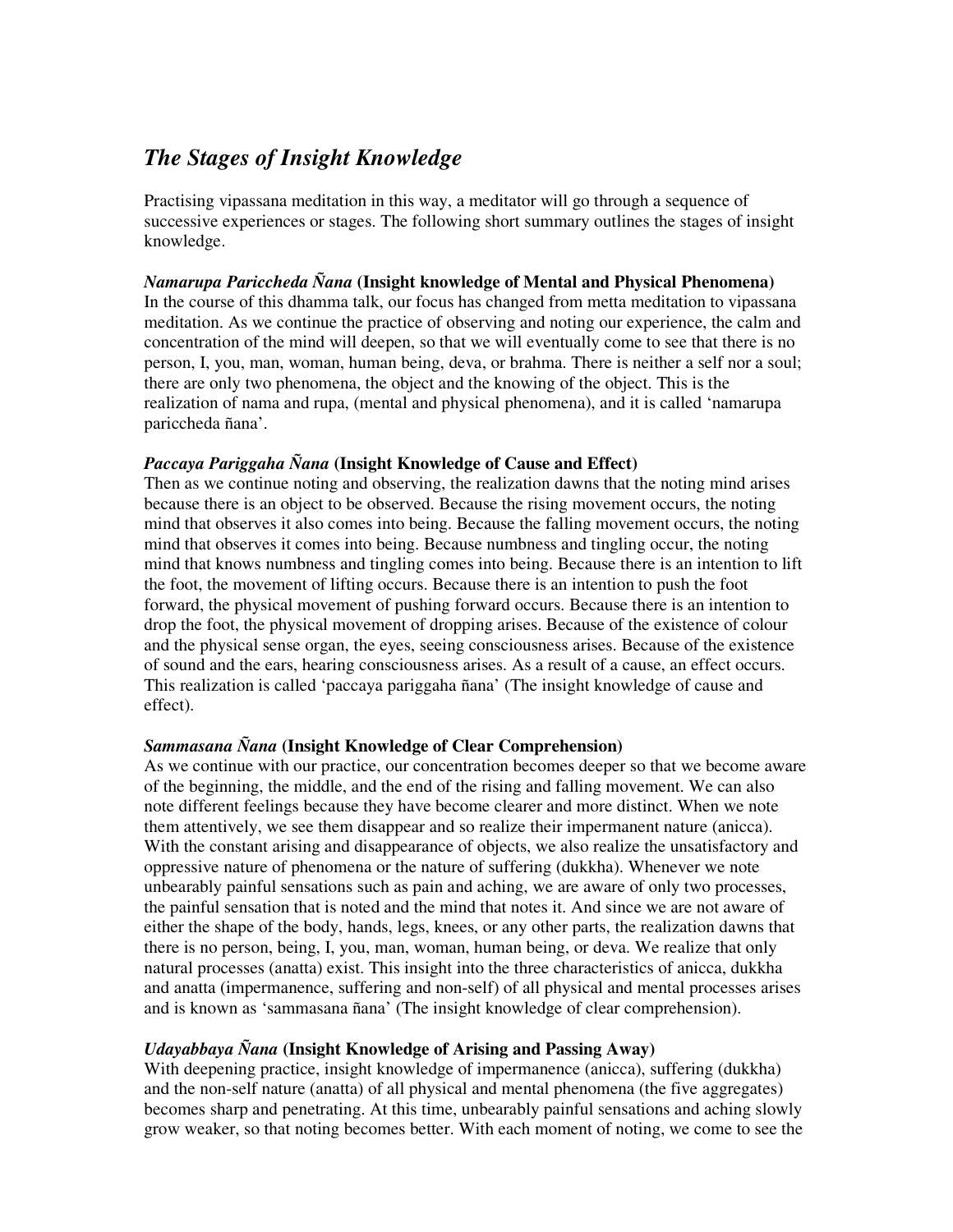rapid disappearance of the object. Whenever an object arises, it is noted and immediately disappears. When a new object appears, we instantly note it, and it again disappears. In this process, we come to see that the object hardly exists for even a single moment before it immediately disappears. It seems as if the object is like a drop of falling rain that instantaneously dissolves and disappears as soon as it touches the clear surface of the river. In the same way, physical and mental phenomena exist for only the tiniest fraction of a moment. We clearly realize that phenomena arise, and as soon as they are noted, they instantly disappear. We come to see that whatever is noted whether it is the rising and falling movement, standing up and sitting down, or stretching and bending an arm, each object subsequently arises and disappears in brief stages, one after the other. When we practise walking meditation, we come to realize that the lifting of the foot happens in stages and that every physical and mental phenomenon is arising and then immediately disappearing. This constitutes the insight knowledge of the arising and disappearing of physical and mental phenomena (udayabbaya ñana). At the beginning of this stage of insight knowledge, very few unbearably painful sensations are experienced. In addition, the objects to be noted seem to arise of their own accord, and the noting mind appears to note automatically without any particular effort. Mindfulness has, of course, become strong. As the mind is very calm, other experiences may arise such as the desire to put more effort/exertion (viriya) into the practice, rapturous feelings of happiness/pleasurable interest (piti), different manifestations of lights (obhasa), tranquility in the body and mind (passaddhi), happiness/bliss that has no equal (sukha), clear and distinct knowledge (ñana) of the characteristics of impermanence, suffering and non-self nature, and a resolute confidence (adhimokkha) in the Triple Gem. With these experiences, attachment (nikanti) to these different phenomena can manifest as they are enjoyable. All these phenomena are called 'vipassanupakkilesa' or the imperfections of insight.

#### *Bhanga Ñana* **(Insight Knowledge of Dissolution)**

When we understand that these experiences are imperfections of insight, we should constantly note these pleasant enjoyable phenomena. When we reach this stage, we come to realize the impermanent, suffering and non-self nature of these mental and physical phenomena more clearly. As we progress further, the arising of mental and physical phenomena will be noted less frequently, and we will only note the disappearance of objects. This experience is similar to looking at a frightened or humiliated person who cannot bear being watched, and so turns his face quickly away from the viewer. It is as if mental and physical phenomena cannot tolerate being observed, so they instantly disappear when they are noted. This is the insight knowledge of realizing disappearance (bhanga ñana). When we reach this stage of insight knowledge, forms, shapes and concepts all disappear. At times, the entire form of the body disappears and all that is left is the noting mind, the mind that knows. At this stage, practice sometimes does not seem to be very satisfactory.

### *Bhaya Ñana* **(Insight Knowledge of Fear)**

When a meditator is only aware of the disappearance of mental and physical phenomena, fear may arise because he/she is confronted with the constant disappearance of all mental and physical phenomena. When the meditator experiences frightening objects, he/she should note 'fear', 'fear' or 'afraid', 'afraid'. This is the nature of 'bhaya ñana', the insight knowledge of fear.

### *Adinava Ñana* **(Insight Knowledge of Misery)**

As the meditator continues noting all mental and physical phenomena, he/she sees only their disappearance with each noting, and so becomes aware of the flawed, imperfect and unsatisfactory nature of these phenomena. Although he/she notes this state, there is no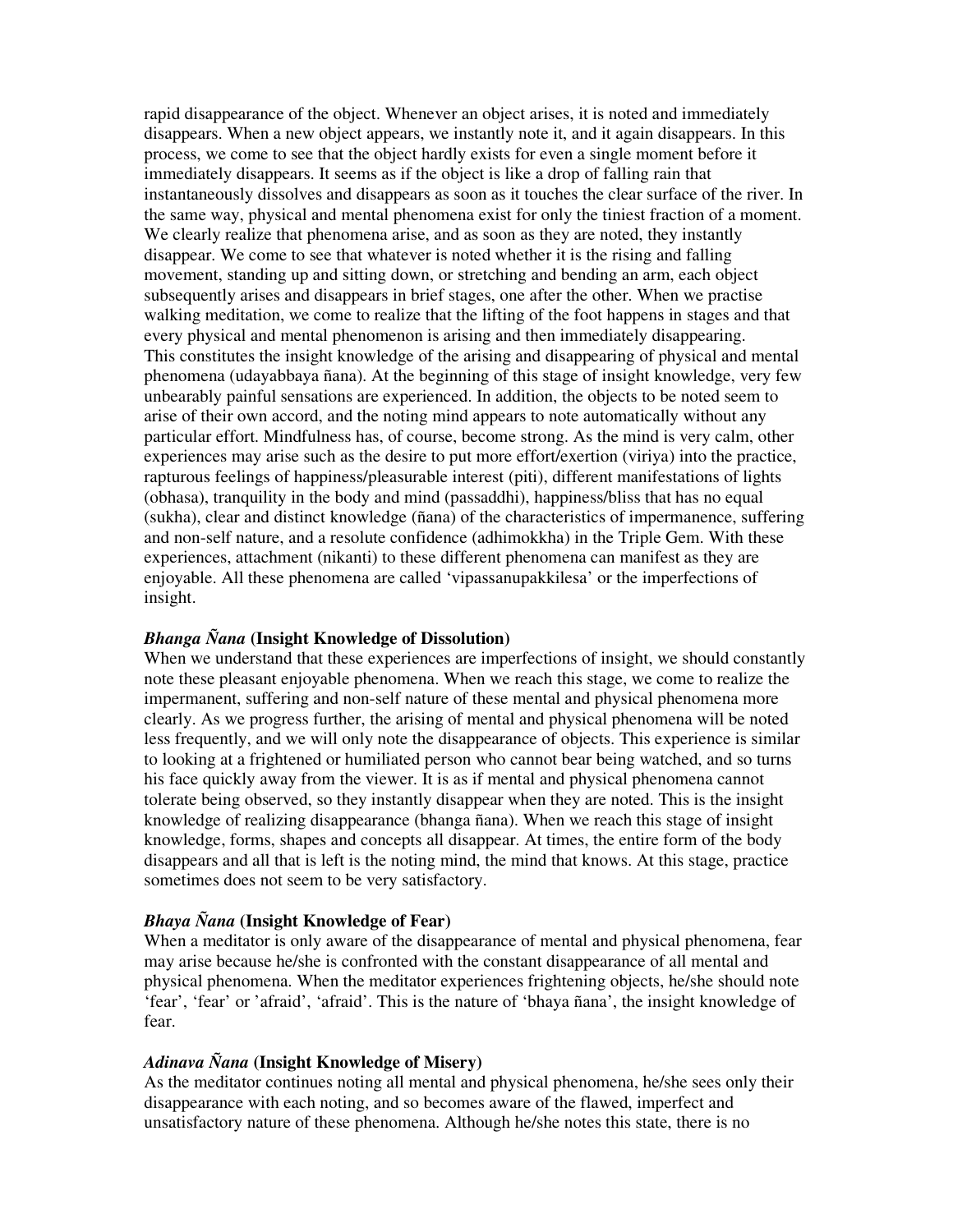enthusiasm for the practice. The meditator may feel disheartened and weary; he/she may also feel depressed. By continuously noting these mental states, he/she also sees their disappearance. The realization of the unsatisfactoriness of all mental and physical phenomena is the nature of 'adinava ñana' or the insight knowledge of misery.

### *Nibbida Ñana* **(Insight Knowledge of Disenchantment)**

With deepening insight gained from practice, the more the meditator notes the greater the weariness, boredom and disgust he/she will feel with the body and mind. Although there is no desire to note, he/she continues to note. At times, he/she may have to note disgusting and loathsome objects, and the mind will really feel disgusted, but when these objects are noted, they will also disappear. These manifestations are the nature of 'nibbida ñana' , the insight knowledge of disenchantment.

### *Muncitukamayata Ñana* **(Insight Knowledge of Desire for Deliverance)**

When the meditator experiences mental and physical phenomena as wearisome and disgusting, the desire to abandon or get rid of this body and mind arises. There is a strong desire to become free from this body, mind and all the sankharas (conditioned phenomena). When some yogis are practising sitting meditation, they may want to get up and do walking meditation, and when they are doing walking meditation, they will want to resume sitting meditation. Whatever they are doing whether it be sitting or walking meditation, there is a feeling of uneasiness. However, they continue to diligently note the object, and with each noting, the object disappears. This is the nature of 'muncitukamayata ñana' , the insight knowledge of desire for deliverance.

### *Patisankha Ñana* **(Insight Knowledge of Re-observation)**

With this fervent desire for liberation, the meditator reverts to the practice and repeatedly notes all mental and physical phenomena. And as he/she continues noting the three characteristics of impermanence, suffering and non-self nature, they are realized even more clearly and distinctly than before. 'Patisankha ñana' (the insight knowledge of re-observation) consists of the re-observation of the characteristics of anicca, dukkha and anatta.

### *Sankharupekkha Ñana* **(Insight Knowledge of Equanimity)**

When the yogi continues with his/her diligent practice, concentration becomes very deep and powerful. Then the nature of anicca, dukkha and anatta is experienced more clearly and distinctly, and the noting mind becomes very steady and tranquil like a board of wood that is securely fixed to the wall with nails. Although the meditator tries to move the mind to another object, it rests securely and comfortably on the mental and physical object that is being noted. The previous weariness and disenchantment have completely disappeared. There is no more boredom or elation, no more suffering or happiness; insight practice is progressing extremely well. Because objects arise and need to be noted, they are simply noted, that's all. The meditator practises comfortably without any special exertion or effort. Noting both mental and physical phenomena (sankharas) with equanimity is the nature of 'sankharupekkha ñana' , the insight knowledge of equanimity.

### *Anuloma Ñana* **(Insight Knowledge of Adaptation/Conformity)**

When sankharupekkha ñana (the insight knowledge of equanimity) matures, the noting mind accelerates, so that the noting of each object occurs in rapid succession. When this happens, some yogis may try harder and apply too much effort to their noting, or they may assume something is wrong and change the way they are noting. In some cases, yogis even start to think about what is happening to them. When this happens, their concentration becomes weaker; consequently, their noting may become sparse, and they may have lapses of attention.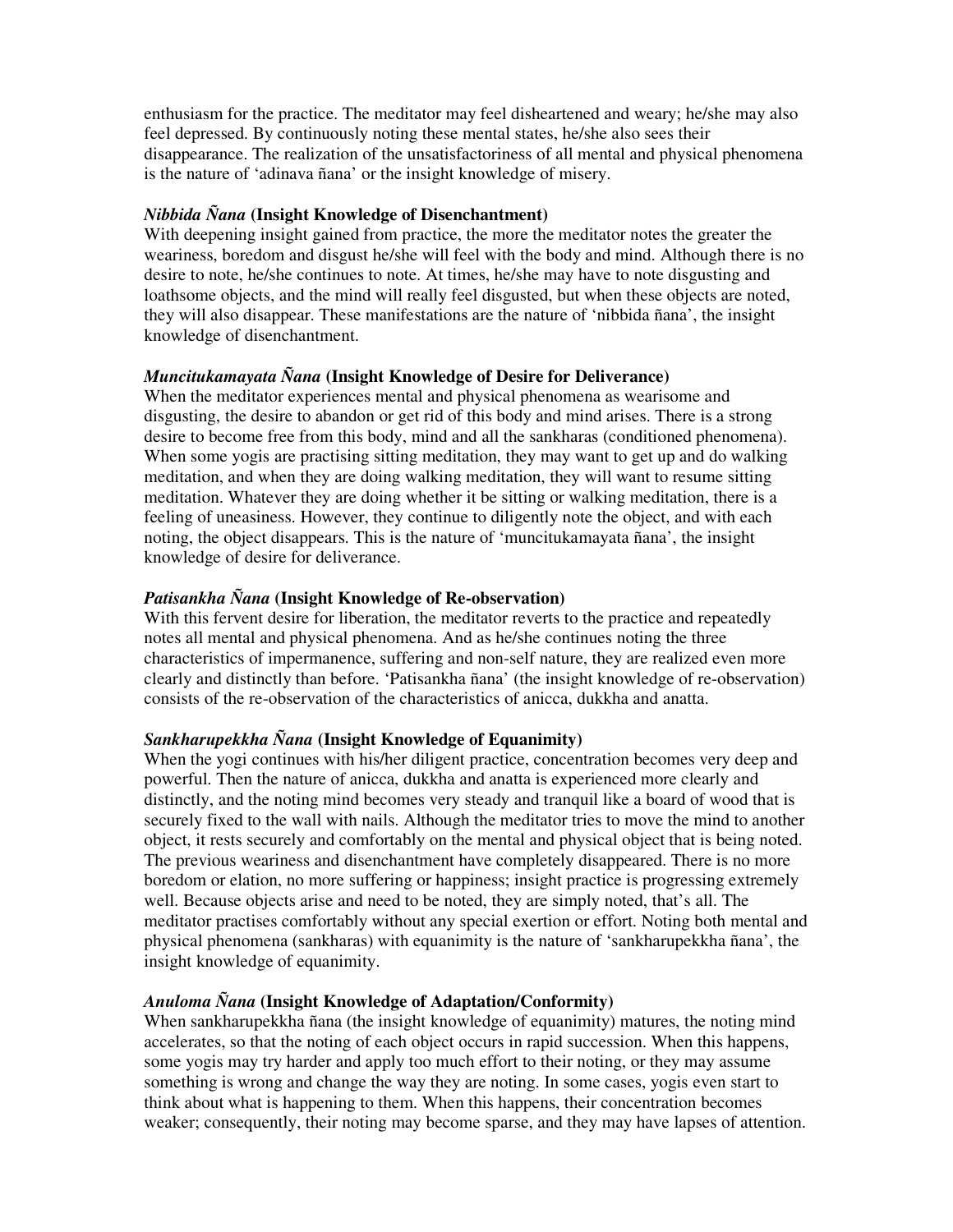However, if the meditator again notes each object attentively, noting will become as rapid and perceptive as it was previously. The noting mind will again accelerate until it observes and notes each object extremely quickly.

Nevertheless, if the meditator puts too much effort into noting or begins to reflect on his/her experience, then he/she will regress, and the noting mind will become dispersed with many gaps. All these experiences are manifestations of 'anuloma ñana' (the insight knowledge of adaptation), which integrates the preceding eight stages of insight knowledge with the next ñana, magga ñana or path knowledge. This is also called 'vutthanagamini vipassana ñana' or the insight knowledge leading to emergence. Vutthana means towards magga, and gamini means leading.

### *Gotrabhu Ñana, Magga Ñana, Phala Ñana, Paccavekkhana Ñana* **(Insight Knowledge of Change-of-lineage, Path Knowledge, Fruition Knowledge, Insight Knowledge of Retrospection)**

When the insight knowledge leading to emergence (vutthanagamini vipassana ñana) matures and all the faculties are balanced, then noting gathers momentum, and the mind functions with extraordinary rapidity. The first advertence to the cessation of all formations (sankharas) is 'gotrabhu ñana' or the insight knowledge of change-of-lineage. This is the insight knowledge which severs the lineage of the worldings (puthujjana) and enters the lineage of the Noble Ones (ariya). 'Magga ñana' (path knowledge) and 'phala ñana' (fruition knowledge) result in the realization of the cessation of all formations. Reflection on the experience of cessation of all formations is 'paccavekkhana ñana' or the insight knowledge of retrospection. Yogis and virtuous persons who practise diligently can experience and realize these stages of insight for themselves.

For these reasons, you should first practise metta meditation before practising vipassana meditation. With the concentration that you have gained from the metta meditation as a foundation, you should then turn your attention to the practice of vipassana meditation. By practising diligently, may all of you be free from danger and harm and attain the happiness of magga, phala and nibbana easily.

### *Metta Sutta in Pali*

- 1. Yassanubhavato yakkha Neva dassenti bhisanam Yamhi cevanuyuñjanto Rattindiva-matandito
- 2. Sukham supati sutto ca Papam kiñci na passati Evamadigunupetam Parittam tam bhanama he
- 3. Karaniya-matthakusalena Yamtam santam padam abhisamecca Sakko uju ca suhuju ca Suvaco cassa mudu anatimani
- 4. Santussako ca subharo ca Appakicco ca sallahukavutti Santindriyo ca nipako ca Appagabbho kulesu ananugiddho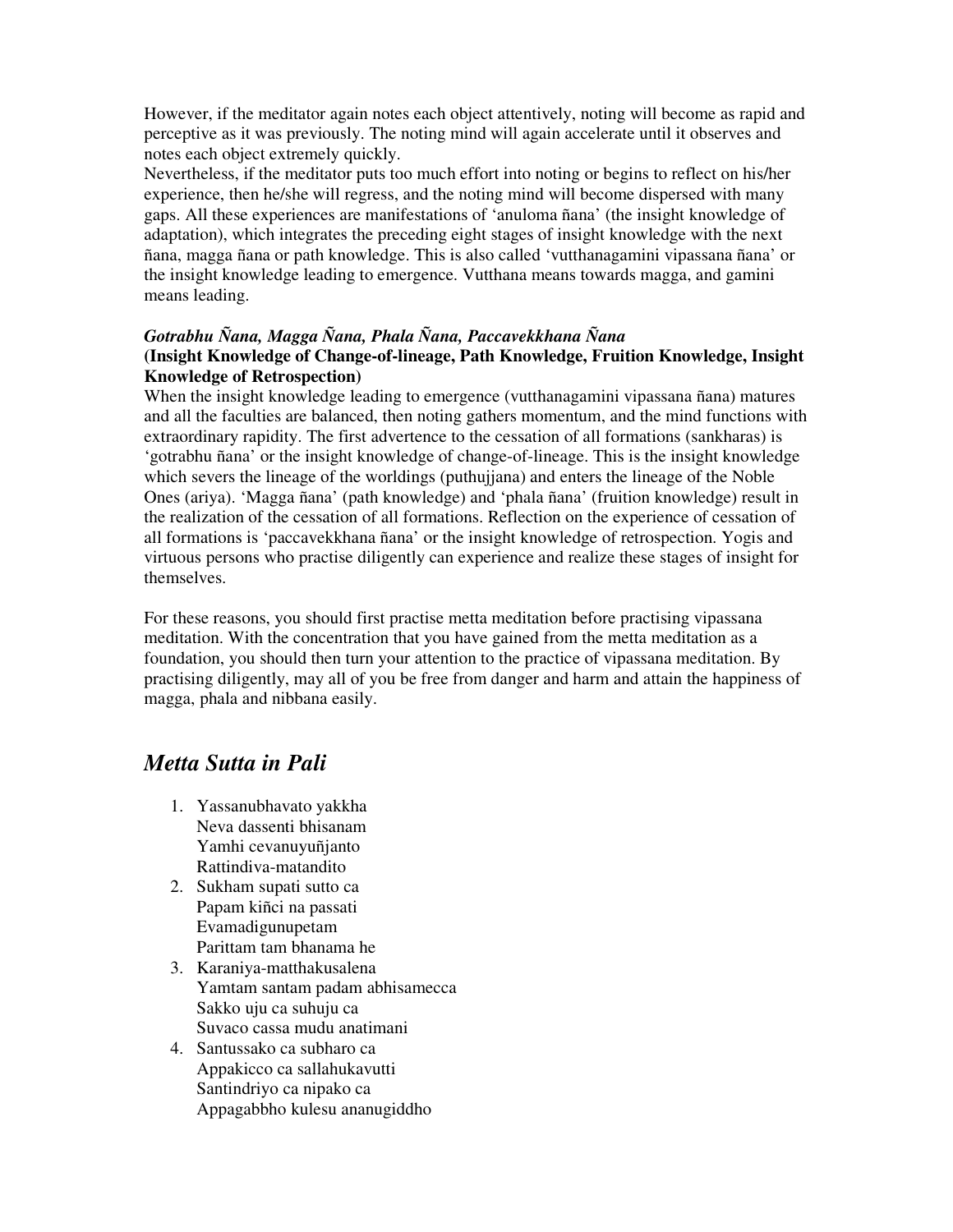- 5. Na ca khuddam samacare kiñci Yena viññu pare upavadeyyum Sukhino va khemino hontu Sabbasatta bhavantu sukhitatta
- 6. Ye keci panabhutatthi Tasa va thavara va anavasesa Digha va ye mahanta va Majjhima rassaka anukathula
- 7. Dittha va yeva adittha Yeva dure vasanti avidure Bhuta va sambhavesi va Sabbasatta bhavantu sukhitatta
- 8. Na paro param nikubbetha Natimaññetha katthacinam kanci Byarosana patighasañña Nañña-maññassa dukkha-miccheyya
- 9. Mata yatha niyam puttam Ayusa ekaputta-manurakkhe Evam pi sabbabhutesu Manasam bhavaye aparimanam
- 10. Mettañca sabbalokasmim Manasam bhavaye aparimanam Uddham adho ca tiriyañca, Asambadham averam asapattam
- 11. Titthañ caram nisinno va Sayano va yava tassa vigatamiddho Etam satim adhittheyya Brahmametam viharam idhamahu
- 12. Ditthiñca anupaggamma Silava dassanena sampanno Kamesu vineyya gedham Na hi jatu gabbhaseyyam punareti ti

Metta-suttam nitthitam

## *Metta Sutta in English*

### *First Version*

- 1./2. By the power of this sutta, the yakkhas do not show fearful visions, and a person who makes effort regarding this sutta day and night sleeps comfortably. When he sleeps, he does not have bad dreams. Good people, let us recite this protective sutta, which is endowed with these qualities and others as well.
- 3. He who wants to dwell penetrating the state of calm (nibbana) and who is skilled in virtue should practise the three kinds of training. He should be capable, frank, extremely honest, obedient, gentle and not conceited.
- 4. He should be contented, easy to take care of, have few activities, have few possessions, and be controlled in his senses. He should be wise and respectful and not be greedily attached to his devotees.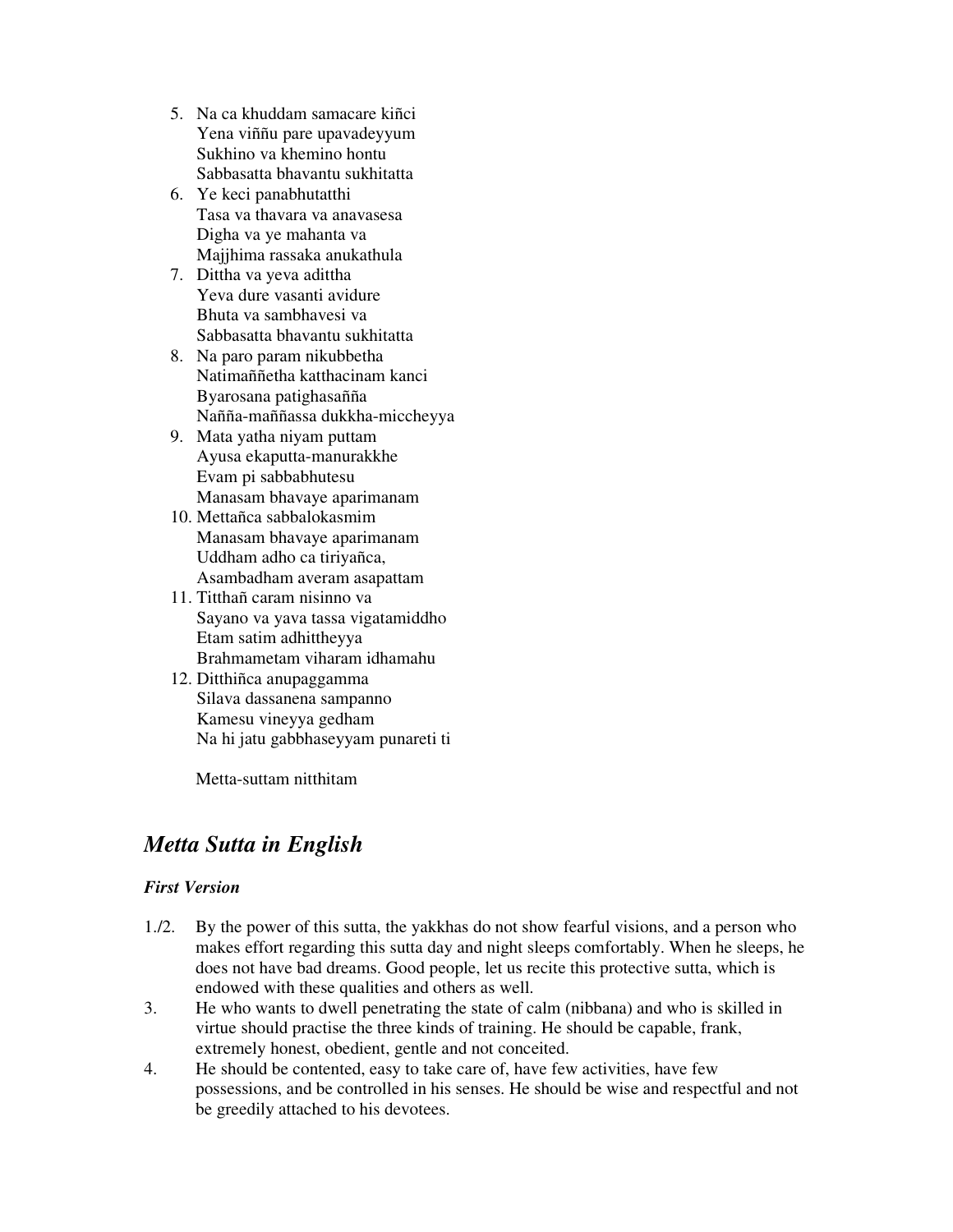- 5. He should not commit the slightest wrong, by doing which he might be censured by wise men. (Then he should think) May all beings be happy and safe. May their hearts be happy.
- 6./7. Whatever living beings exist; be they feeble or strong, long or big, or medium or short, small or bulky, seen or unseen, dwelling near or far, born or yet to be born, may all beings without exception be happy.
- 8. Let none deceive another or despise any person in any place. Let him not wish any harm to another person with insult or ill will.
- 9. Just as a mother would protect her only child at the risk of her own life, even so let him cultivate a boundless loving heart towards all beings.
- 10. Let his thoughts of boundless love pervade the whole world, above, below, and all around; making them unrestricted, free of hate and free of enmity.
- 11. Whether he is standing, walking, sitting or lying down, as long as he is not sleepy, he should develop this mindfulness. This is the Noble Living here (in the dispensation of the Buddha), they say.
- 12. Not holding onto wrong views, being virtuous and endowed with vision (the first path knowledge), and removing greed for sensual pleasures, he will surely not be born in any womb again.

End of Metta Sutta

### *Second Version*

This is what should be done by those who are skilled in goodness And who know the path of peace. Let them be able and upright, straightforward and gentle in speech. Humble and not conceited, contented and easily satisfied. Unburdened with duties, and frugal in their ways. Peaceful and calm and wise and skilful, Not proud and demanding in nature. Let them not do the slightest thing That the wise would later reprove. Wishing in gladness and in safety, May all beings be at ease. Whatever living beings there may be, Whether they are weak or strong, omitting none, The great or the mighty, medium, short or small, The seen and the unseen, those living near and far away, Those born and to be born, May all beings be at ease. Let none deceive another, Or despise any being in any state. Let none through anger or ill will wish harm upon another. Even as a mother protects with her life her child, Her only child, so with a boundless heart Should one cherish all living beings. Radiating kindness over the entire world Spreading upwards to the skies and downwards to the depths. Outward and unbounded, freed from hatred and ill will, Whether standing or walking, seated or lying down,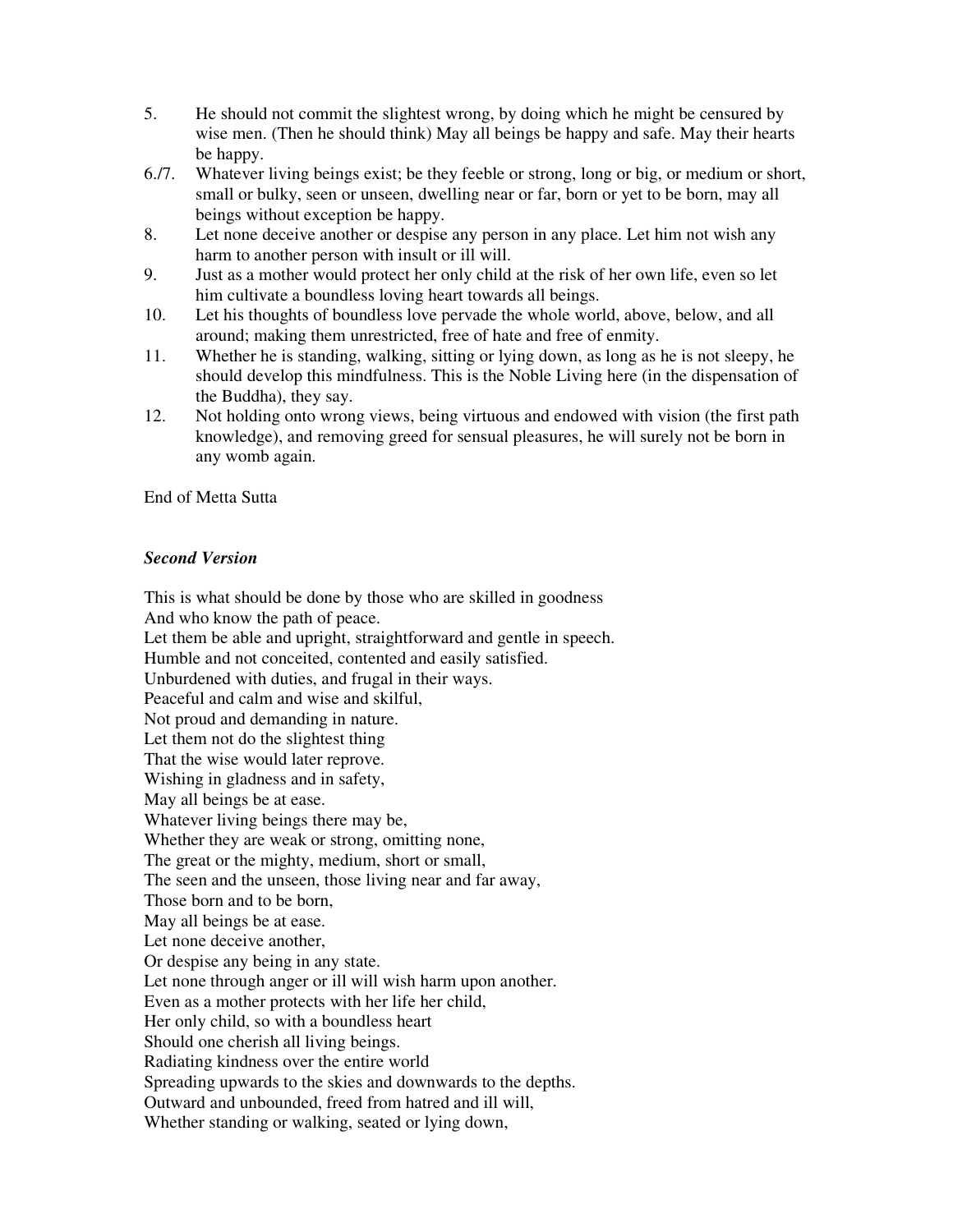Free from drowsiness, one should sustain this recollection. This is said to be the sublime abiding. By not holding to fixed views, the pure-hearted one Having clarity of vision, being freed from all sense desires, Is not born again into this world.

## *SAYADAW U INDAKA'S BIOGRAPHY*

The Sayadaw-to-be was born on Sunday, the second day of the waning moon of Thadingyut, in 1314 of the Burmese Calendar (October 5, 1952) in the village of Thaleba, Ayadaw township, Monywa District. His parents were U Pho Han and Daw Phwa Yee. After completing the fourth standard (class), he learned the basic scriptures of the Pitaka, such as the great Parittas**,** the Dhammacakkappavattana Sutta (the Buddha's first sermon), Pali grammar, and the Abhidhammattha Sangaha at Nemindarama Forest Monastery in Thaleba village. With his mother and father as supporters of the four requisites, he later became a novice at Nemindarama Forest Monastery with Bhanddanta Pandicca as his preceptor. He was given the name Shin Indaka. However, after Shin Indaka became a novice, he stayed for only one vassa (the three-month period during the rainy season) at Nemindarama Forest Monastery. Then he moved to Mahagandhayon Monastery in Amarapura and stayed there with his elder brother U Muninda, who is now a senior monk in a leadership position at the Maha Myaing Monastery in Mandalay.

At Mahagandhayon Monastery, he studied various scriptures from the Pitaka such as the five books of the vinaya, Anguttara Nikaya, commentary to the Dhammapada, Patthana, and Yamaka under the tutelage of the famous Mahagandhayon Sayadaw U Janakabhivamsa as well as other renowned teachers like Bhaddanta Candobhasa, Bhaddanta Mahinda, Bhaddanta Aggavamsa, Bhaddanta Indobhasabhivamsa, and Bhaddanta Kundalabhivamsa. Then the Ganawasaga Committee of Mahagandhayon Monastery asked him to teach the basic scriptures of the Pitaka. On the tenth day of the waxing moon of Tagu in 1334 (1972), Shin Indaka ordained as a monk in the Mohkout Ordination Hall of the Mahagandhayon Monastery in Amarapura with his benefactor the Mahagandhayon Sayadaw U Janakabhivamsa himself as his preceptor. His sponsors were U Khin Maung and Daw Nyunt Nyunt who lived in the Chinese section of Amarapura. After his first vassa as a monk, he moved to Maha Myaing Monastery in Mandalay and continued his studies of the scriptures under various renowned teachers. He studied Pali literature for the State government's religious exam with Bhaddanta Sajjanasara (the chief senior Sayadaw of Maha Myaing Monastery in Mandalay), Bhaddanta Muninda, Bhaddanta Sasana, Bhaddanta Tiloka, Maha Visuddhayon Thandawsint Sayadaw, Sishin Sayadaw, Bhaddanta Ariyanyanabhivamsa, Bhaddanta Agganyanabhivamsa, Bhaddanta Odatabhivamsa (Sayadaw of Waso Monastery), Masoe Yein Sayadaw Bhaddanta Kovidabhivamsa, Sagaing Hill Patthana Sippam Sayadaw Bhaddanta Indaka, Tipitaka Dhammabhandagarika (Yo) Sayadaw Bhaddanta Sirindabhivamsa (from the New Maha Visuddhayon Monastery in Bahan Township, Yangon), and Myotha Shwe Kyaung Sayadaw Bhaddanta Nyanindalankara. He passed the Pali exams at the primary, intermeditate, and the advanced levels up to the Dhammacariya Exam. He subsequently taught the scriptures from the Pitaka to monks and novices for four years at Maha Myaing Monastery in Mandalay, and then for six years at Myotha Shwe Monastery, Ngazun Township in Mandalay.

One day in 1338 (1976) during the extremely hot month of Kason, Sayadaw U Indaka was sitting on a bamboo platform in the shade of a Rain-Tree at Maha Myaing Monastery, Mandalay reading a book called 'A Short Introduction to the Practice of Vipassana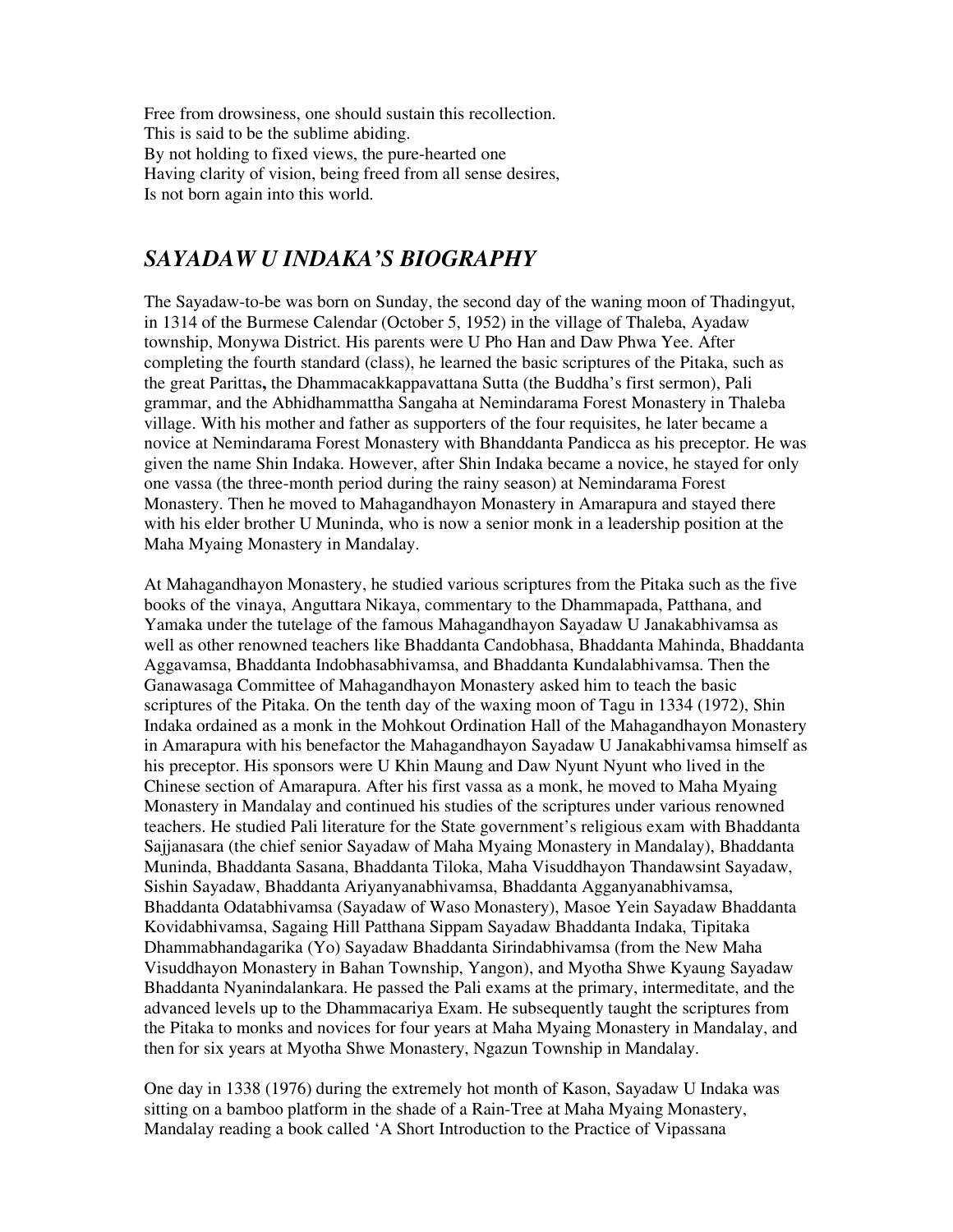Meditation' by Mahasi Sayadaw. After he had read the little booklet, he put it away and started to practise according to the instructions given in the book. He focussed his attention on the abdomen and mindfully observed the rising and falling movements. While he was practising meditation, he experienced a little bit of happiness from this practice of vipassana meditation, which seemed to be even better than the happiness, which resulted from studying and teaching the scriptures. As a result of this experience, a strong desire arouse in Sayadaw's mind/heart to fully experience the exquisite happiness that was said to be the result of practising vipassana meditation. At that moment, he decided that one day he would definitely go and practise in order to experience this.

In December of 1976 following this decision, Sayadaw U Indaka and U Dhammikalangara (Thamanay Kyaw) went to Sein Pan Mahasi Meditation Centre in Mandalay and practised Satipatthana vipassana meditation under Chanmyay Sayadaw (Sayadaw Ashin Janakabhivamsa). After he had practised for fifteen days, Chanmyay Sayadaw went back to the Mahasi Meditation Centre in Yangon, so Sayadaw U Indaka and U Dhammikalangara decided to follow him and study at the Mahasi Meditation Centre in Yangon. Chanmyay Sayadaw entrusted them to Sayadaw U Sujata, and Sayadaw U Indaka continued his meditation practice for another month. In 1350 (1989) during the time prior to vassa, Sayadaw U Indaka went to Kywe Chan Forest Monastery near the town of Paun in Mon state to practise vipassana meditation for one month. Then he spent the following three-month period of vassa at Chanmyay Yeiktha Meditation Centre, Yangon practising Satipatthana vipassana meditation under Chanmyay Sayadaw. When vassa ended, he continued to reside at Chanmyay Yeiktha Meditation Centre and carry out the duties of pariyatti (duties connected with studying and learning the scriptures) and patipatti (duties connected with teaching and practising meditation) as requested by Chanmyay Sayadaw. While carrying out the duties of pariyatti, he taught the Vinaya Maha Vagga, Parajika Pali, Pali grammar, and Abhidhammattha Sangaha. In addition to carrying out the patipatti duties, he gave dhamma talks to meditators as well as interviews with them. Besides these activities, he carried out other duties at the meditation centre. From 1352 to 1354 (1991 to 1993), Sayadaw U Indaka resided at Hle Bee Monastery in the town of Myeik, Tanintharyi Division where he conducted meditation retreats. After this period, he returned to Chanmyay Yeiktha Meditation Centre, Yangon and continued to reside there. In 1355 (1996), Chanmyay Sayadaw sent him to the Chanmyay Yeiktha Meditation Centre, Hmawbi to be the abbot. At Chanmyay Yeiktha, Hmawbi, he not only gives dhamma talks and interviews to both Burmese and foreign meditators alike, but he also carries out all the other duties involved with running a meditation centre. From 1996 until the present year and his fiftieth birthday, Sayadaw has carried out all of these duties.

Sayadaw U Indaka has also accompanied Chanmyay Sayadaw on Dhamma tours abroad and within Myanmar to places such as Monywa, Taunggyi, Myeik, Tatgone, and Taunggok, and he has also helped him at Chanmyay Vipassana Meditation Retreats by giving dhamma talks and doing interviews with the meditators. Sayadaw U Indaka's days are filled with a great variety of different duties: giving dhamma talks and doing interviews with Burmese and foreign meditators, answering dhamma questions, managing the meditation centre, overseeing the establishment of Chanmyay Myaing Monastery, going to different towns to lead meditation retreats, giving dhamma talks at other locations in the evenings, and on certain occasions, going to the houses of families or companies to give blessings. When Sayadaw U Indaka finds some time in his busy daily schedule, he uses it to write dhamma books. With unrelenting effort, he works for the benefit of Buddhists as well as all sentient beings. Sayadaw U Indaka has published these books in Burmese: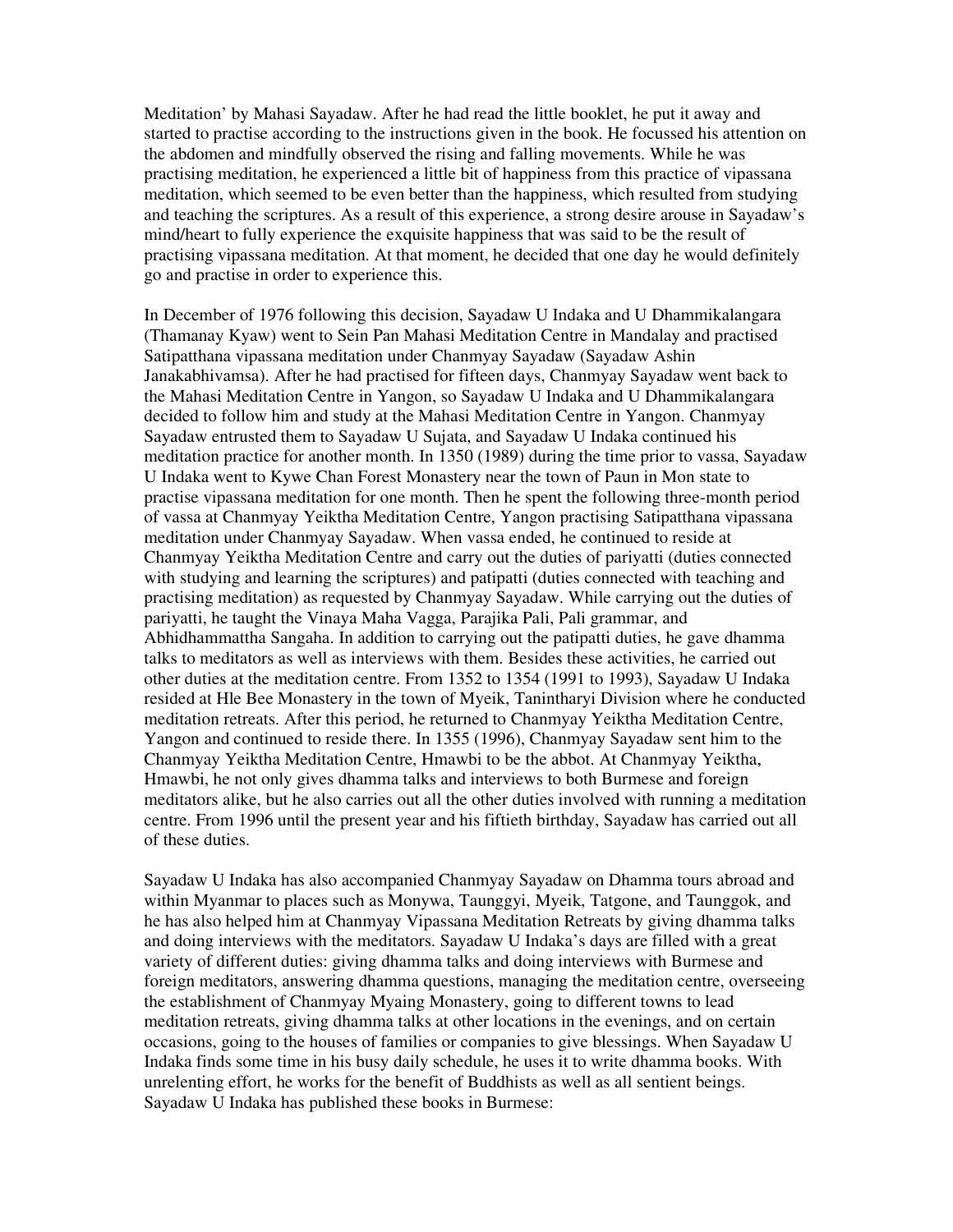- Darukkhandhopama Sutta (The Parable of the Log)
- Having Mindfulness at One's side, the Dhamma is Realized
- The Essence of Life
- Only By Doing Wholesome Deeds Does One Achieve Happiness
- Metta

Sayadaw U Indaka is presently working on another book that is titled, 'Taking the Medicine of the Bojjhanga - All Diseases Disappear' .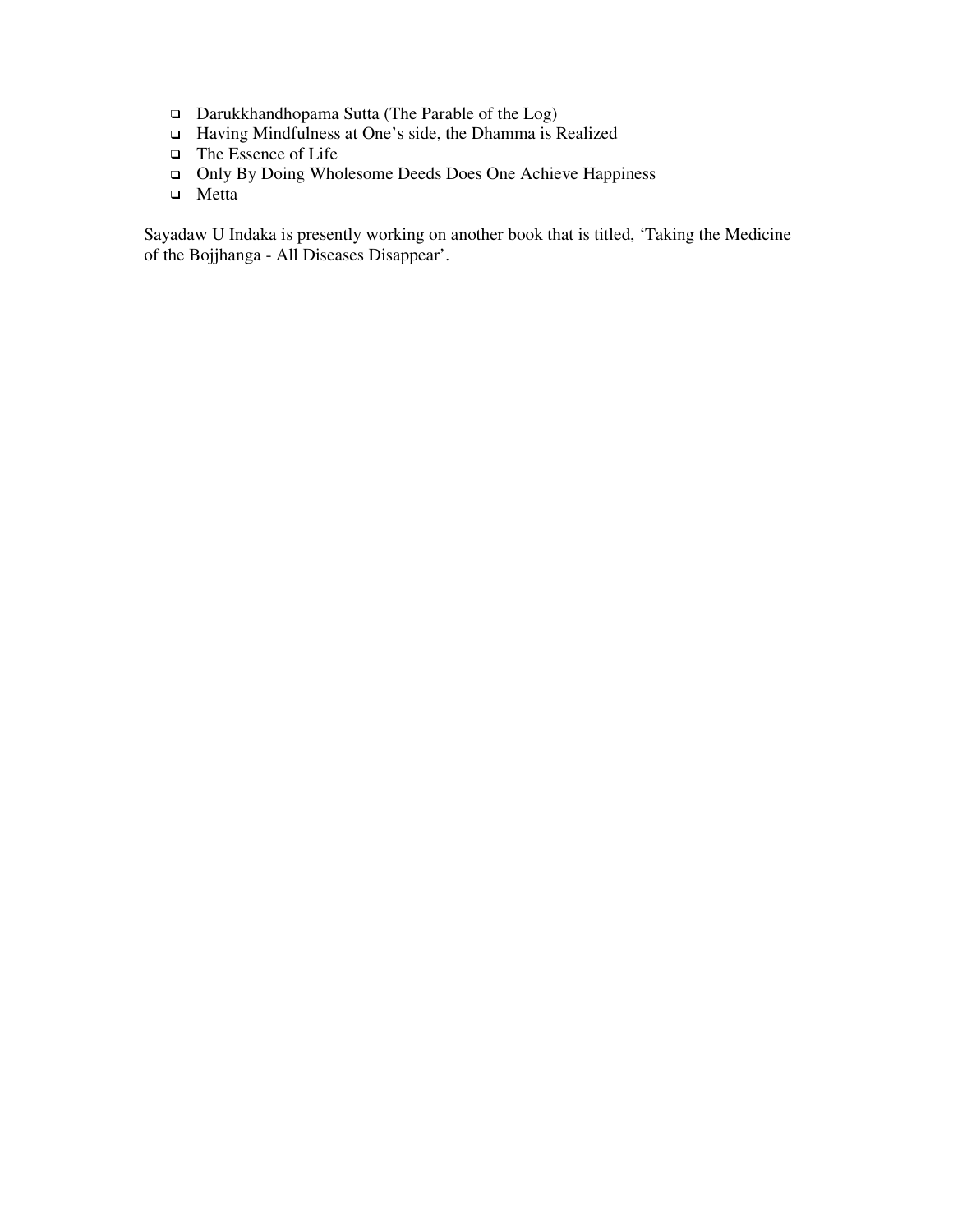## *Appendix*

### *The Story of Uttara*

One day, while listening to a dhamma talk given by the Buddha, Uttara became a sotapanna. From that day, she did not let a single day pass without performing meritorious deeds. However, both her time and opportunities were limited because she was married to a rich man who was not a disciple of the Buddha. As she wanted to practise generosity and perform meritorious deeds for the Buddha and his sangha in a more significant way, she had to find somebody to take care of her husband. At that time, a beautiful girl called Sirima lived in Rajagaha. For one thousand pieces of money per night, she could be hired as a prostitute. After Uttara had hired Sirima for fifteen days, she took Sirima to her husband and asked his permission to devote herself to doing meritorious deeds for fifteen days. She told her husband that Sirima would look after all his needs during this time. As her husband was delighted by Sirima's beauty and charm, he readily agreed to this arrangement. From that day onward, Uttara daily invited the Buddha and his disciples to her home and offered meals to the sangha. After they had finished their meal, she listened to the sermons. She personally managed the preparation of the meals in the kitchen and helped wherever she was needed. Although the work was quite tiring, Uttara was very happy, so she often smiled and laughed. On the fourteenth day, her husband happened to look down into the kitchen from his room where he saw her covered in sweat and dirt. Seeing her happy face, he smiled to himself and thought that his wife was very foolish to make so much trouble for herself feeding these bald-headed monks.

When Sirima saw him smiling, she immediately became jealous. She thought that the husband's smile was a smile of love for his real wife. Although Sirima had only been in the couple's house for fourteen days, she had already forgotten that she had been hired by Uttara and that Uttara was the real lady of the house. Her jealousy eventually became so strong that she wanted to harm to Uttara. So she went down to the kitchen and got a cup of boiling hot butter. When Uttara saw her coming, she immediately began to reflect on the fact that Sirima had helped her in many ways. She felt a great deal of gratitude and loving-kindness towards Sirima. Thanks to her, she had spent all her time doing meritorious deeds and performing her religious duties. When she saw Sirima carrying the cup of hot boiling butter, she took this oath, " If I have harboured any thoughts of ill will or anger towards Sirima, may this boiling butter cause me harm. If, on the contrary, I have not harboured any thoughts of resentment toward her, but only thoughts of loving-kindness and goodwill may this hot butter not do me any harm." At the moment Sirima poured the hot butter over Uttara, it did not harm her; in fact, it felt like cool refreshing water. Sirima, therefore, got another cup of butter, but the maids in the kitchen prevented her from pouring it over Uttara. When she fell to the ground, the maids started to kick and beat her, but Uttara immediately told them to stop and asked them to prepare a warm bath for Sirima, so she could get some relief from her pain. Only then did Sirima realize what she had done, and after the bath she went to Uttara to apologize for her cruel deed. Uttara said she should speak to the Buddha and ask for his forgiveness.

So, they went to the Buddha and after offering the meal, they listened to the teachings and by the end of the dhamma talk Sirima had become a sotapanna. What the Buddha taught was that an angry person should be conquered with loving-kindness, a crooked person should be conquered with good behaviour, and a stingy person should be conquered with generosity.

### *The Story of Samavati*

During the time of the Buddha, King Udena ruled the state of Kosambi. He had three chief queens: Samavati, Magandi, and Vasuladatta. Samavati had become a sotapanna by following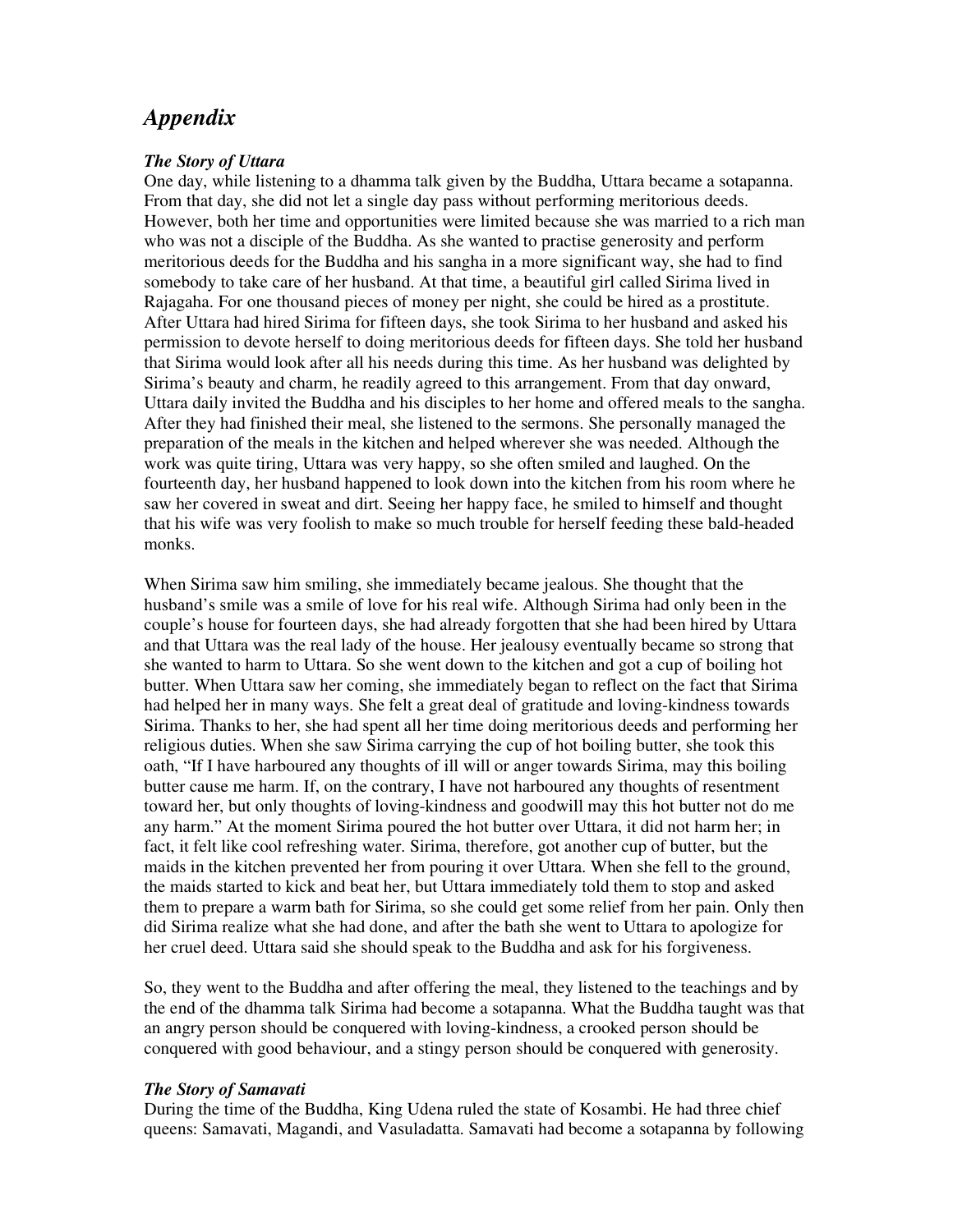the Buddha's teachings. Everyday, she engaged in wholesome activities such as practising generosity, listening to dhamma talks, or doing voluntary work at the monastery. Magandi, however, felt hostility towards the Buddha because he had not wanted to marry her. Consequently, she had married King Udena. In her hatred, she abused and criticized the Buddha whenever she had the chance. She also disliked Samavati because she was very devoted to the Buddha.

When Magandi discovered that the king would go to Samavati's chamber in a couple of days to have lunch there, she asked her uncle to send her a cobra which had had its poisonous venom sacs removed. When she got the cobra, she put it inside the hollow space in the king's royal harp and covered the opening with flowers. The king always carried his harp wherever he went, and on the day he went to Samavati's chamber, he took it with him and placed it at the end of the couch. After he lay down for a short rest, Magandi entered the room and discreetly removed the flowers from the opening of the harp. As the cobra had already been trapped in the harp for a couple of days, it darted furiously out of the opening and readied itself for the attack. It proudly lifted its head and showed its hood. The king became terrified and immediately called Samavati and her five hundred attendants. Realizing what had happened, Samavati told her attendants, " Do not be angry with anyone. Do not let your thoughts of loving-kindness diminish. Extend metta towards the king and Magandi. Without metta, we have nothing else to depend on in this unfortunate situation." Taking her words to heart, all of them cultivated thoughts of loving-kindness towards the king and Magandi.

Furious with rage, King Udena ordered a servant to bring him his bow and arrow. Then he told Samavati and her attendants to line up. Aiming his bow, he shot the first arrow directly at Samavati. Because of Samavati's strong and genuine metta, the arrow turned around and headed back in the direction of the king's chest. Finally, it dropped on the ground directly in front of his feet. Then the king reflected, "If this arrow can pierce a large stone, and nothing can usually impede it from hitting its target, why didn't it strike Samavati instead of returning to me?" At last it dawned on him, " Oh, even this lifeless arrow knows the virtues of Samavati! But I who am alive and considered an intelligent man do not know Samavati's virtue." With this realization, he placed the bow on the ground, fell on his knees in front of Samavati, and asked for her forgiveness.

### *The Story of Maga*

Long ago, there lived a young man called Maga in the village of Malay in the country of Magada. Maga took great delight in cleanliness, not only in and around the house but also in the environment close to and far away from his house. Whenever he was clearing paths and pulling weeds, he was very happy. His happiness came from the delight and gladness of other people who rejoiced in tidiness and cleanliness. If there were uneven places on the roads within or around the village, Maga made them even. In places where the roads had turned into mudpuddles, he filled them with earth and stones. And if places became overgrown with weeds, he cleared away the weeds. It did not take long before other young men joined Maga in his voluntary work of clearing the roads and improving the infrastructure of their surroundings. Finally, they became a group of thirty-two men. As a result, they extended their work to places as far away as one or two yojanas. (One yojana is about eight miles.) One day, while being engaged in their voluntary work, they reached another village. The village head, however, did not like the intrusion of this group of young men.

He felt that they shouldn't be doing this work because it was of no immediate benefit or use to him. His mind was filled with these thoughts, " If they had brought some fish, or beef or alcohol, I could obtain some of these goods. But now, I cannot get anything that's useful, so there is no advantage in this for me." When the village head approached Maga's group and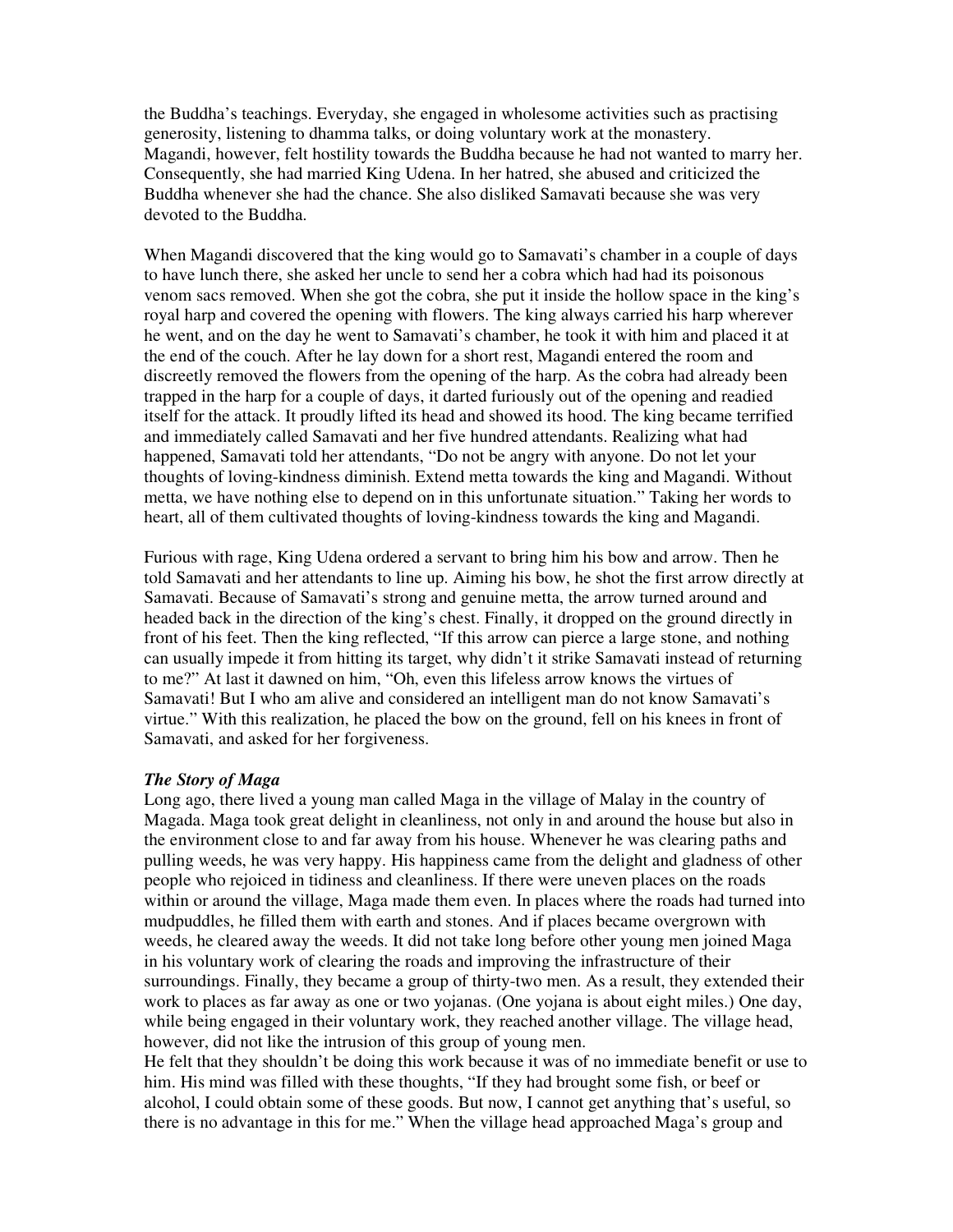told them to bring some fish, beef and alcohol and to carry out some other tasks, Maga and the other men refused to do these things because all these deeds were unwholesome. The young men were clearly aware of the kinds of actions that would lead to wholesome results and the kinds of actions that would lead to unwholesome results. They always refrained from doing what should not be undertaken.

As the young men did not carry out his orders, the village head got upset and angry. His mind started to spin with ugly thoughts and he said, "I'm warning you now! Wait until you get to know me because I will make you suffer, every last one of you. I am going to tell the king about your disorderly impudent behaviour." Immediately, the village head went to the king and told him about this dangerous gang of thugs that was threatening the people of his kingdom. After hearing the bad news, the king ordered his men to arrest this gang and bring them before him. When the king saw Maga and all of his men standing in front of him, he did not hesitate for even an instant to give the order to have them killed. He decided that they should be trampled to death by his killer-elephant.

While waiting for the elephant to be released, Maga addressed his men, " My friends, at this moment we have nothing but metta to depend on. Develop thoughts of loving-kindness for the village head, the king, the elephant, as well as yourselves." Maga and all the young men cultivated the same powerful and genuine thoughts of metta for all the beings involved in their situation. When the killer-elephant was finally released, it did not dare to go near these young men because they had developed such strong and powerful thoughts of loving-kindness. When this news was delivered to the king, the king ordered his men to cover Maga and his men with straw and to release the elephant again. Again, the elephant did not dare to approach them but ran away in the opposite direction. As this behaviour happened again and again, the king found it very strange and assumed that there must be a reason for the elephant's unusual actions. After a careful investigation, he discovered the truth of the situation, and the village head was punished. Because of Maga's strong and powerful metta not even an animal, in this case, a killer-elephant, could kill or trample him to death. Maga's thoughts of loving-kindness had the power of transforming the elephant's mind. Although he had been trained to be angry and to kill, the elephant's mind became free from anger and was filled with thoughts of kindness. This is the virtuous power of metta.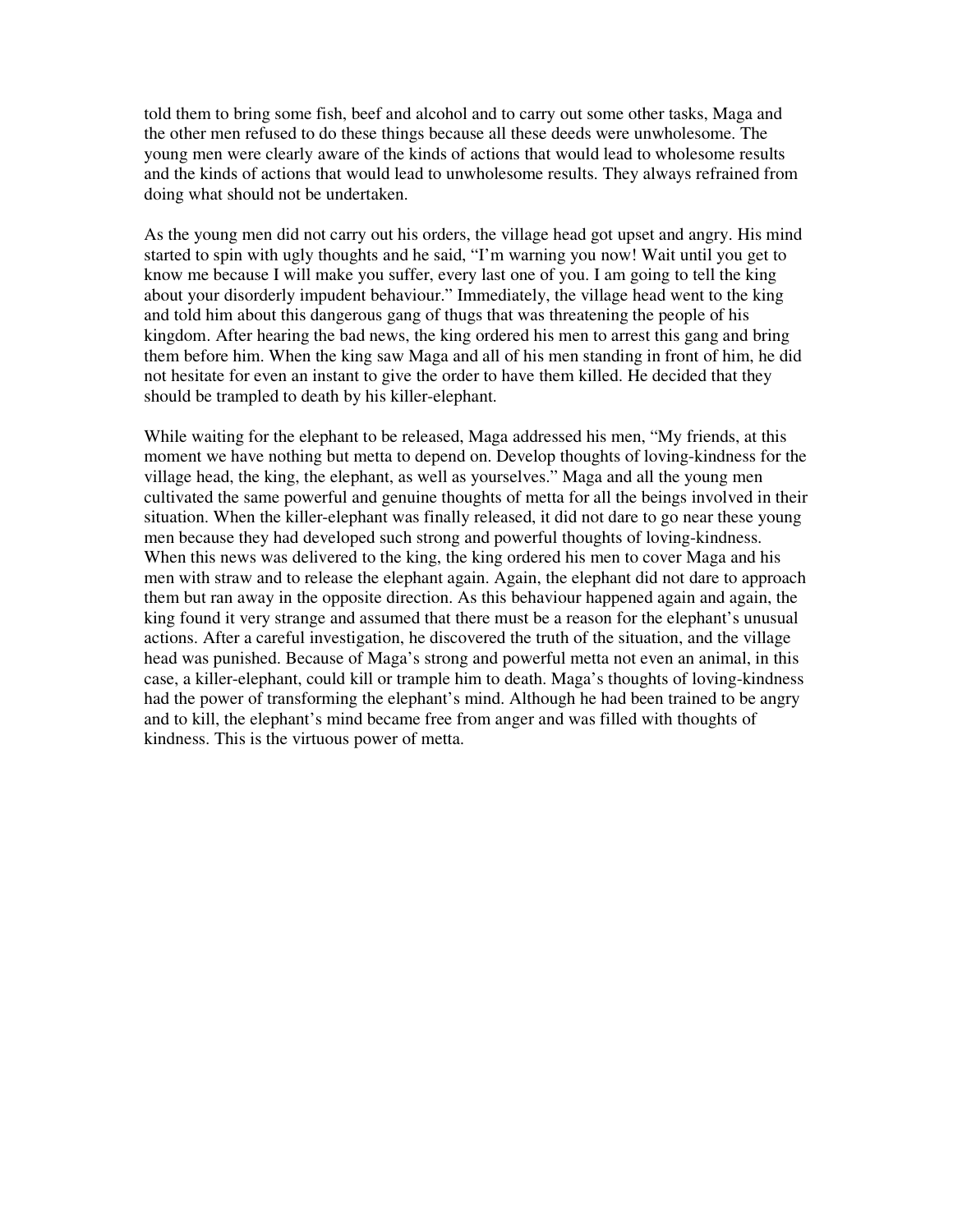# *Glossary*

| abhidhamma:          | The Higher Teaching, a systematic description of mind and matter,<br><b>Buddhist psychology</b>                                                                                                                                                                                                                                                                                                                                                                                                                                                                                                                                                                                                                                  |
|----------------------|----------------------------------------------------------------------------------------------------------------------------------------------------------------------------------------------------------------------------------------------------------------------------------------------------------------------------------------------------------------------------------------------------------------------------------------------------------------------------------------------------------------------------------------------------------------------------------------------------------------------------------------------------------------------------------------------------------------------------------|
| Anguttara Nikaya:    | The collection of the Numerical Discourses of the Buddha                                                                                                                                                                                                                                                                                                                                                                                                                                                                                                                                                                                                                                                                         |
| anodisa metta:       | Non-specific metta, developing metta for all beings                                                                                                                                                                                                                                                                                                                                                                                                                                                                                                                                                                                                                                                                              |
| appana samadhi:      | Absorption concentration                                                                                                                                                                                                                                                                                                                                                                                                                                                                                                                                                                                                                                                                                                         |
| Arahant:             | A fully enlightened person. As all the remaining defilements are<br>completely uprooted in the fourth and final stage of enlightenment,<br>there is no further rebirth                                                                                                                                                                                                                                                                                                                                                                                                                                                                                                                                                           |
| ariya magga:         | With the attainment of the first stage of enlightenment, a person<br>becomes a Noble One (ariya), having gained a supramundane<br>understanding of the path (magga)                                                                                                                                                                                                                                                                                                                                                                                                                                                                                                                                                              |
| asubha:              | 'Unbeautiful', loathsome, repulsive                                                                                                                                                                                                                                                                                                                                                                                                                                                                                                                                                                                                                                                                                              |
| asubha bhavana:      | Contemplation on the loathsomeness of the body                                                                                                                                                                                                                                                                                                                                                                                                                                                                                                                                                                                                                                                                                   |
| Avici-hell:          | Name for the lowest of the hell realms                                                                                                                                                                                                                                                                                                                                                                                                                                                                                                                                                                                                                                                                                           |
| bhante:              | Term of address for a monk                                                                                                                                                                                                                                                                                                                                                                                                                                                                                                                                                                                                                                                                                                       |
| bhavana:             | Development, cultivation, meditation                                                                                                                                                                                                                                                                                                                                                                                                                                                                                                                                                                                                                                                                                             |
| <b>Bodhisatta:</b>   | A being (striving) for awakening', the term is used to describe the<br>Buddha before he actually became the Buddha, from his first aspiration<br>to Buddhahood until the time of his full awakening                                                                                                                                                                                                                                                                                                                                                                                                                                                                                                                              |
| <b>Brahmavihara:</b> | The four Sublime or Divine Abodes, which can be reached with the<br>development of loving-kindness (metta), compassion (karuna),<br>sympathetic joy (mudita), and equanimity (uppekha)                                                                                                                                                                                                                                                                                                                                                                                                                                                                                                                                           |
| Buddhanussati:       | Contemplation on the attributes/virtues of the Buddha                                                                                                                                                                                                                                                                                                                                                                                                                                                                                                                                                                                                                                                                            |
| dana:                | Generosity, giving                                                                                                                                                                                                                                                                                                                                                                                                                                                                                                                                                                                                                                                                                                               |
| deva:                | Literally, 'a shining one', celestial being; in general, they are invisible<br>for human beings but they are subject to old age, sickness, and the<br>rounds of birth and death like any other living being; they can live in<br>the world of the senses, the fine material world or the immaterial world.<br>The six deva realms belonging to the world of the senses are: the<br>Catummaharajika Deva Realm (The Realm of the Four Great Kings),<br>the Tavatimsa Deva Realm (The Realm of the Thirty-three Gods), the<br>Yama Deva Realm (The Realm of the Yama Gods), the Tushita Deva<br>Realm (The Realm of the Delightful Gods), the Nimmanarati Deva<br>Realm (The Realm of the Gods who delight in their Creation), the |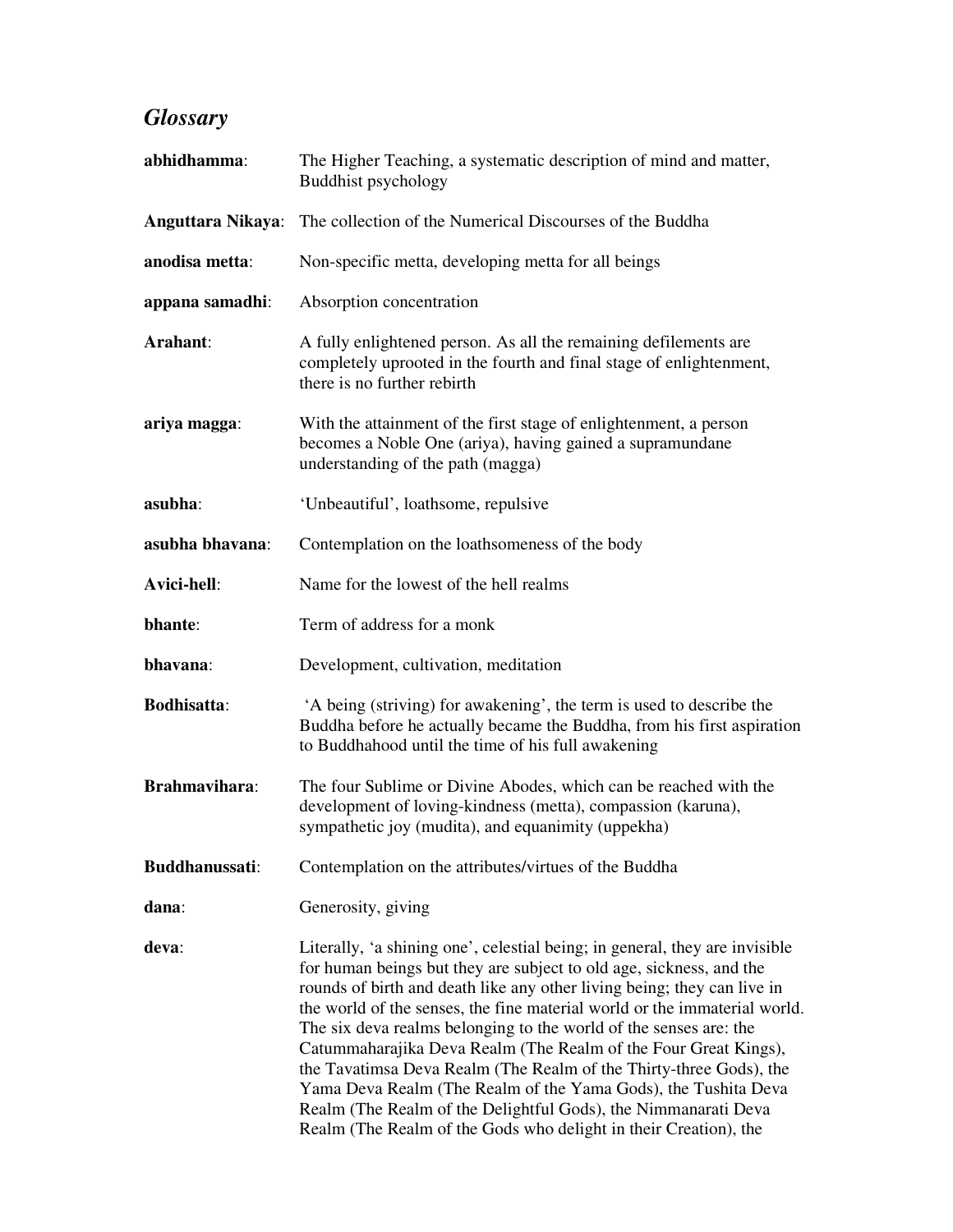|                   | Paranimmitavasavatti Deva Realm (The Realm of the Gods who lord<br>over the Creations of Others)                                                                                                                                                                                                                                                                 |
|-------------------|------------------------------------------------------------------------------------------------------------------------------------------------------------------------------------------------------------------------------------------------------------------------------------------------------------------------------------------------------------------|
| dhana:            | Wealth, riches                                                                                                                                                                                                                                                                                                                                                   |
| disaparana metta: | The cultivation of metta in the ten directions (the four cardinal<br>directions, the directions in between, above, and below)                                                                                                                                                                                                                                    |
| dosa:             | Aversion, the second unwholesome root, comprises all kinds and<br>degrees of hatred, ill will, anger, irritation, annoyance, and animosity                                                                                                                                                                                                                       |
| ekaggata:         | One-pointedness, unification (of mind)                                                                                                                                                                                                                                                                                                                           |
| gehassita pema:   | Affectionate love, family love, the kind of love between family<br>members                                                                                                                                                                                                                                                                                       |
| jhana:            | Absorption, level of deep concentration, jhana is divided into four<br>levels (Suttanta method) or five levels (Abhidhamma method), each<br>progressively more subtle than its predecessor                                                                                                                                                                       |
| jhananga:         | Jhana factors                                                                                                                                                                                                                                                                                                                                                    |
| kammatthana:      | Meditation object, meditation exercise; two divisions: samatha<br>kammatthana and vipassana kammatthana                                                                                                                                                                                                                                                          |
| kaya-kamma:       | Intentional actions performed by the body                                                                                                                                                                                                                                                                                                                        |
| khanti:           | Patience, tolerance, forbearance                                                                                                                                                                                                                                                                                                                                 |
| lobha:            | Greed, the first unwholesome root, covers all degrees of selfish desire,<br>longing, attachment, and clinging                                                                                                                                                                                                                                                    |
| magga and phala:  | Path and fruition, the experience of enlightenment is divided at all four<br>stages into two further stages; attainment of the Path, signifying the<br>attainment of the qualities required for that particular stage of<br>enlightenment, and attainment of the Fruit, signifying the attainment of<br>the qualities resulting from that stage of enlightenment |
| mano-kamma:       | Intentional actions performed by the mind                                                                                                                                                                                                                                                                                                                        |
| marananussati:    | Contemplation on death                                                                                                                                                                                                                                                                                                                                           |
| metta:            | Loving-kindness, goodwill, benevolence, friendliness, amity                                                                                                                                                                                                                                                                                                      |
| moha:             | Delusion, ignorance, not-knowing, the third unwholesome root, a<br>synonym for avijja                                                                                                                                                                                                                                                                            |
| nats:             | Spirits in Myanmar folklore; in pre-Buddhist time, the nats were<br>worshipped; nowadays, the worship of nats co-exists with the Buddhist<br>practices                                                                                                                                                                                                           |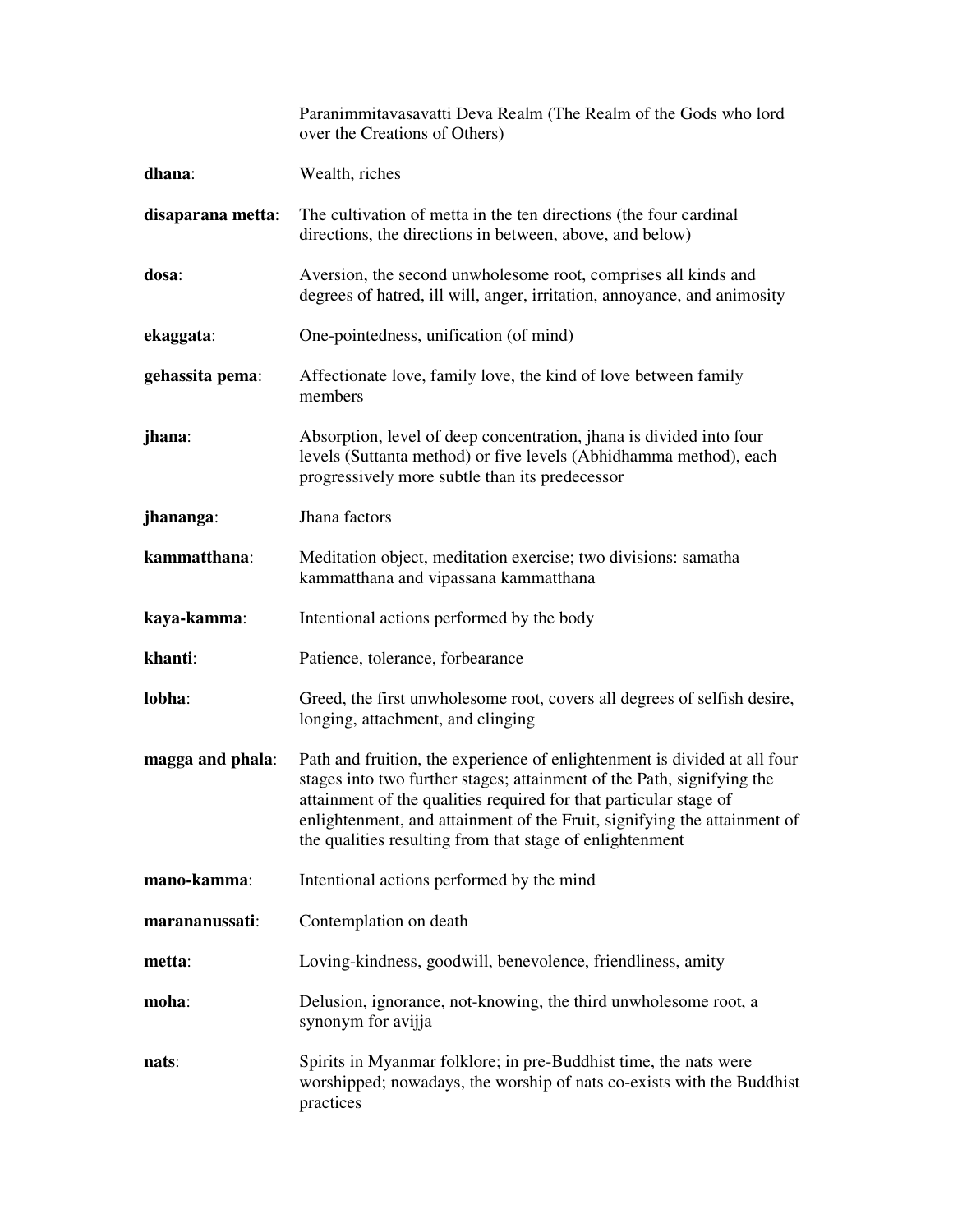| navanga sila:    | The nine precepts, adding the practice of metta to the eight precepts<br>constitutes the nine precepts                                                                                                                                                                                                                                     |
|------------------|--------------------------------------------------------------------------------------------------------------------------------------------------------------------------------------------------------------------------------------------------------------------------------------------------------------------------------------------|
| nibbana:         | Literally 'extinguish, blow out', final deliverance from suffering;<br>deliverance from greed, hatred, and ignorance is the principal and<br>highest goal of the Buddhist teaching; the Sanskrit form 'nirvana' is<br>more commonly known in the west                                                                                      |
| nivarana:        | There are five hindrances or nivaranas: sensuous desire (kamacchanda),<br>ill will (vyapada), sloth and torpor (thina-middha), restlessness and<br>remorse (uddhacca-kukkucca), and sceptical doubt (vicikiccha)                                                                                                                           |
| odisa metta:     | Specific metta, developing metta for a specific being or a specific group<br>of beings                                                                                                                                                                                                                                                     |
| parami:          | Perfection; to attain Buddhahood, there are ten qualities which have to<br>be developed in the highest degree: generosity (dana), morality (sila),<br>renunciation (nekkhamma), wisdom (pañña), effort (viriya), patience<br>(khanti), truthfulness (sacca), determination (adhitthana), loving-<br>kindness (metta), equanimity (upekkha) |
| parinibbana:     | The final passing away of a fully enlightened person (Arahant) is<br>commonly referred to as parinibbana                                                                                                                                                                                                                                   |
| peta:            | Hungry ghost. The peta realm is one of the four lower realms                                                                                                                                                                                                                                                                               |
| phala:           | See magga                                                                                                                                                                                                                                                                                                                                  |
| piti:            | Rapture, zest                                                                                                                                                                                                                                                                                                                              |
|                  | <b>pubbabhaga magga:</b> Pubbabhaga magga is the precursor to the realization of ariya magga; it<br>is still a mundane understanding                                                                                                                                                                                                       |
|                  | sabbatthaka kammatthana: A meditation object which can be practised in conjunction with<br>any other meditation object (samatha and vipassana); metta bhavana,<br>asubha bhavana and marananussati are the three sabbatthaka<br>kammatthanas                                                                                               |
| samadhi:         | Concentration; it is divided into three levels: momentary concentration<br>(khanika samadhi), access concentration (upacara samadhi), and<br>absorption concentration (appana samadhi)                                                                                                                                                     |
| samatha:         | Calmness, tranquility, serenity, one-pointedness                                                                                                                                                                                                                                                                                           |
| samatha bhavana: | Calm meditation                                                                                                                                                                                                                                                                                                                            |
| Samyutta Nikaya: | The collection of the Connected Discourses of the Buddha                                                                                                                                                                                                                                                                                   |
| sasana:          | The teachings of the Buddha                                                                                                                                                                                                                                                                                                                |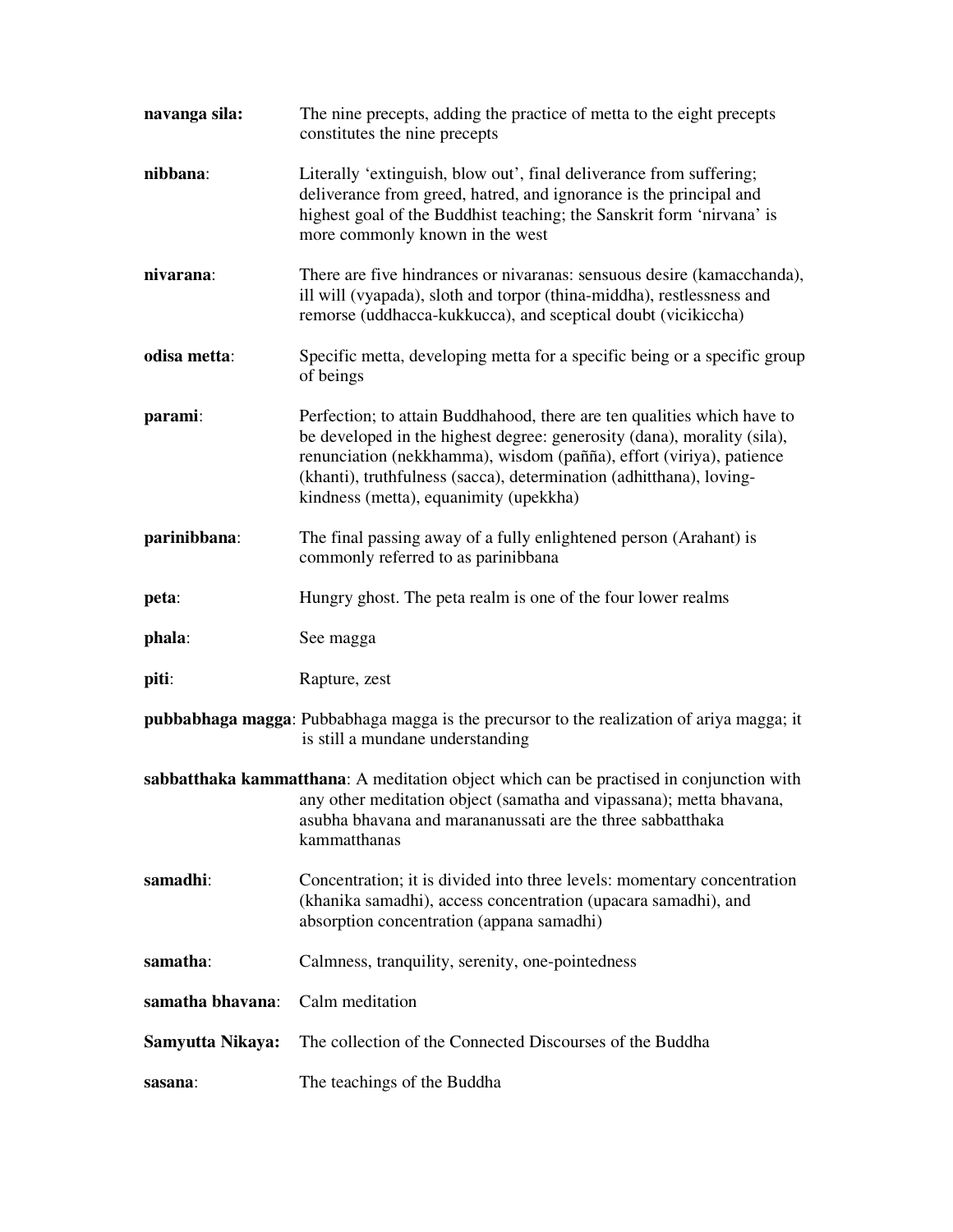| Sayadaw:                                                  | The Burmese word Sayadaw, meaning 'Venerable, Teacher', is an<br>honorific term and way of address given to senior or eminent Buddhist<br>monks                                                                                                                                                                                                                                                                                                           |  |
|-----------------------------------------------------------|-----------------------------------------------------------------------------------------------------------------------------------------------------------------------------------------------------------------------------------------------------------------------------------------------------------------------------------------------------------------------------------------------------------------------------------------------------------|--|
|                                                           | sila, samadhi, pañña: Morality, concentration, wisdom; the three basic trainings in the<br><b>Buddhist teaching</b>                                                                                                                                                                                                                                                                                                                                       |  |
| sotapanna:                                                | Stream-enterer. After a person attains the first stage of enlightenment<br>some of the defilements are competely uprooted                                                                                                                                                                                                                                                                                                                                 |  |
| sukha:                                                    | Happiness                                                                                                                                                                                                                                                                                                                                                                                                                                                 |  |
| tanha:                                                    | Craving                                                                                                                                                                                                                                                                                                                                                                                                                                                   |  |
| Thera:                                                    | Elder                                                                                                                                                                                                                                                                                                                                                                                                                                                     |  |
| <b>Triple Gem:</b>                                        | The Buddha (the teacher), the Dhamma (Dhamma has two meanings:<br>the teachings of the Buddha and the laws of nature or phenomena), the<br>Sangha (the community of those practising the Buddha's teaching). For<br>Buddhists, the Triple Gem is the object of veneration and refuge                                                                                                                                                                      |  |
| upacara samadhi:                                          | Access concentration                                                                                                                                                                                                                                                                                                                                                                                                                                      |  |
| uposatha day:                                             | A day of observance that coincides with the full moon, new moon, and<br>half moons. Lay Buddhists often observe the uposatha sila (eight<br>precepts) on this day, and monks and nuns recite the Patimokkha (rules<br>of monastic discipline) on the full moon and new moon uposatha days.                                                                                                                                                                |  |
| uposatha sila:                                            | The eight precepts; they are: refraining from 1) killing living beings, 2)<br>taking what is not freely given, 3) all sexual activity, 4) wrong speech,<br>5) taking intoxicants which cloud the mind and cause heedlessness, 6)<br>eating after noon, 7) dancing, singing, music, and unseemly shows; the<br>use of garlands, perfumes, cosmetics and jewellery that aim to beautify<br>and adorn the person, 8) using high and luxurious seats and beds |  |
| vaci-kamma:                                               | Intentional actions performed by the speech                                                                                                                                                                                                                                                                                                                                                                                                               |  |
| vassa:                                                    | The three-month period during the rainy season from the full moon in<br>July until the full moon in October which monks and nuns have to<br>spend in one designated place. This time is often spent in intensive<br>meditation.                                                                                                                                                                                                                           |  |
| vicara:                                                   | Sustained application                                                                                                                                                                                                                                                                                                                                                                                                                                     |  |
| vikkhambhana pahana: Temporary abandonment by suppression |                                                                                                                                                                                                                                                                                                                                                                                                                                                           |  |
| vipassana:                                                | Insight, direct and experiental knowledge into the three general<br>characteristics of impermanence, suffering, and not-self nature of all<br>phenomena                                                                                                                                                                                                                                                                                                   |  |

**vipassana bhavana**: Insight meditation